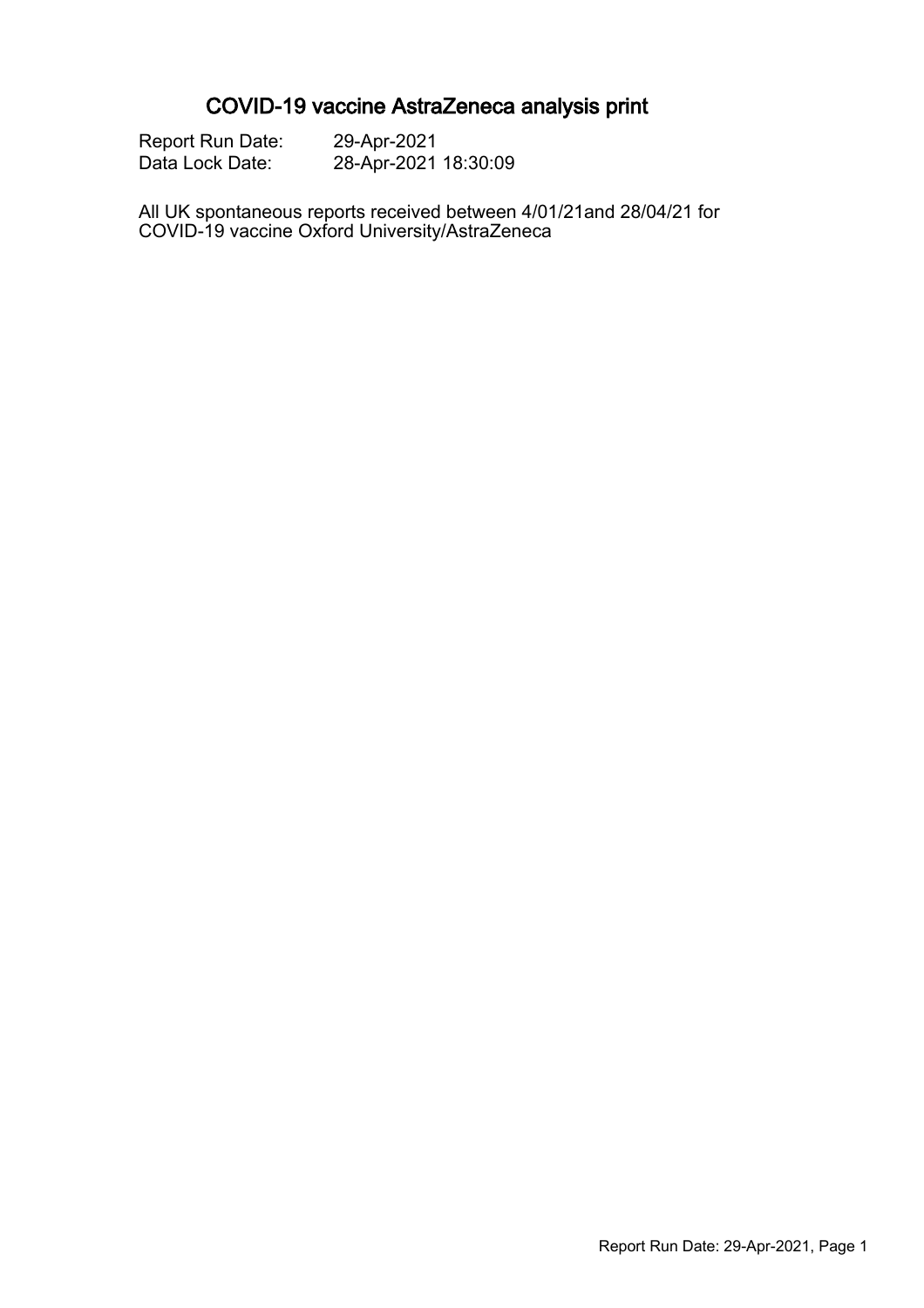#### Name: COVID-19 vaccine AstraZeneca analysis print

| <b>Total</b><br><b>Reaction Name</b><br><b>Blood disorders</b><br>Anaemia deficiencies<br>Anaemia vitamin B12 deficiency<br>6<br>Iron deficiency anaemia<br>Pernicious anaemia | <b>Fatal</b><br>$\boldsymbol{0}$<br>0<br>$\overline{0}$<br>$\mathbf 0$<br>$\boldsymbol{0}$ |
|--------------------------------------------------------------------------------------------------------------------------------------------------------------------------------|--------------------------------------------------------------------------------------------|
|                                                                                                                                                                                |                                                                                            |
|                                                                                                                                                                                |                                                                                            |
|                                                                                                                                                                                |                                                                                            |
|                                                                                                                                                                                |                                                                                            |
|                                                                                                                                                                                |                                                                                            |
| <b>Anaemias NEC</b>                                                                                                                                                            |                                                                                            |
| 42<br>Anaemia                                                                                                                                                                  |                                                                                            |
| Blood loss anaemia                                                                                                                                                             |                                                                                            |
| Microcytic anaemia                                                                                                                                                             | $\overline{0}$                                                                             |
| Normocytic anaemia                                                                                                                                                             | $\boldsymbol{0}$                                                                           |
| Anaemias haemolytic NEC                                                                                                                                                        |                                                                                            |
| 3<br>Haemolytic anaemia                                                                                                                                                        | $\mathbf 0$                                                                                |
| Anaemias haemolytic immune                                                                                                                                                     |                                                                                            |
| Autoimmune haemolytic anaemia<br>1                                                                                                                                             | $\mathbf 0$                                                                                |
| Anaemias haemolytic mechanical factor                                                                                                                                          |                                                                                            |
| Atypical haemolytic uraemic syndrome                                                                                                                                           | $\mathbf 0$                                                                                |
| Red cell fragmentation syndrome                                                                                                                                                | $\overline{0}$                                                                             |
| <b>Bleeding tendencies</b>                                                                                                                                                     |                                                                                            |
| Increased tendency to bruise<br>61                                                                                                                                             | $\mathbf 0$                                                                                |
| Spontaneous haematoma<br>3                                                                                                                                                     | 0                                                                                          |
| Spontaneous haemorrhage                                                                                                                                                        | $\overline{0}$                                                                             |
| <b>Coagulation factor deficiencies</b>                                                                                                                                         |                                                                                            |
| Hypofibrinogenaemia<br>$\overline{2}$                                                                                                                                          | $\mathbf 0$                                                                                |
| Coagulopathies                                                                                                                                                                 |                                                                                            |
| Abnormal clotting factor<br>3                                                                                                                                                  | $\mathbf 0$                                                                                |
| 18<br>Antiphospholipid syndrome                                                                                                                                                | $\mathbf 0$                                                                                |
| 31<br>Coagulopathy                                                                                                                                                             | $\mathbf 0$                                                                                |
| 13<br>Disseminated intravascular coagulation                                                                                                                                   | $\mathbf{0}$                                                                               |
| 13<br>Hypercoagulation                                                                                                                                                         | 1                                                                                          |
| Eosinophilic disorders                                                                                                                                                         |                                                                                            |
| Eosinophilia<br>11                                                                                                                                                             | $\mathbf 0$                                                                                |
| Hypereosinophilic syndrome                                                                                                                                                     | $\boldsymbol{0}$                                                                           |
| <b>Haematological disorders</b>                                                                                                                                                |                                                                                            |
| Blood disorder<br>3                                                                                                                                                            | $\boldsymbol{0}$                                                                           |
| $\overline{c}$<br>Bone marrow disorder                                                                                                                                         | $\mathbf 0$                                                                                |
| $\mathbf{1}$<br>Bone marrow oedema                                                                                                                                             | $\mathbf 0$                                                                                |
| Mast cell activation syndrome<br>$\overline{5}$                                                                                                                                | 0                                                                                          |
| Mastocytosis<br>1                                                                                                                                                              | 0                                                                                          |
| Methaemoglobinaemia<br>1                                                                                                                                                       | $\mathbf{0}$                                                                               |
| <b>Haemolyses NEC</b>                                                                                                                                                          |                                                                                            |
| Haemolysis<br>$\overline{3}$                                                                                                                                                   | $\boldsymbol{0}$                                                                           |
| Leukocytoses NEC                                                                                                                                                               |                                                                                            |
| Leukocytosis<br>$\mathbf{3}$                                                                                                                                                   | $\boldsymbol{0}$                                                                           |
| Lymphocytosis                                                                                                                                                                  | $\overline{0}$                                                                             |
| $\frac{2}{2}$<br>Monocytosis                                                                                                                                                   | $\pmb{0}$                                                                                  |
| 9<br>Neutrophilia                                                                                                                                                              | $\mathbf 0$                                                                                |
| Leukopenias NEC                                                                                                                                                                |                                                                                            |
| Leukopenia<br>7                                                                                                                                                                |                                                                                            |
| 8 <sup>1</sup><br>Lymphopenia                                                                                                                                                  | $\mathbf 0$<br>$\overline{0}$                                                              |
|                                                                                                                                                                                |                                                                                            |
| Lymphatic system disorders NEC<br>1                                                                                                                                            |                                                                                            |
| Lymph node fibrosis<br>395                                                                                                                                                     | $\boldsymbol{0}$                                                                           |
| Lymph node pain<br>Lymphadenitis<br>18                                                                                                                                         | $\overline{0}$<br>$\pmb{0}$                                                                |
| 3515<br>Lymphadenopathy                                                                                                                                                        | $\overline{0}$                                                                             |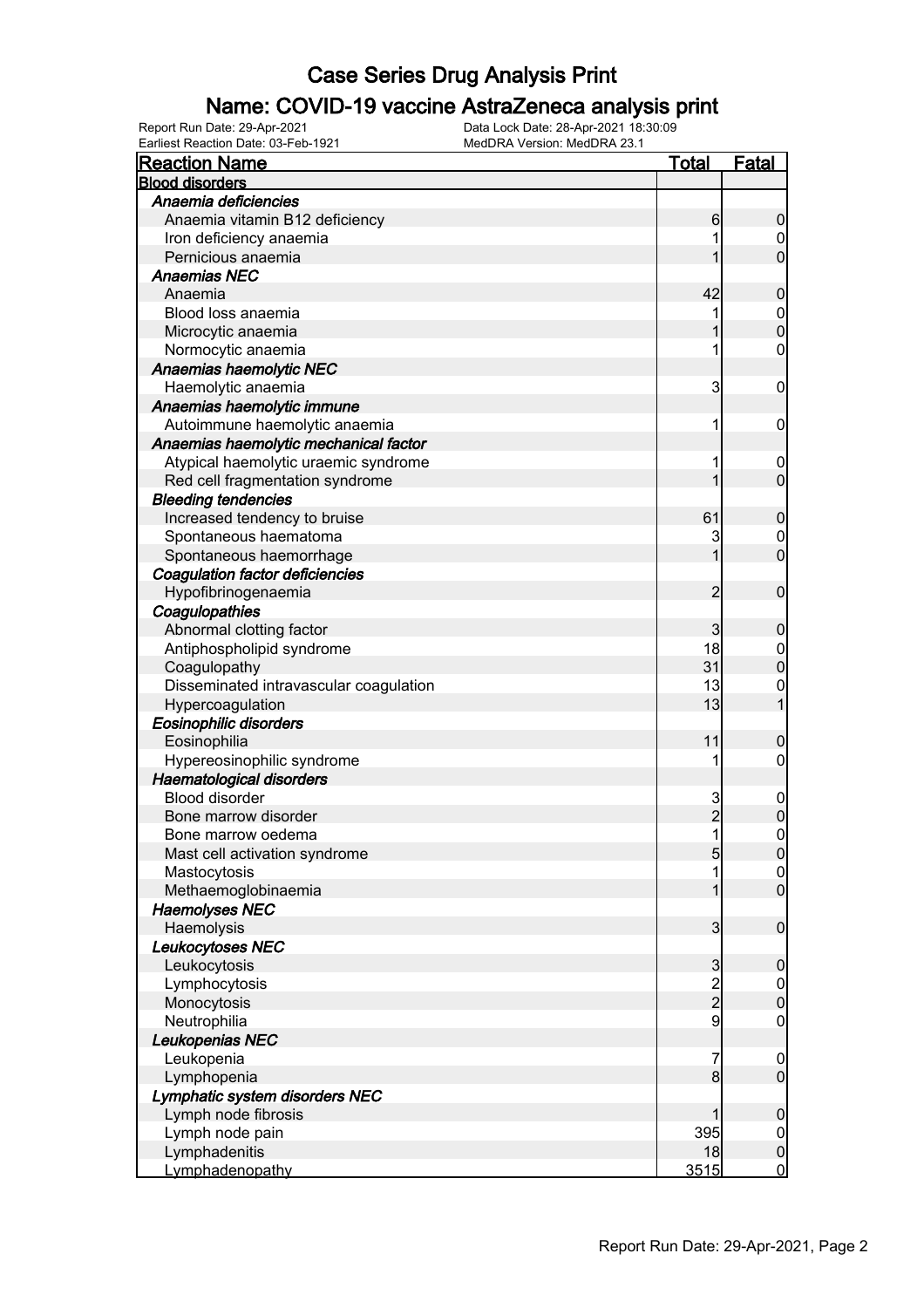#### Name: COVID-19 vaccine AstraZeneca analysis print

| <u>Reaction Name</u>                             | <u>Total</u>   | <b>Fatal</b>            |
|--------------------------------------------------|----------------|-------------------------|
| Blood disorders cont'd<br><b>Blood disorders</b> |                |                         |
| Lymphatic disorder                               | 1              | $\mathbf 0$             |
| Pseudolymphoma                                   |                | $\overline{0}$          |
| Marrow depression and hypoplastic anaemias       |                |                         |
| Aplastic anaemia                                 | 1              | $\mathbf 0$             |
| Myelosuppression                                 | 1              | $\boldsymbol{0}$        |
| Pancytopenia                                     | 12             | $\mathbf 0$             |
| Neutropenias                                     |                |                         |
| Agranulocytosis                                  | 4              | $\mathbf 0$             |
| Autoimmune neutropenia                           | $\overline{c}$ | $\pmb{0}$               |
| Febrile neutropenia                              | 1              | $\mathbf 0$             |
| Neutropenia                                      | 64             | $\overline{0}$          |
| <b>Platelet disorders NEC</b>                    |                |                         |
| Platelet anisocytosis                            | $\overline{c}$ | $\mathbf 0$             |
| Platelet disorder                                | $\overline{4}$ | $\mathbf 0$             |
| Polycythaemia (excl rubra vera)                  |                |                         |
| Stress polycythaemia                             | $\overline{2}$ | $\mathbf 0$             |
| Purpuras (excl thrombocytopenic)                 |                |                         |
| Purpura non-thrombocytopenic                     | 3              | $\mathbf 0$             |
| Red blood cell abnormal findings NEC             |                |                         |
| Poikilocytosis                                   | 1              | $\mathbf 0$             |
| Polychromasia                                    | $\overline{2}$ | $\mathbf 0$             |
| Sickle cell trait and disorders                  |                |                         |
| Sickle cell anaemia with crisis                  | 3              | $\boldsymbol{0}$        |
| Spleen disorders                                 |                |                         |
| Spleen disorder                                  | 1              | $\boldsymbol{0}$        |
| Splenic artery thrombosis                        |                | $\boldsymbol{0}$        |
| Splenic infarction                               | 2<br>7         | $\overline{0}$          |
| Splenic varices                                  | 1              |                         |
| Splenic vein thrombosis                          | 7              | $0\atop 0$              |
| Splenomegaly                                     | 5              | $\boldsymbol{0}$        |
| Thrombocytopenias                                |                |                         |
| Autoimmune heparin-induced thrombocytopenia      | 1              | $\mathbf 0$             |
| Heparin-induced thrombocytopenia                 | 8              | $\pmb{0}$               |
| Immune thrombocytopenia                          | 139            | 1                       |
| Thrombocytopenia                                 | 483            | $\overline{\mathbf{r}}$ |
| Thrombocytopenic purpura                         | 7              | $\overline{0}$          |
| Thrombotic thrombocytopenic purpura              | 1              | $\overline{0}$          |
| <b>Thrombocytoses</b>                            |                |                         |
| Thrombocytosis                                   | 8              | $\boldsymbol{0}$        |
| White blood cell abnormal findings NEC           |                |                         |
| White blood cell disorder                        | $\mathbf{3}$   | $\boldsymbol{0}$        |
| <b>Blood disorders SOC TOTAL</b>                 | 4969           | <u>6</u>                |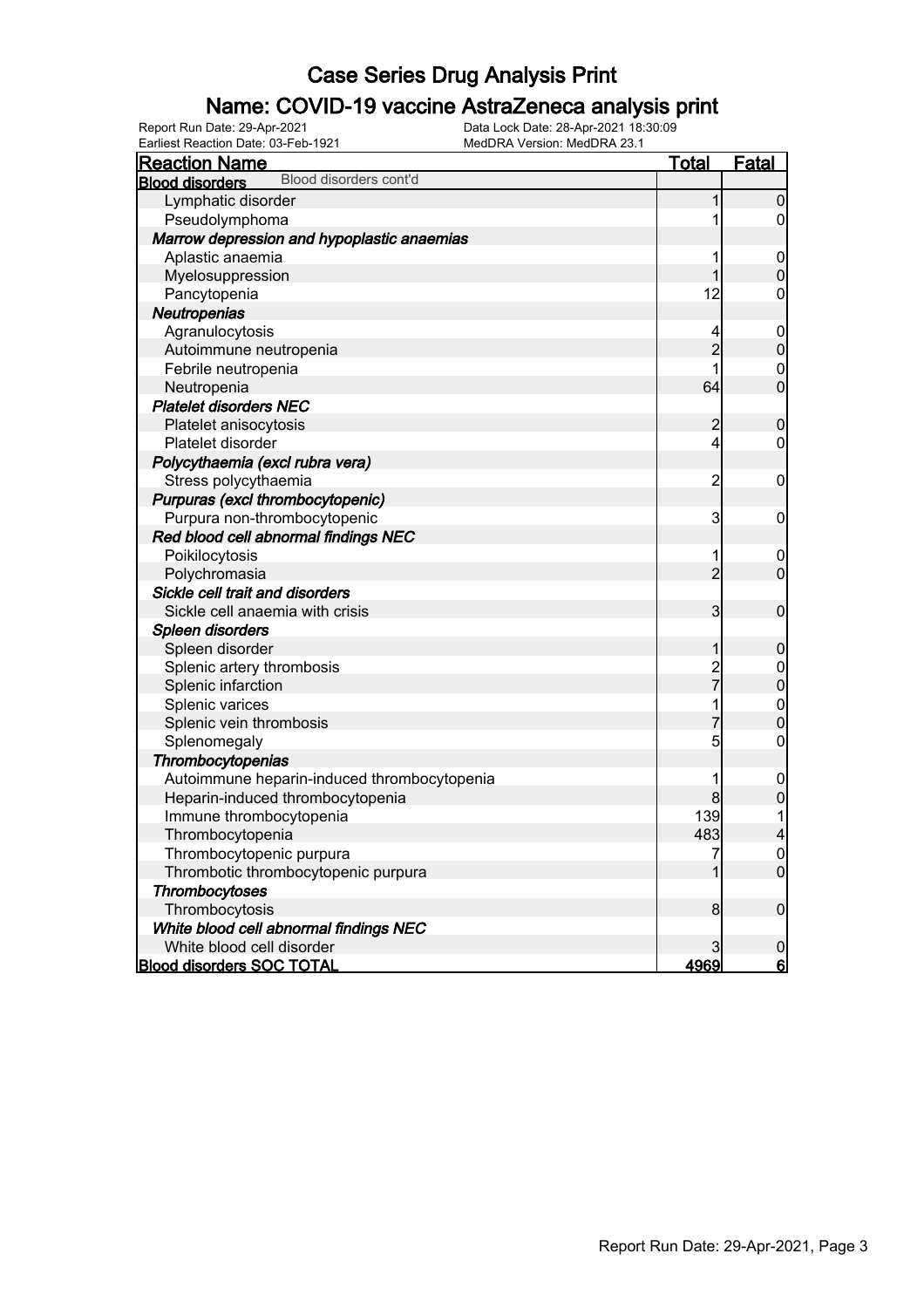#### Name: COVID-19 vaccine AstraZeneca analysis print

| <b>Reaction Name</b>                                                   | <u>Total</u>   | <b>Fatal</b>                                      |
|------------------------------------------------------------------------|----------------|---------------------------------------------------|
| Cardiac disorders                                                      |                |                                                   |
| Aortic valvular disorders                                              |                |                                                   |
| Aortic valve stenosis                                                  | 1              | $\mathbf 0$                                       |
| <b>Cardiac conduction disorders</b>                                    |                |                                                   |
| Atrioventricular block                                                 | 13             | $\boldsymbol{0}$                                  |
| Atrioventricular block complete                                        |                | $\boldsymbol{0}$                                  |
| Atrioventricular block second degree                                   | 2<br>2         | $\mathbf 0$                                       |
| Brugada syndrome                                                       |                | $\mathbf{0}$                                      |
| <b>Bundle branch block</b>                                             |                | $\mathbf 0$                                       |
| Bundle branch block left                                               |                | $\mathbf{0}$                                      |
| Long QT syndrome                                                       |                | $\overline{0}$                                    |
| Trifascicular block                                                    |                | 0                                                 |
| <b>Cardiac disorders NEC</b>                                           |                |                                                   |
| Acute cardiac event                                                    | 3              |                                                   |
| Atrial thrombosis                                                      | $\overline{2}$ | $\pmb{0}$                                         |
| Cardiac disorder                                                       | 32             |                                                   |
| Cardiac ventricular thrombosis                                         | 5              |                                                   |
| Cardiovascular disorder                                                | 3              | $\begin{array}{c} 0 \\ 2 \\ 0 \\ 0 \end{array}$   |
| Cardiovascular insufficiency                                           | 8              |                                                   |
| Intracardiac thrombus                                                  | $\overline{2}$ | $\mathbf 0$                                       |
|                                                                        |                |                                                   |
| Cardiac hypertensive complications                                     |                |                                                   |
| Hypertensive heart disease<br>Cardiac infections and inflammations NEC | 1              | $\mathbf 0$                                       |
|                                                                        |                |                                                   |
| Carditis                                                               |                | $\mathbf 0$                                       |
| Cardiac signs and symptoms NEC                                         |                |                                                   |
| Cardiac discomfort                                                     |                | $\mathbf 0$                                       |
| Palpitations                                                           | 3649           | $\mathbf 0$                                       |
| Cardiac valve disorders NEC                                            |                |                                                   |
| Cardiac valve disease                                                  |                |                                                   |
| Heart valve incompetence                                               |                | 0                                                 |
| Cardiomyopathies                                                       |                |                                                   |
| Cardiomyopathy                                                         | 6              | $\mathbf 0$                                       |
| Congestive cardiomyopathy                                              | 5              | $\boldsymbol{0}$                                  |
| Stress cardiomyopathy                                                  | $\overline{2}$ | $\boldsymbol{0}$                                  |
| Coronary artery disorders NEC                                          |                |                                                   |
| Arteriosclerosis coronary artery                                       | 11             | $\boldsymbol{0}$                                  |
| Coronary artery disease                                                | $\overline{4}$ | 0                                                 |
| Coronary artery dissection                                             | 1              | $\overline{0}$                                    |
| Coronary artery thrombosis                                             |                | $\mathbf{1}$                                      |
| <b>Heart failures NEC</b>                                              |                |                                                   |
| Cardiac failure                                                        | 35             | 5                                                 |
| Cardiac failure acute                                                  | 3              |                                                   |
| Cardiac failure congestive                                             | 1              |                                                   |
| Cardiogenic shock                                                      |                | $\begin{array}{c}\n0 \\ 0 \\ 2 \\ 1\n\end{array}$ |
| Cardiopulmonary failure                                                | 1              |                                                   |
| Ischaemic coronary artery disorders                                    |                |                                                   |
| Acute coronary syndrome                                                | $\overline{c}$ | $\boldsymbol{0}$                                  |
| Acute myocardial infarction                                            | 36             |                                                   |
| Angina pectoris                                                        | 120            | $\frac{5}{0}$                                     |
| Angina unstable                                                        | 10             | $\boldsymbol{0}$                                  |
| Arteriospasm coronary                                                  |                | $\mathbf 0$                                       |
| Microvascular coronary artery disease                                  | $\frac{2}{2}$  | $\overline{0}$                                    |
| Myocardial infarction                                                  | 187            | 32                                                |
| Myocardial ischaemia                                                   | 16             | $\overline{7}$                                    |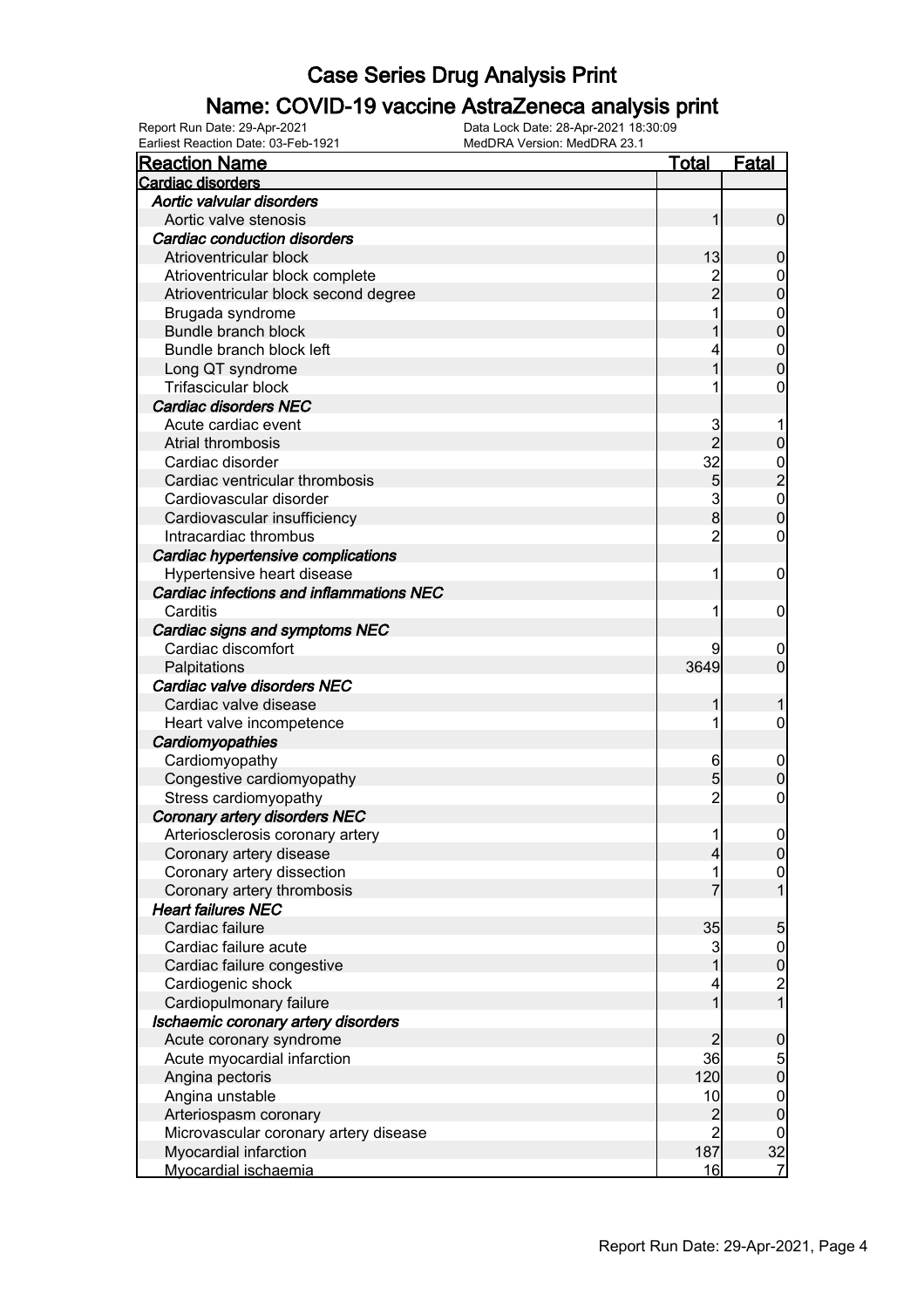#### Name: COVID-19 vaccine AstraZeneca analysis print

Earliest Reaction Date: 03-Feb-1921 MedDRA Version: MedDRA 23.1

| <b>Reaction Name</b>                          | <b>Total</b>                     | Fatal                            |
|-----------------------------------------------|----------------------------------|----------------------------------|
| Cardiac disorders cont'd<br>Cardiac disorders |                                  |                                  |
| Prinzmetal angina                             | 1                                | $\boldsymbol{0}$                 |
| Left ventricular failures                     |                                  |                                  |
| Acute left ventricular failure                | 1                                | $\boldsymbol{0}$                 |
| Left ventricular failure                      | $\overline{c}$                   |                                  |
| Mitral valvular disorders                     |                                  |                                  |
| Mitral valve incompetence                     | 2                                | $\overline{0}$                   |
| Mitral valve prolapse                         | 1                                | $\mathbf 0$                      |
| <b>Myocardial disorders NEC</b>               |                                  |                                  |
| Cardiomegaly                                  | 5                                | $\mathbf 0$                      |
| Left ventricular dilatation                   |                                  | $\boldsymbol{0}$                 |
| Left ventricular dysfunction                  | 9                                | $\mathbf 0$                      |
| Myocardial rupture                            |                                  | $\mathbf 0$                      |
| Right ventricular dysfunction                 |                                  | $\overline{0}$                   |
| Noninfectious myocarditis                     |                                  |                                  |
| Myocarditis                                   | 18                               | 1                                |
| Noninfectious pericarditis                    |                                  |                                  |
| Pericarditis                                  | 36                               | $\mathbf 0$                      |
| <b>Pericardial disorders NEC</b>              |                                  |                                  |
| Cardiac tamponade                             |                                  | 1                                |
| Pericardial effusion                          | 10                               | $\frac{0}{2}$                    |
| Pericardial haemorrhage                       | 4                                |                                  |
| Rate and rhythm disorders NEC                 |                                  |                                  |
| Arrhythmia                                    | 76                               | $\boldsymbol{0}$                 |
| Bradycardia                                   | 49                               | $\mathbf 0$                      |
| Cardiac fibrillation                          | 1                                | $\mathbf 0$                      |
| Cardiac flutter                               | 133                              | $\boldsymbol{0}$                 |
| Extrasystoles                                 | 76                               | $\mathbf 0$                      |
| Heart alternation                             | $\frac{2}{2}$                    | $\boldsymbol{0}$                 |
| Paroxysmal arrhythmia                         |                                  | $\mathbf 0$                      |
| Postural orthostatic tachycardia syndrome     | 8                                | $\mathbf 0$                      |
| Tachyarrhythmia                               | 10                               | $\mathbf 0$                      |
| Tachycardia                                   | 996                              | $\boldsymbol{0}$                 |
| <b>Right ventricular failures</b>             |                                  |                                  |
| Cor pulmonale                                 |                                  | $\mathbf{0}$                     |
| Right ventricular failure                     | $\overline{2}$                   | $\mathbf{1}$                     |
| Supraventricular arrhythmias                  |                                  |                                  |
| Arrhythmia supraventricular                   | 11                               | $\overline{0}$                   |
| Atrial fibrillation                           | 187                              | $\boldsymbol{0}$                 |
| <b>Atrial flutter</b>                         | 22                               | $\mathbf 0$                      |
| Atrial tachycardia                            | 1                                | $0\atop 0$                       |
| Sinus arrest                                  |                                  |                                  |
| Sinus arrhythmia                              | $\overline{c}$<br>$\overline{1}$ | $0\atop 0$                       |
| Sinus bradycardia                             |                                  |                                  |
| Sinus node dysfunction                        |                                  | $\mathbf{0}$                     |
| Sinus tachycardia                             | 52                               | $\overline{1}$                   |
| Supraventricular extrasystoles                | 1                                | $\mathbf{0}$                     |
| Supraventricular tachycardia                  | 22                               | $\overline{0}$                   |
| Tricuspid valvular disorders                  |                                  |                                  |
| Tricuspid valve incompetence                  | $\overline{2}$                   | $\mathbf 0$                      |
| Ventricular arrhythmias and cardiac arrest    |                                  |                                  |
| Cardiac arrest                                | 109                              | 26                               |
| Pulseless electrical activity                 | 2<br>1                           | $\overline{0}$<br>$\overline{0}$ |
| Ventricular arrhythmia                        |                                  |                                  |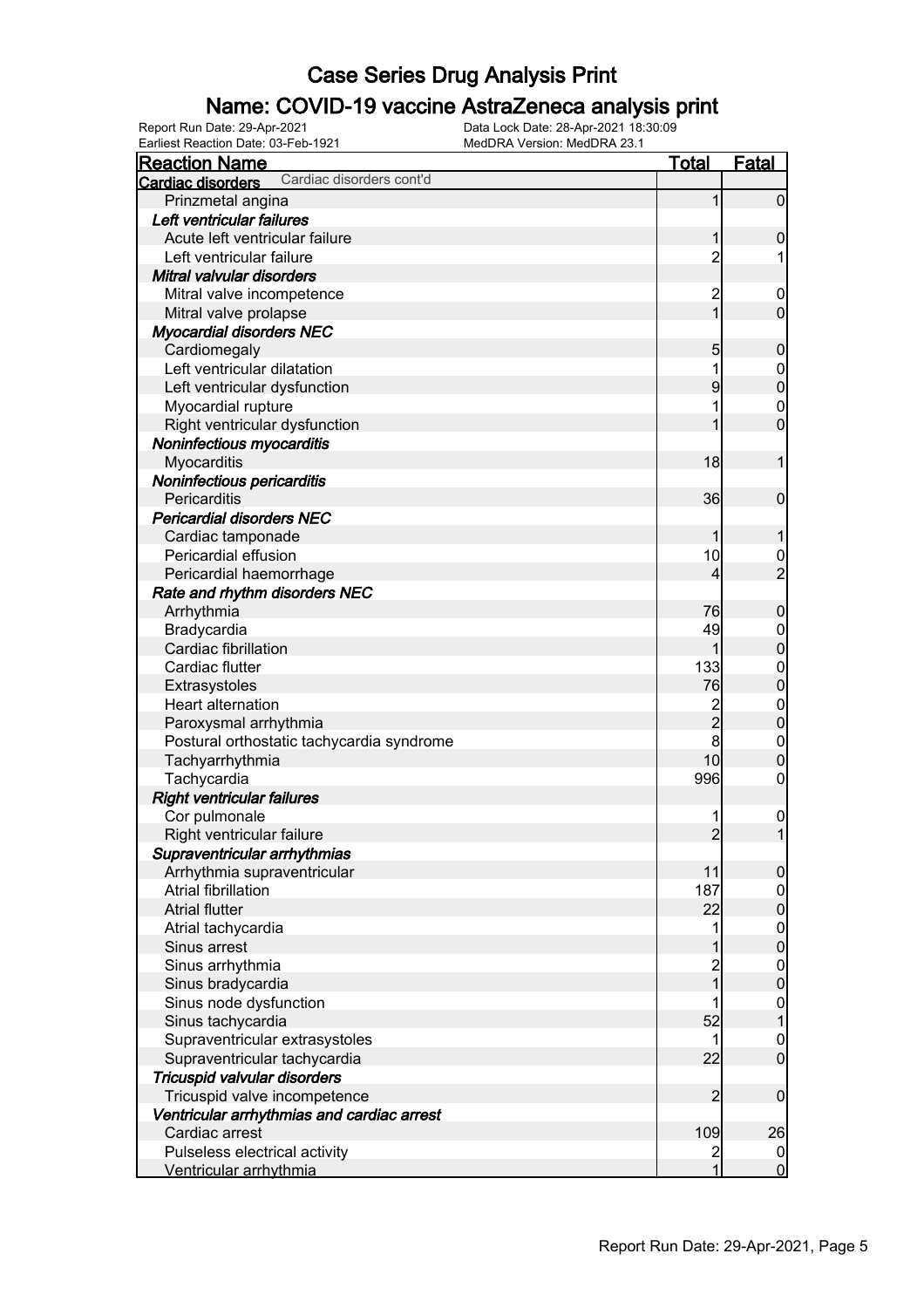#### Name: COVID-19 vaccine AstraZeneca analysis print

| <b>Reaction Name</b>                          | Total | Fatal |
|-----------------------------------------------|-------|-------|
| Cardiac disorders cont'd<br>Cardiac disorders |       |       |
| Ventricular extrasystoles                     |       |       |
| Ventricular fibrillation                      | 5     |       |
| Ventricular tachycardia                       |       |       |
| Cardiac disorders SOC TOTAL                   | 6070  |       |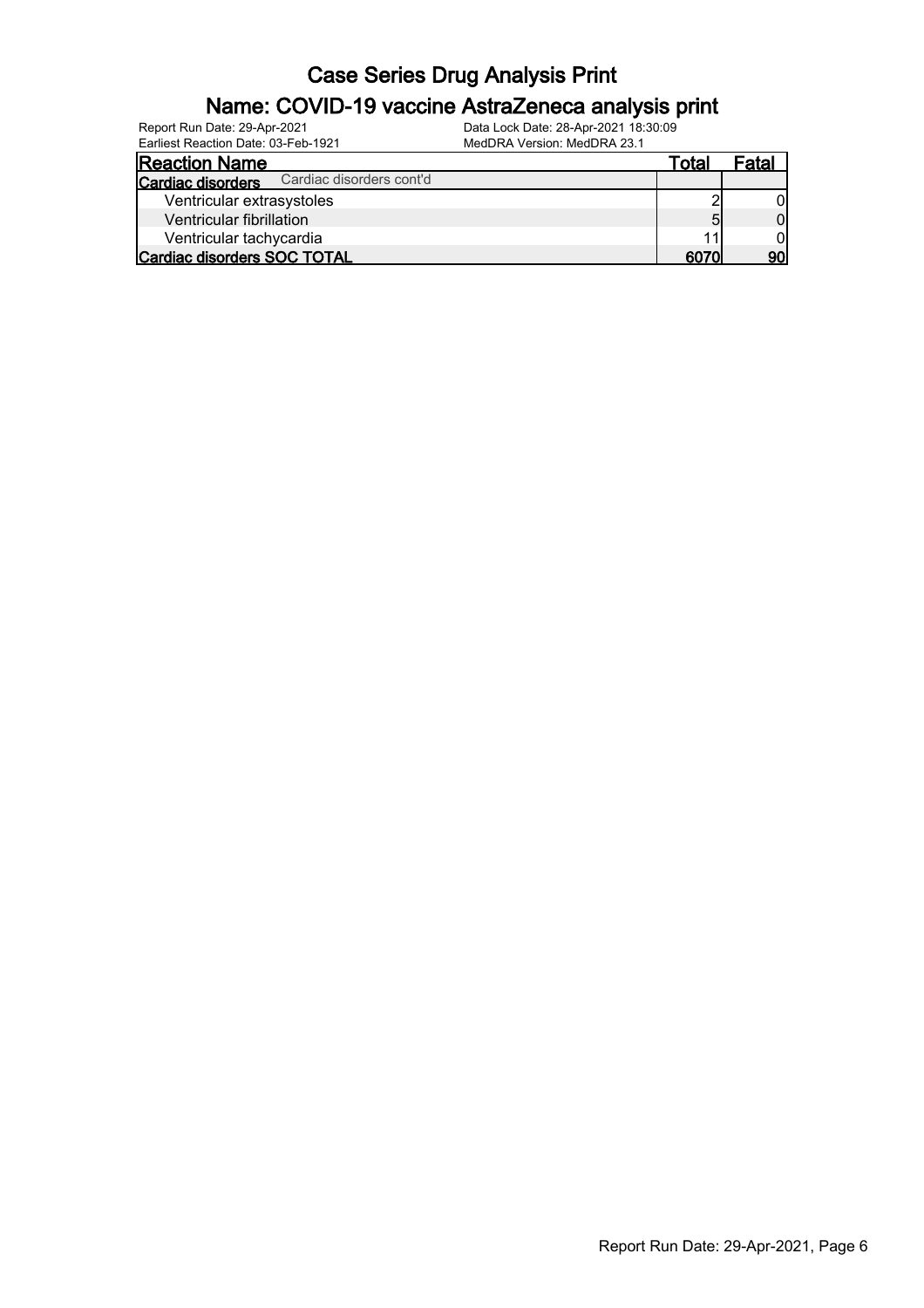#### Name: COVID-19 vaccine AstraZeneca analysis print

Earliest Reaction Date: 03-Feb-1921 MedDRA Version: MedDRA 23.1

| <b>Reaction Name</b>                                                | <b>Total</b>   | <b>Fatal</b>     |
|---------------------------------------------------------------------|----------------|------------------|
| <b>Congenital disorders</b>                                         |                |                  |
| Cardiac disorders congenital NEC                                    |                |                  |
| Heart disease congenital                                            | 6              | $\mathbf 0$      |
| Cardiac septal defects congenital                                   |                |                  |
| Hypertrophic cardiomyopathy                                         | 5              | $\mathbf 0$      |
| Ventricular septal defect                                           | $\overline{c}$ | 0                |
| Cardiovascular disorders congenital NEC                             |                |                  |
| Congenital cardiovascular anomaly                                   | 1              | 0                |
| Central nervous system disorders congenital NEC                     |                |                  |
| Encephalocele                                                       |                | $\overline{0}$   |
| Neural tube defect                                                  | 1              |                  |
| Syringomyelia                                                       | $\overline{c}$ | $\mathbf 0$      |
| Cerebellar disorders congenital                                     |                |                  |
| Arnold-Chiari malformation                                          | 3              | 0                |
| Cerebral disorders congenital                                       |                |                  |
| Anencephaly                                                         |                | $\mathbf 0$      |
| Cerebral palsy                                                      | 4              | $\mathbf 0$      |
| Coagulation disorders congenital                                    |                |                  |
| Haemophilia                                                         | $\overline{c}$ | $\boldsymbol{0}$ |
| Protein C deficiency                                                | 3              | 0                |
| Protein S deficiency                                                |                | $\overline{0}$   |
| <b>Congenital disorders NEC</b>                                     |                |                  |
| Foetal malformation                                                 | 1              | $\boldsymbol{0}$ |
| Young's syndrome                                                    | 1              | $\mathbf 0$      |
| Connective tissue disorders congenital                              |                |                  |
| Ehlers-Danlos syndrome                                              | 6              | $\mathbf 0$      |
| Gastric disorders congenital                                        |                |                  |
| Pyloric stenosis                                                    | 1              | 0                |
| Great vessel disorders congenital                                   |                |                  |
| Transposition of the great vessels                                  | 1              | 0                |
| Haematological disorders congenital NEC                             |                |                  |
| Neonatal alloimmune thrombocytopenia                                | 1              | $\mathbf 0$      |
| Immune system abnormalities congenital                              |                |                  |
| Combined immunodeficiency                                           | 1              | $\mathbf 0$      |
| Inborn errors of porphyrin metabolism                               |                |                  |
| Porphyria                                                           | 11             | 0                |
| Porphyria acute                                                     | 1              | $\overline{0}$   |
| Lymphatic system disorders congenital                               |                |                  |
| Cystic lymphangioma                                                 | 1              | $\mathbf 0$      |
| Lysosomal storage disorders                                         |                |                  |
| Mucolipidosis                                                       | 1              | $\mathbf 0$      |
| Male reproductive tract disorders congenital                        |                |                  |
| Hydrocele                                                           | 1              | $\mathbf 0$      |
| Micropenis                                                          | 2              | 0                |
| Musculoskeletal and connective tissue disorders of limbs congenital |                |                  |
| Congenital hand malformation                                        | 1              | $\overline{0}$   |
| Limb reduction defect                                               |                | $\mathbf 0$      |
| Polydactyly                                                         |                | $\boldsymbol{0}$ |
| Musculoskeletal disorders congenital NEC                            |                |                  |
| Congenital multiplex arthrogryposis                                 | 1              | $\mathbf 0$      |
| Dysmorphism                                                         | $\overline{2}$ | $\overline{0}$   |
| Neurological disorders congenital NEC                               |                |                  |
| Epilepsy with myoclonic-atonic seizures                             | 1              | $\mathbf 0$      |
| Familial hemiplegic migraine                                        | 1              | $\overline{0}$   |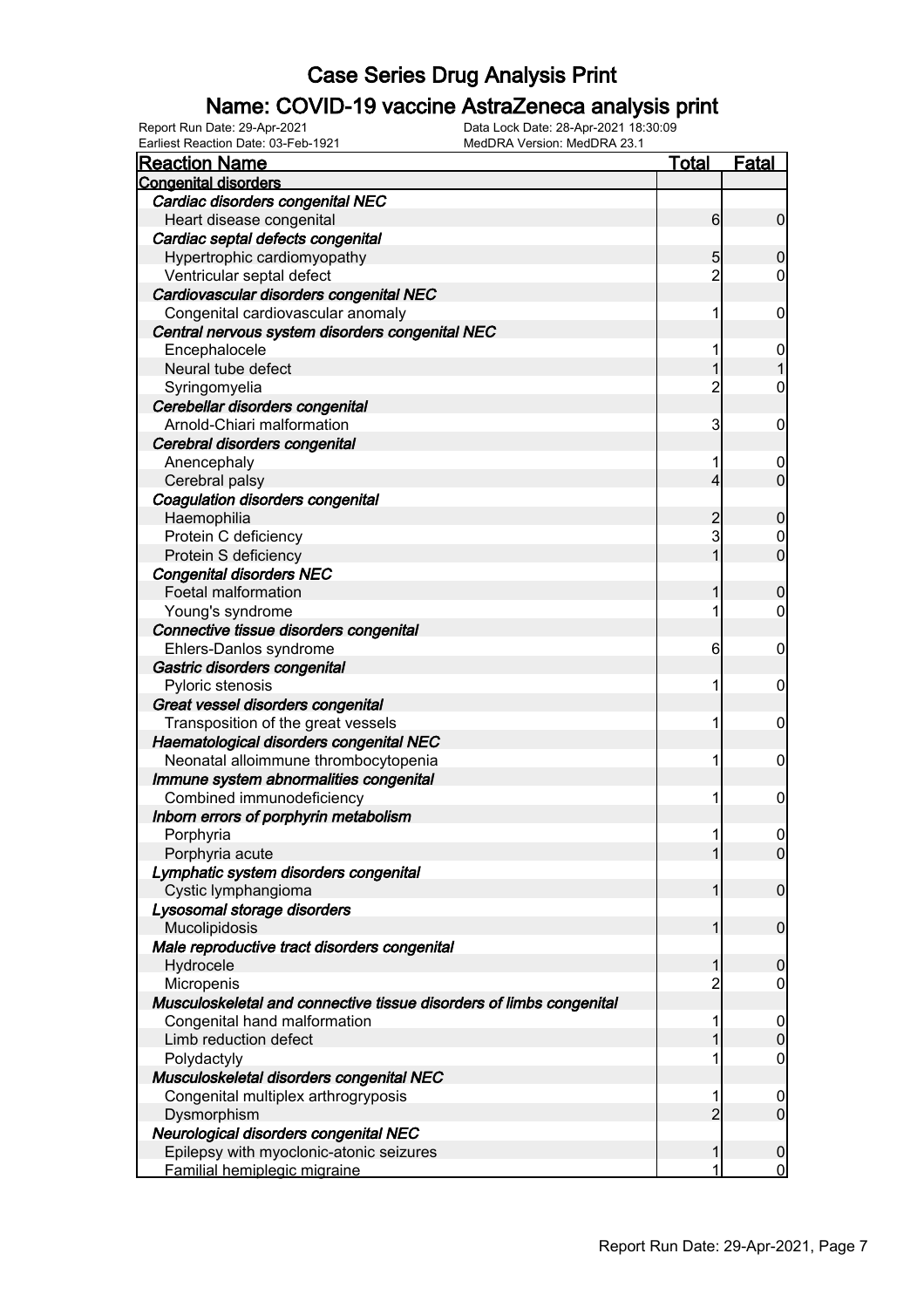#### Name: COVID-19 vaccine AstraZeneca analysis print

| Earliest Reaction Date: 03-Feb-1921                     | MedDRA Version: MedDRA 23.1 |              |
|---------------------------------------------------------|-----------------------------|--------------|
| <b>Reaction Name</b>                                    | Total                       | <u>Fatal</u> |
| <b>Congenital disorders</b> Congenital disorders cont'd |                             |              |
| Familial periodic paralysis                             |                             |              |
| Spinal muscular atrophy                                 |                             |              |
| Non-site specific muscle disorders congenital           |                             |              |
| Muscular dystrophy                                      |                             |              |
| Ocular disorders congenital NEC                         |                             |              |
| Colour blindness                                        |                             | 0            |
| Pancreatic disorders congenital                         |                             |              |
| Hereditary pancreatitis                                 |                             |              |
| Peripheral nervous system disorders congenital NEC      |                             |              |
| Paroxysmal extreme pain disorder                        | 10                          |              |
| Pulmonary and bronchial disorders congenital            |                             |              |
| Cystic fibrosis                                         |                             |              |
| Renal disorders congenital                              |                             |              |
| Congenital cystic kidney disease                        |                             | ი            |
| Vascular anomalies congenital NEC                       |                             |              |
| Arteriovenous malformation                              |                             |              |
| Klippel-Trenaunay syndrome                              |                             |              |
| <b>Congenital disorders SOC TOTAL</b>                   | 83                          |              |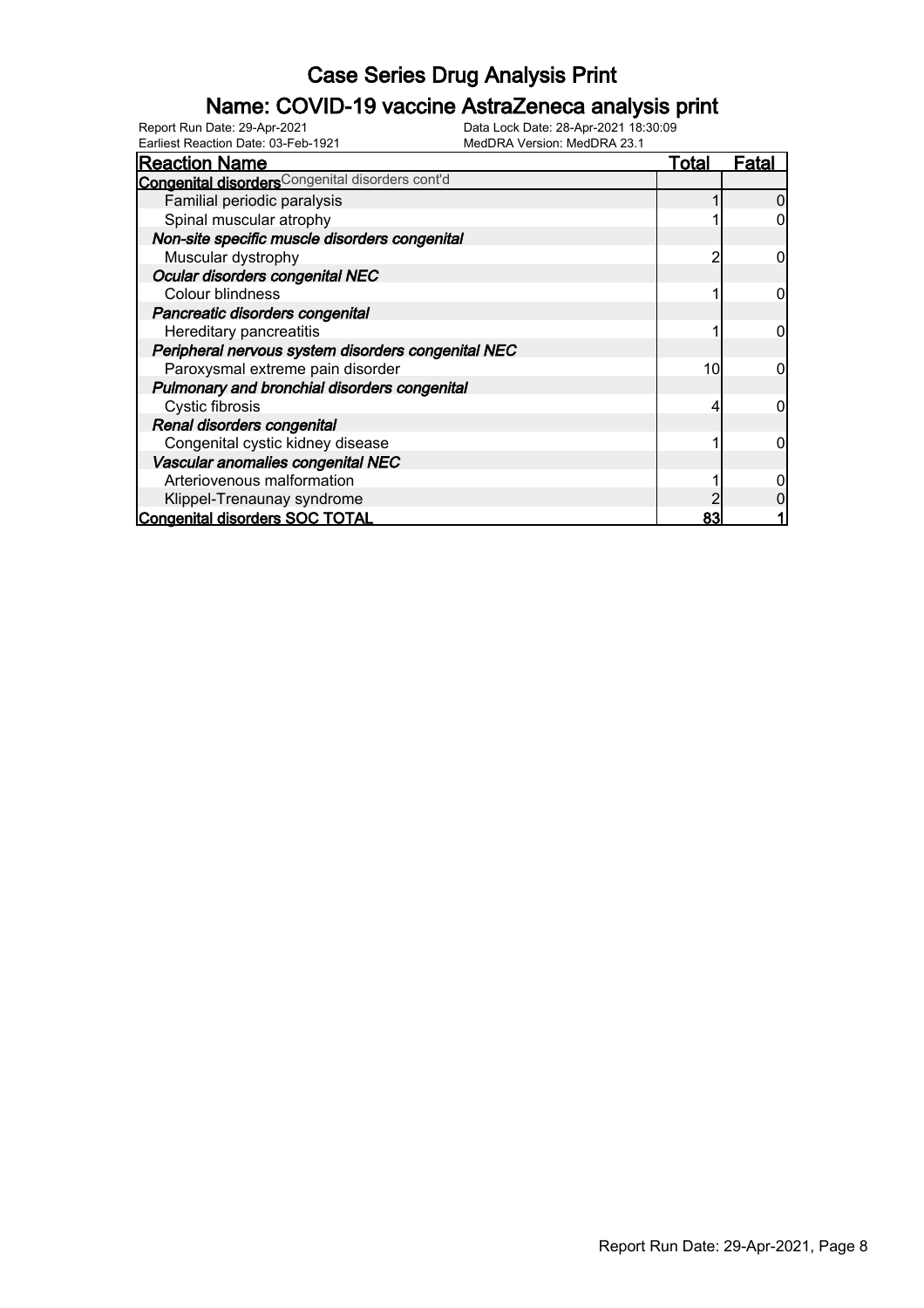#### Name: COVID-19 vaccine AstraZeneca analysis print

| <b>Reaction Name</b>                                                 | <u>Total</u>                          | <u>Fatal</u>                    |
|----------------------------------------------------------------------|---------------------------------------|---------------------------------|
| Ear disorders                                                        |                                       |                                 |
| Ear disorders NEC                                                    |                                       |                                 |
| Ear congestion                                                       | 18                                    | $\boldsymbol{0}$                |
| Ear discomfort                                                       | 63                                    | $\boldsymbol{0}$                |
| Ear disorder                                                         | 8                                     | $\mathbf 0$                     |
| Ear haemorrhage                                                      |                                       | $\mathbf{0}$                    |
| Ear pain                                                             | 1463                                  | $\overline{0}$                  |
| Ear pruritus                                                         | 3                                     | $\mathbf{0}$                    |
| Ear swelling                                                         | 45                                    | $\overline{0}$                  |
| Otorrhoea                                                            | 5                                     | $\boldsymbol{0}$                |
| Eustachian tube disorders                                            |                                       |                                 |
| Eustachian tube disorder                                             |                                       | $\boldsymbol{0}$                |
| Eustachian tube dysfunction                                          | $\begin{array}{c} 2 \\ 1 \end{array}$ | $\mathbf 0$                     |
| Eustachian tube obstruction                                          |                                       | $\boldsymbol{0}$                |
| <b>External ear disorders NEC</b>                                    |                                       |                                 |
| Excessive cerumen production                                         | 19                                    |                                 |
|                                                                      | 9                                     | $\boldsymbol{0}$<br>$\mathbf 0$ |
| External ear pain                                                    | 5                                     |                                 |
| Red ear syndrome<br><b>External ear infections and inflammations</b> |                                       | $\mathbf{0}$                    |
|                                                                      |                                       |                                 |
| External ear inflammation                                            | 1                                     | $\mathbf 0$                     |
| <b>Hearing disorders NEC</b>                                         |                                       |                                 |
| Auditory disorder                                                    | 3                                     | $\mathbf 0$                     |
| <b>Hearing losses</b>                                                |                                       |                                 |
| Deafness                                                             | 186                                   | $\boldsymbol{0}$                |
| Deafness bilateral                                                   | 6                                     | $\mathbf 0$                     |
| Deafness neurosensory                                                | 11                                    | $0\atop 0$                      |
| Deafness transitory                                                  | 3                                     |                                 |
| Deafness unilateral                                                  | 26                                    | $\mathbf{0}$                    |
| Hypoacusis                                                           | 111                                   | $\overline{0}$                  |
| Sudden hearing loss                                                  | 39                                    | 0                               |
| Hyperacusia                                                          |                                       |                                 |
| Hyperacusis                                                          | 77                                    | $\boldsymbol{0}$                |
| Inner ear disorders NEC                                              |                                       |                                 |
| Inner ear disorder                                                   | 4                                     | $\mathbf 0$                     |
| Meniere's disease                                                    | 17                                    | $\mathbf 0$                     |
| Vestibular disorder                                                  | 5                                     | $\mathbf 0$                     |
| Inner ear infections and inflammations                               |                                       |                                 |
| Autoimmune inner ear disease                                         | 1                                     | $\overline{0}$                  |
| Inner ear inflammation                                               | 3                                     | $\mathbf 0$                     |
| Inner ear signs and symptoms                                         |                                       |                                 |
| <b>Motion sickness</b>                                               | 77                                    | $\mathbf 0$                     |
| Phobic postural vertigo                                              |                                       | 0                               |
| <b>Tinnitus</b>                                                      | 1995                                  | $\boldsymbol{0}$                |
| Vertigo                                                              | 1191                                  | $\mathbf 0$                     |
| Vertigo labyrinthine                                                 |                                       | $\mathbf 0$                     |
| Vertigo positional                                                   | 67                                    | $\mathbf 0$                     |
| Middle ear disorders NEC                                             |                                       |                                 |
| Middle ear disorder                                                  | 1                                     | $\boldsymbol{0}$                |
| Middle ear effusion                                                  | $\overline{2}$                        | $\mathbf 0$                     |
| Tympanic membrane disorders (excl infections)                        |                                       |                                 |
| Tympanic membrane perforation                                        |                                       | $\boldsymbol{0}$                |
| Ear disorders SOC TOTAL                                              | 5484                                  | $\overline{0}$                  |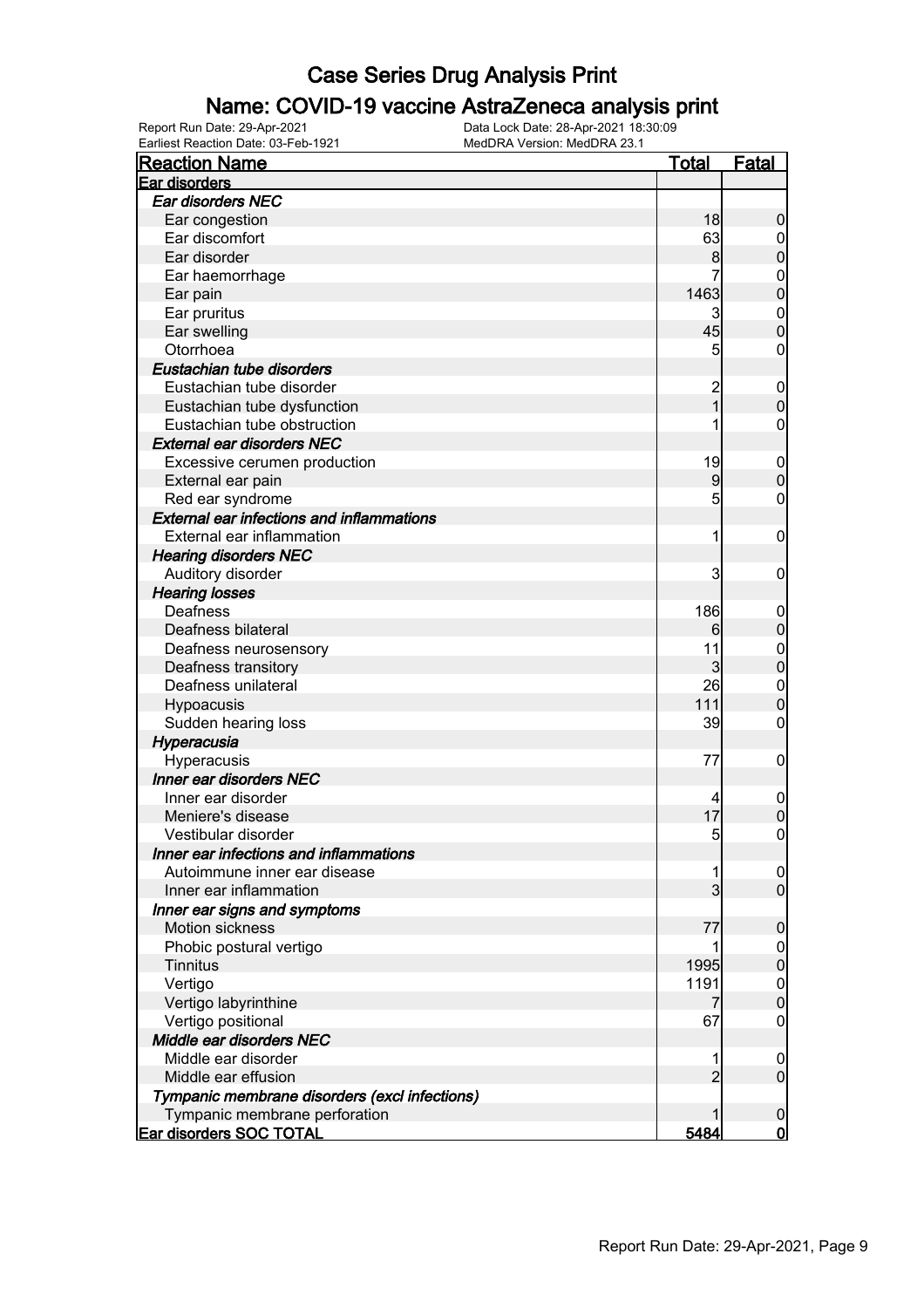#### Name: COVID-19 vaccine AstraZeneca analysis print

| <b>Reaction Name</b>                         | <u>Total</u>   | <b>Fatal</b>     |
|----------------------------------------------|----------------|------------------|
| <b>Endocrine disorders</b>                   |                |                  |
| Acute and chronic thyroiditis                |                |                  |
| Autoimmune thyroiditis                       | $\overline{a}$ | $\boldsymbol{0}$ |
| Thyroiditis                                  | 4              | 0                |
| Thyroiditis acute                            | 1              | $\mathbf 0$      |
| Thyroiditis chronic                          |                | $\mathbf 0$      |
| Thyroiditis subacute                         |                | $\overline{0}$   |
| <b>Adrenal cortical hyperfunctions</b>       |                |                  |
| Cushing's syndrome                           | 1              | $\boldsymbol{0}$ |
| Cushingoid                                   | 5              | $\mathbf 0$      |
| <b>Adrenal cortical hypofunctions</b>        |                |                  |
| Addison's disease                            |                | $\boldsymbol{0}$ |
| Adrenal insufficiency                        | 14             | $\mathbf 0$      |
| Adrenocortical insufficiency acute           | 26             | $\mathbf{0}$     |
| Glucocorticoid deficiency                    |                | $\overline{0}$   |
| Secondary adrenocortical insufficiency       |                | $\mathbf 0$      |
| <b>Adrenal gland disorders NEC</b>           |                |                  |
| Adrenal disorder                             | 1              | $\boldsymbol{0}$ |
| Adrenal haemorrhage                          | 5              | $\mathbf 0$      |
| Adrenal mass                                 |                | $\mathbf 0$      |
| Haemorrhagic adrenal infarction              | 1              | $\overline{0}$   |
| Anterior pituitary hypofunction              |                |                  |
| Hypopituitarism                              | 1              | $\mathbf 0$      |
| <b>Endocrine abnormalities of puberty</b>    |                |                  |
| Premature menarche                           | 1              | $\mathbf 0$      |
| Female gonadal function disorders            |                |                  |
| Anovulatory cycle                            | 5              | $\boldsymbol{0}$ |
| Ovulation delayed                            | 4              | $\mathbf 0$      |
| <b>Hypoparathyroid disorders</b>             |                |                  |
| Hypoparathyroidism                           | 1              | $\mathbf 0$      |
| Hypothalamic and pituitary disorders NEC     |                |                  |
| Pituitary apoplexy                           | 1              | $\mathbf 0$      |
| <b>Posterior pituitary disorders</b>         |                |                  |
| Diabetes insipidus                           | 4              | $\mathbf 0$      |
| Inappropriate antidiuretic hormone secretion | 1              | $\mathbf 0$      |
| <b>Thyroid disorders NEC</b>                 |                |                  |
| Goitre                                       | 9              | 0                |
| Thyroid disorder                             | 4              | 0                |
| Thyroid mass                                 | $\overline{2}$ | $\pmb{0}$        |
| Thyroid pain                                 | 8              | $\mathbf 0$      |
| <b>Thyroid hyperfunction disorders</b>       |                |                  |
| Basedow's disease                            | $\mathbf{3}$   | $\mathbf 0$      |
| Hyperthyroidism                              | 13             | $\pmb{0}$        |
| Thyrotoxic crisis                            | $\overline{2}$ | $\mathbf 0$      |
| <b>Thyroid hypofunction disorders</b>        |                |                  |
| Hypothyroidism                               | 29             | $\boldsymbol{0}$ |
| <b>Endocrine disorders SOC TOTAL</b>         | 154            | $\overline{0}$   |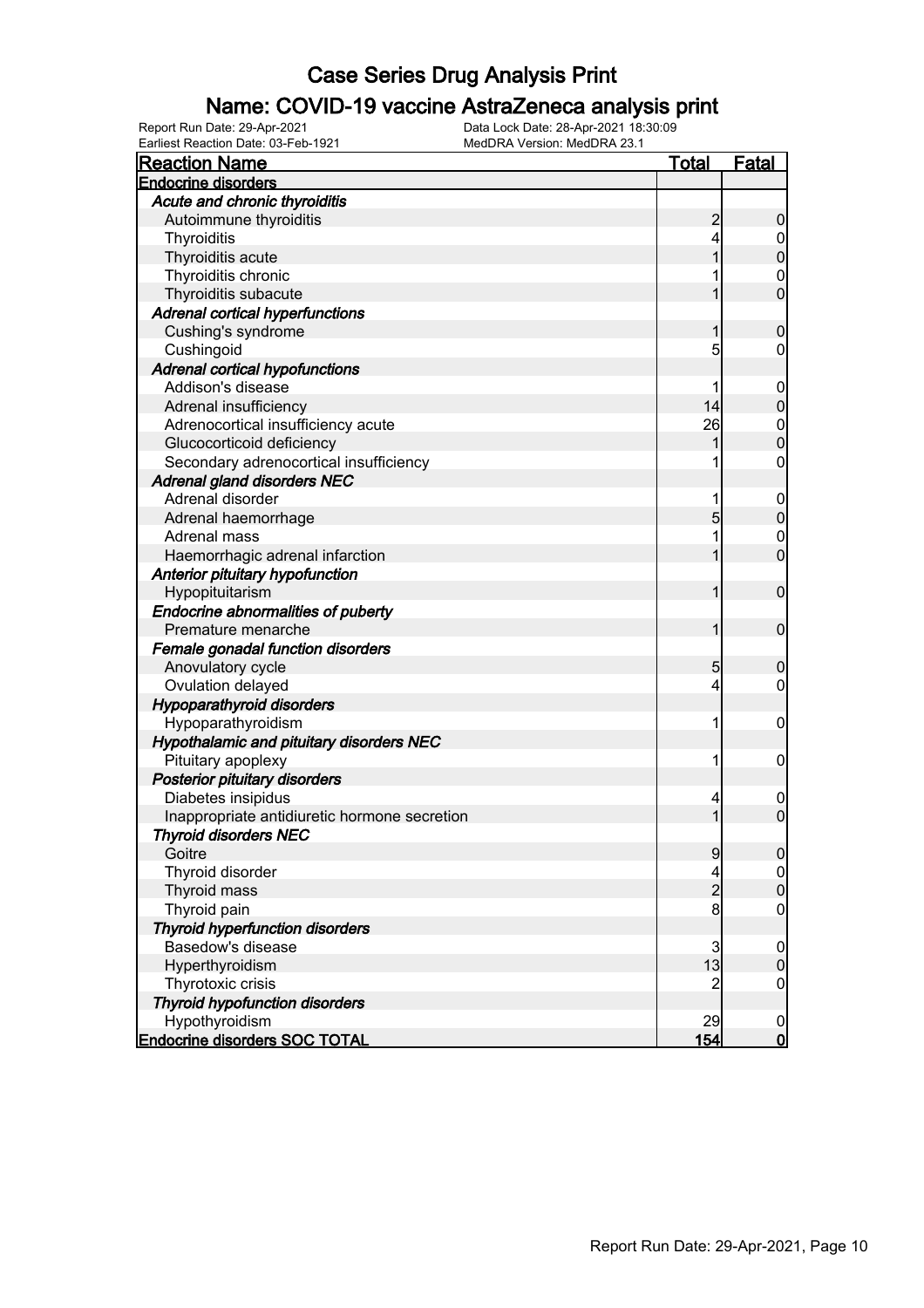#### Name: COVID-19 vaccine AstraZeneca analysis print

Earliest Reaction Date: 03-Feb-1921 MedDRA Version: MedDRA 23.1

| <b>Reaction Name</b>                                              | <u>Total</u>   | <b>Fatal</b>                     |
|-------------------------------------------------------------------|----------------|----------------------------------|
| Eye disorders                                                     |                |                                  |
| Amblyopic vision impairment                                       |                |                                  |
| Amblyopia                                                         | $\mathbf{3}$   | $\mathbf 0$                      |
| <b>Cataract conditions</b>                                        |                |                                  |
| Cataract                                                          |                | $\mathbf 0$                      |
| Cataract cortical                                                 | 3              | $\mathbf 0$                      |
| Cataract subcapsular                                              | $\overline{2}$ | $\overline{0}$                   |
| Choroid and vitreous haemorrhages and vascular disorders          |                |                                  |
| Vitreous haemorrhage                                              | 3              | $\mathbf 0$                      |
| Choroid and vitreous structural change, deposit and degeneration  |                |                                  |
| Chorioretinopathy                                                 | 2              | $\boldsymbol{0}$                 |
| Vitreous detachment                                               | 26             | $\begin{matrix}0\\0\end{matrix}$ |
| Vitreous floaters                                                 | 89             |                                  |
| Vitreous opacities                                                | 1              | $\mathbf 0$                      |
| Colour blindness (incl acquired)                                  |                |                                  |
| Dyschromatopsia                                                   | 14             | $\mathbf 0$                      |
| Conjunctival and corneal bleeding and vascular disorders          |                |                                  |
| Conjunctival haemorrhage                                          | 80             | $\mathbf 0$                      |
| Conjunctival infections, irritations and inflammations            |                |                                  |
| Conjunctival hyperaemia                                           | 1              | $\mathbf 0$                      |
| Corneal infections, oedemas and inflammations                     |                |                                  |
| Keratitis                                                         | $\overline{c}$ | $\boldsymbol{0}$                 |
| <b>Ulcerative keratitis</b>                                       | $\overline{2}$ | $\overline{0}$                   |
| Corneal structural change, deposit and degeneration               |                |                                  |
| Corneal perforation                                               | 1              | $\mathbf 0$                      |
| <b>Eyelid movement disorders</b>                                  |                |                                  |
| Blepharospasm                                                     | 65             | $\mathbf 0$                      |
| Excessive eye blinking                                            |                | $\mathbf 0$                      |
| Eyelid ptosis                                                     | 26             | $\overline{0}$                   |
| Glaucomas (excl congenital)                                       |                |                                  |
| Angle closure glaucoma                                            | 1              | $\mathbf 0$                      |
| Glaucoma                                                          | 5              | $\mathbf 0$                      |
| Ocular hypertension                                               | 1              | $\overline{0}$                   |
| Iris and ciliary body structural change, deposit and degeneration |                |                                  |
| Eye colour change                                                 | 6              | $\mathbf 0$                      |
| Iris and uveal tract infections, irritations and inflammations    |                |                                  |
| Autoimmune uveitis                                                | 1              | 0                                |
| Iridocyclitis                                                     | 12             | $\overline{0}$                   |
| Iritis                                                            | 7              | $\boldsymbol{0}$                 |
| <b>Uveitis</b>                                                    | 23             | $\boldsymbol{0}$                 |
| <b>Lacrimation disorders</b>                                      |                |                                  |
| Dry eye                                                           | 196            | $\mathbf 0$                      |
| Lacrimation increased                                             | 167            | $\overline{0}$                   |
| Lens structural change, deposit and degeneration (excl cataracts) |                |                                  |
| Anterior capsule contraction                                      | 1              | $\mathbf 0$                      |
| Lid bleeding and vascular disorders                               |                |                                  |
| Eyelid bleeding                                                   | $\overline{c}$ | $\mathbf 0$                      |
| Eyelid haematoma                                                  | 1              | $\mathbf 0$                      |
| Lid, lash and lacrimal infections, irritations and inflammations  |                |                                  |
| <b>Blepharitis</b>                                                | 6              | $\mathbf 0$                      |
| Chalazion                                                         | 1              | $\pmb{0}$                        |
| Eczema eyelids                                                    | 1              | $\mathbf 0$                      |
| Erythema of eyelid                                                | 5              | $\pmb{0}$                        |
| Eyelid cyst                                                       | 7              | $\overline{0}$                   |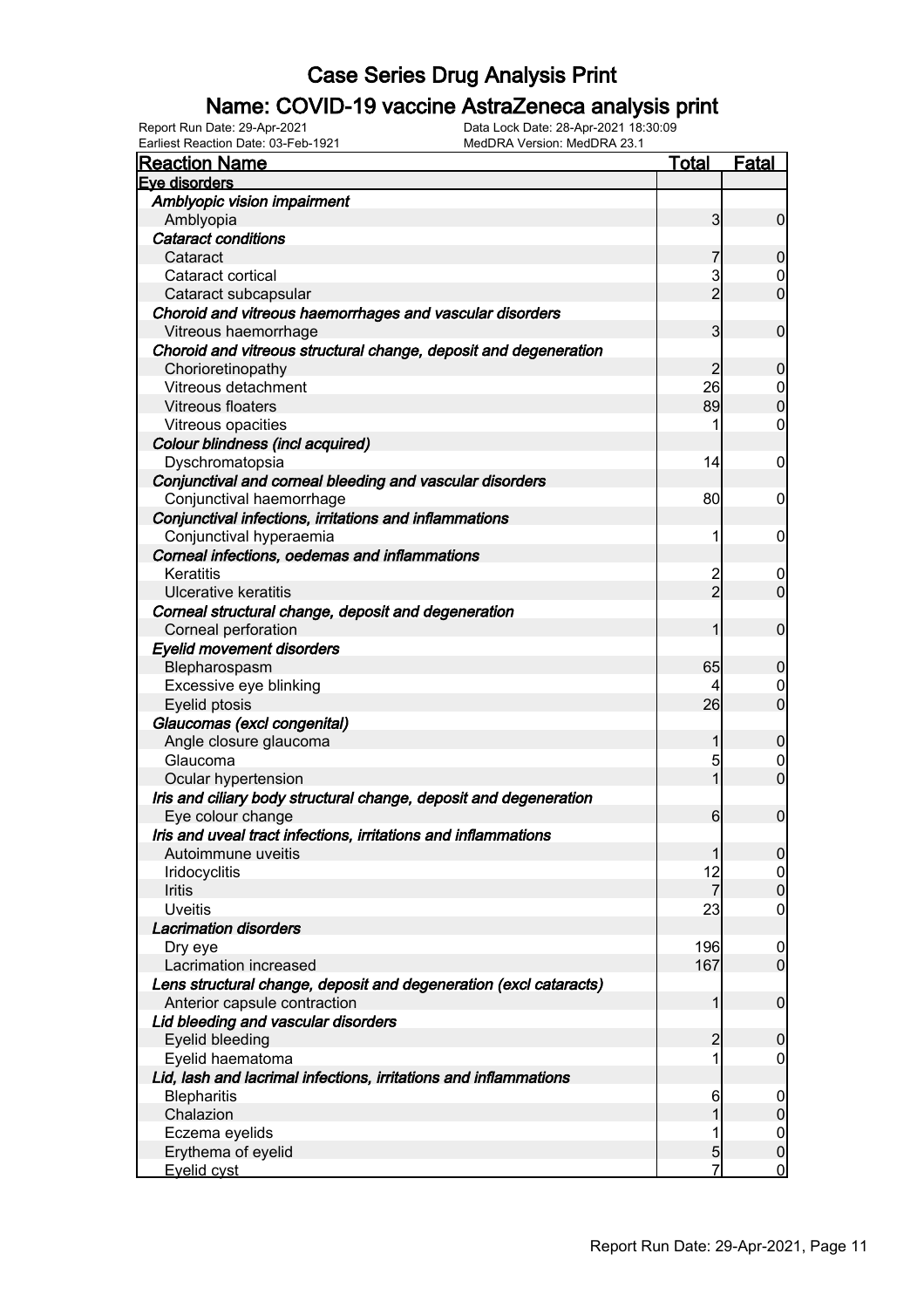#### Name: COVID-19 vaccine AstraZeneca analysis print

Earliest Reaction Date: 03-Feb-1921 MedDRA Version: MedDRA 23.1

| <u>Reaction Name</u>                                           | <u>Total</u>    | <u>Fatal</u>                         |
|----------------------------------------------------------------|-----------------|--------------------------------------|
| Eye disorders cont'd<br>Eve disorders                          |                 |                                      |
| Eyelid irritation                                              | 1               | $\mathbf 0$                          |
| Eyelid margin crusting                                         | 1               | $\overline{0}$                       |
| Eyelid oedema                                                  | 10              | $\pmb{0}$                            |
| Eyelid rash                                                    | 5               | $\overline{0}$                       |
| Swelling of eyelid                                             | 73              | $\mathbf 0$                          |
| Lid, lash and lacrimal structural disorders                    |                 |                                      |
| Eyelid exfoliation                                             | 1               | $\boldsymbol{0}$                     |
| Eyelid skin dryness                                            | 1               | $\overline{0}$                       |
| Eyelid thickening                                              | $\overline{3}$  | $\mathbf 0$                          |
| Growth of eyelashes                                            | 4               | $\overline{0}$                       |
| Lagophthalmos                                                  | 1               | $\overline{0}$                       |
| Ocular bleeding and vascular disorders NEC                     |                 |                                      |
| Eye haematoma                                                  | $\overline{c}$  | $\boldsymbol{0}$                     |
| Eye haemorrhage                                                | 56              | $\overline{0}$                       |
| Ocular vascular disorder                                       | 1               | $\mathbf 0$                          |
| Ophthalmic vein thrombosis                                     | $\overline{2}$  | $\mathbf 0$                          |
| <b>Ocular disorders NEC</b>                                    |                 |                                      |
|                                                                |                 |                                      |
| Dark circles under eyes                                        | 6               | $\mathbf 0$                          |
| Eye disorder                                                   | 13              | $\pmb{0}$                            |
| Eye oedema                                                     | 12              | $\overline{0}$                       |
| Eye pain                                                       | 2553            | $\mathbf 0$                          |
| Eye swelling                                                   | 414             | $\boldsymbol{0}$                     |
| Eye symptom                                                    | 5               | $\mathbf 0$                          |
| Eye ulcer                                                      | 7               | $\overline{0}$                       |
| Eyelid disorder                                                | $\overline{3}$  | $\mathbf 0$                          |
| Eyelid pain                                                    | 12              | $\boldsymbol{0}$                     |
| Eyelids pruritus                                               | $5\overline{)}$ | $\mathbf 0$                          |
| Ocular discomfort                                              | 40              | $\boldsymbol{0}$                     |
| Periorbital oedema                                             | 11              | $\mathbf 0$                          |
| Periorbital pain                                               | 3               | $\boldsymbol{0}$                     |
| Periorbital swelling                                           | 67              | $\pmb{0}$                            |
| Retinal disorder                                               | 1               | $\mathbf 0$                          |
| Ocular infections, inflammations and associated manifestations |                 |                                      |
| Eye allergy                                                    | 15              | $\boldsymbol{0}$                     |
| Eye discharge                                                  | 17              | $\boldsymbol{0}$                     |
| Eye inflammation                                               | 24              | 0                                    |
| Eye irritation                                                 | 153             | $\overline{0}$                       |
| Eye pruritus                                                   | 214             |                                      |
| Limbal swelling                                                | 4               | $\begin{matrix} 0 \\ 0 \end{matrix}$ |
| Ocular hyperaemia                                              | 280             | $\boldsymbol{0}$                     |
| Ocular rosacea                                                 |                 | $\overline{0}$                       |
| Ocular nerve and muscle disorders                              |                 |                                      |
| Extraocular muscle paresis                                     | 7               | $\boldsymbol{0}$                     |
| Eye movement disorder                                          | 29              | $\overline{0}$                       |
| Gaze palsy                                                     | $\overline{c}$  | $\mathbf 0$                          |
| Ocular myasthenia                                              |                 |                                      |
| Ophthalmoplegia                                                | 1               | $0$<br>0                             |
| <b>Strabismus</b>                                              | $\overline{2}$  | $\mathbf 0$                          |
| <b>Ocular sensation disorders</b>                              |                 |                                      |
| Abnormal sensation in eye                                      | 19              | $\mathbf 0$                          |
| Asthenopia                                                     | 249             | $\pmb{0}$                            |
| Eyelid sensory disorder                                        | 3               | $\boldsymbol{0}$                     |
| Foreign body sensation in eyes                                 | 28              | $\overline{0}$                       |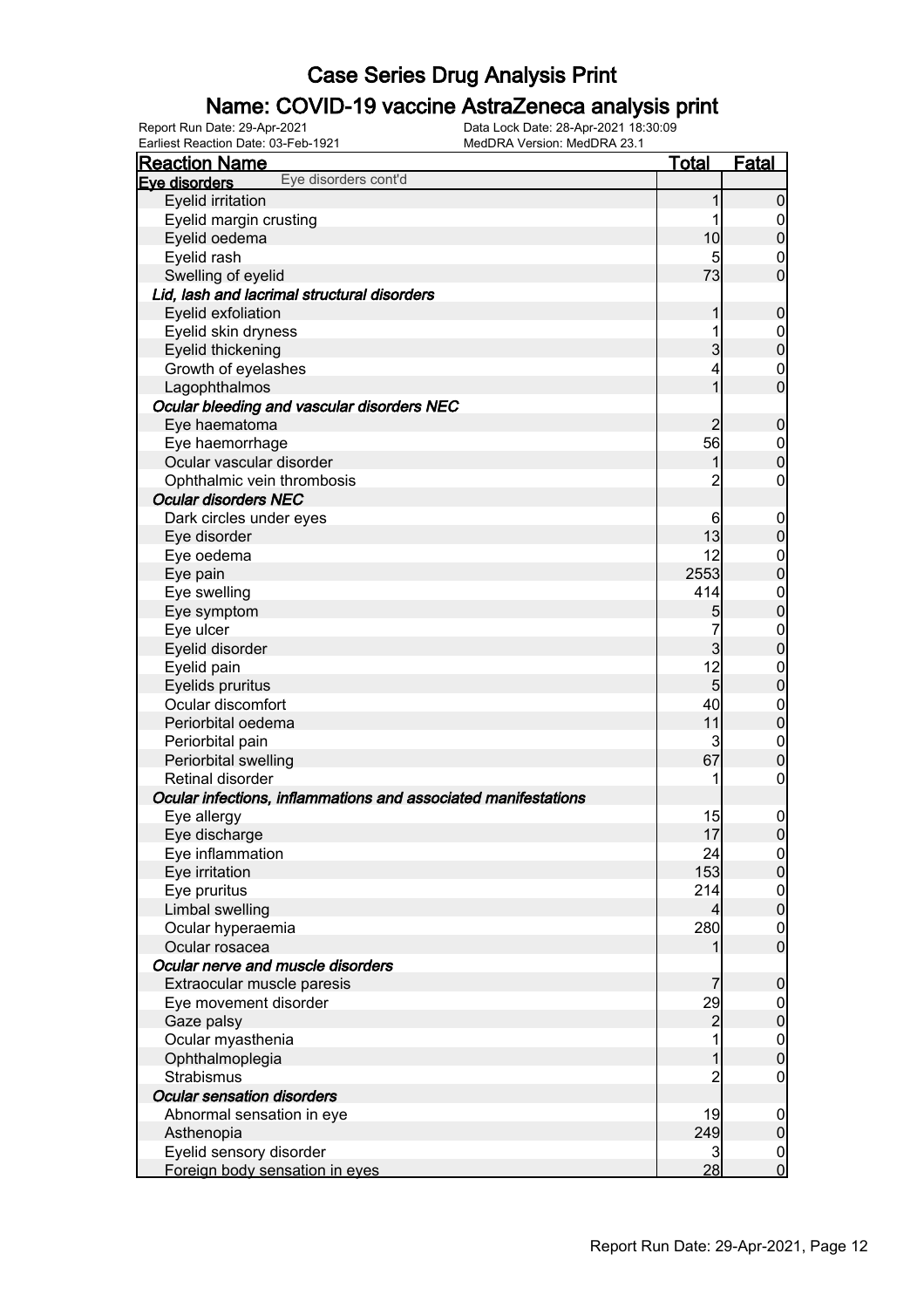#### Name: COVID-19 vaccine AstraZeneca analysis print

Earliest Reaction Date: 03-Feb-1921 MedDRA Version: MedDRA 23.1

| <b>Reaction Name</b>                                       | <u>Total</u>   | <b>Fatal</b>     |
|------------------------------------------------------------|----------------|------------------|
| Eye disorders cont'd<br>Eve disorders                      |                |                  |
| Hypoaesthesia eye                                          | 16             | $\overline{0}$   |
| Photophobia                                                | 777            | $\overline{0}$   |
| Optic disc abnormalities NEC                               |                |                  |
| Papilloedema                                               | 7              | $\boldsymbol{0}$ |
| Optic nerve bleeding and vascular disorders                |                |                  |
| Optic disc haemorrhage                                     | 1              | $\mathbf 0$      |
| Optic ischaemic neuropathy                                 | 3              | $\mathbf 0$      |
| Orbital structural change, deposit and degeneration        |                |                  |
| Lid sulcus deepened                                        | 3              | $\mathbf 0$      |
| <b>Pupil disorders</b>                                     |                |                  |
| <b>Miosis</b>                                              | 7              | $\mathbf 0$      |
| <b>Mydriasis</b>                                           | 20             | $\pmb{0}$        |
| Pupil fixed                                                | 6              | $\mathbf 0$      |
| Pupils unequal                                             | 7              | $\overline{0}$   |
| Refractive and accommodative disorders                     |                |                  |
| Altered visual depth perception                            | 4              | $\boldsymbol{0}$ |
| Hypermetropia                                              | 1              | $\mathbf 0$      |
| Retinal bleeding and vascular disorders (excl retinopathy) |                |                  |
| Retinal aneurysm                                           | 1              | $\mathbf 0$      |
| Retinal artery embolism                                    | 1              | $\pmb{0}$        |
| Retinal artery occlusion                                   | 11             | $\boldsymbol{0}$ |
| Retinal haemorrhage                                        | 7              | $\overline{0}$   |
| Retinal vascular thrombosis                                |                |                  |
| Retinal vein occlusion                                     | 22             | $0$<br>0         |
| Retinal vein thrombosis                                    | 4              | $\mathbf 0$      |
| Retinal vein varices                                       | 1              | $\overline{0}$   |
| Retinal structural change, deposit and degeneration        |                |                  |
| Macular degeneration                                       | 4              | $\boldsymbol{0}$ |
| Macular detachment                                         | 1              | $\boldsymbol{0}$ |
| Macular hole                                               | 1              | $\mathbf 0$      |
| Neovascular age-related macular degeneration               | 8              |                  |
| Retinal detachment                                         | 10             | $0$ 0            |
| Retinal drusen                                             | 1              |                  |
| <b>Retinal tear</b>                                        | 8              | $0\atop 0$       |
| <b>Retinal toxicity</b>                                    | $\overline{2}$ | $\mathbf 0$      |
| Vitreoretinal traction syndrome                            | $\mathbf{1}$   | 0                |
| Retinal, choroid and vitreous infections and inflammations |                |                  |
| Macular oedema                                             | $\overline{4}$ | $\mathbf 0$      |
| <b>Retinopathies NEC</b>                                   |                |                  |
| Acute macular outer retinopathy                            | $\overline{4}$ | $\boldsymbol{0}$ |
| Retinal exudates                                           | 10             | $\overline{0}$   |
| Retinopathy                                                | $\overline{4}$ | $\boldsymbol{0}$ |
| Scleral infections, irritations and inflammations          |                |                  |
| Episcleritis                                               | 9              | $\boldsymbol{0}$ |
| <b>Scleritis</b>                                           | 5              | $\mathbf 0$      |
| Scleral structural change, deposit and degeneration        |                |                  |
| Scleral discolouration                                     | 1              | $\mathbf 0$      |
| Structural change, deposit and degeneration of eye NEC     |                |                  |
| Deposit eye                                                | 1              | $\mathbf 0$      |
| Endocrine ophthalmopathy                                   | $\overline{c}$ | $\pmb{0}$        |
| Exophthalmos                                               | 3              | $\mathbf 0$      |
| <b>Visual colour distortions</b>                           |                |                  |
| Chloropsia                                                 | 1              | $\overline{0}$   |
|                                                            |                |                  |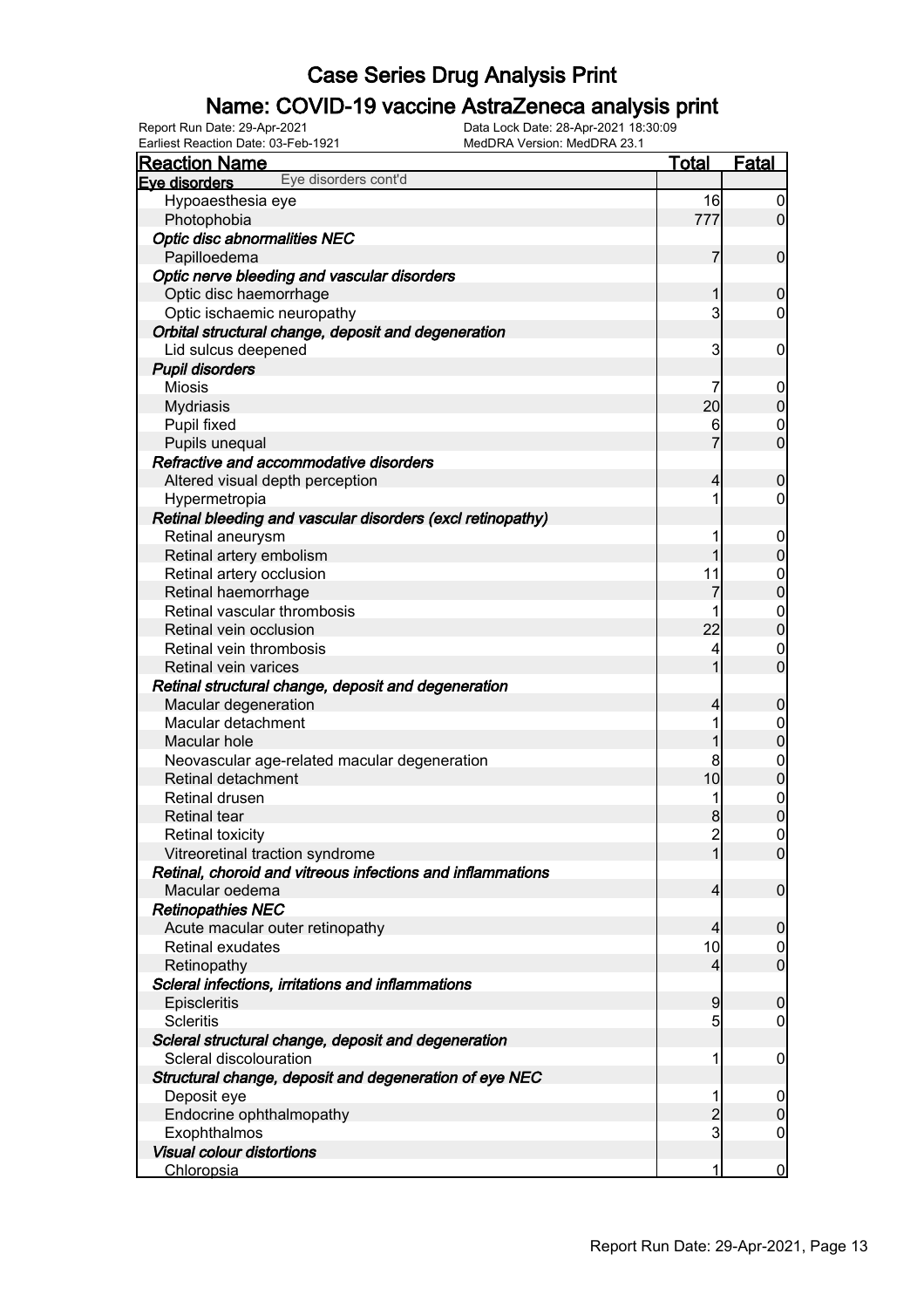#### Name: COVID-19 vaccine AstraZeneca analysis print

| <b>Reaction Name</b>                                    | <b>Total</b> | <b>Fatal</b>   |
|---------------------------------------------------------|--------------|----------------|
| Eye disorders cont'd<br>Eve disorders                   |              |                |
| Chromatopsia                                            |              | 0              |
| Cyanopsia                                               |              |                |
| Erythropsia                                             | 3            | 0              |
| Xanthopsia                                              | 5            | 0              |
| <b>Visual disorders NEC</b>                             |              |                |
| Diplopia                                                | 202          | $\overline{0}$ |
| Dysmetropsia                                            |              | $\overline{0}$ |
| Halo vision                                             |              | 0              |
| Metamorphopsia                                          | 23           | $\mathbf 0$    |
| Photopsia                                               | 208          | 0              |
| Scintillating scotoma                                   | 4            | $\mathbf 0$    |
| <b>Vision blurred</b>                                   | 1642         | 0              |
| Visual brightness                                       |              | 0              |
| Visual snow syndrome                                    |              | 0              |
| Visual impairment and blindness (excl colour blindness) |              |                |
| Amaurosis fugax                                         | 6            | 0              |
| <b>Blindness</b>                                        | 143          | $\mathbf 0$    |
| <b>Blindness transient</b>                              | 10           | 0              |
| <b>Blindness unilateral</b>                             | 13           | $\mathbf 0$    |
| Central vision loss                                     |              | 0              |
| Night blindness                                         | 4            | 0              |
| Sudden visual loss                                      | 3            | $\mathbf 0$    |
| Visual acuity reduced                                   | 17           | $\overline{0}$ |
| Visual acuity reduced transiently                       |              | 0              |
| Visual impairment                                       | 417          | $\overline{0}$ |
| Visual pathway disorders                                |              |                |
| Optic nerve disorder                                    |              | $\mathbf 0$    |
| Optic neuropathy                                        |              | 0              |
| Eye disorders SOC TOTAL                                 | 8841         | $\mathbf 0$    |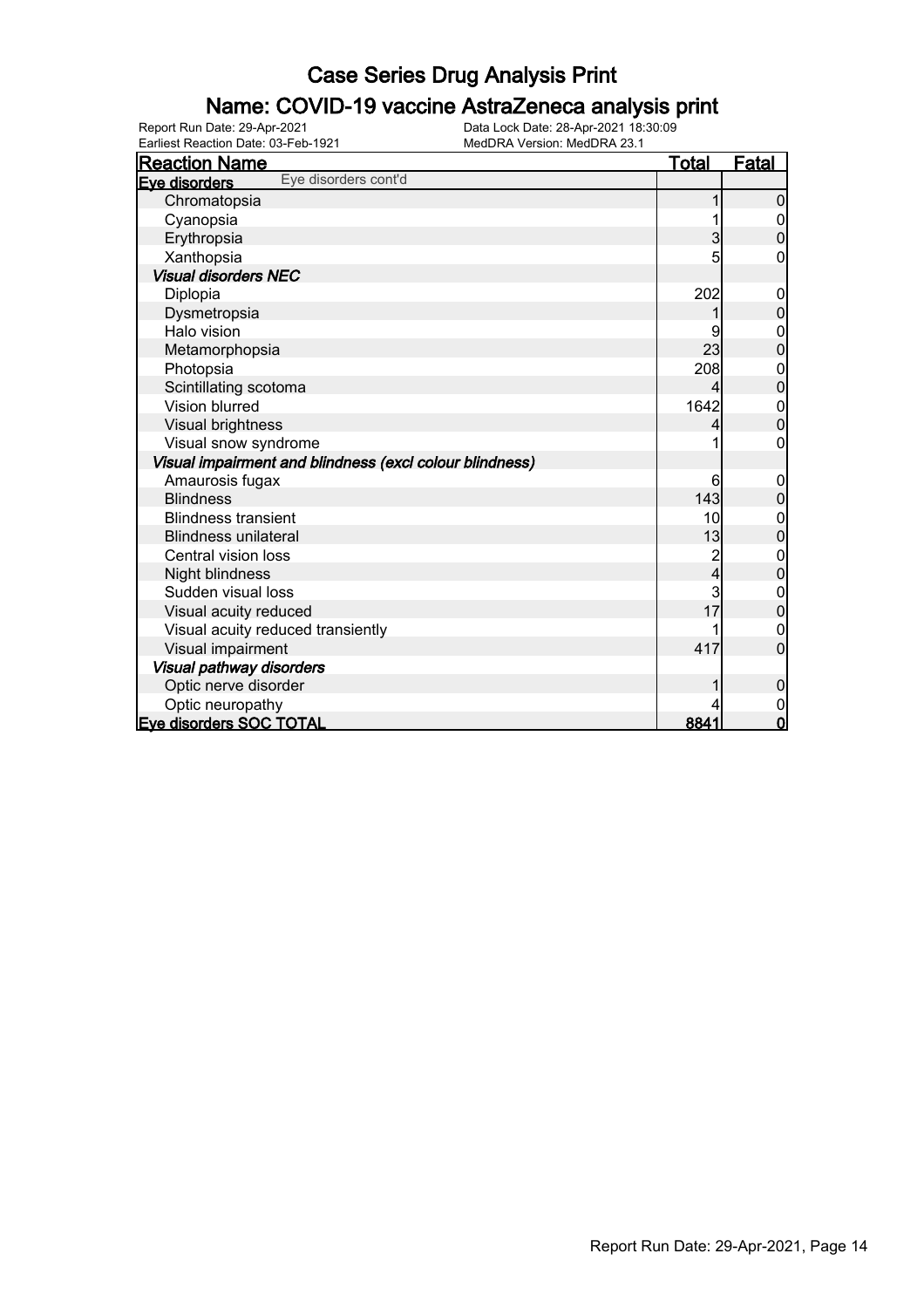#### Name: COVID-19 vaccine AstraZeneca analysis print

| Earliest Reaction Date: 03-Feb-1921                 | MedDRA Version: MedDRA 23.1 |                |                     |
|-----------------------------------------------------|-----------------------------|----------------|---------------------|
| <u>Reaction Name</u>                                |                             | <u>Total</u>   | <b>Fatal</b>        |
| <b>Gastrointestinal disorders</b>                   |                             |                |                     |
| Abdominal findings abnormal                         |                             |                |                     |
| Abdominal mass                                      |                             | $\overline{c}$ | $\boldsymbol{0}$    |
| Gastrointestinal sounds abnormal                    |                             | 16             | $\overline{0}$      |
| Acute and chronic pancreatitis                      |                             |                |                     |
| Obstructive pancreatitis                            |                             | 1              | 1                   |
| Pancreatitis                                        |                             | 24             | 1                   |
| Pancreatitis acute                                  |                             | 7              | $\mathbf{0}$        |
| Pancreatitis chronic                                |                             | 1              | $\mathbf 0$         |
| Anal and rectal disorders NEC                       |                             |                |                     |
| Anal fissure                                        |                             | 2              | $\boldsymbol{0}$    |
| Anal and rectal pains                               |                             |                |                     |
| Proctalgia                                          |                             | 19             | $\boldsymbol{0}$    |
| Anal and rectal signs and symptoms                  |                             |                |                     |
| Anal blister                                        |                             | $\overline{c}$ | $\boldsymbol{0}$    |
| Anal hypoaesthesia                                  |                             | 4              | $\mathbf 0$         |
| Anal inflammation                                   |                             | 1              | $\mathbf 0$         |
| Anal paraesthesia                                   |                             |                | $\boldsymbol{0}$    |
| Anal pruritus                                       |                             | 3              | $\mathbf 0$         |
| Anorectal discomfort                                |                             | 4              | $\mathbf{0}$        |
| Rectal discharge                                    |                             | 1              | $\overline{0}$      |
| <b>Benign oral cavity neoplasms</b>                 |                             |                |                     |
| Mouth cyst                                          |                             | 11             | $\boldsymbol{0}$    |
| Tongue cyst                                         |                             | $\overline{c}$ | $\overline{0}$      |
| Tongue polyp                                        |                             | $\overline{2}$ | $\boldsymbol{0}$    |
| Colitis (excl infective)                            |                             |                |                     |
| Autoimmune colitis                                  |                             | $\overline{c}$ | $\mathbf 0$         |
| Colitis                                             |                             | 29             | $\boldsymbol{0}$    |
| Colitis ischaemic                                   |                             |                | $\overline{1}$      |
| Colitis microscopic                                 |                             | 2<br>2         | $\mathbf{0}$        |
| Colitis ulcerative                                  |                             | 52             | $\mathbf 0$         |
| Crohn's disease                                     |                             | 51             | $\boldsymbol{0}$    |
| Inflammatory bowel disease                          |                             | 6              | $\mathbf 0$         |
| <b>Terminal ileitis</b>                             |                             | 1              | $\mathbf 0$         |
| Dental and periodontal infections and inflammations |                             |                |                     |
| Dental caries                                       |                             | っ              | $\overline{0}$      |
| <b>Dental disorders NEC</b>                         |                             |                |                     |
| Diastema                                            |                             |                | $\overline{0}$      |
| Loose tooth                                         |                             |                | $\boldsymbol{0}$    |
| Malpositioned teeth                                 |                             |                | $\overline{0}$      |
| Teething                                            |                             | 17             | $\boldsymbol{0}$    |
| Tooth disorder                                      |                             |                | 0                   |
| Tooth socket haemorrhage                            |                             |                | $\mathbf 0$         |
| Dental pain and sensation disorders                 |                             |                |                     |
| Dental discomfort                                   |                             | 10             | $\mathbf 0$         |
| Dental paraesthesia                                 |                             | 15             | $\overline{0}$      |
| Hyperaesthesia teeth                                |                             | 36             | $\mathsf{O}\xspace$ |
| Hypoaesthesia teeth                                 |                             |                | 0                   |
| Toothache                                           |                             | 230            | $\mathbf 0$         |
| Dental pulp disorders                               |                             |                |                     |
| Dental pulp disorder                                |                             | 1              | $\boldsymbol{0}$    |
| Dental surface disorders                            |                             |                |                     |
| Tooth discolouration                                |                             | 11             | $\mathbf 0$         |
| <u>Diaphragmatic hernias</u>                        |                             |                |                     |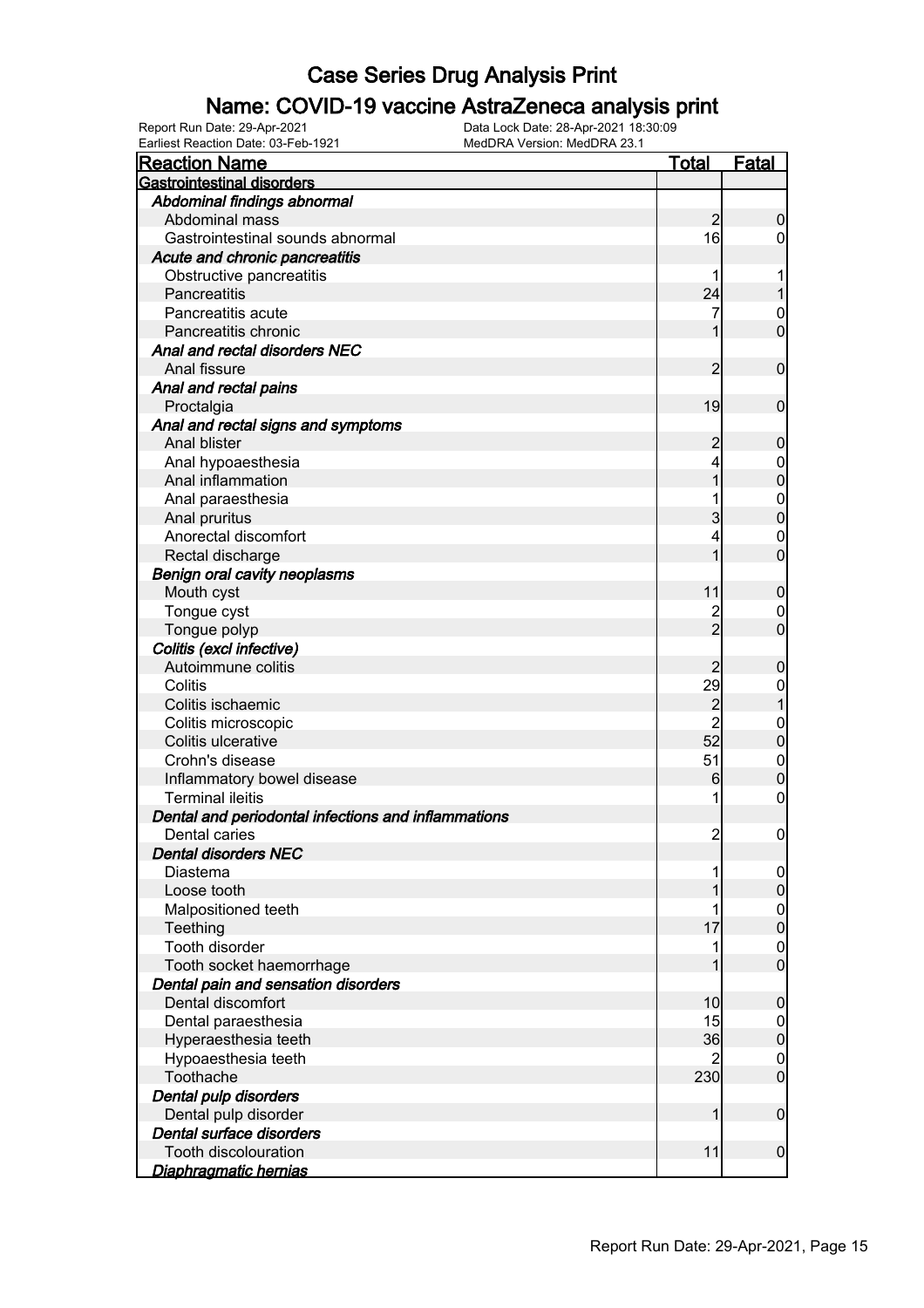#### Name: COVID-19 vaccine AstraZeneca analysis print

| <b>Reaction Name</b>                                        | <b>Total</b>    | <b>Fatal</b>     |
|-------------------------------------------------------------|-----------------|------------------|
| Gastrointestinal disordersointestinal disorders cont'd      |                 |                  |
| Hiatus hernia                                               | 8               | $\overline{0}$   |
| Diarrhoea (excl infective)                                  |                 |                  |
| Diarrhoea                                                   | 6715            | $\boldsymbol{0}$ |
| Diarrhoea haemorrhagic                                      | 22              | $\overline{0}$   |
| <b>Diverticula</b>                                          |                 |                  |
| Diverticulum                                                | 5               | $\mathbf 0$      |
| Duodenal and small intestinal stenosis and obstruction      |                 |                  |
| Small intestinal obstruction                                |                 | $\mathbf 0$      |
| Superior mesenteric artery syndrome                         | 1               | $\mathbf 0$      |
| Duodenal ulcers and perforation                             |                 |                  |
| Duodenal ulcer                                              |                 | 0                |
| Duodenal ulcer haemorrhage                                  |                 | 1                |
| Dyspeptic signs and symptoms                                |                 |                  |
| Dyspepsia                                                   | 607             | $\mathbf 0$      |
| Epigastric discomfort                                       | 13              | $\boldsymbol{0}$ |
| Eructation                                                  | 66              | 0                |
| <b>Faecal abnormalities NEC</b>                             |                 |                  |
| Abnormal faeces                                             | 12              | $\mathbf 0$      |
| Faecaloma                                                   | $\overline{2}$  | $\pmb{0}$        |
| Faeces discoloured                                          | 35              | $\mathbf{0}$     |
| Faeces hard                                                 | 4               | $\overline{0}$   |
| Faeces pale                                                 | 5               | $\mathbf{0}$     |
| Faeces soft                                                 | 15              | $\mathbf 0$      |
| Mucous stools                                               | 10              | $\mathbf 0$      |
| Flatulence, bloating and distension                         |                 |                  |
| Abdominal distension                                        | 316             | $\mathbf 0$      |
| Flatulence                                                  | 306             | $\mathbf 0$      |
| Gastric and oesophageal haemorrhages                        |                 |                  |
| Gastric haemorrhage                                         | $5\overline{)}$ | $\boldsymbol{0}$ |
| Gastric ulcers and perforation                              |                 |                  |
| Gastric ulcer                                               | 9               | $\boldsymbol{0}$ |
| Gastric ulcer haemorrhage                                   |                 | $\mathbf 0$      |
| Gastric ulcer perforation                                   | 1               | $\boldsymbol{0}$ |
| Gastritis (excl infective)                                  |                 |                  |
| Chronic gastritis                                           | $\overline{2}$  | $\boldsymbol{0}$ |
| Gastritis                                                   | 56              | 0                |
| Reflux gastritis                                            | 10              | $\overline{0}$   |
| Gastrointestinal and abdominal pains (excl oral and throat) |                 |                  |
| Abdominal migraine                                          | 3               | $\mathbf 0$      |
| Abdominal pain                                              | 3304            | $\overline{0}$   |
| Abdominal pain lower                                        | 165             | $\mathbf 0$      |
| Abdominal pain upper                                        | 3765            | $\boldsymbol{0}$ |
| Abdominal rigidity                                          | 38              | $\pmb{0}$        |
| Abdominal tenderness                                        | 16              | $\boldsymbol{0}$ |
| Gastrointestinal pain                                       | 234             | $\boldsymbol{0}$ |
| Oesophageal pain                                            | 6               | $\mathbf 0$      |
| Gastrointestinal atonic and hypomotility disorders NEC      |                 |                  |
| Constipation                                                | 306             | $\mathbf 0$      |
| Duodenogastric reflux                                       | $\overline{2}$  | $\pmb{0}$        |
| Gastric dilatation                                          | 12              | $\overline{0}$   |
| Gastrooesophageal reflux disease                            | 142             | $\pmb{0}$        |
| Impaired gastric emptying                                   |                 | $\overline{0}$   |
| Infrequent bowel movements                                  | $\frac{2}{3}$   | $\overline{0}$   |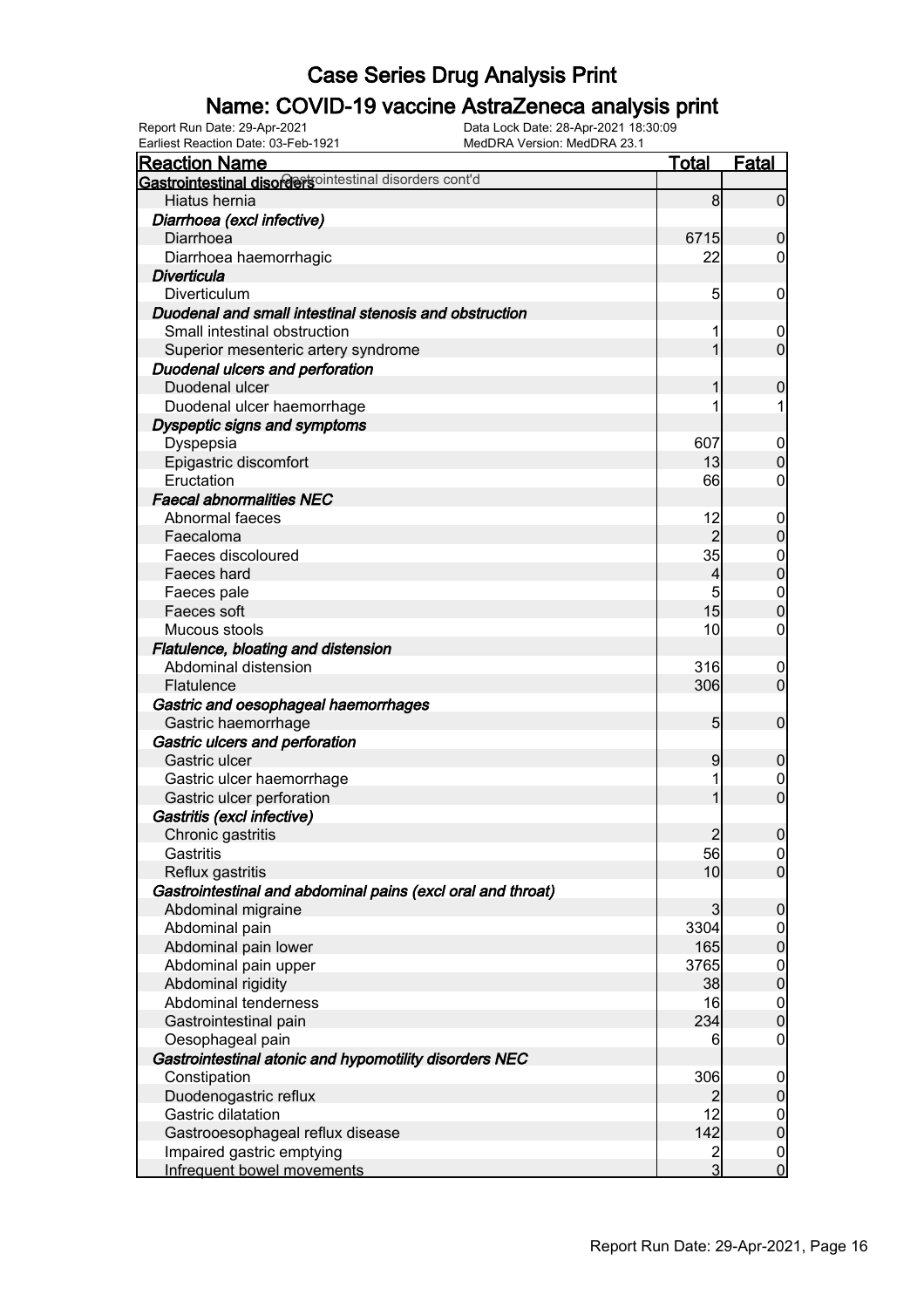#### Name: COVID-19 vaccine AstraZeneca analysis print

| <b>Reaction Name</b>                                            | <b>Total</b>    | <b>Fatal</b>     |
|-----------------------------------------------------------------|-----------------|------------------|
| Gastrointestinal disordersointestinal disorders cont'd          |                 |                  |
| Intestinal dilatation                                           | 1               | $\boldsymbol{0}$ |
| <b>Gastrointestinal disorders NEC</b>                           |                 |                  |
| Appendix disorder                                               |                 | $\mathbf 0$      |
| Food poisoning                                                  | 9               | $\boldsymbol{0}$ |
| Functional gastrointestinal disorder                            | 7               | 0                |
| Gastric disorder                                                | 7               | $\mathbf 0$      |
| Gastrointestinal disorder                                       | 19              | $\mathbf 0$      |
| Gastrointestinal oedema                                         | 3               | $\mathbf 0$      |
| Gastroptosis                                                    |                 | $\mathbf 0$      |
| Neurogenic bowel                                                |                 | $\mathbf 0$      |
| Gastrointestinal dyskinetic disorders                           |                 |                  |
| Bowel movement irregularity                                     | 3               | $\mathbf 0$      |
| Change of bowel habit                                           | 9               | $\mathbf 0$      |
| Defaecation disorder                                            | 1               | $\mathbf 0$      |
| Dyschezia                                                       | 10              | $\mathbf 0$      |
| Gastrointestinal motility disorder                              | $\overline{c}$  | $\mathbf 0$      |
| Oesophageal achalasia                                           | $\overline{2}$  | $\mathbf 0$      |
| Gastrointestinal inflammatory disorders NEC                     |                 |                  |
| Appendicitis noninfective                                       | 1               | $\mathbf 0$      |
| Gastrointestinal tract irritation                               | 3               | $\boldsymbol{0}$ |
| Intestinal angioedema                                           |                 | $\mathbf 0$      |
| Ischaemic enteritis                                             |                 | $\mathbf 0$      |
| Gastrointestinal mucosal dystrophies and secretion disorders    |                 |                  |
| Achlorhydria                                                    |                 | $\mathbf 0$      |
| Hyperchlorhydria                                                | 2               | 0                |
| Gastrointestinal necrosis and gangrene (excl gangrenous hernia) |                 |                  |
| Gastrointestinal necrosis                                       | 1               | $\mathbf 0$      |
| Gastrointestinal signs and symptoms NEC                         |                 |                  |
| Abdominal discomfort                                            | 1180            | $\mathbf 0$      |
| Abdominal symptom                                               | 5               | $\pmb{0}$        |
| Acute abdomen                                                   | 10              | $\mathbf 0$      |
| Anal incontinence                                               | 28              | $\mathbf 0$      |
| Breath odour                                                    | 16              | $\boldsymbol{0}$ |
| Dysphagia                                                       | 154             | $\overline{0}$   |
| Intestinal congestion                                           | 1               | $\boldsymbol{0}$ |
| Gastrointestinal spastic and hypermotility disorders            |                 |                  |
| Cardiospasm                                                     |                 |                  |
| Defaecation urgency                                             | $1\overline{2}$ | $\overline{0}$   |
| Frequent bowel movements                                        | 30              | $\overline{0}$   |
| Irritable bowel syndrome                                        | 74              | $\mathbf 0$      |
| Oesophageal spasm                                               | 5               | $\mathbf 0$      |
| Gastrointestinal stenosis and obstruction NEC                   |                 |                  |
| Intestinal obstruction                                          | 4               | $\mathbf 0$      |
| Intussusception                                                 | 1               | $\overline{0}$   |
| Gastrointestinal ulcers and perforation, site unspecified       |                 |                  |
| Gastrointestinal perforation                                    | 1               | $\boldsymbol{0}$ |
| Gastrointestinal vascular malformations                         |                 |                  |
| Gastric antral vascular ectasia                                 | 5               | $\boldsymbol{0}$ |
| Gastrointestinal vascular occlusion and infarction              |                 |                  |
| Intestinal infarction                                           | 3               | $\mathbf 0$      |
| Intestinal ischaemia                                            | 16              | 1                |
| Mesenteric artery embolism                                      | $\mathbf{1}$    | $\boldsymbol{0}$ |
| Mesenteric artery thrombosis                                    | 2               | $\overline{0}$   |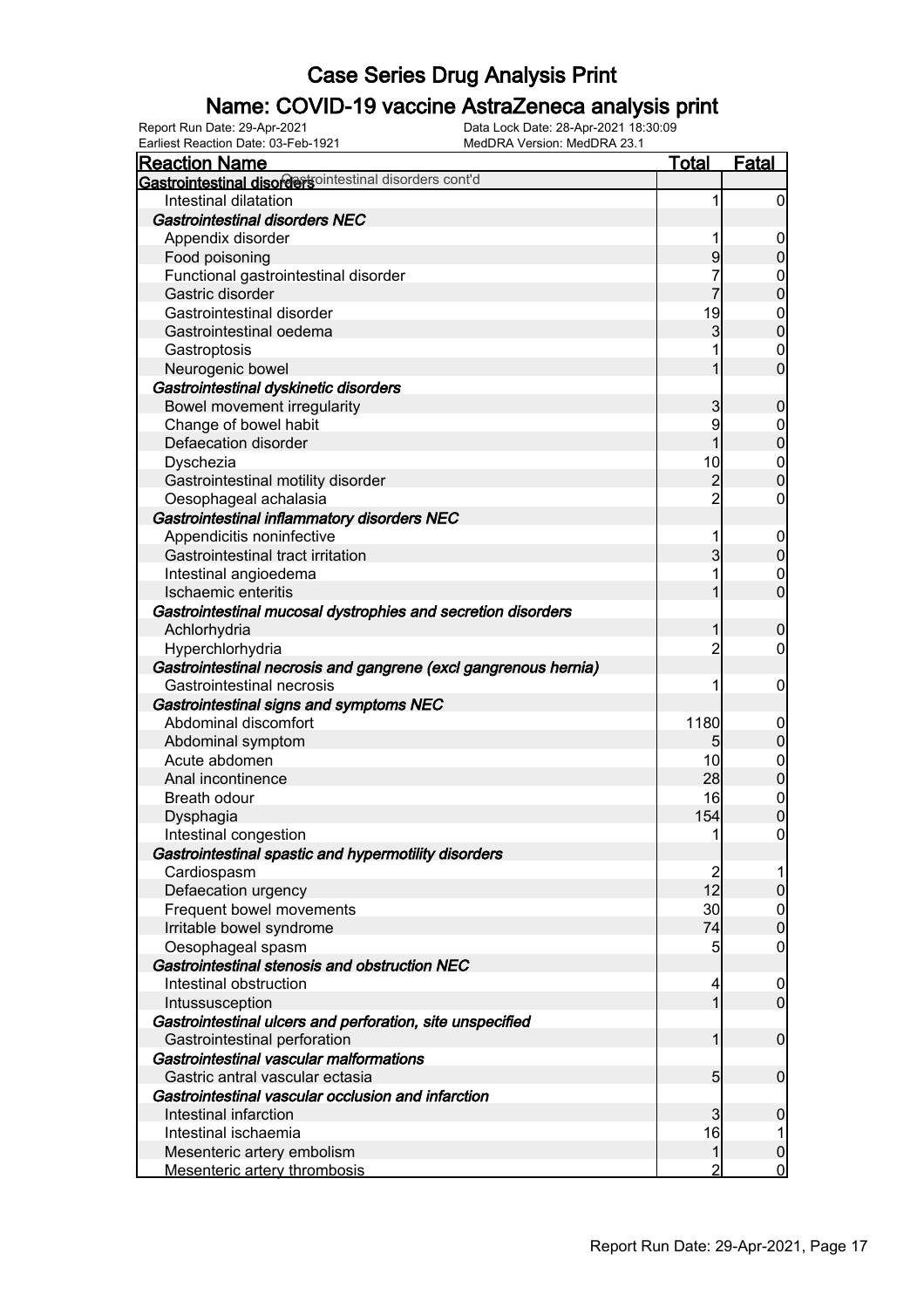#### Name: COVID-19 vaccine AstraZeneca analysis print

| Earliest Reaction Date: 03-Feb-1921<br>MedDRA Version: MedDRA 23.1 |                |                     |
|--------------------------------------------------------------------|----------------|---------------------|
| <b>Reaction Name</b>                                               | <u>Total</u>   | <b>Fatal</b>        |
| Gastrointestinal disordersointestinal disorders cont'd             |                |                     |
| Mesenteric vein thrombosis                                         | 11             | $\overline{0}$      |
| Mesenteric venous occlusion                                        | 1              | $\mathbf 0$         |
| Thrombosis mesenteric vessel                                       | $\overline{3}$ | $\mathbf 0$         |
| Visceral venous thrombosis                                         | 6              | 1                   |
| Gingival disorders, signs and symptoms NEC                         |                |                     |
| <b>Gingival blister</b>                                            | 18             | $\boldsymbol{0}$    |
| Gingival discomfort                                                | 3              | $\pmb{0}$           |
| Gingival disorder                                                  | 11             | $\boldsymbol{0}$    |
| Gingival hypertrophy                                               | $\overline{c}$ | $\mathbf 0$         |
| Gingival oedema                                                    | $\overline{2}$ | $\boldsymbol{0}$    |
| Gingival pain                                                      | 169            | $\overline{0}$      |
| Gingival pruritus                                                  | 1              | $\boldsymbol{0}$    |
| Gingival recession                                                 | 1              | $\overline{0}$      |
| Gingival swelling                                                  | 33             | $\boldsymbol{0}$    |
| Gingival ulceration                                                | 5              | $\mathbf 0$         |
| Gingivitis ulcerative                                              |                | $\boldsymbol{0}$    |
| Noninfective gingivitis                                            | 15             | $\mathbf 0$         |
| <b>Gingival haemorrhages</b>                                       |                |                     |
| Gingival bleeding                                                  | 82             | $\boldsymbol{0}$    |
| Haemorrhoids and gastrointestinal varices (excl oesophageal)       |                |                     |
| Haemorrhoidal haemorrhage                                          | 1              | $\mathbf 0$         |
| Haemorrhoids                                                       | 37             | $\overline{0}$      |
| Haemorrhoids thrombosed                                            | 7              | $\mathbf 0$         |
| Inguinal hernias                                                   |                |                     |
| Inguinal hernia                                                    | 3              | $\boldsymbol{0}$    |
| Intestinal haemorrhages                                            |                |                     |
| Anal haemorrhage                                                   | 22             | $\boldsymbol{0}$    |
| Intestinal haemorrhage                                             | 1              | $\mathbf 0$         |
| Mesenteric haemorrhage                                             | 1              | $\mathbf 0$         |
| Rectal haemorrhage                                                 | 64             | $\boldsymbol{0}$    |
| Small intestinal haemorrhage                                       | 23             | $\mathbf 0$         |
| Intestinal ulcers and perforation NEC                              |                |                     |
| Intestinal perforation                                             | $\overline{c}$ | $\boldsymbol{0}$    |
| Large intestine perforation                                        | 1              | $\boldsymbol{0}$    |
| Large intestinal stenosis and obstruction                          |                |                     |
| Large intestinal obstruction                                       | 1              | 0                   |
| Large intestinal stenosis                                          | 1              | $\overline{0}$      |
| <b>Malabsorption syndromes</b>                                     |                |                     |
| Coeliac disease                                                    | 12             | $\boldsymbol{0}$    |
| Steatorrhoea                                                       |                | $\overline{0}$      |
| Nausea and vomiting symptoms                                       |                |                     |
| Acetonaemic vomiting                                               |                | $\overline{0}$      |
| Discoloured vomit                                                  | 16             | $\mathsf{O}\xspace$ |
| Faecal vomiting                                                    |                | $\boldsymbol{0}$    |
| Infantile vomiting                                                 | 1              | $\overline{0}$      |
| Nausea                                                             | 27023          | $\boldsymbol{0}$    |
| Regurgitation                                                      | 2              | $\overline{0}$      |
| Retching                                                           | 190            |                     |
| Vomiting                                                           | 9057           | $\frac{0}{3}$       |
| Vomiting projectile                                                | 123            | $\mathsf{O}\xspace$ |
| Non-site specific gastrointestinal haemorrhages                    |                |                     |
| Gastrointestinal haemorrhage                                       | 18             | $\overline{0}$      |
| Haematemesis                                                       | 56             | $\overline{0}$      |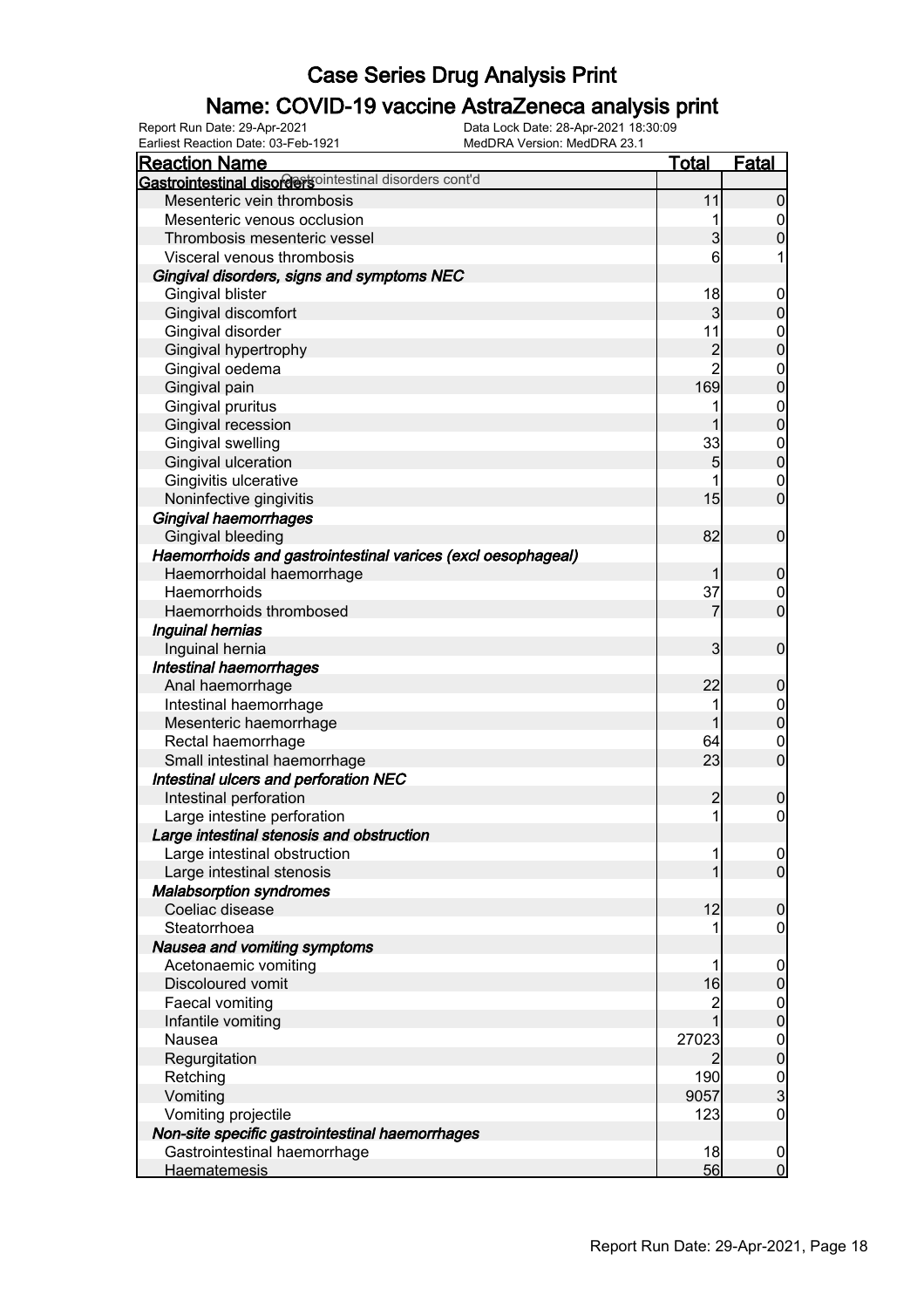#### Name: COVID-19 vaccine AstraZeneca analysis print

| Earliest Reaction Date: 03-Feb-1921                    | MedDRA Version: MedDRA 23.1 |                |                                    |
|--------------------------------------------------------|-----------------------------|----------------|------------------------------------|
| <u>Reaction Name</u>                                   |                             | <u>Total</u>   | <b>Fatal</b>                       |
| Gastrointestinal disordersointestinal disorders cont'd |                             |                |                                    |
| Haematochezia                                          |                             | 50             | $\overline{0}$                     |
| Melaena                                                |                             | 5              | $\boldsymbol{0}$                   |
| Upper gastrointestinal haemorrhage                     |                             | $\overline{2}$ | $\mathbf 0$                        |
| Oesophageal disorders NEC                              |                             |                |                                    |
| Oesophageal disorder                                   |                             | $\overline{c}$ | $\mathbf 0$                        |
| Oesophageal stenosis and obstruction                   |                             |                |                                    |
| Oesophageal obstruction                                |                             | 1              | $\mathbf 0$                        |
| Oesophagitis (excl infective)                          |                             |                |                                    |
| Eosinophilic oesophagitis                              |                             | 3              | $\mathbf 0$                        |
| Oesophagitis                                           |                             | 9              | $\boldsymbol{0}$                   |
| Oral dryness and saliva altered                        |                             |                |                                    |
| Aptyalism                                              |                             | 3              | $\boldsymbol{0}$                   |
| Dry mouth                                              |                             | 910            | $\boldsymbol{0}$                   |
| Lip dry                                                |                             | 61             | $\mathbf 0$                        |
| Saliva altered                                         |                             | 4              | $\boldsymbol{0}$                   |
| Saliva discolouration                                  |                             | 1              | $\overline{0}$                     |
| Salivary hypersecretion                                |                             | 51             | $\boldsymbol{0}$                   |
| Oral soft tissue disorders NEC                         |                             |                |                                    |
| Angina bullosa haemorrhagica                           |                             | 1              | $\boldsymbol{0}$                   |
| Chapped lips                                           |                             | 15             | $\mathbf 0$                        |
| <b>Cheilitis</b>                                       |                             | 24             | $\boldsymbol{0}$                   |
| Chronic cheek biting                                   |                             | 1              | $\mathbf 0$                        |
| Enlarged uvula                                         |                             | 6              | $\boldsymbol{0}$                   |
| Leukoplakia oral                                       |                             | $\overline{c}$ | $\mathbf 0$                        |
| Lip blister                                            |                             | 23             | $\boldsymbol{0}$                   |
| Lip disorder                                           |                             | $\mathbf{3}$   | $\mathbf 0$                        |
| Oral disorder                                          |                             | 9              | $\boldsymbol{0}$                   |
| Oral lichen planus                                     |                             | 8              | $\mathbf 0$                        |
| Oral papule                                            |                             | 1              | $\boldsymbol{0}$                   |
| Palatal disorder                                       |                             | 1              | $\mathbf 0$                        |
| <b>Uvulitis</b>                                        |                             | 4              | $\mathbf 0$                        |
| Oral soft tissue haemorrhages                          |                             |                |                                    |
| Lip haemorrhage                                        |                             | 3              |                                    |
| Mouth haemorrhage                                      |                             | 24             | $\boldsymbol{0}$<br>$\mathbf 0$    |
| Oral blood blister                                     |                             | 34             | $\overline{0}$                     |
| Oral purpura                                           |                             | $\overline{2}$ | 0                                  |
| Oral soft tissue infections                            |                             |                |                                    |
| Angular cheilitis                                      |                             | 7              | $\boldsymbol{0}$                   |
| Oral soft tissue signs and symptoms                    |                             |                |                                    |
| Anaesthesia oral                                       |                             | 6              |                                    |
| Burning mouth syndrome                                 |                             | 8              | $\mathbf 0$                        |
| Coating in mouth                                       |                             | 3              | $\overline{0}$<br>$\overline{0}$   |
| Hypoaesthesia oral                                     |                             | 444            |                                    |
| Lip discolouration                                     |                             | 1              | $\boldsymbol{0}$<br>$\overline{0}$ |
| Lip erythema                                           |                             | 4              |                                    |
| Lip exfoliation                                        |                             | 8              | $\boldsymbol{0}$<br>$\overline{0}$ |
|                                                        |                             | 45             |                                    |
| Lip pain                                               |                             | 14             | $\boldsymbol{0}$                   |
| Lip pruritus                                           |                             |                | $\overline{0}$                     |
| Odynophagia                                            |                             | 23             | $\mathbf 0$                        |
| Oral discomfort                                        |                             | 60             | $\overline{0}$                     |
| Oral mucosal blistering                                |                             | 21<br>16       | $\mathbf 0$                        |
| Oral mucosal eruption<br>Oral mucosal erythema         |                             | $\overline{4}$ | $\overline{0}$<br>$\overline{0}$   |
|                                                        |                             |                |                                    |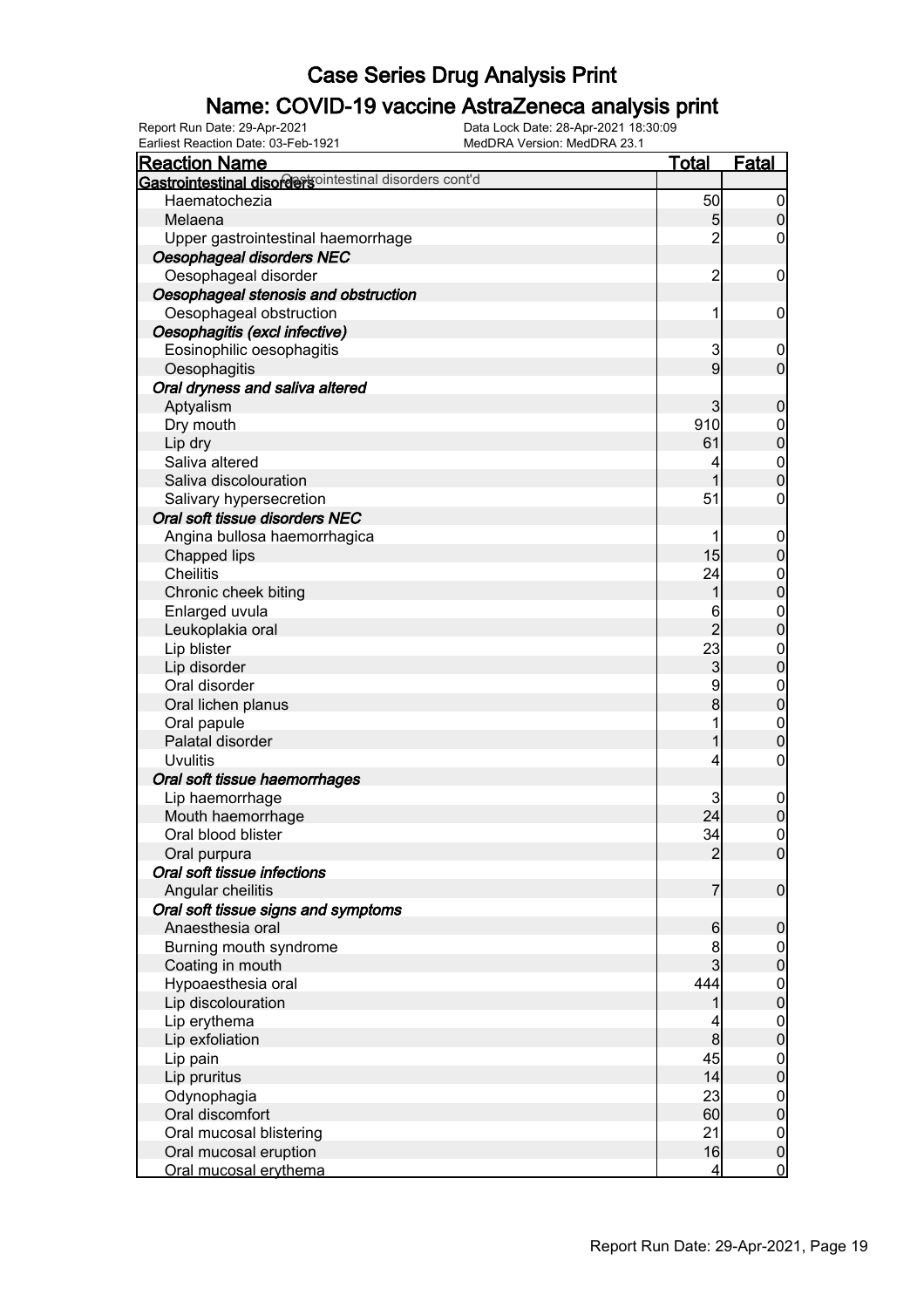#### Name: COVID-19 vaccine AstraZeneca analysis print

| <u>Total</u><br>Gastrointestinal disordersointestinal disorders cont'd<br>Oral mucosal exfoliation<br>8<br>$\boldsymbol{0}$<br>$\overline{c}$<br>Oral mucosal roughening<br>$\overline{0}$<br>$\pmb{0}$<br>264<br>Oral pain<br>Oral pruritus<br>16<br>$\mathbf 0$<br>$\overline{0}$<br>Paraesthesia oral<br>618<br>Oral soft tissue swelling and oedema<br>Lip oedema<br>6<br>$\mathbf 0$<br>Lip swelling<br>674<br>$\boldsymbol{0}$<br>$\mathbf 0$<br>91<br>Mouth swelling<br>Oedema mouth<br>$\boldsymbol{0}$<br>1<br>$\mathbf 0$<br>Palatal oedema<br>1<br>$\mathbf 0$<br>Palatal swelling<br>11<br><b>Pancreatic disorders NEC</b><br>Pancreatic disorder<br>1<br>$\mathbf 0$<br>$\overline{0}$<br>1<br>Pancreatic mass<br>Peritoneal and retroperitoneal disorders<br><b>Ascites</b><br>$\boldsymbol{0}$<br>$\overline{4}$<br>Peritoneal and retroperitoneal haemorrhages<br>Haemoperitoneum<br>1<br>$\mathbf 0$<br>Retroperitoneal haemorrhage<br>1<br>$\mathbf 0$<br><b>Rectal inflammations NEC</b><br><b>Proctitis</b><br>$\overline{c}$<br>$\mathbf 0$<br>Salivary gland disorders NEC<br>Salivary gland calculus<br>3<br>$\mathbf 0$<br>$\boldsymbol{0}$<br>8<br>Salivary gland pain<br>Salivary gland enlargements<br>Parotid gland enlargement<br>7<br>$\mathbf 0$<br>Salivary gland enlargement<br>$\mathbf 0$<br>4<br>Salivary gland infections and inflammations<br>Noninfective sialoadenitis<br>$\overline{c}$<br>$\mathbf 0$<br><b>Stomatitis and ulceration</b><br>49<br>Aphthous ulcer<br>$\mathbf 0$<br>$\pmb{0}$<br>Lip ulceration<br>13<br>$\boldsymbol{0}$<br>Mouth ulceration<br>531<br>$\Omega$<br>71<br><b>Stomatitis</b><br>Tongue disorders<br><b>Glossitis</b><br>13<br>$\overline{0}$<br>Plicated tongue<br>$\overline{0}$<br>4<br>$\mathbf 0$<br>22<br>Tongue disorder<br>$\frac{2}{2}$<br>Tongue geographic<br>$\boldsymbol{0}$<br>$\mathbf 0$<br>Tongue haemorrhage<br>23<br>Tongue ulceration<br>$\boldsymbol{0}$<br>$\mathbf 0$<br>Trichoglossia<br>4<br>Tongue signs and symptoms<br>Glossodynia<br>186<br>$\pmb{0}$<br>Scalloped tongue<br>3<br>$\boldsymbol{0}$<br>$\overline{2}$<br>$\mathbf 0$<br>Stiff tongue<br>Strawberry tongue<br>1<br>$\boldsymbol{0}$<br>$\mathbf 0$<br>437<br>Swollen tongue<br>Tongue blistering<br>19<br>$\boldsymbol{0}$<br>$\mathbf 0$<br>29<br>Tongue coated<br>Tongue discolouration<br>21<br>$\boldsymbol{0}$<br>$\overline{0}$ | Earliest Reaction Date: 03-Feb-1921 | MedDRA Version: MedDRA 23.1 |    |              |
|----------------------------------------------------------------------------------------------------------------------------------------------------------------------------------------------------------------------------------------------------------------------------------------------------------------------------------------------------------------------------------------------------------------------------------------------------------------------------------------------------------------------------------------------------------------------------------------------------------------------------------------------------------------------------------------------------------------------------------------------------------------------------------------------------------------------------------------------------------------------------------------------------------------------------------------------------------------------------------------------------------------------------------------------------------------------------------------------------------------------------------------------------------------------------------------------------------------------------------------------------------------------------------------------------------------------------------------------------------------------------------------------------------------------------------------------------------------------------------------------------------------------------------------------------------------------------------------------------------------------------------------------------------------------------------------------------------------------------------------------------------------------------------------------------------------------------------------------------------------------------------------------------------------------------------------------------------------------------------------------------------------------------------------------------------------------------------------------------------------------------------------------------------------------------------------------------------------------------------------------------------------------------------------------------------------------------------------------------------------------------------------------------------|-------------------------------------|-----------------------------|----|--------------|
|                                                                                                                                                                                                                                                                                                                                                                                                                                                                                                                                                                                                                                                                                                                                                                                                                                                                                                                                                                                                                                                                                                                                                                                                                                                                                                                                                                                                                                                                                                                                                                                                                                                                                                                                                                                                                                                                                                                                                                                                                                                                                                                                                                                                                                                                                                                                                                                                          | <u>Reaction Name</u>                |                             |    | <b>Fatal</b> |
|                                                                                                                                                                                                                                                                                                                                                                                                                                                                                                                                                                                                                                                                                                                                                                                                                                                                                                                                                                                                                                                                                                                                                                                                                                                                                                                                                                                                                                                                                                                                                                                                                                                                                                                                                                                                                                                                                                                                                                                                                                                                                                                                                                                                                                                                                                                                                                                                          |                                     |                             |    |              |
|                                                                                                                                                                                                                                                                                                                                                                                                                                                                                                                                                                                                                                                                                                                                                                                                                                                                                                                                                                                                                                                                                                                                                                                                                                                                                                                                                                                                                                                                                                                                                                                                                                                                                                                                                                                                                                                                                                                                                                                                                                                                                                                                                                                                                                                                                                                                                                                                          |                                     |                             |    |              |
|                                                                                                                                                                                                                                                                                                                                                                                                                                                                                                                                                                                                                                                                                                                                                                                                                                                                                                                                                                                                                                                                                                                                                                                                                                                                                                                                                                                                                                                                                                                                                                                                                                                                                                                                                                                                                                                                                                                                                                                                                                                                                                                                                                                                                                                                                                                                                                                                          |                                     |                             |    |              |
|                                                                                                                                                                                                                                                                                                                                                                                                                                                                                                                                                                                                                                                                                                                                                                                                                                                                                                                                                                                                                                                                                                                                                                                                                                                                                                                                                                                                                                                                                                                                                                                                                                                                                                                                                                                                                                                                                                                                                                                                                                                                                                                                                                                                                                                                                                                                                                                                          |                                     |                             |    |              |
|                                                                                                                                                                                                                                                                                                                                                                                                                                                                                                                                                                                                                                                                                                                                                                                                                                                                                                                                                                                                                                                                                                                                                                                                                                                                                                                                                                                                                                                                                                                                                                                                                                                                                                                                                                                                                                                                                                                                                                                                                                                                                                                                                                                                                                                                                                                                                                                                          |                                     |                             |    |              |
|                                                                                                                                                                                                                                                                                                                                                                                                                                                                                                                                                                                                                                                                                                                                                                                                                                                                                                                                                                                                                                                                                                                                                                                                                                                                                                                                                                                                                                                                                                                                                                                                                                                                                                                                                                                                                                                                                                                                                                                                                                                                                                                                                                                                                                                                                                                                                                                                          |                                     |                             |    |              |
|                                                                                                                                                                                                                                                                                                                                                                                                                                                                                                                                                                                                                                                                                                                                                                                                                                                                                                                                                                                                                                                                                                                                                                                                                                                                                                                                                                                                                                                                                                                                                                                                                                                                                                                                                                                                                                                                                                                                                                                                                                                                                                                                                                                                                                                                                                                                                                                                          |                                     |                             |    |              |
|                                                                                                                                                                                                                                                                                                                                                                                                                                                                                                                                                                                                                                                                                                                                                                                                                                                                                                                                                                                                                                                                                                                                                                                                                                                                                                                                                                                                                                                                                                                                                                                                                                                                                                                                                                                                                                                                                                                                                                                                                                                                                                                                                                                                                                                                                                                                                                                                          |                                     |                             |    |              |
|                                                                                                                                                                                                                                                                                                                                                                                                                                                                                                                                                                                                                                                                                                                                                                                                                                                                                                                                                                                                                                                                                                                                                                                                                                                                                                                                                                                                                                                                                                                                                                                                                                                                                                                                                                                                                                                                                                                                                                                                                                                                                                                                                                                                                                                                                                                                                                                                          |                                     |                             |    |              |
|                                                                                                                                                                                                                                                                                                                                                                                                                                                                                                                                                                                                                                                                                                                                                                                                                                                                                                                                                                                                                                                                                                                                                                                                                                                                                                                                                                                                                                                                                                                                                                                                                                                                                                                                                                                                                                                                                                                                                                                                                                                                                                                                                                                                                                                                                                                                                                                                          |                                     |                             |    |              |
|                                                                                                                                                                                                                                                                                                                                                                                                                                                                                                                                                                                                                                                                                                                                                                                                                                                                                                                                                                                                                                                                                                                                                                                                                                                                                                                                                                                                                                                                                                                                                                                                                                                                                                                                                                                                                                                                                                                                                                                                                                                                                                                                                                                                                                                                                                                                                                                                          |                                     |                             |    |              |
|                                                                                                                                                                                                                                                                                                                                                                                                                                                                                                                                                                                                                                                                                                                                                                                                                                                                                                                                                                                                                                                                                                                                                                                                                                                                                                                                                                                                                                                                                                                                                                                                                                                                                                                                                                                                                                                                                                                                                                                                                                                                                                                                                                                                                                                                                                                                                                                                          |                                     |                             |    |              |
|                                                                                                                                                                                                                                                                                                                                                                                                                                                                                                                                                                                                                                                                                                                                                                                                                                                                                                                                                                                                                                                                                                                                                                                                                                                                                                                                                                                                                                                                                                                                                                                                                                                                                                                                                                                                                                                                                                                                                                                                                                                                                                                                                                                                                                                                                                                                                                                                          |                                     |                             |    |              |
|                                                                                                                                                                                                                                                                                                                                                                                                                                                                                                                                                                                                                                                                                                                                                                                                                                                                                                                                                                                                                                                                                                                                                                                                                                                                                                                                                                                                                                                                                                                                                                                                                                                                                                                                                                                                                                                                                                                                                                                                                                                                                                                                                                                                                                                                                                                                                                                                          |                                     |                             |    |              |
|                                                                                                                                                                                                                                                                                                                                                                                                                                                                                                                                                                                                                                                                                                                                                                                                                                                                                                                                                                                                                                                                                                                                                                                                                                                                                                                                                                                                                                                                                                                                                                                                                                                                                                                                                                                                                                                                                                                                                                                                                                                                                                                                                                                                                                                                                                                                                                                                          |                                     |                             |    |              |
|                                                                                                                                                                                                                                                                                                                                                                                                                                                                                                                                                                                                                                                                                                                                                                                                                                                                                                                                                                                                                                                                                                                                                                                                                                                                                                                                                                                                                                                                                                                                                                                                                                                                                                                                                                                                                                                                                                                                                                                                                                                                                                                                                                                                                                                                                                                                                                                                          |                                     |                             |    |              |
|                                                                                                                                                                                                                                                                                                                                                                                                                                                                                                                                                                                                                                                                                                                                                                                                                                                                                                                                                                                                                                                                                                                                                                                                                                                                                                                                                                                                                                                                                                                                                                                                                                                                                                                                                                                                                                                                                                                                                                                                                                                                                                                                                                                                                                                                                                                                                                                                          |                                     |                             |    |              |
|                                                                                                                                                                                                                                                                                                                                                                                                                                                                                                                                                                                                                                                                                                                                                                                                                                                                                                                                                                                                                                                                                                                                                                                                                                                                                                                                                                                                                                                                                                                                                                                                                                                                                                                                                                                                                                                                                                                                                                                                                                                                                                                                                                                                                                                                                                                                                                                                          |                                     |                             |    |              |
|                                                                                                                                                                                                                                                                                                                                                                                                                                                                                                                                                                                                                                                                                                                                                                                                                                                                                                                                                                                                                                                                                                                                                                                                                                                                                                                                                                                                                                                                                                                                                                                                                                                                                                                                                                                                                                                                                                                                                                                                                                                                                                                                                                                                                                                                                                                                                                                                          |                                     |                             |    |              |
|                                                                                                                                                                                                                                                                                                                                                                                                                                                                                                                                                                                                                                                                                                                                                                                                                                                                                                                                                                                                                                                                                                                                                                                                                                                                                                                                                                                                                                                                                                                                                                                                                                                                                                                                                                                                                                                                                                                                                                                                                                                                                                                                                                                                                                                                                                                                                                                                          |                                     |                             |    |              |
|                                                                                                                                                                                                                                                                                                                                                                                                                                                                                                                                                                                                                                                                                                                                                                                                                                                                                                                                                                                                                                                                                                                                                                                                                                                                                                                                                                                                                                                                                                                                                                                                                                                                                                                                                                                                                                                                                                                                                                                                                                                                                                                                                                                                                                                                                                                                                                                                          |                                     |                             |    |              |
|                                                                                                                                                                                                                                                                                                                                                                                                                                                                                                                                                                                                                                                                                                                                                                                                                                                                                                                                                                                                                                                                                                                                                                                                                                                                                                                                                                                                                                                                                                                                                                                                                                                                                                                                                                                                                                                                                                                                                                                                                                                                                                                                                                                                                                                                                                                                                                                                          |                                     |                             |    |              |
|                                                                                                                                                                                                                                                                                                                                                                                                                                                                                                                                                                                                                                                                                                                                                                                                                                                                                                                                                                                                                                                                                                                                                                                                                                                                                                                                                                                                                                                                                                                                                                                                                                                                                                                                                                                                                                                                                                                                                                                                                                                                                                                                                                                                                                                                                                                                                                                                          |                                     |                             |    |              |
|                                                                                                                                                                                                                                                                                                                                                                                                                                                                                                                                                                                                                                                                                                                                                                                                                                                                                                                                                                                                                                                                                                                                                                                                                                                                                                                                                                                                                                                                                                                                                                                                                                                                                                                                                                                                                                                                                                                                                                                                                                                                                                                                                                                                                                                                                                                                                                                                          |                                     |                             |    |              |
|                                                                                                                                                                                                                                                                                                                                                                                                                                                                                                                                                                                                                                                                                                                                                                                                                                                                                                                                                                                                                                                                                                                                                                                                                                                                                                                                                                                                                                                                                                                                                                                                                                                                                                                                                                                                                                                                                                                                                                                                                                                                                                                                                                                                                                                                                                                                                                                                          |                                     |                             |    |              |
|                                                                                                                                                                                                                                                                                                                                                                                                                                                                                                                                                                                                                                                                                                                                                                                                                                                                                                                                                                                                                                                                                                                                                                                                                                                                                                                                                                                                                                                                                                                                                                                                                                                                                                                                                                                                                                                                                                                                                                                                                                                                                                                                                                                                                                                                                                                                                                                                          |                                     |                             |    |              |
|                                                                                                                                                                                                                                                                                                                                                                                                                                                                                                                                                                                                                                                                                                                                                                                                                                                                                                                                                                                                                                                                                                                                                                                                                                                                                                                                                                                                                                                                                                                                                                                                                                                                                                                                                                                                                                                                                                                                                                                                                                                                                                                                                                                                                                                                                                                                                                                                          |                                     |                             |    |              |
|                                                                                                                                                                                                                                                                                                                                                                                                                                                                                                                                                                                                                                                                                                                                                                                                                                                                                                                                                                                                                                                                                                                                                                                                                                                                                                                                                                                                                                                                                                                                                                                                                                                                                                                                                                                                                                                                                                                                                                                                                                                                                                                                                                                                                                                                                                                                                                                                          |                                     |                             |    |              |
|                                                                                                                                                                                                                                                                                                                                                                                                                                                                                                                                                                                                                                                                                                                                                                                                                                                                                                                                                                                                                                                                                                                                                                                                                                                                                                                                                                                                                                                                                                                                                                                                                                                                                                                                                                                                                                                                                                                                                                                                                                                                                                                                                                                                                                                                                                                                                                                                          |                                     |                             |    |              |
|                                                                                                                                                                                                                                                                                                                                                                                                                                                                                                                                                                                                                                                                                                                                                                                                                                                                                                                                                                                                                                                                                                                                                                                                                                                                                                                                                                                                                                                                                                                                                                                                                                                                                                                                                                                                                                                                                                                                                                                                                                                                                                                                                                                                                                                                                                                                                                                                          |                                     |                             |    |              |
|                                                                                                                                                                                                                                                                                                                                                                                                                                                                                                                                                                                                                                                                                                                                                                                                                                                                                                                                                                                                                                                                                                                                                                                                                                                                                                                                                                                                                                                                                                                                                                                                                                                                                                                                                                                                                                                                                                                                                                                                                                                                                                                                                                                                                                                                                                                                                                                                          |                                     |                             |    |              |
|                                                                                                                                                                                                                                                                                                                                                                                                                                                                                                                                                                                                                                                                                                                                                                                                                                                                                                                                                                                                                                                                                                                                                                                                                                                                                                                                                                                                                                                                                                                                                                                                                                                                                                                                                                                                                                                                                                                                                                                                                                                                                                                                                                                                                                                                                                                                                                                                          |                                     |                             |    |              |
|                                                                                                                                                                                                                                                                                                                                                                                                                                                                                                                                                                                                                                                                                                                                                                                                                                                                                                                                                                                                                                                                                                                                                                                                                                                                                                                                                                                                                                                                                                                                                                                                                                                                                                                                                                                                                                                                                                                                                                                                                                                                                                                                                                                                                                                                                                                                                                                                          |                                     |                             |    |              |
|                                                                                                                                                                                                                                                                                                                                                                                                                                                                                                                                                                                                                                                                                                                                                                                                                                                                                                                                                                                                                                                                                                                                                                                                                                                                                                                                                                                                                                                                                                                                                                                                                                                                                                                                                                                                                                                                                                                                                                                                                                                                                                                                                                                                                                                                                                                                                                                                          |                                     |                             |    |              |
|                                                                                                                                                                                                                                                                                                                                                                                                                                                                                                                                                                                                                                                                                                                                                                                                                                                                                                                                                                                                                                                                                                                                                                                                                                                                                                                                                                                                                                                                                                                                                                                                                                                                                                                                                                                                                                                                                                                                                                                                                                                                                                                                                                                                                                                                                                                                                                                                          |                                     |                             |    |              |
|                                                                                                                                                                                                                                                                                                                                                                                                                                                                                                                                                                                                                                                                                                                                                                                                                                                                                                                                                                                                                                                                                                                                                                                                                                                                                                                                                                                                                                                                                                                                                                                                                                                                                                                                                                                                                                                                                                                                                                                                                                                                                                                                                                                                                                                                                                                                                                                                          |                                     |                             |    |              |
|                                                                                                                                                                                                                                                                                                                                                                                                                                                                                                                                                                                                                                                                                                                                                                                                                                                                                                                                                                                                                                                                                                                                                                                                                                                                                                                                                                                                                                                                                                                                                                                                                                                                                                                                                                                                                                                                                                                                                                                                                                                                                                                                                                                                                                                                                                                                                                                                          |                                     |                             |    |              |
|                                                                                                                                                                                                                                                                                                                                                                                                                                                                                                                                                                                                                                                                                                                                                                                                                                                                                                                                                                                                                                                                                                                                                                                                                                                                                                                                                                                                                                                                                                                                                                                                                                                                                                                                                                                                                                                                                                                                                                                                                                                                                                                                                                                                                                                                                                                                                                                                          |                                     |                             |    |              |
|                                                                                                                                                                                                                                                                                                                                                                                                                                                                                                                                                                                                                                                                                                                                                                                                                                                                                                                                                                                                                                                                                                                                                                                                                                                                                                                                                                                                                                                                                                                                                                                                                                                                                                                                                                                                                                                                                                                                                                                                                                                                                                                                                                                                                                                                                                                                                                                                          |                                     |                             |    |              |
|                                                                                                                                                                                                                                                                                                                                                                                                                                                                                                                                                                                                                                                                                                                                                                                                                                                                                                                                                                                                                                                                                                                                                                                                                                                                                                                                                                                                                                                                                                                                                                                                                                                                                                                                                                                                                                                                                                                                                                                                                                                                                                                                                                                                                                                                                                                                                                                                          |                                     |                             |    |              |
|                                                                                                                                                                                                                                                                                                                                                                                                                                                                                                                                                                                                                                                                                                                                                                                                                                                                                                                                                                                                                                                                                                                                                                                                                                                                                                                                                                                                                                                                                                                                                                                                                                                                                                                                                                                                                                                                                                                                                                                                                                                                                                                                                                                                                                                                                                                                                                                                          |                                     |                             |    |              |
|                                                                                                                                                                                                                                                                                                                                                                                                                                                                                                                                                                                                                                                                                                                                                                                                                                                                                                                                                                                                                                                                                                                                                                                                                                                                                                                                                                                                                                                                                                                                                                                                                                                                                                                                                                                                                                                                                                                                                                                                                                                                                                                                                                                                                                                                                                                                                                                                          |                                     |                             |    |              |
|                                                                                                                                                                                                                                                                                                                                                                                                                                                                                                                                                                                                                                                                                                                                                                                                                                                                                                                                                                                                                                                                                                                                                                                                                                                                                                                                                                                                                                                                                                                                                                                                                                                                                                                                                                                                                                                                                                                                                                                                                                                                                                                                                                                                                                                                                                                                                                                                          |                                     |                             |    |              |
|                                                                                                                                                                                                                                                                                                                                                                                                                                                                                                                                                                                                                                                                                                                                                                                                                                                                                                                                                                                                                                                                                                                                                                                                                                                                                                                                                                                                                                                                                                                                                                                                                                                                                                                                                                                                                                                                                                                                                                                                                                                                                                                                                                                                                                                                                                                                                                                                          |                                     |                             |    |              |
|                                                                                                                                                                                                                                                                                                                                                                                                                                                                                                                                                                                                                                                                                                                                                                                                                                                                                                                                                                                                                                                                                                                                                                                                                                                                                                                                                                                                                                                                                                                                                                                                                                                                                                                                                                                                                                                                                                                                                                                                                                                                                                                                                                                                                                                                                                                                                                                                          |                                     |                             |    |              |
|                                                                                                                                                                                                                                                                                                                                                                                                                                                                                                                                                                                                                                                                                                                                                                                                                                                                                                                                                                                                                                                                                                                                                                                                                                                                                                                                                                                                                                                                                                                                                                                                                                                                                                                                                                                                                                                                                                                                                                                                                                                                                                                                                                                                                                                                                                                                                                                                          |                                     |                             |    |              |
|                                                                                                                                                                                                                                                                                                                                                                                                                                                                                                                                                                                                                                                                                                                                                                                                                                                                                                                                                                                                                                                                                                                                                                                                                                                                                                                                                                                                                                                                                                                                                                                                                                                                                                                                                                                                                                                                                                                                                                                                                                                                                                                                                                                                                                                                                                                                                                                                          |                                     |                             |    |              |
|                                                                                                                                                                                                                                                                                                                                                                                                                                                                                                                                                                                                                                                                                                                                                                                                                                                                                                                                                                                                                                                                                                                                                                                                                                                                                                                                                                                                                                                                                                                                                                                                                                                                                                                                                                                                                                                                                                                                                                                                                                                                                                                                                                                                                                                                                                                                                                                                          |                                     |                             |    |              |
|                                                                                                                                                                                                                                                                                                                                                                                                                                                                                                                                                                                                                                                                                                                                                                                                                                                                                                                                                                                                                                                                                                                                                                                                                                                                                                                                                                                                                                                                                                                                                                                                                                                                                                                                                                                                                                                                                                                                                                                                                                                                                                                                                                                                                                                                                                                                                                                                          |                                     |                             |    |              |
|                                                                                                                                                                                                                                                                                                                                                                                                                                                                                                                                                                                                                                                                                                                                                                                                                                                                                                                                                                                                                                                                                                                                                                                                                                                                                                                                                                                                                                                                                                                                                                                                                                                                                                                                                                                                                                                                                                                                                                                                                                                                                                                                                                                                                                                                                                                                                                                                          |                                     |                             |    |              |
|                                                                                                                                                                                                                                                                                                                                                                                                                                                                                                                                                                                                                                                                                                                                                                                                                                                                                                                                                                                                                                                                                                                                                                                                                                                                                                                                                                                                                                                                                                                                                                                                                                                                                                                                                                                                                                                                                                                                                                                                                                                                                                                                                                                                                                                                                                                                                                                                          |                                     |                             |    |              |
|                                                                                                                                                                                                                                                                                                                                                                                                                                                                                                                                                                                                                                                                                                                                                                                                                                                                                                                                                                                                                                                                                                                                                                                                                                                                                                                                                                                                                                                                                                                                                                                                                                                                                                                                                                                                                                                                                                                                                                                                                                                                                                                                                                                                                                                                                                                                                                                                          |                                     |                             |    |              |
|                                                                                                                                                                                                                                                                                                                                                                                                                                                                                                                                                                                                                                                                                                                                                                                                                                                                                                                                                                                                                                                                                                                                                                                                                                                                                                                                                                                                                                                                                                                                                                                                                                                                                                                                                                                                                                                                                                                                                                                                                                                                                                                                                                                                                                                                                                                                                                                                          |                                     |                             |    |              |
|                                                                                                                                                                                                                                                                                                                                                                                                                                                                                                                                                                                                                                                                                                                                                                                                                                                                                                                                                                                                                                                                                                                                                                                                                                                                                                                                                                                                                                                                                                                                                                                                                                                                                                                                                                                                                                                                                                                                                                                                                                                                                                                                                                                                                                                                                                                                                                                                          | Tongue discomfort                   |                             | 36 |              |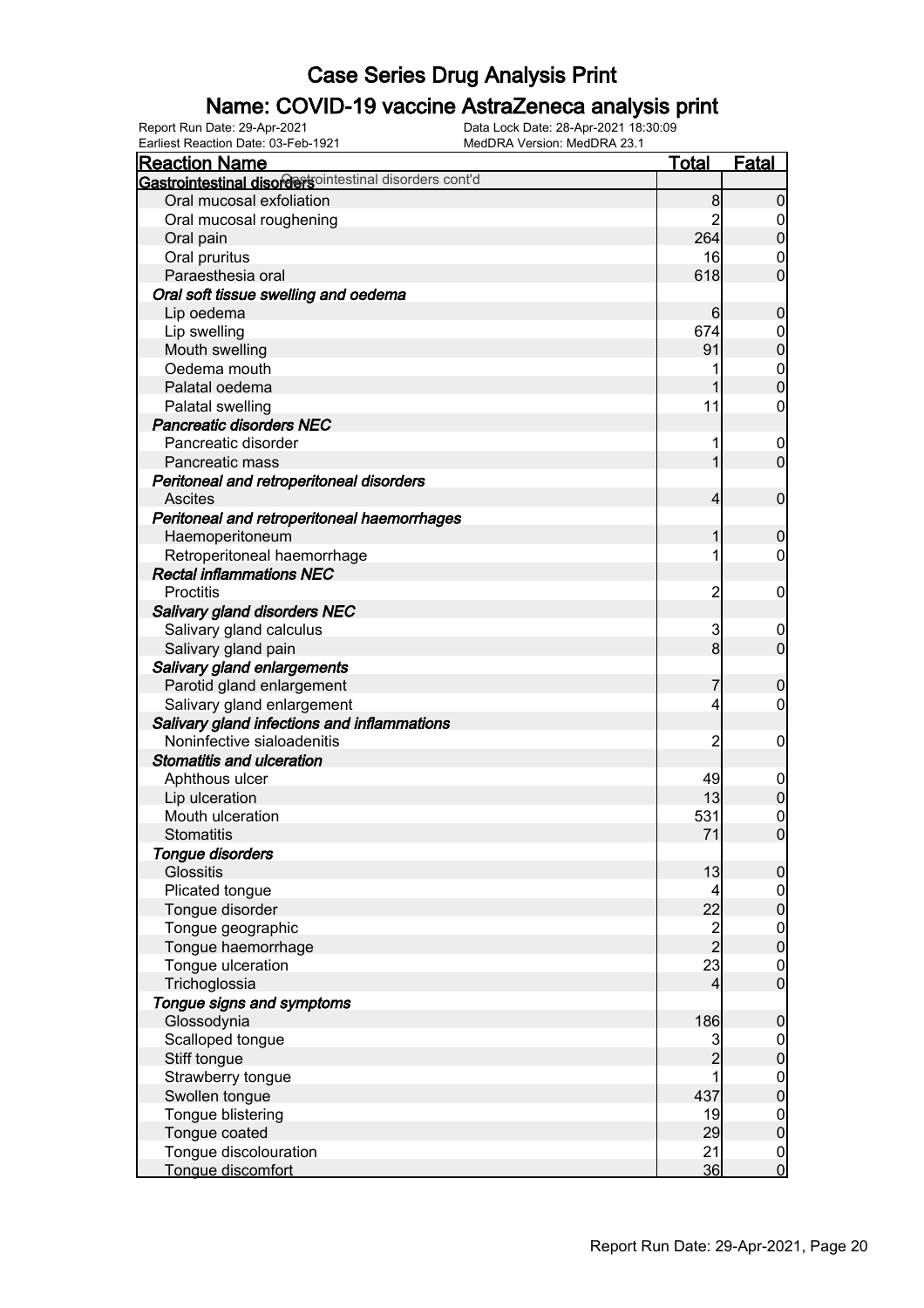#### Name: COVID-19 vaccine AstraZeneca analysis print

| <b>Reaction Name</b>                                   | Total | Fatal |
|--------------------------------------------------------|-------|-------|
| Gastrointestinal disordersointestinal disorders cont'd |       |       |
| Tongue dry                                             |       |       |
| Tongue eruption                                        | Ⴌ     |       |
| Tongue erythema                                        |       |       |
| Tongue exfoliation                                     |       |       |
| Tongue movement disturbance                            |       |       |
| Tongue oedema                                          | 13    |       |
| Tongue pruritus                                        |       |       |
| Tongue rough                                           |       |       |
| Tongue spasm                                           |       |       |
| <b>Tooth missing</b>                                   |       |       |
| <b>Tooth loss</b>                                      |       |       |
| Gastrointestinal disorders SOC TOTAL                   | 6064  |       |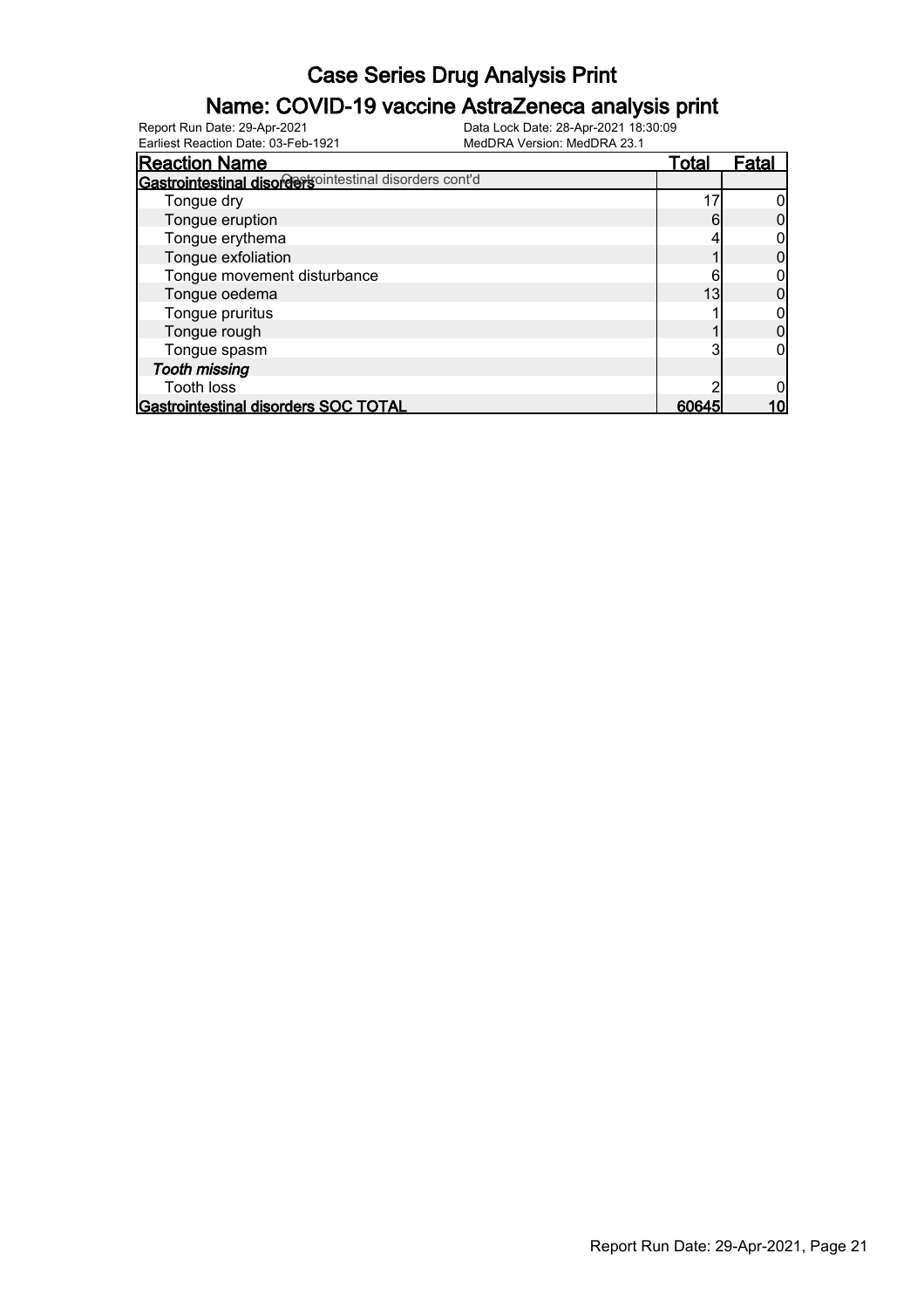#### Name: COVID-19 vaccine AstraZeneca analysis print

| <b>Reaction Name</b>                        | <u>Total</u>   | <b>Fatal</b>     |
|---------------------------------------------|----------------|------------------|
| General disorders                           |                |                  |
| <b>Administration site reactions NEC</b>    |                |                  |
| Administration site bruise                  | 11             | 0                |
| Administration site coldness                |                | 0                |
| Administration site erythema                | 6              | 0                |
| Administration site extravasation           |                | $\mathbf 0$      |
| Administration site induration              |                | 0                |
| Administration site mass                    |                | $\mathbf 0$      |
| Administration site pain                    | 36             | 0                |
| Administration site rash                    | $\overline{c}$ | $\mathbf 0$      |
| Administration site reaction                | 4              | 0                |
| Administration site swelling                | 3              | $\mathbf 0$      |
| Administration site urticaria               | $\overline{2}$ | 0                |
| Puncture site bruise                        | 48             | $\mathbf{0}$     |
| Puncture site haemorrhage                   |                | 0                |
| Puncture site pain                          | 18             | $\mathbf{0}$     |
| Puncture site reaction                      | 3              | 0                |
| Puncture site swelling                      |                | 0                |
| Adverse effect absent                       |                |                  |
| No adverse event                            | 16             | 0                |
| Application and instillation site reactions |                |                  |
| Application site acne                       |                | $\mathbf 0$      |
| Application site bruise                     | 19             | 0                |
| Application site burn                       | 3              | 0                |
| Application site discolouration             |                | 0                |
| Application site erythema                   | 23             | $\mathbf 0$      |
| Application site exfoliation                |                | 0                |
| Application site haemorrhage                |                | $\mathbf{0}$     |
| Application site hypersensitivity           |                | 0                |
| Application site inflammation               |                | $\mathbf 0$      |
| Application site joint pain                 |                | 0                |
| Application site pain                       | 30             | $\mathbf 0$      |
| Application site pruritus                   | 15             | 0                |
| Application site rash                       | 1              | $\mathbf{0}$     |
| Application site scar                       |                | 0                |
| Application site swelling                   | 4              | 0                |
| Application site vesicles                   | 5              | U                |
| Application site warmth                     |                | $\overline{0}$   |
| Application site wound                      |                | 0                |
| Instillation site bruise                    |                | 0                |
| Instillation site discomfort                |                | 0                |
| Instillation site pain                      |                | $\boldsymbol{0}$ |
| Instillation site pruritus                  |                | 0                |
| Instillation site warmth                    | 12             | 0                |
| <b>Asthenic conditions</b>                  |                |                  |
| Asthenia                                    | 3506           | 3                |
| Chronic fatigue syndrome                    | 78             | $\overline{0}$   |
| Decreased activity                          | 4              | $\boldsymbol{0}$ |
| Fatigue                                     | 37983          | $\overline{0}$   |
| Malaise                                     | 9596           | $\frac{3}{0}$    |
| Sluggishness                                | 17             |                  |
| <b>Body temperature altered</b>             |                |                  |
| Hyperthermia                                | 9              | $\mathbf 0$      |
| <b>Hypothermia</b>                          | 46             | $\overline{0}$   |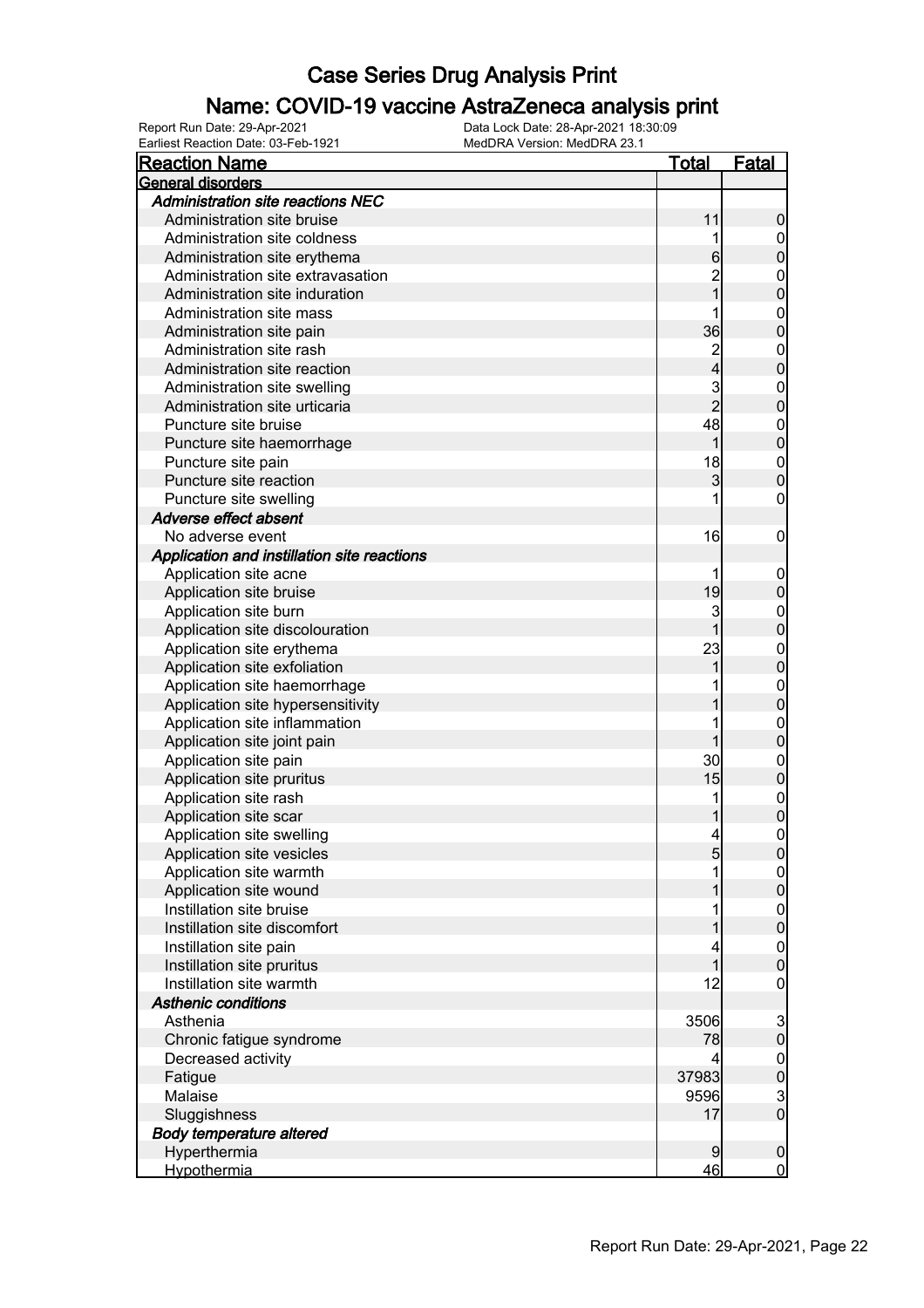#### Name: COVID-19 vaccine AstraZeneca analysis print

| Earliest Reaction Date: 03-Feb-1921           | MedDRA Version: MedDRA 23.1 |                 |                                    |
|-----------------------------------------------|-----------------------------|-----------------|------------------------------------|
| <b>Reaction Name</b>                          |                             | <b>Total</b>    | <b>Fatal</b>                       |
| General disorders cont'd<br>General disorders |                             |                 |                                    |
| Temperature regulation disorder               |                             | 15              | $\overline{0}$                     |
| Complications associated with device NEC      |                             |                 |                                    |
| Injury associated with device                 |                             | 3               | $\mathbf 0$                        |
| Medical device site joint pain                |                             | 1               | 0                                  |
| Phantom shocks                                |                             | $\overline{3}$  | $\mathbf 0$                        |
| Death and sudden death                        |                             |                 |                                    |
| <b>Brain death</b>                            |                             | $\overline{3}$  | 3                                  |
| Death                                         |                             | 221             | 221                                |
| Drowning                                      |                             | 1               | U                                  |
| Sudden death                                  |                             | 26              | 26                                 |
| <b>Febrile disorders</b>                      |                             |                 |                                    |
| Hyperpyrexia                                  |                             | 37              | $\mathbf 0$                        |
| Masked fever                                  |                             |                 | $\pmb{0}$                          |
| PFAPA syndrome                                |                             |                 | $\boldsymbol{0}$                   |
| Pyrexia                                       |                             | 45794           | $\overline{0}$                     |
| <b>Feelings and sensations NEC</b>            |                             |                 |                                    |
| Chills                                        |                             | 36515           | $\pmb{0}$                          |
| Early satiety                                 |                             |                 | $\boldsymbol{0}$                   |
| Feeling abnormal                              |                             | 2102            | $\mathbf 0$                        |
| Feeling cold                                  |                             | 4251            | $\boldsymbol{0}$                   |
| Feeling drunk                                 |                             | 93              | $\mathbf 0$                        |
| Feeling hot                                   |                             | 1843            | $\boldsymbol{0}$                   |
| Feeling jittery                               |                             | 34              | $\mathbf 0$                        |
| Feeling of body temperature change            |                             | 785             | $\boldsymbol{0}$                   |
| Hangover                                      |                             | 130             | $\mathbf 0$                        |
| Hunger                                        |                             | 54              | $\boldsymbol{0}$                   |
| Sensation of blood flow                       |                             | 10              | $\mathbf 0$                        |
| Sensation of foreign body                     |                             | 29              | $\boldsymbol{0}$                   |
| Temperature intolerance                       |                             | 53              | $\mathbf 0$                        |
| <b>Thirst</b>                                 |                             | 1030            | $\boldsymbol{0}$                   |
| Thirst decreased                              |                             | 9               | $\boldsymbol{0}$                   |
| <b>Fibrosis NEC</b>                           |                             |                 |                                    |
| Fibrosis                                      |                             | $\overline{c}$  | $\boldsymbol{0}$                   |
| Gait disturbances                             |                             |                 |                                    |
| Decreased gait velocity                       |                             | $\overline{2}$  | $\Omega$                           |
| Gait disturbance                              |                             | 246             | 0                                  |
| Gait inability                                |                             | 132             | $\overline{0}$                     |
| Loss of control of legs                       |                             | 34              | $\overline{0}$                     |
| General signs and symptoms NEC                |                             |                 |                                    |
| Chronic disease                               |                             | 1               | $\overline{0}$                     |
| Condition aggravated                          |                             | 157             | $\pmb{0}$                          |
| Crepitations                                  |                             |                 | $\boldsymbol{0}$                   |
| Crying                                        |                             | 197             | $\overline{0}$                     |
| Developmental delay                           |                             | 3               | $\boldsymbol{0}$                   |
| Discharge                                     |                             | $\overline{5}$  | $\mathbf 0$                        |
| Disease progression                           |                             | 1               |                                    |
| Disease recurrence                            |                             | 1               | $\boldsymbol{0}$<br>$\mathbf 0$    |
| Energy increased                              |                             | 16              |                                    |
| Exercise tolerance decreased                  |                             | 20              | $\boldsymbol{0}$<br>$\overline{0}$ |
|                                               |                             | $\overline{4}$  |                                    |
| Foaming at mouth                              |                             | 16              | $\boldsymbol{0}$<br>$\mathbf 1$    |
| General physical health deterioration         |                             |                 |                                    |
| General symptom                               |                             | 10              | $\boldsymbol{0}$<br>$\overline{0}$ |
| <b>Glassy eyes</b>                            |                             | $5\overline{)}$ |                                    |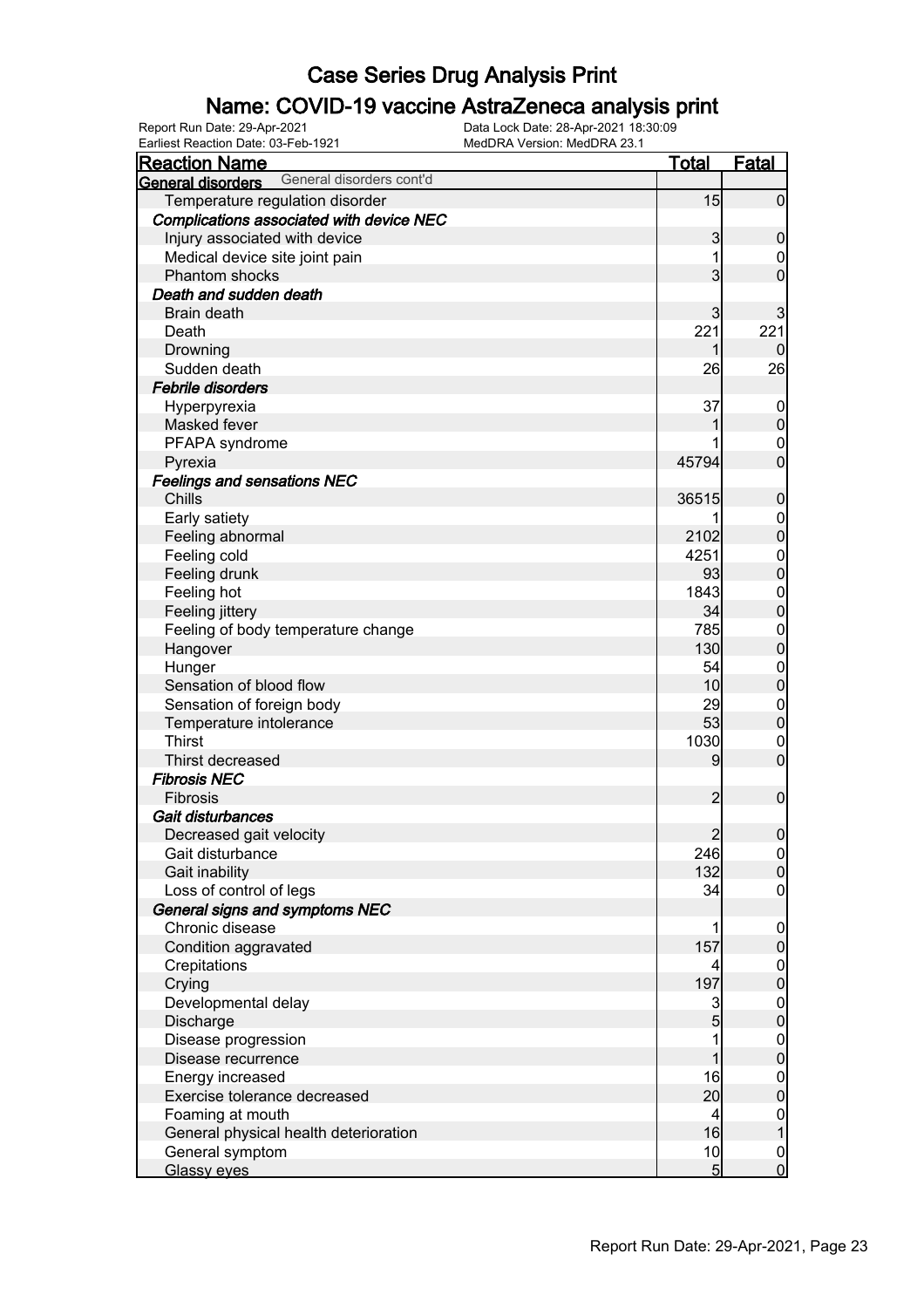#### Name: COVID-19 vaccine AstraZeneca analysis print

| <b>Reaction Name</b>                          | <u>Total</u>                                     | <b>Fatal</b>                                 |
|-----------------------------------------------|--------------------------------------------------|----------------------------------------------|
| General disorders cont'd<br>General disorders |                                                  |                                              |
| High-pitched crying                           | 3                                                | $\boldsymbol{0}$                             |
| III-defined disorder                          | $\overline{2}$                                   | $\mathbf 0$                                  |
| <b>Illness</b>                                | 3907                                             | $\mathbf{0}$                                 |
| Induration                                    | 17                                               | $\boldsymbol{0}$                             |
| Influenza like illness                        | 7768                                             | 1                                            |
| Irritability postvaccinal                     | $\overline{2}$                                   | $\mathbf 0$                                  |
| Local reaction                                | 142                                              |                                              |
| Moaning                                       | 8 <sup>1</sup>                                   |                                              |
| Multiple organ dysfunction syndrome           | 11                                               | $\begin{array}{c}\n0 \\ 0 \\ 0\n\end{array}$ |
| Nonspecific reaction                          | 3                                                |                                              |
| Organ failure                                 |                                                  |                                              |
| Perforation                                   | 1                                                | $\begin{matrix}0\\0\end{matrix}$             |
| Peripheral swelling                           | 4211                                             |                                              |
| Pre-existing condition improved               | 9                                                | $\begin{matrix}0\\0\end{matrix}$             |
| Premature ageing                              |                                                  |                                              |
| Prolapse                                      | 1                                                | $\begin{matrix}0\\0\end{matrix}$             |
| Screaming                                     | 16                                               |                                              |
| Secretion discharge                           | 18                                               | $\begin{matrix}0\\0\end{matrix}$             |
| <b>Stenosis</b>                               | 1                                                |                                              |
|                                               | 1963                                             | $\begin{matrix}0\\0\end{matrix}$             |
| Swelling                                      |                                                  |                                              |
| Swelling face                                 | 715                                              | $\begin{matrix}0\\0\end{matrix}$             |
| Symptom recurrence                            | 3                                                |                                              |
| Tissue discolouration                         | 1                                                | $\begin{matrix}0\\0\end{matrix}$             |
| <b>Tissue infiltration</b>                    | 1                                                |                                              |
| Unevaluable event                             | $\overline{2}$                                   | $\mathbf 0$                                  |
| <b>Healing abnormal NEC</b>                   |                                                  |                                              |
| Impaired healing                              | $\overline{2}$                                   | $\boldsymbol{0}$                             |
| <b>Hernias NEC</b>                            |                                                  |                                              |
| Hernia                                        | $\overline{2}$                                   | $\mathbf 0$                                  |
| Implant and catheter site reactions           |                                                  |                                              |
| Catheter site urticaria                       | 1                                                | $\boldsymbol{0}$                             |
| Implant site coldness                         | 1                                                | $\mathbf 0$                                  |
| Implant site discharge                        | 1                                                | $\begin{matrix}0\\0\end{matrix}$             |
| Implant site discolouration                   | 3                                                |                                              |
| Implant site hypoaesthesia                    | $\overline{2}$                                   | $\overline{0}$                               |
| Implant site pain                             | $\overline{4}$                                   | 0                                            |
| Implant site rash                             | 1                                                | $\overline{0}$                               |
| Implant site swelling                         | $\overline{c}$                                   | $\mathbf 0$                                  |
| Implant site warmth                           | 7                                                | $\mathbf 0$                                  |
| <b>Inflammations</b>                          |                                                  |                                              |
| Inflammation                                  | 459                                              | $\mathbf 0$                                  |
| Systemic inflammatory response syndrome       | 1                                                | $\overline{0}$                               |
| Infusion site reactions                       |                                                  |                                              |
| Infusion site bruising                        | 1                                                | $\mathbf 0$                                  |
| Infusion site erythema                        |                                                  | $\boldsymbol{0}$                             |
| Infusion site mass                            |                                                  | $\mathbf 0$                                  |
| Infusion site nodule                          |                                                  | $\boldsymbol{0}$                             |
| Infusion site pain                            | $\begin{array}{c}\n 2 \\  2 \\  9\n \end{array}$ | $\overline{0}$                               |
| Infusion site urticaria                       | 1                                                | $\mathbf{0}$                                 |
| Infusion site warmth                          | $6 \overline{6}$                                 | $\overline{0}$                               |
| Injection site reactions                      |                                                  |                                              |
| Injected limb mobility decreased              | 28                                               | $\mathbf 0$                                  |
| Injection site atrophy                        | 5 <sup>1</sup>                                   | $\overline{0}$                               |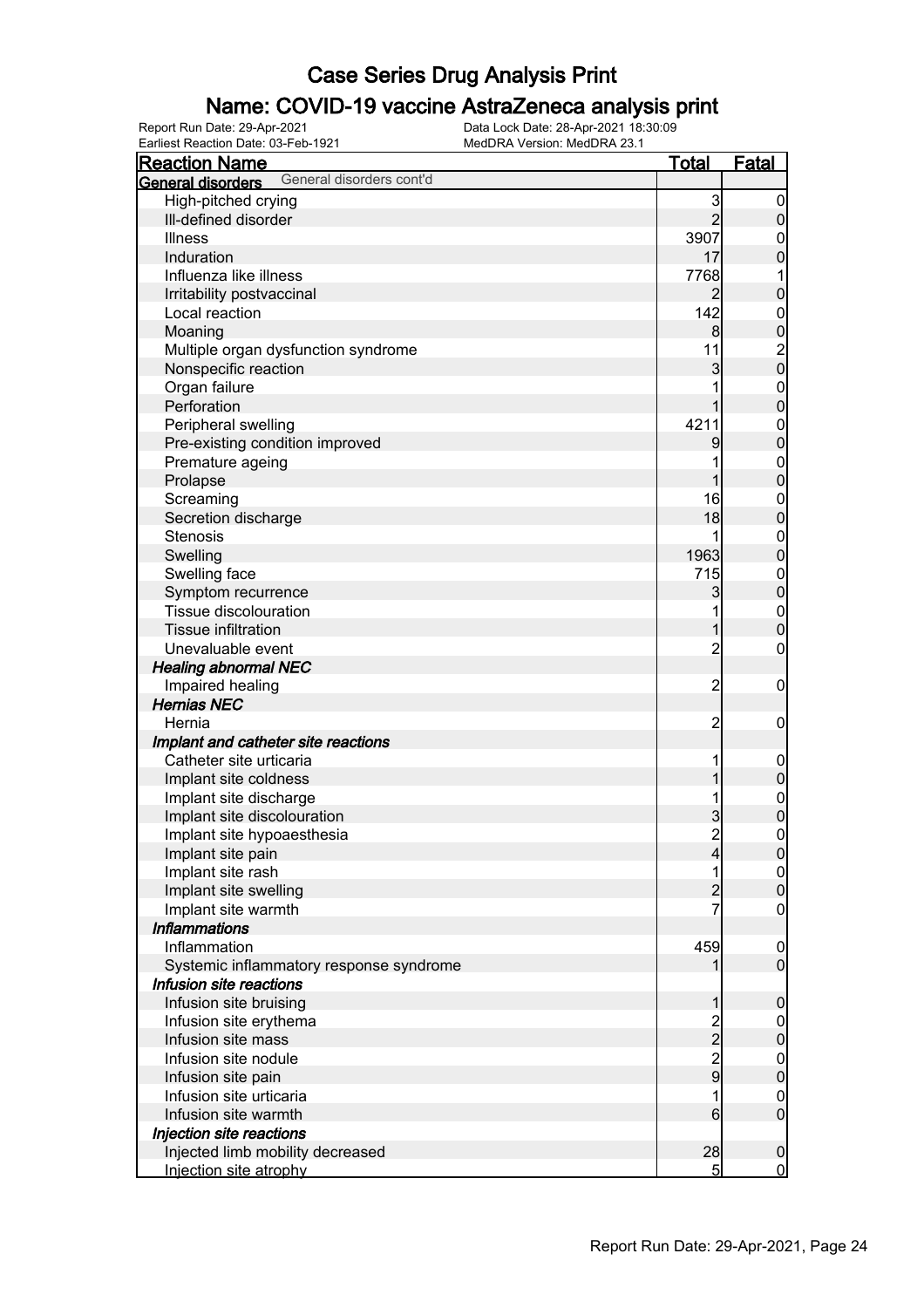#### Name: COVID-19 vaccine AstraZeneca analysis print

| <b>Reaction Name</b>                          | <u>Total</u>    | <u>Fatal</u>                         |
|-----------------------------------------------|-----------------|--------------------------------------|
| General disorders cont'd<br>General disorders |                 |                                      |
| Injection site bruising                       | 91              | $\boldsymbol{0}$                     |
| Injection site coldness                       | 3               | $\mathbf 0$                          |
| Injection site cyst                           | $\overline{2}$  | $\overline{0}$                       |
| Injection site discolouration                 | 4               |                                      |
| Injection site discomfort                     | 13              | $\begin{matrix} 0 \\ 0 \end{matrix}$ |
| Injection site dryness                        | 1               |                                      |
| Injection site erythema                       | 485             | $0\atop 0$                           |
| Injection site exfoliation                    | 1               |                                      |
| Injection site extravasation                  | 1               | $0\atop 0$                           |
| Injection site haematoma                      |                 |                                      |
| Injection site haemorrhage                    | $\frac{2}{8}$   | $0\atop 0$                           |
| Injection site hypersensitivity               | 4               |                                      |
| Injection site hypoaesthesia                  | 10              | $0\atop 0$                           |
| Injection site indentation                    | 9               |                                      |
| Injection site induration                     | 6               | $0\atop 0$                           |
|                                               | 51              |                                      |
| Injection site inflammation                   |                 | $0\atop 0$                           |
| Injection site injury                         | $\mathbf{3}$    |                                      |
| Injection site irritation                     | $\frac{2}{1}$   | $0\atop 0$                           |
| Injection site joint discomfort               |                 |                                      |
| Injection site joint erythema                 |                 | $\begin{matrix} 0 \\ 0 \end{matrix}$ |
| Injection site joint pain                     | 31              |                                      |
| Injection site mass                           | 1162            | $0\atop 0$                           |
| Injection site movement impairment            | 2               |                                      |
| Injection site muscle weakness                | 1               | $0\atop 0$                           |
| Injection site necrosis                       | 1               |                                      |
| Injection site nodule                         | 4               | $0\atop 0$                           |
| Injection site oedema                         | 23              |                                      |
| Injection site pain                           | 3671            | $0\atop 0$                           |
| Injection site papule                         | $\overline{c}$  |                                      |
| Injection site paraesthesia                   | 16              | $0\atop 0$                           |
| Injection site pruritus                       | 241             |                                      |
| Injection site rash                           | 237             | $\begin{matrix} 0 \\ 0 \end{matrix}$ |
| Injection site reaction                       | 95              |                                      |
| Injection site scab                           | 4               | $\begin{matrix} 0 \\ 0 \end{matrix}$ |
| Injection site scar                           | 5               |                                      |
| Injection site swelling                       | 188             | 0                                    |
| Injection site ulcer                          | 1               | 0                                    |
| Injection site urticaria                      | 33              | $\overline{0}$                       |
| Injection site vesicles                       | 8 <sup>1</sup>  | $\pmb{0}$                            |
| Injection site warmth                         | 296             | $\mathbf 0$                          |
| <b>Interactions</b>                           |                 |                                      |
| Drug interaction                              | 18              | $\overline{0}$                       |
| Inhibitory drug interaction                   | $\overline{9}$  | $\overline{0}$                       |
| <b>Mass conditions NEC</b>                    |                 |                                      |
| Cyst                                          | 11              | $\boldsymbol{0}$                     |
| Mass                                          | 57              | $\overline{0}$                       |
| Nodule                                        | 10              | $\boldsymbol{0}$                     |
| Mucosal findings abnormal                     |                 |                                      |
| Mucosa vesicle                                | 1               | $\boldsymbol{0}$                     |
| Mucosal disorder                              | 1               | $\overline{0}$                       |
| Mucosal dryness                               | $\mathbf{1}$    | $\pmb{0}$                            |
| Mucosal haemorrhage                           | $\mathbf{3}$    | $\overline{0}$                       |
| <b>Mucosal inflammation</b>                   | $6 \overline{}$ | $\overline{0}$                       |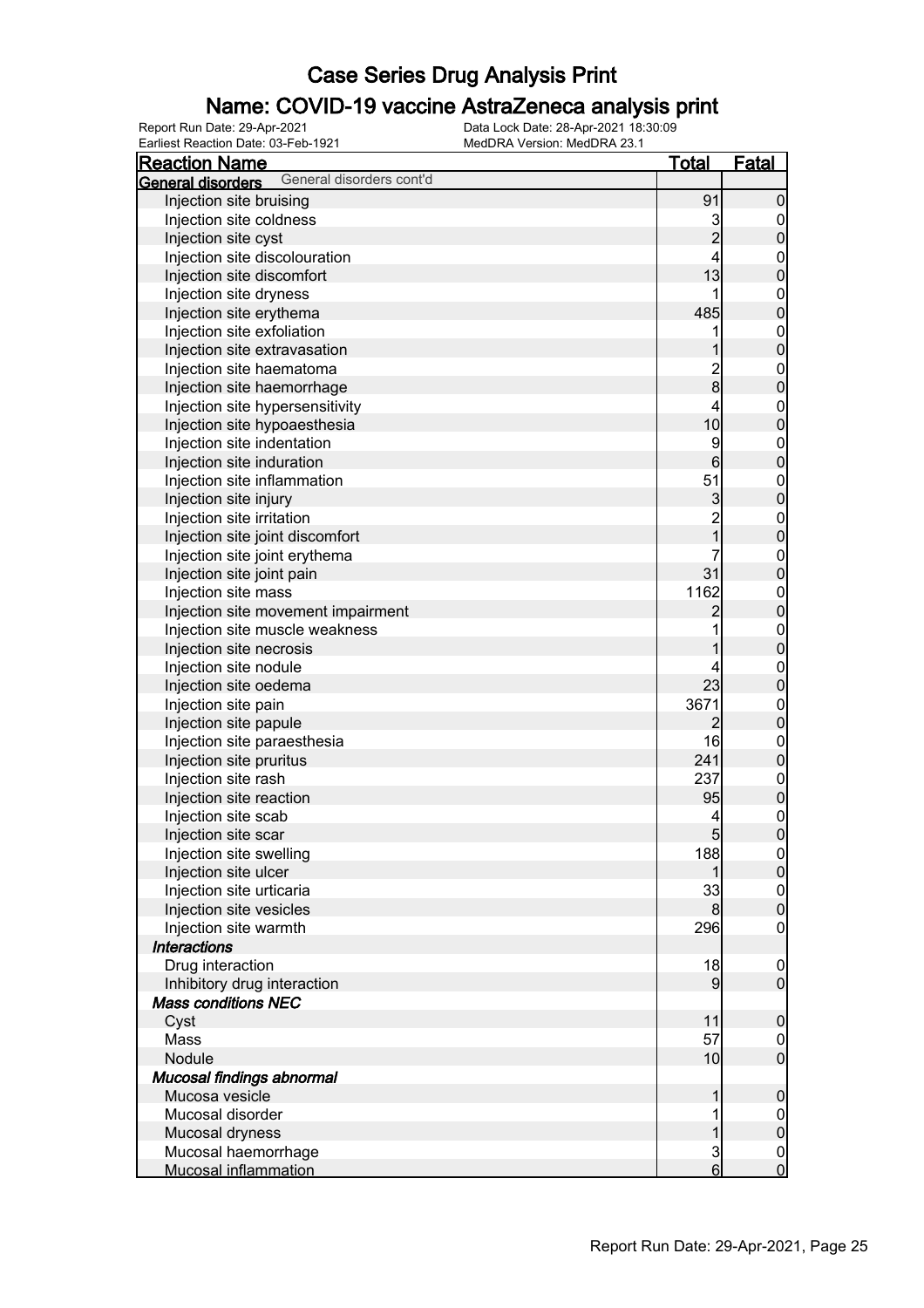#### Name: COVID-19 vaccine AstraZeneca analysis print

Earliest Reaction Date: 03-Feb-1921 MedDRA Version: MedDRA 23.1

| <b>Reaction Name</b>                          | <b>Total</b>            | <b>Fatal</b>                       |
|-----------------------------------------------|-------------------------|------------------------------------|
| General disorders cont'd<br>General disorders |                         |                                    |
| Mucosal pain                                  | $\overline{\mathbf{c}}$ | $\mathbf 0$                        |
| Mucosal ulceration                            | $\overline{1}$          | $\pmb{0}$                          |
| Oedema mucosal                                | $\overline{c}$          | $\overline{0}$                     |
| Polyp                                         | $\overline{1}$          | $\overline{0}$                     |
| <b>Necrosis NEC</b>                           |                         |                                    |
| Fat necrosis                                  | $\overline{c}$          | $\mathbf 0$                        |
| <b>Necrosis</b>                               | 5                       | $\mathbf 0$                        |
| Oedema NEC                                    |                         |                                    |
| Face oedema                                   | 27                      | $\boldsymbol{0}$                   |
| Localised oedema                              | 8                       | $\mathbf 0$                        |
| Oedema                                        | 42                      | $\boldsymbol{0}$                   |
| Oedema peripheral                             | 75                      | $\overline{0}$                     |
| <b>Pain and discomfort NEC</b>                |                         |                                    |
| Axillary pain                                 | 529                     | $\boldsymbol{0}$                   |
| Chest discomfort                              | 1469                    |                                    |
|                                               | 3367                    | $\boldsymbol{0}$<br>$\overline{0}$ |
| Chest pain<br><b>Discomfort</b>               | 348                     |                                    |
| Facial discomfort                             |                         | $\boldsymbol{0}$                   |
|                                               |                         | $\mathbf 0$                        |
| Facial pain                                   | 193                     | $\boldsymbol{0}$                   |
| Hernia pain                                   | $\overline{2}$          | $\mathbf 0$                        |
| Inflammatory pain                             | 16                      | $\mathbf{0}$                       |
| Non-cardiac chest pain                        | 28                      | $\overline{0}$                     |
| Pain                                          | 12272                   | $\boldsymbol{0}$                   |
| Suprapubic pain                               | 1                       | $\mathbf 0$                        |
| Tenderness                                    | 1550                    | $\mathbf{0}$                       |
| Visceral pain                                 | 2                       | $\overline{0}$                     |
| Therapeutic and nontherapeutic responses      |                         |                                    |
| Adverse drug reaction                         | 664                     | 3                                  |
| Adverse event                                 | 9                       | $\mathbf 0$                        |
| Adverse reaction                              | 30                      | $\mathbf 0$                        |
| Diet failure                                  | 1                       | $\boldsymbol{0}$                   |
| Drug ineffective                              | 84                      | $\mathbf 0$                        |
| Drug intolerance                              | 3                       | $\boldsymbol{0}$                   |
| Immediate post-injection reaction             | 4                       | $\overline{0}$                     |
| Inadequate analgesia                          | 13                      | $\mathbf 0$                        |
| No reaction on previous exposure to drug      | 42                      | 0                                  |
| Remission not achieved                        | 1                       | $\overline{0}$                     |
| Therapeutic product effect decreased          |                         | $\mathbf 0$                        |
| Therapeutic product ineffective               | 1                       | $\boldsymbol{0}$                   |
| Therapeutic reaction time decreased           | 1                       | $\mathbf 0$                        |
| Therapeutic response decreased                |                         | $\boldsymbol{0}$                   |
| Therapeutic response shortened                | 1                       | $\mathbf 0$                        |
| Therapeutic response unexpected               | 64                      | $\boldsymbol{0}$                   |
| Therapy non-responder                         | $\overline{2}$          | $\mathbf 0$                        |
| <b>Treatment failure</b>                      | 4                       | $\boldsymbol{0}$                   |
| Vaccine positive rechallenge                  | $\mathbf{1}$            | $\overline{0}$                     |
| <b>Trophic disorders</b>                      |                         |                                    |
| Atrophy                                       | $\overline{c}$          | $\boldsymbol{0}$                   |
| Calcinosis                                    | 1                       | $\overline{0}$                     |
| Dysplasia                                     | 1                       | $\mathbf 0$                        |
| <b>Ulcers NEC</b>                             |                         |                                    |
| Ulcer                                         | 30                      | $\boldsymbol{0}$                   |
| Ulcer haemorrhage                             | 1                       | $\overline{0}$                     |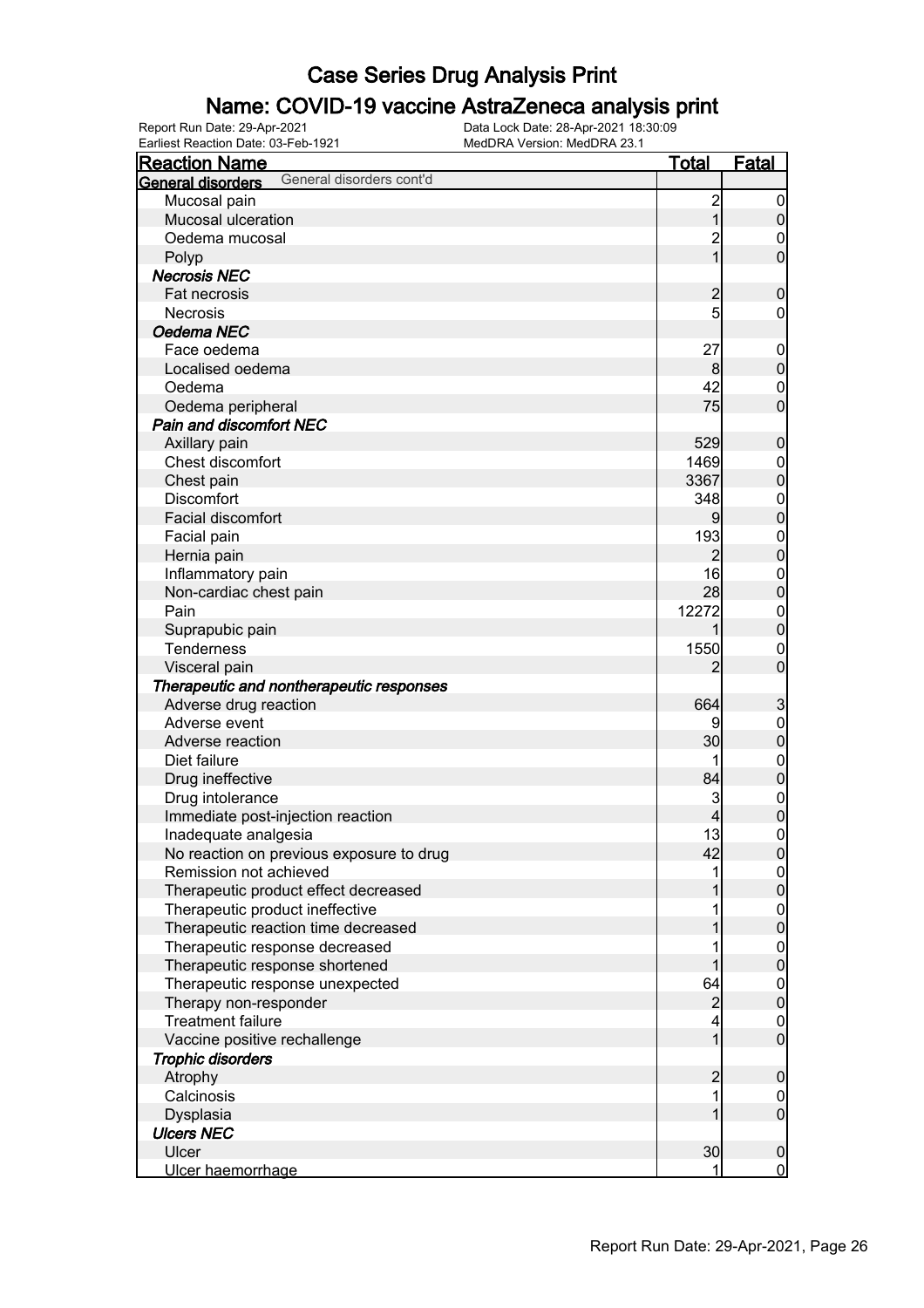#### Name: COVID-19 vaccine AstraZeneca analysis print

| <b>Reaction Name</b>                                 | <u>Total</u>            | Fatal                            |
|------------------------------------------------------|-------------------------|----------------------------------|
| General disorders cont'd<br><b>General disorders</b> |                         |                                  |
| Vaccination site reactions                           |                         |                                  |
| Extensive swelling of vaccinated limb                | 15                      | 0                                |
| Shoulder injury related to vaccine administration    | 21                      | 0                                |
| Vaccination site bruising                            | 101                     | $\mathbf 0$                      |
| Vaccination site coldness                            |                         | 0                                |
| Vaccination site cyst                                | $\overline{\mathbf{c}}$ | $\mathbf{0}$                     |
| Vaccination site discharge                           | 1                       | 0                                |
| Vaccination site discolouration                      | 9                       | $\mathbf{0}$                     |
| Vaccination site discomfort                          | 32                      | 0                                |
| Vaccination site dryness                             | 1                       | $\mathbf{0}$                     |
| Vaccination site erythema                            | 557                     | 0                                |
| Vaccination site extravasation                       |                         | $\mathbf{0}$                     |
| Vaccination site granuloma                           |                         | 0                                |
| Vaccination site haemorrhage                         | 4                       | $\mathbf{0}$                     |
| Vaccination site hyperaesthesia                      | 1                       | 0                                |
| Vaccination site hypersensitivity                    | 3                       | $\mathbf{0}$                     |
| Vaccination site hypoaesthesia                       | 17                      | 0                                |
| Vaccination site induration                          | 53                      | $\mathbf{0}$                     |
| Vaccination site inflammation                        | 42                      | 0                                |
| Vaccination site injury                              | 3                       | $\mathbf{0}$                     |
| Vaccination site irritation                          | 10                      | $\overline{0}$                   |
| Vaccination site joint erythema                      | 4                       | $\mathbf{0}$                     |
| Vaccination site joint movement impairment           | 7                       | 0                                |
| Vaccination site joint pain                          | 39                      | $\mathbf{0}$                     |
| Vaccination site joint swelling                      | 3                       | 0                                |
| Vaccination site joint warmth                        | 1                       | $\mathbf{0}$                     |
| Vaccination site lymphadenopathy                     | $\overline{2}$          | 0                                |
| Vaccination site mass                                | 428                     | $\mathbf{0}$                     |
| Vaccination site movement impairment                 | 46                      | 0                                |
| Vaccination site nodule                              | 1                       | $\mathbf{0}$                     |
| Vaccination site oedema                              | $\overline{2}$          | $\overline{0}$                   |
| Vaccination site pain                                | 1557                    | $\mathbf{0}$                     |
| Vaccination site papule                              | 3                       | $\overline{0}$                   |
| Vaccination site paraesthesia                        | 11                      |                                  |
| Vaccination site pruritus                            | 84                      | $\begin{matrix}0\\0\end{matrix}$ |
| Vaccination site rash                                | 149                     | <sup>o</sup>                     |
| Vaccination site reaction                            | 18                      | $\overline{0}$                   |
| Vaccination site scar                                | 4                       | $\boldsymbol{0}$                 |
| Vaccination site swelling                            | 392                     | $\overline{0}$                   |
| Vaccination site urticaria                           | 8                       | $\mathbf 0$                      |
| Vaccination site vesicles                            | 6                       | $\overline{0}$                   |
| Vaccination site warmth                              | 307                     | 0                                |
| Vascular complications associated with device        |                         |                                  |
| Vascular stent occlusion                             | 1                       | 0                                |
| Withdrawal and rebound effects                       |                         |                                  |
| Drug withdrawal syndrome                             | 5                       | 0                                |
| Withdrawal syndrome                                  | 62                      |                                  |
| <b>General disorders SOC TOTAL</b>                   | <u>196550</u>           | <u> 263 </u>                     |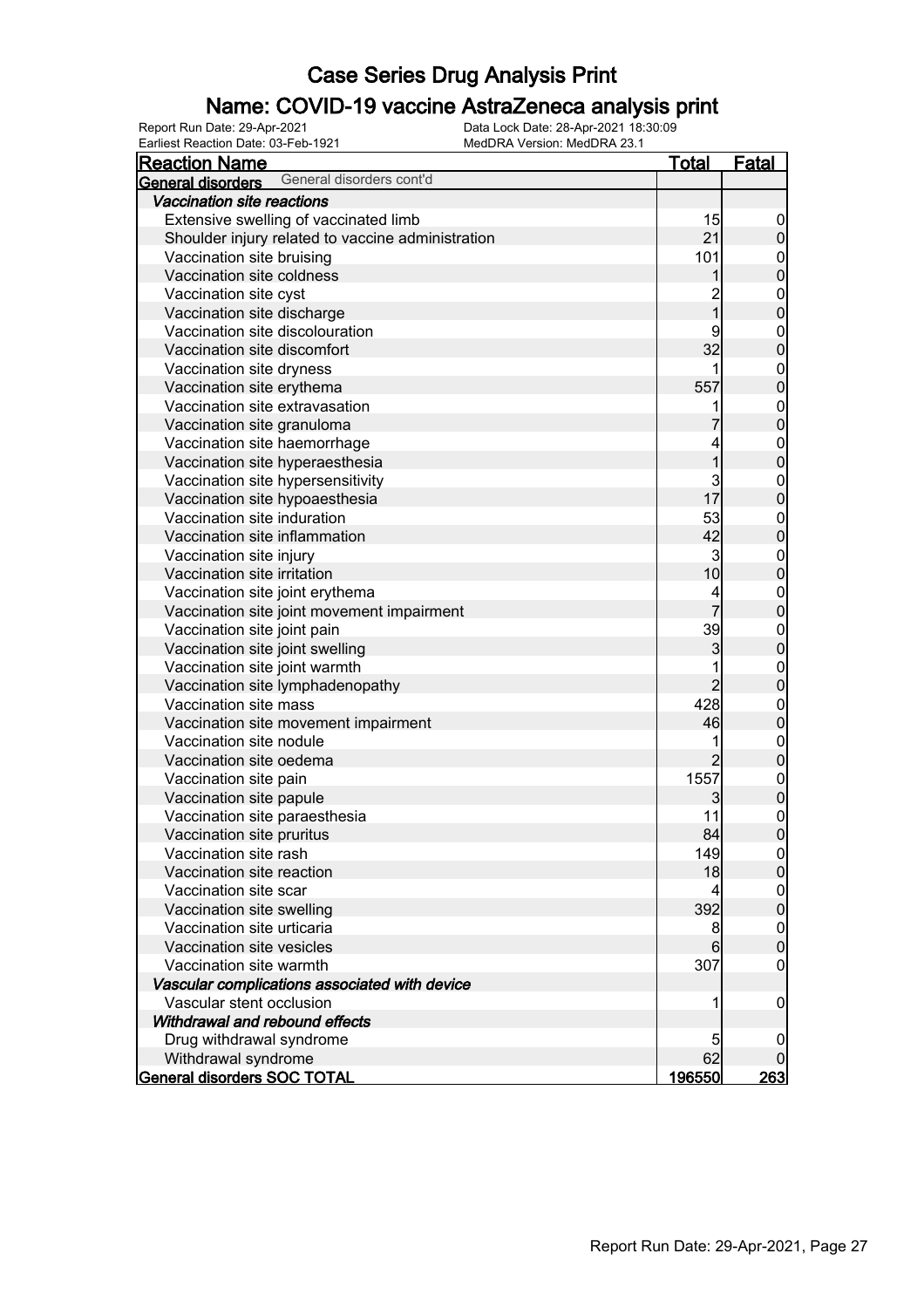#### Name: COVID-19 vaccine AstraZeneca analysis print

| <b>Reaction Name</b>                             | <u>Total</u>                               | <u>Fatal</u>     |
|--------------------------------------------------|--------------------------------------------|------------------|
| <b>Hepatic disorders</b>                         |                                            |                  |
| <b>Bile duct infections and inflammations</b>    |                                            |                  |
| <b>Biliary colic</b>                             | 19                                         | 0                |
| Cholangitis                                      | 3                                          | 0                |
| <b>Cholecystitis and cholelithiasis</b>          |                                            |                  |
| Cholecystitis                                    | 9                                          | $\mathbf 0$      |
| Cholelithiasis                                   | 8                                          | $\overline{0}$   |
| <b>Cholestasis and jaundice</b>                  |                                            |                  |
| Cholestasis                                      | 3                                          | 0                |
| Jaundice                                         | 31                                         | $\mathbf 0$      |
| Jaundice cholestatic                             |                                            | $\overline{0}$   |
| Ocular icterus                                   | 1                                          | $\mathbf 0$      |
| Gallbladder disorders NEC                        |                                            |                  |
| Gallbladder disorder                             | 1                                          | $\mathbf 0$      |
| Gallbladder oedema                               | 1                                          | $\mathbf 0$      |
| <b>Hepatic and hepatobiliary disorders NEC</b>   |                                            |                  |
| Liver disorder                                   | 7                                          | $\mathbf 0$      |
| Hepatic enzymes and function abnormalities       |                                            |                  |
| Hepatic function abnormal                        | 4                                          | $\mathbf 0$      |
| Hepatic failure and associated disorders         |                                            |                  |
| Hepatic failure                                  | 3                                          | 0                |
| Subacute hepatic failure                         | 1                                          | 0                |
|                                                  |                                            |                  |
| <b>Hepatic fibrosis and cirrhosis</b>            |                                            |                  |
| Hepatic cirrhosis                                | $\overline{5}$                             | 0                |
| Hepatic vascular disorders                       |                                            |                  |
| Budd-Chiari syndrome                             | 1                                          |                  |
| Hepatic artery thrombosis                        |                                            | 0                |
| Hepatic haemorrhage                              | 1                                          | 0                |
| Hepatic infarction                               | $\overline{c}$                             |                  |
| Hepatic vascular thrombosis                      | 1                                          | $\mathbf{0}$     |
| Hepatic vein thrombosis                          |                                            | $\mathbf 0$      |
| Portal hypertension                              |                                            | $\mathbf{0}$     |
| Portal vein phlebitis                            |                                            | $\overline{0}$   |
| Portal vein thrombosis                           | 38                                         | 4                |
| Portosplenomesenteric venous thrombosis          | 1                                          | $\overline{0}$   |
| <b>Hepatobiliary signs and symptoms</b>          |                                            |                  |
| Hepatic pain                                     | 46                                         | 0                |
| Hepatomegaly                                     | 3                                          | $\overline{0}$   |
| Liver tenderness                                 | $\overline{3}$                             | $\overline{0}$   |
| Hepatocellular damage and hepatitis NEC          |                                            |                  |
| Autoimmune hepatitis                             | $\begin{array}{c} 2 \\ 2 \\ 2 \end{array}$ | $\mathbf 0$      |
| Drug-induced liver injury                        |                                            | $\overline{0}$   |
| Hepatic steatosis                                |                                            | $\boldsymbol{0}$ |
| Hepatitis                                        | 17                                         | $\boldsymbol{0}$ |
| Hepatitis acute                                  | $\mathbf{3}$                               | $\mathbf 0$      |
| Immune-mediated hepatitis                        | 1                                          | $\boldsymbol{0}$ |
| Ischaemic hepatitis                              | $\overline{2}$                             | $\boldsymbol{0}$ |
| Liver injury                                     | 13                                         | $\mathbf 0$      |
| Reye's syndrome                                  | 1                                          | $\boldsymbol{0}$ |
| Obstructive bile duct disorders (excl neoplasms) |                                            |                  |
| Sphincter of Oddi dysfunction                    |                                            | $\mathbf 0$      |
| <b>Hepatic disorders SOC TOTAL</b>               | 253                                        | <u>6</u>         |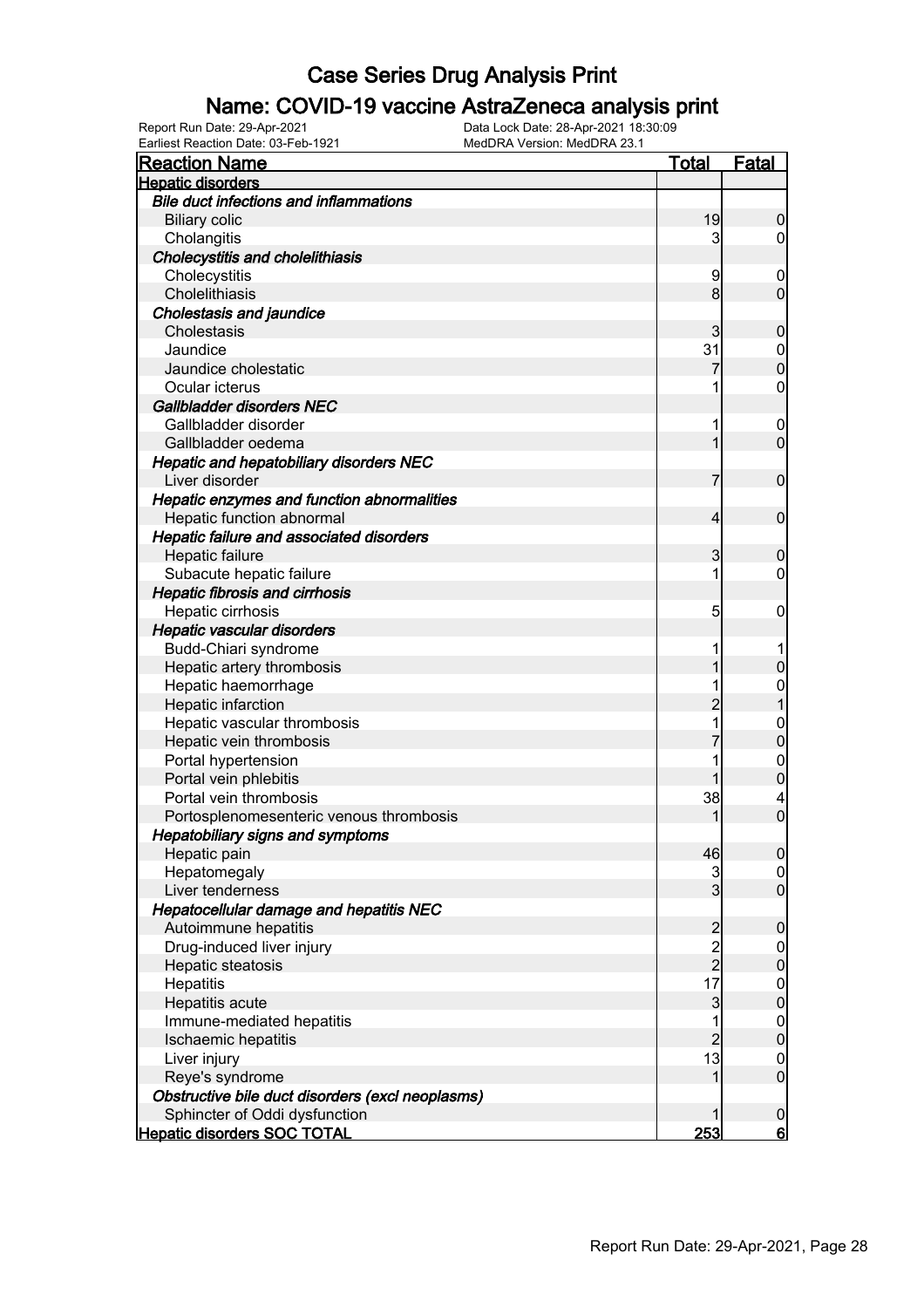#### Name: COVID-19 vaccine AstraZeneca analysis print

| Earliest Reaction Date: 03-Feb-1921<br>MedDRA Version: MedDRA 23.1 |                |                  |
|--------------------------------------------------------------------|----------------|------------------|
| <b>Reaction Name</b>                                               | <u>Total</u>   | <u>Fatal</u>     |
| Immune system disorders                                            |                |                  |
| Acute and chronic sarcoidosis                                      |                |                  |
| Sarcoidosis                                                        | 12             | $\mathbf 0$      |
| <b>Allergic conditions NEC</b>                                     |                |                  |
| Allergic oedema                                                    | 18             | $\mathbf 0$      |
| Allergy to animal                                                  | 1              | $\mathbf 0$      |
| Allergy to arthropod sting                                         | $\overline{2}$ | $\mathbf 0$      |
| Allergy to metals                                                  | 1              | $\boldsymbol{0}$ |
| Allergy to sting                                                   | 1              | $\mathbf 0$      |
| Allergy to venom                                                   |                | $\boldsymbol{0}$ |
| Dust allergy                                                       | 1              | $\overline{0}$   |
| Hypersensitivity                                                   | 968            | $\boldsymbol{0}$ |
| Infusion related hypersensitivity reaction                         | 3              | $\mathbf 0$      |
| Mite allergy                                                       | $\overline{2}$ | $\boldsymbol{0}$ |
| Multiple allergies                                                 | 10             | $\overline{0}$   |
| Serum sickness                                                     | 15             | $\boldsymbol{0}$ |
| Serum sickness-like reaction                                       | 12             | $\mathbf 0$      |
| Type III immune complex mediated reaction                          | 4              | $\boldsymbol{0}$ |
| Type IV hypersensitivity reaction                                  | 3 <sup>1</sup> | $\mathbf 0$      |
| Allergies to foods, food additives, drugs and other chemicals      |                |                  |
| Allergic reaction to excipient                                     | 1              | $\mathbf 0$      |
| Allergy to chemicals                                               | 6              | $\boldsymbol{0}$ |
| Allergy to vaccine                                                 | 43             | $\mathbf 0$      |
| Contrast media reaction                                            | 1              | $\boldsymbol{0}$ |
| Drug hypersensitivity                                              | 53             | $\mathbf 0$      |
| Food allergy                                                       | 10             | $\boldsymbol{0}$ |
| Oral allergy syndrome                                              | 1              | $\mathbf 0$      |
| Reaction to colouring                                              | 1              | $\boldsymbol{0}$ |
| Reaction to excipient                                              | 11             | $\mathbf 0$      |
| Reaction to preservatives                                          | 11             | $\boldsymbol{0}$ |
| Smoke sensitivity                                                  | 1              | $\boldsymbol{0}$ |
| Anaphylactic and anaphylactoid responses                           |                |                  |
| Anaphylactic reaction                                              | 486            | 1                |
| Anaphylactic shock                                                 | 84             | $\mathbf 0$      |
| Anaphylactoid reaction                                             | 17             | $\mathbf 0$      |
| Anaphylactoid shock                                                | ત્ર            | $\overline{0}$   |
| <b>Atopic disorders</b>                                            |                |                  |
| Atopy                                                              |                | $\overline{0}$   |
| Seasonal allergy                                                   | 49             | $\overline{0}$   |
| Autoimmune disorders NEC                                           |                |                  |
| Autoimmune disorder                                                | 17             | $\mathbf 0$      |
| Endocrine autoimmune disorders                                     |                |                  |
| Hashitoxicosis                                                     | 1              | $\mathbf 0$      |
| Immune and associated conditions NEC                               |                |                  |
| Bacille Calmette-Guerin scar reactivation                          | 21             | $\mathbf 0$      |
| Cytokine release syndrome                                          |                | $\overline{0}$   |
| Cytokine storm                                                     | 1              | $\pmb{0}$        |
| Haemophagocytic lymphohistiocytosis                                | 3              | $\mathbf{0}$     |
| Immune system disorder                                             | 14             | $\mathbf 0$      |
| Immune-mediated adverse reaction                                   | 6              | $\mathbf{0}$     |
| Immunisation reaction                                              |                | $\mathbf 0$      |
| Pre-engraftment immune reaction                                    |                | $\mathbf 0$      |
| Sensitisation                                                      | 23             | $\mathbf 0$      |
| <u>Immunodeficiency disorders NEC</u>                              |                |                  |
|                                                                    |                |                  |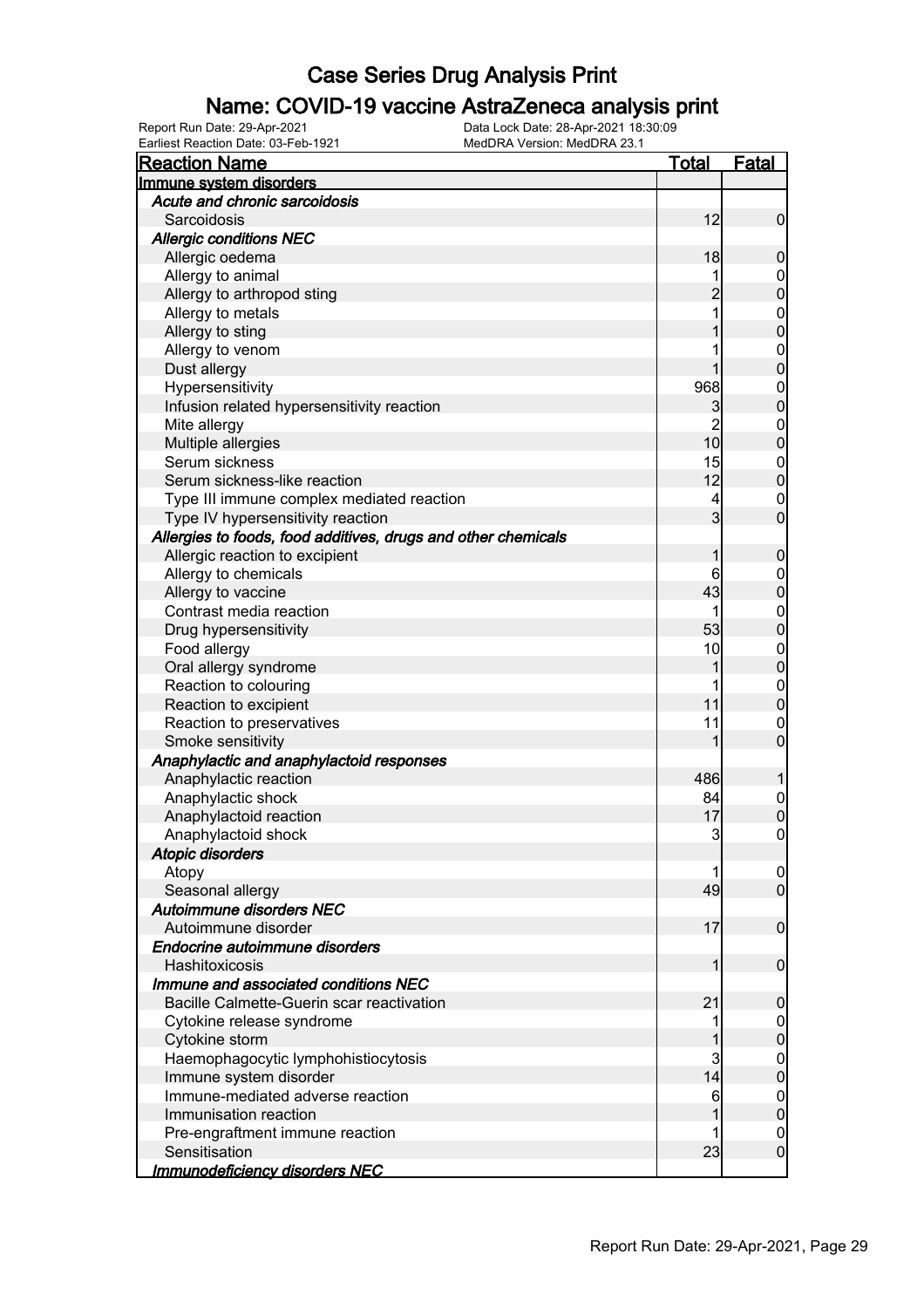#### Name: COVID-19 vaccine AstraZeneca analysis print

| Earliest Reaction Date: 03-Feb-1921               | MedDRA Version: MedDRA 23.1 |       |       |
|---------------------------------------------------|-----------------------------|-------|-------|
| <b>Reaction Name</b>                              |                             | Total | Fatal |
| Immune system disordersne system disorders cont'd |                             |       |       |
| Immunodeficiency                                  |                             |       |       |
| Immunosuppression                                 |                             |       |       |
| <b>Transplant rejections</b>                      |                             |       |       |
| Corneal graft rejection                           |                             |       |       |
| Transplant rejection                              |                             | 5     |       |
| <b>Vasculitides</b>                               |                             |       |       |
| Eosinophilic granulomatosis with polyangiitis     |                             |       |       |
| Immune system disorders SOC TOTAL                 |                             | 1933  |       |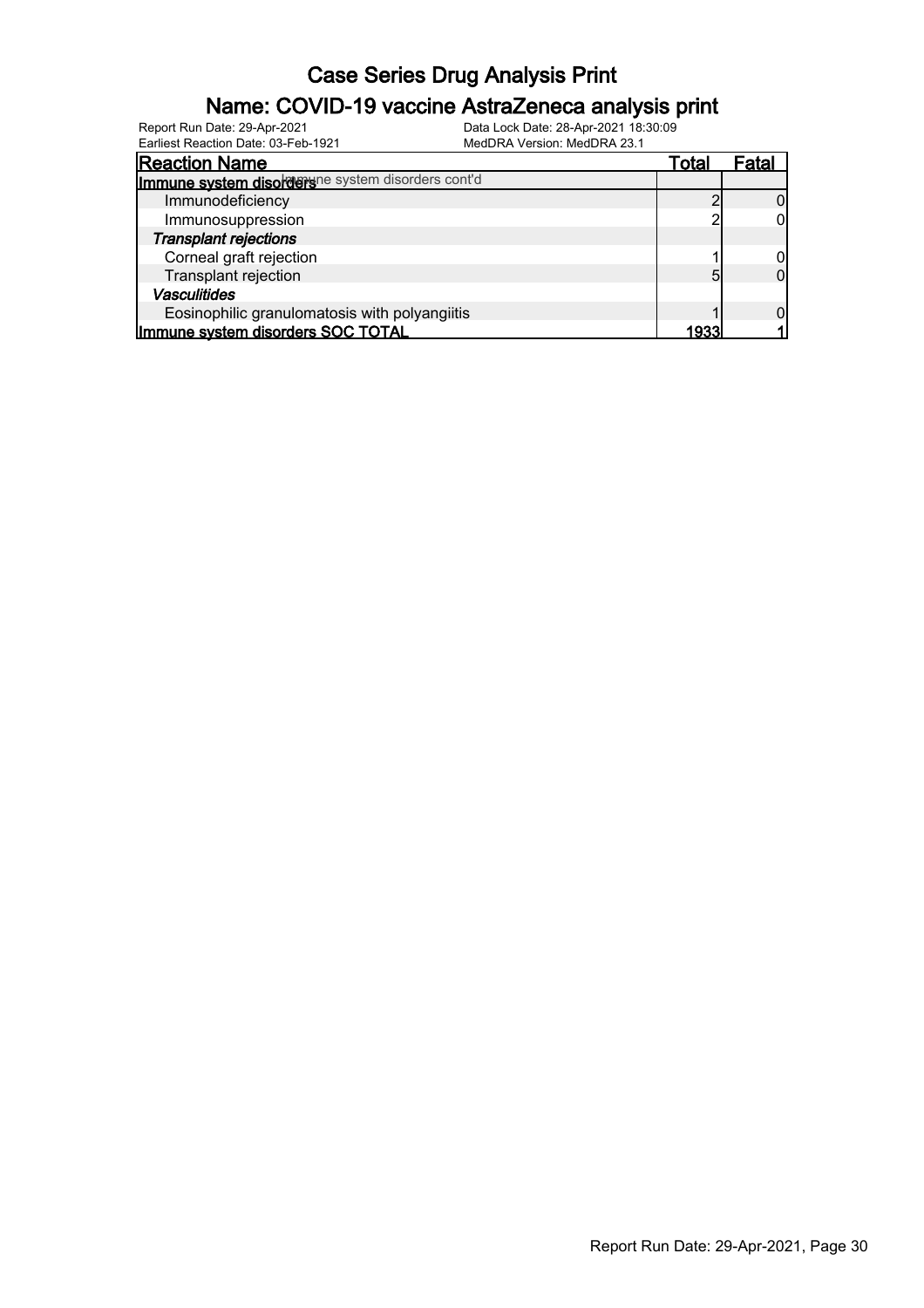#### Name: COVID-19 vaccine AstraZeneca analysis print

| <b>Reaction Name</b>                         | <u>Total</u>   | <b>Fatal</b>     |
|----------------------------------------------|----------------|------------------|
| Infections                                   |                |                  |
| Abdominal and gastrointestinal infections    |                |                  |
| Anal abscess                                 |                | 0                |
| Appendicitis                                 | 20             | 0                |
| Appendicitis perforated                      |                | 0                |
| Diarrhoea infectious                         |                | 0                |
| <b>Diverticulitis</b>                        | 14             | 0                |
| <b>Dysentery</b>                             | 4              | 0                |
| Gastroenteritis                              | 23             | 0                |
| Gastrointestinal infection                   | 3              | $\mathbf{0}$     |
| Large intestine infection                    |                | O                |
| Peritonitis                                  |                | 0                |
| Aspergillus infections                       |                |                  |
| Aspergillus infection                        | 1              | 0                |
| <b>Bacterial infections NEC</b>              |                |                  |
| Administration site cellulitis               |                | 0                |
| Arthritis bacterial                          | 3              | 0                |
| <b>Bacterial infection</b>                   | 17             |                  |
| <b>Bacterial vaginosis</b>                   |                | 0                |
| <b>Cellulitis</b>                            | 400            |                  |
| <b>Endocarditis bacterial</b>                |                | 0                |
| Injection site cellulitis                    | 6              | $\mathbf{0}$     |
| Perichondritis                               |                | 0                |
| Periorbital cellulitis                       |                | 0                |
| Pneumonia bacterial                          | 2<br>3         |                  |
| Skin bacterial infection                     | 3              | $\mathbf 0$      |
| Urinary tract infection bacterial            | $\overline{2}$ | 0                |
| Vaccination site cellulitis                  | 19             | 0                |
| <b>Bone and joint infections</b>             |                |                  |
| Arthritis infective                          |                | 0                |
| Intervertebral discitis                      | 2<br>2         | 0                |
| Osteomyelitis                                | 1              | 0                |
| <b>Bordetella infections</b>                 |                |                  |
| Pertussis                                    | 1              | 0                |
| <b>Borrelial infections</b>                  |                |                  |
| Erythema migrans                             | $\overline{c}$ | 0                |
| Lyme disease                                 | 6              | $\Omega$         |
| Relapsing fever                              | 1              | $\overline{0}$   |
| <b>Breast infections</b>                     |                |                  |
| <b>Mastitis</b>                              | 13             | 0                |
| <b>Brucella infections</b>                   |                |                  |
| <b>Brucellosis</b>                           | 1              | 0                |
| Candida infections                           |                |                  |
| Anal candidiasis                             |                | 0                |
| Balanitis candida                            |                | 0                |
| Candida infection                            | 35             | $\boldsymbol{0}$ |
| Oral candidiasis                             | 31             | 0                |
| Skin candida                                 |                | 0                |
| Vulvovaginal candidiasis                     | 27             | $\overline{0}$   |
| Cardiac infections                           |                |                  |
| Endocarditis                                 | 1              | $\boldsymbol{0}$ |
| Central nervous system and spinal infections |                |                  |
| Cavernous sinus thrombosis                   | 5              | 0                |
| <b>Encephalitis</b>                          | 19             | $\overline{0}$   |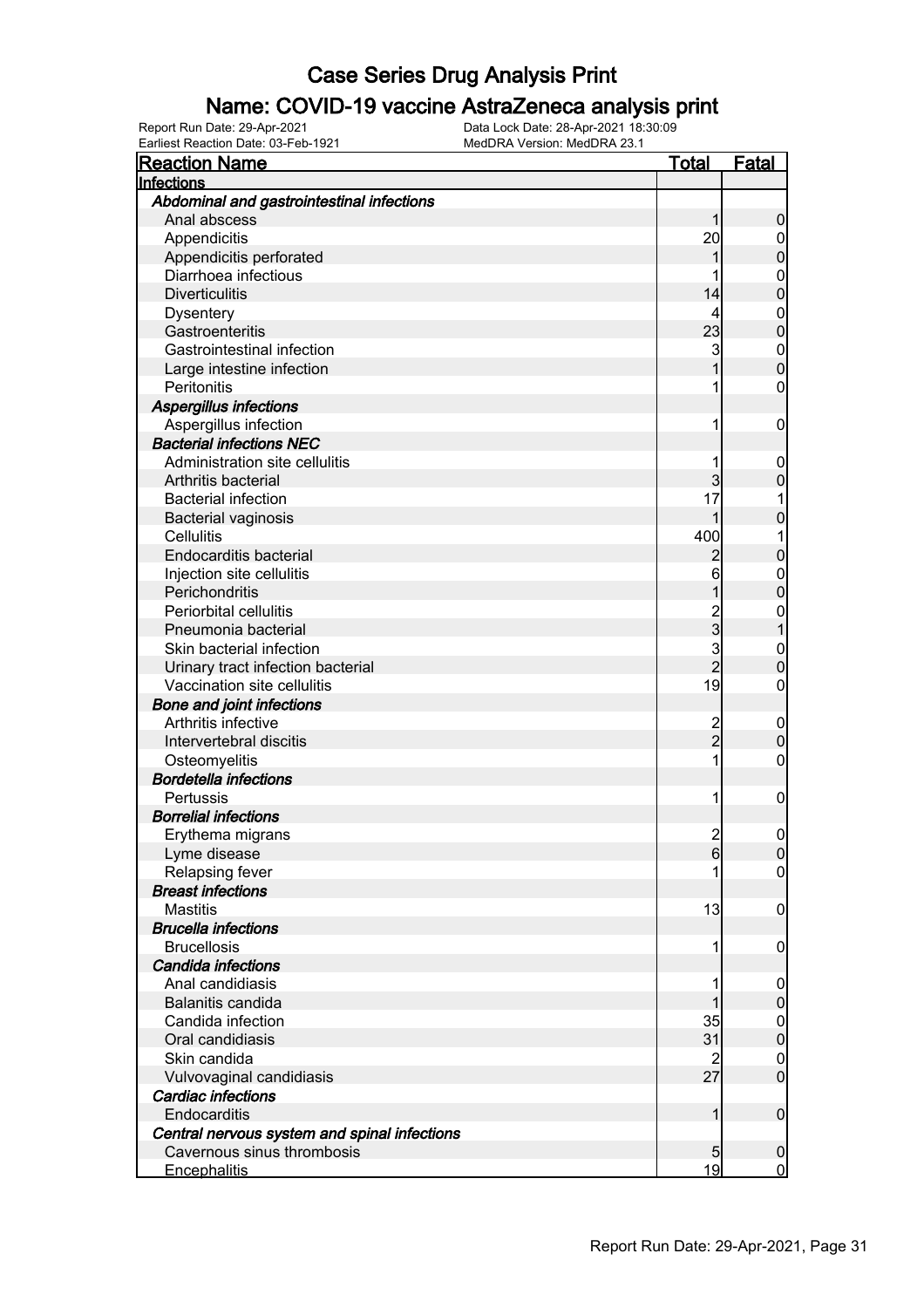#### Name: COVID-19 vaccine AstraZeneca analysis print

| Earliest Reaction Date: 03-Feb-1921                  | MedDRA Version: MedDRA 23.1 |                |                            |
|------------------------------------------------------|-----------------------------|----------------|----------------------------|
| <b>Reaction Name</b>                                 |                             | <u>Total</u>   | <b>Fatal</b>               |
| Infections cont'd<br>Infections                      |                             |                |                            |
| Encephalomyelitis                                    |                             | 1              | $\mathbf 0$                |
| Extradural abscess                                   |                             | 1              | $\overline{0}$             |
| Meningitis                                           |                             | 17             | $\pmb{0}$                  |
| <b>Myelitis</b>                                      |                             | 9              | $\mathbf 0$                |
| <b>Chlamydial infections</b>                         |                             |                |                            |
| Chlamydial infection                                 |                             | 1              | $\mathbf 0$                |
| Clostridia infections                                |                             |                |                            |
| Clostridium difficile colitis                        |                             |                | $\mathbf 0$                |
| Clostridium difficile infection                      |                             | 2<br>2         | $\mathbf 0$                |
| Tetanus                                              |                             | $\overline{2}$ | $\mathbf 0$                |
| <b>Coronavirus infections</b>                        |                             |                |                            |
| Asymptomatic COVID-19                                |                             | 3              | 0                          |
| COVID-19                                             |                             | 355            | 22                         |
| COVID-19 pneumonia                                   |                             | 19             | $\overline{7}$             |
| Coronavirus infection                                |                             | 4              | $\pmb{0}$                  |
| Severe acute respiratory syndrome                    |                             | 5              | $\boldsymbol{0}$           |
| Suspected COVID-19                                   |                             | 29             | $\mathbf 0$                |
| Corynebacteria infections                            |                             |                |                            |
| Diphtheria                                           |                             | 1              | $\boldsymbol{0}$           |
| Coxiella infections                                  |                             |                |                            |
| Q fever                                              |                             | 98             | $\boldsymbol{0}$           |
| Dental and oral soft tissue infections               |                             |                |                            |
| Abscess oral                                         |                             | 3              | $\boldsymbol{0}$           |
| Gingival abscess                                     |                             | 4              | $\boldsymbol{0}$           |
| Gingivitis                                           |                             | 18             | $\mathbf 0$                |
| Lip infection                                        |                             | 1              | $\boldsymbol{0}$           |
| Oral infection                                       |                             | 1              | $\mathbf 0$                |
| Oral pustule                                         |                             | $\overline{c}$ | $\mathbf{0}$               |
| Parotitis                                            |                             | 10             | $\overline{0}$             |
| Pericoronitis                                        |                             |                | $\boldsymbol{0}$           |
| Periodontitis                                        |                             | 2<br>1         | $\overline{0}$             |
| Sialoadenitis                                        |                             |                | $\mathbf{0}$               |
| Tongue abscess                                       |                             | 3              | $\mathbf 0$                |
| Tooth abscess                                        |                             | 10             | $\boldsymbol{0}$           |
| <b>Tooth infection</b>                               |                             | $\epsilon$     | $\Omega$                   |
| Ear infections                                       |                             |                |                            |
| Ear infection                                        |                             | 55             | $\boldsymbol{0}$           |
| Labyrinthitis                                        |                             | 88             | 0                          |
| <b>Mastoiditis</b>                                   |                             |                | $\boldsymbol{0}$           |
| Otitis externa                                       |                             | $\overline{c}$ | $\mathbf 0$                |
| Otitis media                                         |                             | $\frac{2}{7}$  | $\overline{0}$             |
|                                                      |                             |                | 0                          |
| Otosalpingitis                                       |                             |                |                            |
| <b>Ectoparasitic infestations</b><br>Acarodermatitis |                             |                |                            |
| Infestation                                          |                             |                | $\mathbf 0$<br>$\mathbf 0$ |
|                                                      |                             | 1              |                            |
| Trombidiasis                                         |                             | $\overline{c}$ | 0                          |
| <b>Epstein-Barr viral infections</b>                 |                             |                |                            |
| Epstein-Barr virus infection                         |                             |                | 0                          |
| Infectious mononucleosis                             |                             | 36             | $\overline{0}$             |
| Escherichia infections                               |                             |                |                            |
| Escherichia infection                                |                             | 1              | $\mathbf 0$                |
| Escherichia sepsis                                   |                             | $\overline{2}$ | 0                          |
| <b>Eye and eyelid infections</b>                     |                             |                |                            |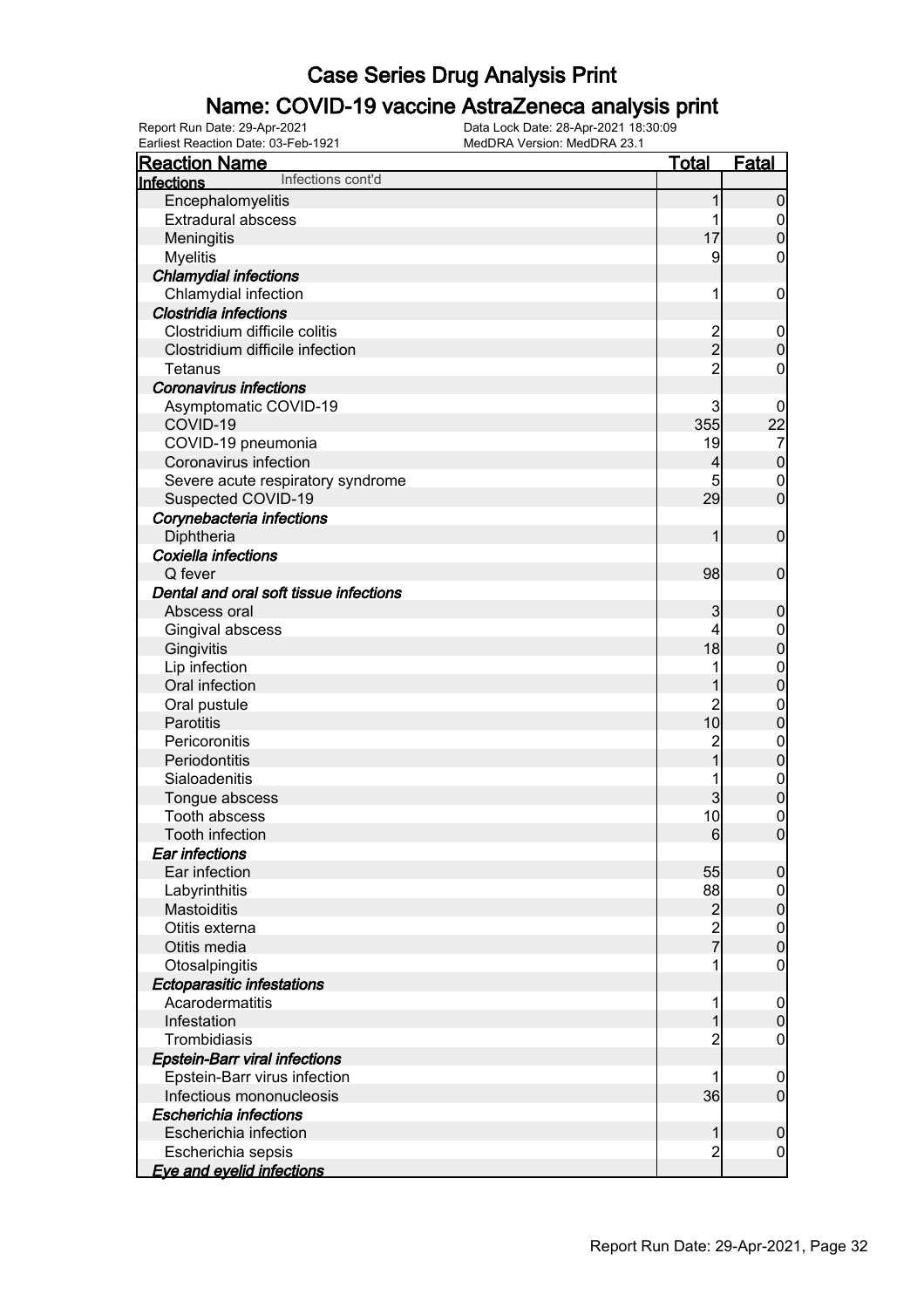#### Name: COVID-19 vaccine AstraZeneca analysis print

| Earliest Reaction Date: 03-Feb-1921<br>MedDRA Version: MedDRA 23.1 |                |                  |
|--------------------------------------------------------------------|----------------|------------------|
| <b>Reaction Name</b>                                               | <u>Total</u>   | <b>Fatal</b>     |
| Infections cont'd<br>Infections                                    |                |                  |
| Conjunctivitis                                                     | 51             | $\boldsymbol{0}$ |
| Eye infection                                                      | 18             | $\boldsymbol{0}$ |
| Eyelid boil                                                        | 1              | $\mathbf 0$      |
| Eyelid infection                                                   | 3              | $\mathbf 0$      |
| Hordeolum                                                          | 19             | $\mathbf{0}$     |
| Keratouveitis                                                      | 1              | $\mathbf 0$      |
| Female reproductive tract infections                               |                |                  |
| Endometritis                                                       | 1              | $\mathbf 0$      |
| Pelvic inflammatory disease                                        |                | $\boldsymbol{0}$ |
| Pyometra                                                           |                | $\mathbf{1}$     |
| Vaginal abscess                                                    | 1              | $\mathbf{0}$     |
| Vaginal infection                                                  | $\overline{3}$ | $\mathbf 0$      |
| <b>Flaviviral infections</b>                                       |                |                  |
| Yellow fever                                                       | 1              | $\mathbf 0$      |
| Yellow fever vaccine-associated neurotropic disease                | 1              | $\mathbf 0$      |
| <b>Fungal infections NEC</b>                                       |                |                  |
| Ear infection fungal                                               | 1              | $\mathbf 0$      |
| Fungal infection                                                   | 10             | $\pmb{0}$        |
| Fungal skin infection                                              | 3              | $\boldsymbol{0}$ |
| Severe asthma with fungal sensitisation                            | $\overline{c}$ | $\mathbf 0$      |
| Tonsillitis fungal                                                 | 1              | $\boldsymbol{0}$ |
| Vulvovaginal mycotic infection                                     | 3              | $\overline{0}$   |
| <b>Hepatitis viral infections</b>                                  |                |                  |
| <b>Hepatitis E</b>                                                 | 1              | $\boldsymbol{0}$ |
| <b>Hepatobiliary and spleen infections</b>                         |                |                  |
| <b>Biliary sepsis</b>                                              | 5              | 1                |
| <b>Herpes viral infections</b>                                     |                |                  |
| Eczema herpeticum                                                  | 3              | $\boldsymbol{0}$ |
| Genital herpes                                                     | 36             | $\boldsymbol{0}$ |
| Genital herpes simplex                                             | 1              | $\mathbf 0$      |
| Haemorrhagic varicella syndrome                                    |                | $\boldsymbol{0}$ |
| Herpes dermatitis                                                  | 1              | $\mathbf 0$      |
| Herpes ophthalmic                                                  | 12             | $\boldsymbol{0}$ |
| Herpes simplex                                                     | 25             | $\overline{0}$   |
| Herpes simplex reactivation                                        | 2              | $\mathbf 0$      |
| Herpes virus infection                                             | 10             | 0                |
| Herpes zoster                                                      | 741            | $\overline{0}$   |
| Herpes zoster oticus                                               | 6              | $\overline{0}$   |
| Herpes zoster reactivation                                         |                | $\mathbf 0$      |
| Meningoencephalitis herpetic                                       | 1              | $\overline{0}$   |
| Nasal herpes                                                       | 11             | $\boldsymbol{0}$ |
| Ophthalmic herpes simplex                                          | 1              | $\mathbf 0$      |
| Ophthalmic herpes zoster                                           |                | $\mathbf 0$      |
| Oral herpes                                                        | 508            | $\overline{0}$   |
| Varicella                                                          | 19             | $\mathbf 0$      |
| Varicella zoster virus infection                                   | 1              | $\overline{0}$   |
| <b>Infections NEC</b>                                              |                |                  |
|                                                                    | 21             |                  |
| Abscess<br>Abscess limb                                            |                | $\mathbf 0$      |
|                                                                    | 13             | $\overline{0}$   |
| Catheter site infection                                            | 1              | $\pmb{0}$        |
| Coinfection                                                        | 1              | $\boldsymbol{0}$ |
| Genital abscess                                                    | 1              | $\pmb{0}$        |
| Infected bite                                                      | 1              | <u>0</u>         |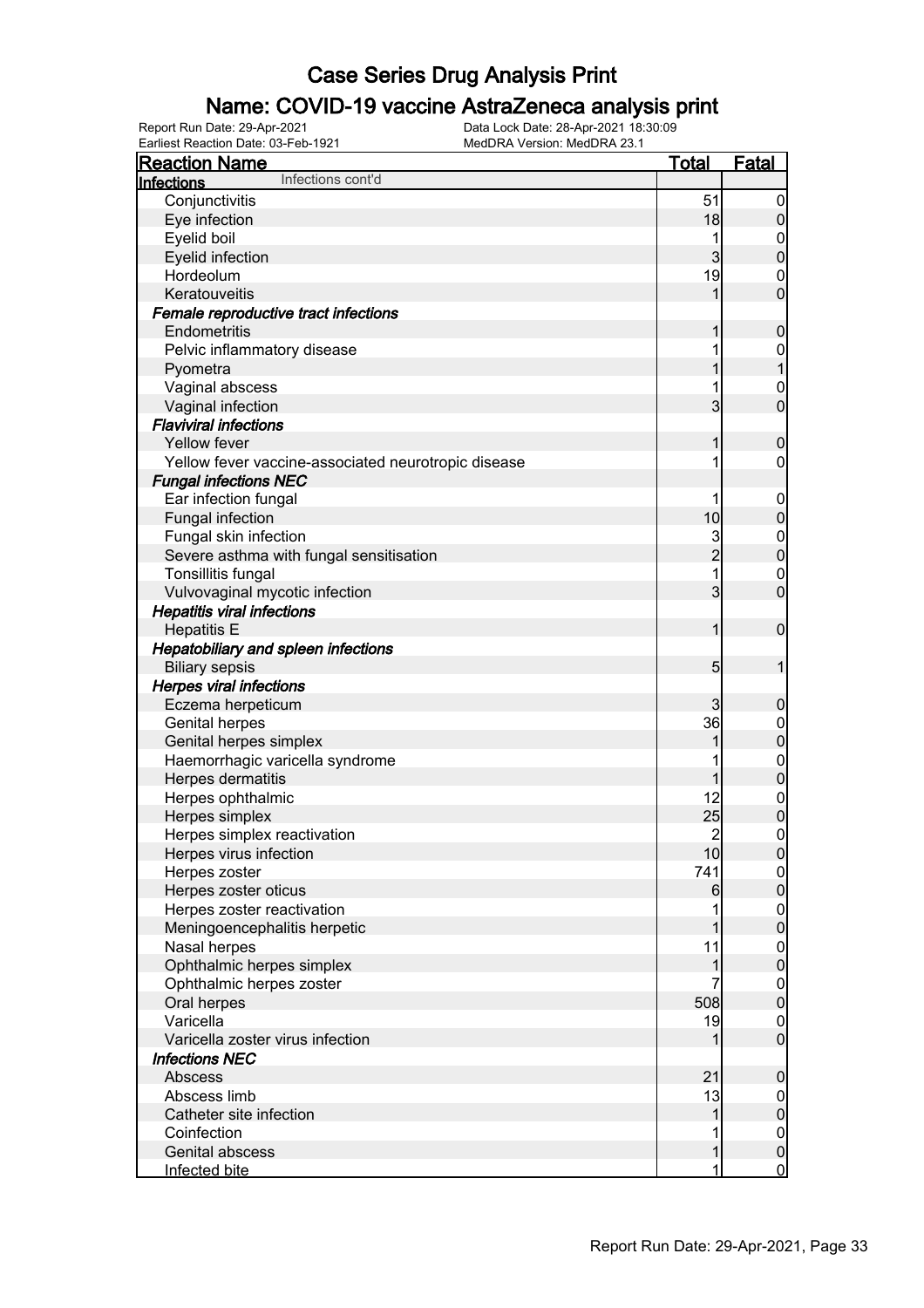#### Name: COVID-19 vaccine AstraZeneca analysis print

Earliest Reaction Date: 03-Feb-1921 MedDRA Version: MedDRA 23.1

| <b>Reaction Name</b>                            | <u>Total</u>   | <b>Fatal</b>                                   |
|-------------------------------------------------|----------------|------------------------------------------------|
| Infections cont'd<br>Infections                 |                |                                                |
| Infected cyst                                   | 1              | $\boldsymbol{0}$                               |
| Infection                                       | 325            |                                                |
| Infection in an immunocompromised host          | 3              | $\begin{smallmatrix} 3 \\ 0 \end{smallmatrix}$ |
| Infectious thyroiditis                          |                |                                                |
| Injection site abscess                          | 1              | $\begin{matrix}0\\0\end{matrix}$               |
| Injection site infection                        | 13             |                                                |
| Localised infection                             | 82             | $0\atop 0$                                     |
| Lymph gland infection                           | 3              |                                                |
| Omphalitis                                      | 1              | $0\atop 0$                                     |
| Pathogen resistance                             |                |                                                |
| Respiratory tract infection                     | 2<br>4         | $\begin{matrix}0\\0\end{matrix}$               |
| Toxic shock syndrome                            | 1              |                                                |
| Vaccination site abscess                        | $\overline{2}$ | $\begin{matrix}0\\0\end{matrix}$               |
| Vaccination site infection                      | 20             |                                                |
| Vestibulitis                                    | 1              | $\begin{matrix}0\\0\end{matrix}$               |
| <b>Infectious transmissions</b>                 |                |                                                |
| Secondary transmission                          | 5              | $\mathbf 0$                                    |
| Vaccine virus shedding                          | 1              | $\mathbf 0$                                    |
| Influenza viral infections                      |                |                                                |
| H2N2 influenza                                  |                | $\boldsymbol{0}$                               |
| Influenza                                       | 5419           | $\overline{0}$                                 |
| Lower respiratory tract and lung infections     |                |                                                |
| Atypical pneumonia                              | 1              | $\mathbf 0$                                    |
| <b>Bronchitis</b>                               | 16             |                                                |
| Infectious pleural effusion                     | 3              | $0\atop 0$                                     |
| Infective exacerbation of bronchiectasis        |                |                                                |
|                                                 | 148            | $\frac{0}{3}$                                  |
| Lower respiratory tract infection<br>Pneumonia  | 131            | 17                                             |
|                                                 |                |                                                |
| Male reproductive tract infections              | 1              |                                                |
| Epididymitis<br>Orchitis                        | $\mathbf{1}$   | $\mathbf 0$<br>$\overline{0}$                  |
|                                                 |                |                                                |
| <b>Mumps viral infections</b>                   |                |                                                |
| <b>Mumps</b>                                    | $\overline{3}$ | $\boldsymbol{0}$                               |
| Muscle and soft tissue infections               |                |                                                |
| Muscle abscess                                  | 1              | $\mathbf 0$                                    |
| Soft tissue infection                           | 4              | $\overline{0}$                                 |
| Paravaccinia infections                         |                |                                                |
| Paravaccinia                                    | 1              | 0                                              |
| <b>Plasmodia infections</b>                     |                |                                                |
| Malaria                                         | 5              | 0                                              |
| <b>Pneumocystis infections</b>                  |                |                                                |
| Pneumocystis jirovecii pneumonia                | 1              | $\mathbf 0$                                    |
| Prion-associated disorders                      |                |                                                |
| Creutzfeldt-Jakob disease                       | 1              | $\mathbf 0$                                    |
| <b>Retroviral infections</b>                    |                |                                                |
| Acquired immunodeficiency syndrome              | 1              | 0                                              |
| HIV-associated neurocognitive disorder          | 1              | $\overline{0}$                                 |
| Rubeola viral infections                        |                |                                                |
| <b>Measles</b>                                  | 2              | $\mathbf 0$                                    |
| Salmonella infections                           |                |                                                |
| <b>Typhoid fever</b>                            | $\overline{2}$ | $\mathbf 0$                                    |
| Sepsis, bacteraemia, viraemia and fungaemia NEC |                |                                                |
| <b>Abdominal sepsis</b>                         | 1              | $\overline{0}$                                 |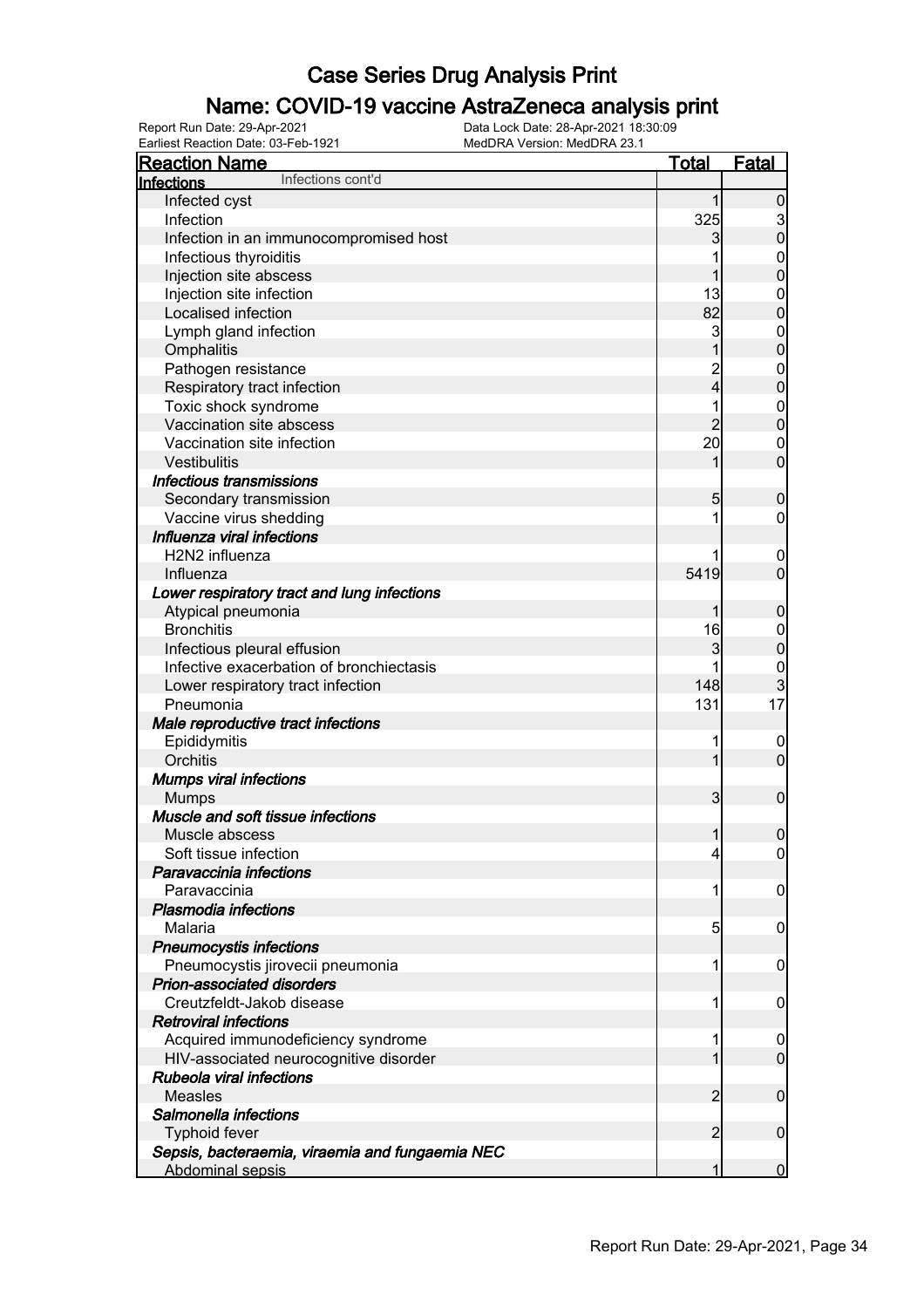#### Name: COVID-19 vaccine AstraZeneca analysis print

| <b>Reaction Name</b>                                         | <b>Total</b>        | <b>Fatal</b>                     |
|--------------------------------------------------------------|---------------------|----------------------------------|
| Infections cont'd<br>Infections                              |                     |                                  |
| Neutropenic sepsis                                           | 7                   | $\overline{0}$                   |
| Sepsis                                                       | 57                  | 5                                |
| Sepsis syndrome                                              | 1                   | $\mathbf 0$                      |
| Septic rash                                                  | 6                   | $\mathbf 0$                      |
| Septic shock                                                 |                     | $\mathbf 0$                      |
| Urosepsis                                                    | $\frac{2}{5}$       | 1                                |
| Viraemia                                                     | 3                   | $\boldsymbol{0}$                 |
| Skin structures and soft tissue infections                   |                     |                                  |
| Carbuncle                                                    | 1                   | $\boldsymbol{0}$                 |
| Dermatitis infected                                          | 8                   | $\boldsymbol{0}$                 |
| Eczema infected                                              |                     | $\mathbf 0$                      |
| <b>Folliculitis</b>                                          | 5                   | $\mathbf 0$                      |
| Impetigo                                                     | 4                   | $\boldsymbol{0}$                 |
| Infected dermal cyst                                         | 3                   | $\mathbf 0$                      |
| Pilonidal cyst                                               | 1                   | $\mathbf 0$                      |
| Pustule                                                      | 10                  | $\mathbf 0$                      |
| Rash pustular                                                | 13                  | $\mathbf 0$                      |
| Skin infection                                               | 55                  | $\mathbf 0$                      |
| Subcutaneous abscess                                         | 7                   | $\mathbf 0$                      |
| Vaccination site pustule                                     | 3                   | $\mathbf 0$                      |
| Staphylococcal infections                                    |                     |                                  |
| Furuncle                                                     | 27                  | $\mathbf 0$                      |
| Staphylococcal bacteraemia                                   |                     | $\mathbf 0$                      |
| Staphylococcal scalded skin syndrome                         |                     | $\mathbf 0$                      |
| Staphylococcal sepsis                                        | 3                   | 1                                |
| Toxic shock syndrome staphylococcal                          | 1                   | $\mathbf 0$                      |
| <b>Streptococcal infections</b>                              |                     |                                  |
| Cellulitis streptococcal                                     | 1                   | $\mathbf 0$                      |
| Erysipelas                                                   |                     |                                  |
| Pharyngitis streptococcal                                    | 6                   | $\mathbf 0$<br>$\mathbf 0$       |
| Scarlet fever                                                |                     |                                  |
| Tonsillitis streptococcal                                    | 1                   | $\mathbf 0$<br>$\mathbf 0$       |
| <b>Tinea infections</b>                                      |                     |                                  |
| Body tinea                                                   |                     |                                  |
| Tinea cruris                                                 | 3<br>$\mathbf{1}$   | $\mathbf 0$<br>$\boldsymbol{0}$  |
| Tinea infection                                              | $\mathbf{1}$        |                                  |
| Tinea pedis                                                  |                     | 0                                |
| Tinea versicolour                                            | $\overline{c}$<br>1 | $\overline{0}$<br>$\overline{0}$ |
|                                                              |                     |                                  |
| <b>Trypanosomal infections</b><br>African trypanosomiasis    | 6                   | $\boldsymbol{0}$                 |
| <b>Tuberculous infections</b>                                |                     |                                  |
| Disseminated Bacillus Calmette-Guerin infection              | 1                   |                                  |
| Lymph node tuberculosis                                      |                     | $\boldsymbol{0}$                 |
|                                                              | 3                   | $\overline{0}$                   |
| Meningitis tuberculous                                       |                     | $\pmb{0}$                        |
| Pulmonary tuberculosis<br>Tuberculosis                       | 4                   | $\overline{0}$<br>$\overline{0}$ |
|                                                              |                     |                                  |
| <b>Upper respiratory tract infections</b><br>Acute sinusitis |                     |                                  |
| Chronic sinusitis                                            | 3                   | $\boldsymbol{0}$                 |
|                                                              | 8<br>1              | $\overline{0}$                   |
| <b>Epiglottitis</b>                                          |                     | $\pmb{0}$                        |
| Laryngitis                                                   | 17                  | $\mathbf 0$                      |
| Nasopharyngitis                                              | 1309                | $\mathbf 0$                      |
| Pharyngitis                                                  | 16                  | $\overline{0}$                   |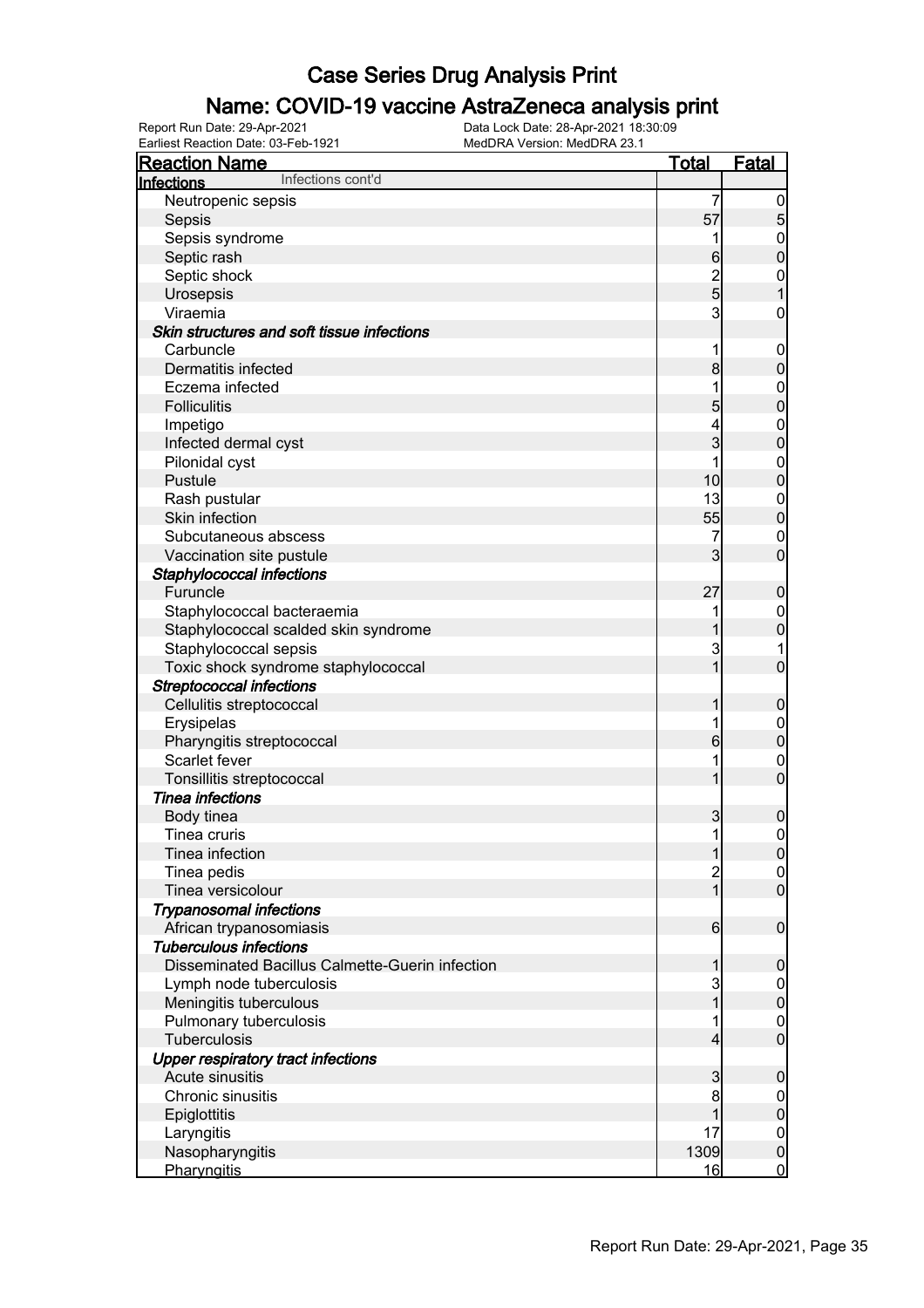#### Name: COVID-19 vaccine AstraZeneca analysis print

| <b>Reaction Name</b>              | <u>Total</u>   | Fatal                            |
|-----------------------------------|----------------|----------------------------------|
| Infections cont'd<br>Infections   |                |                                  |
| <b>Rhinitis</b>                   | 30             | $\mathbf 0$                      |
| Sinobronchitis                    | 1              | $\overline{0}$                   |
| <b>Sinusitis</b>                  | 221            | $\mathbf 0$                      |
| <b>Tonsillitis</b>                | 52             | $\boldsymbol{0}$                 |
| Tracheitis                        | 1              | $\overline{0}$                   |
| Upper respiratory tract infection | 3              | $\mathbf 0$                      |
| <b>Urinary tract infections</b>   |                |                                  |
| Cystitis                          | 54             | $\mathbf 0$                      |
| Genitourinary tract infection     | 1              | $\mathbf 0$                      |
| Kidney infection                  | 33             | $\begin{matrix}0\\0\end{matrix}$ |
| Pyelonephritis                    | 3              |                                  |
| Urinary tract infection           | 138            | $\mathbf 0$                      |
| <b>Vascular infections</b>        |                |                                  |
| Haematoma infection               |                | $\mathbf 0$                      |
| Infected lymphocele               | $\overline{1}$ | $\mathbf 0$                      |
| Lymphangitis                      | 6              | $\boldsymbol{0}$                 |
| <b>Viral infections NEC</b>       |                |                                  |
| Arthritis viral                   | 1              | $\mathbf 0$                      |
| <b>Bronchitis viral</b>           |                | $\mathbf 0$                      |
| Encephalitis viral                | 4              | $0\atop 0$                       |
| Gastroenteritis viral             | 50             |                                  |
| Hepatitis viral                   | 1              | $\mathbf{0}$                     |
| Meningitis viral                  | 10             | $\overline{0}$                   |
| Pneumonia viral                   | 5              | $\mathbf 1$                      |
| Post viral fatigue syndrome       | 76             | $\mathbf 0$                      |
| Sweating fever                    | 623            | $\mathbf{0}$                     |
| Vestibular neuronitis             | 15             | $\mathbf 0$                      |
| Viral diarrhoea                   | 4              | $\mathbf{0}$                     |
| Viral infection                   | 43             | $\overline{0}$                   |
| Viral labyrinthitis               | 3              | $\mathbf{0}$                     |
| Viral myocarditis                 | $\overline{2}$ | $\overline{0}$                   |
| Viral pharyngitis                 | 21             | $\begin{matrix}0\\0\end{matrix}$ |
| Viral rash                        | 57             |                                  |
| Viral sepsis                      |                | $\mathbf 0$                      |
| Viral sinusitis                   |                | $\overline{0}$                   |
| Viral tonsillitis                 |                |                                  |
| <b>Infections SOC TOTAL</b>       | 12332          | 65                               |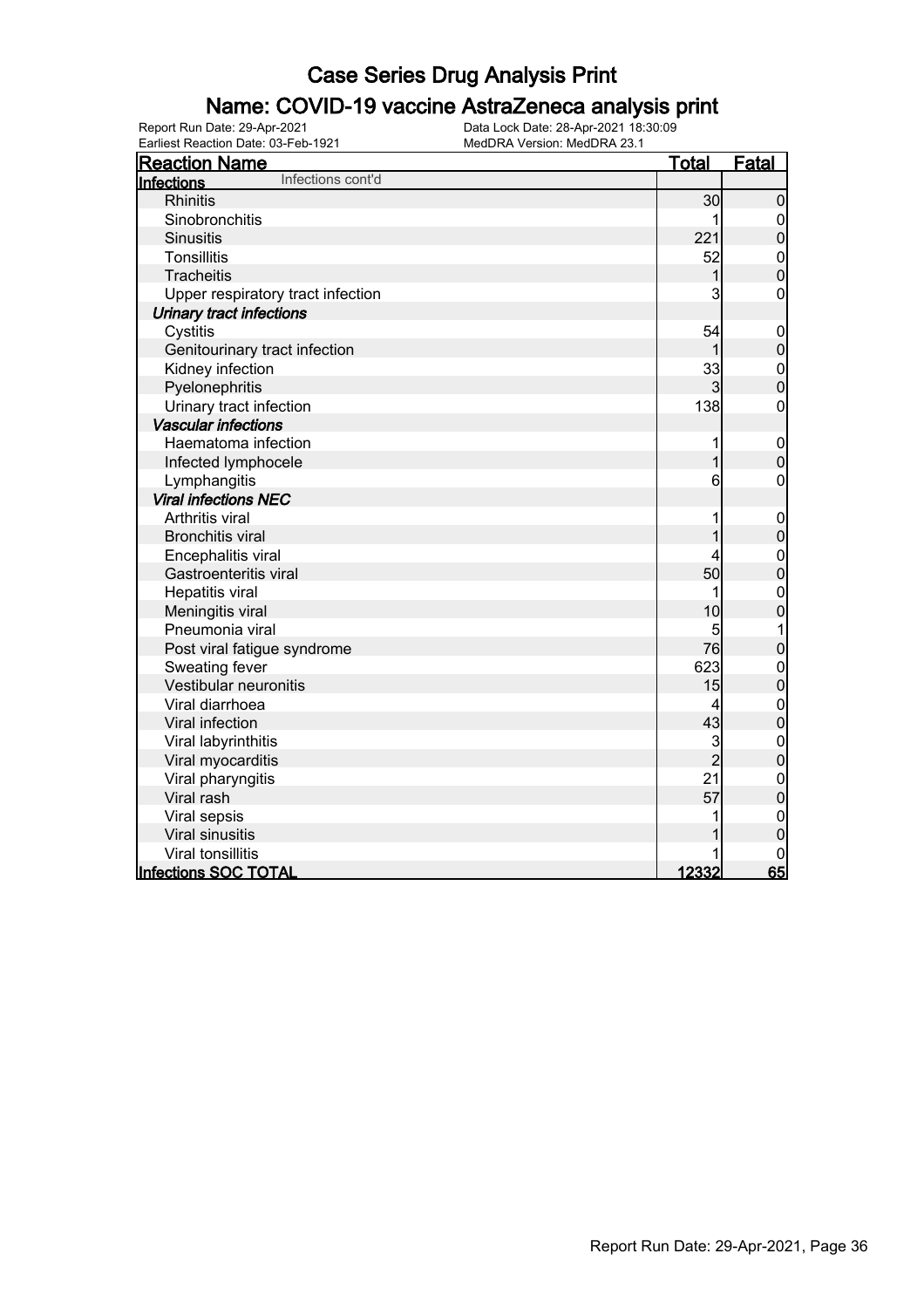### Name: COVID-19 vaccine AstraZeneca analysis print

Earliest Reaction Date: 03-Feb-1921 MedDRA Version: MedDRA 23.1

| <u>Reaction Name</u>                            | <u>Total</u>   | Fatal                                |
|-------------------------------------------------|----------------|--------------------------------------|
| <b>Injuries</b>                                 |                |                                      |
| Abdominal and gastrointestinal injuries NEC     |                |                                      |
| Abdomen crushing                                | 3              | 0                                    |
| Colon injury                                    |                | $\mathbf 0$                          |
| Lip injury                                      | $\overline{2}$ | $\overline{0}$                       |
| Oral contusion                                  | 10             |                                      |
| Palate injury                                   | 1              | $\begin{matrix} 0 \\ 0 \end{matrix}$ |
| Splenic rupture                                 |                |                                      |
| Tongue injury                                   | 2<br>2         | $\begin{matrix} 0 \\ 0 \end{matrix}$ |
| Tooth injury                                    |                | 0                                    |
| Accidental exposures to product                 |                |                                      |
| Accidental exposure to product                  | 12             | 0                                    |
| Anaesthetic and allied procedural complications |                |                                      |
| Anaesthetic complication                        |                | $\mathbf 0$                          |
| Anaesthetic complication neurological           | 1              | $\mathbf 0$                          |
| Delayed recovery from anaesthesia               | 4              | $\mathbf 0$                          |
| Sedation complication                           | $\overline{2}$ | $\overline{0}$                       |
| Atmospheric pressure injuries                   |                |                                      |
| <b>Barotrauma</b>                               |                | $\mathbf 0$                          |
| Decompression sickness                          |                | $\mathbf 0$                          |
| Hypobarism                                      | $\overline{2}$ | $\overline{0}$                       |
| <b>Bone and joint injuries NEC</b>              |                |                                      |
| Bursa injury                                    | 1              | $\boldsymbol{0}$                     |
|                                                 |                |                                      |
| Cartilage injury                                | 5              | $\begin{matrix} 0 \\ 0 \end{matrix}$ |
| Joint injury                                    | $\overline{2}$ |                                      |
| Synovial rupture                                |                | 0                                    |
| Cardiac and vascular procedural complications   |                |                                      |
| Arterial bypass thrombosis                      | 1              | $\mathbf 0$<br>$\overline{0}$        |
| Vascular access site bruising                   | 1              |                                      |
| Cardiovascular injuries                         |                |                                      |
| Heart injury                                    | 3              | 0                                    |
| Vascular injury                                 | $\overline{c}$ | 0                                    |
| Cerebral injuries NEC                           |                |                                      |
| <b>Brain contusion</b>                          | 8              | $\mathbf 0$                          |
| <b>Brain herniation</b>                         | 3              | $\mathbf 0$                          |
| Concussion                                      | 3              | $\mathbf{0}$                         |
| Craniocerebral injury                           |                |                                      |
| Extradural haematoma                            |                | 0                                    |
| Subarachnoid haematoma                          |                | 0                                    |
| Subdural haematoma                              | 6              |                                      |
| Subdural haemorrhage                            |                | $\overline{0}$                       |
| <b>Chemical injuries</b>                        |                |                                      |
| Chemical burn                                   |                | $\mathbf 0$                          |
| Chemical burn of oral cavity                    |                | $\mathbf 0$                          |
| Chemical burn of skin                           | $\overline{3}$ | $\overline{0}$                       |
| Chemical phlebitis                              |                | 0                                    |
| Chest and respiratory tract injuries NEC        |                |                                      |
| Chest crushing                                  | 10             | $\mathbf 0$                          |
| Foreign body in throat                          | 1              | $\mathbf 0$                          |
| Traumatic lung injury                           |                | 0                                    |
| Conditions caused by cold                       |                |                                      |
| Chillblains                                     | 48             | $\mathbf 0$                          |
| Cranial nerve injuries                          |                |                                      |
| Cranial nerve injury                            | 1              | $\overline{0}$                       |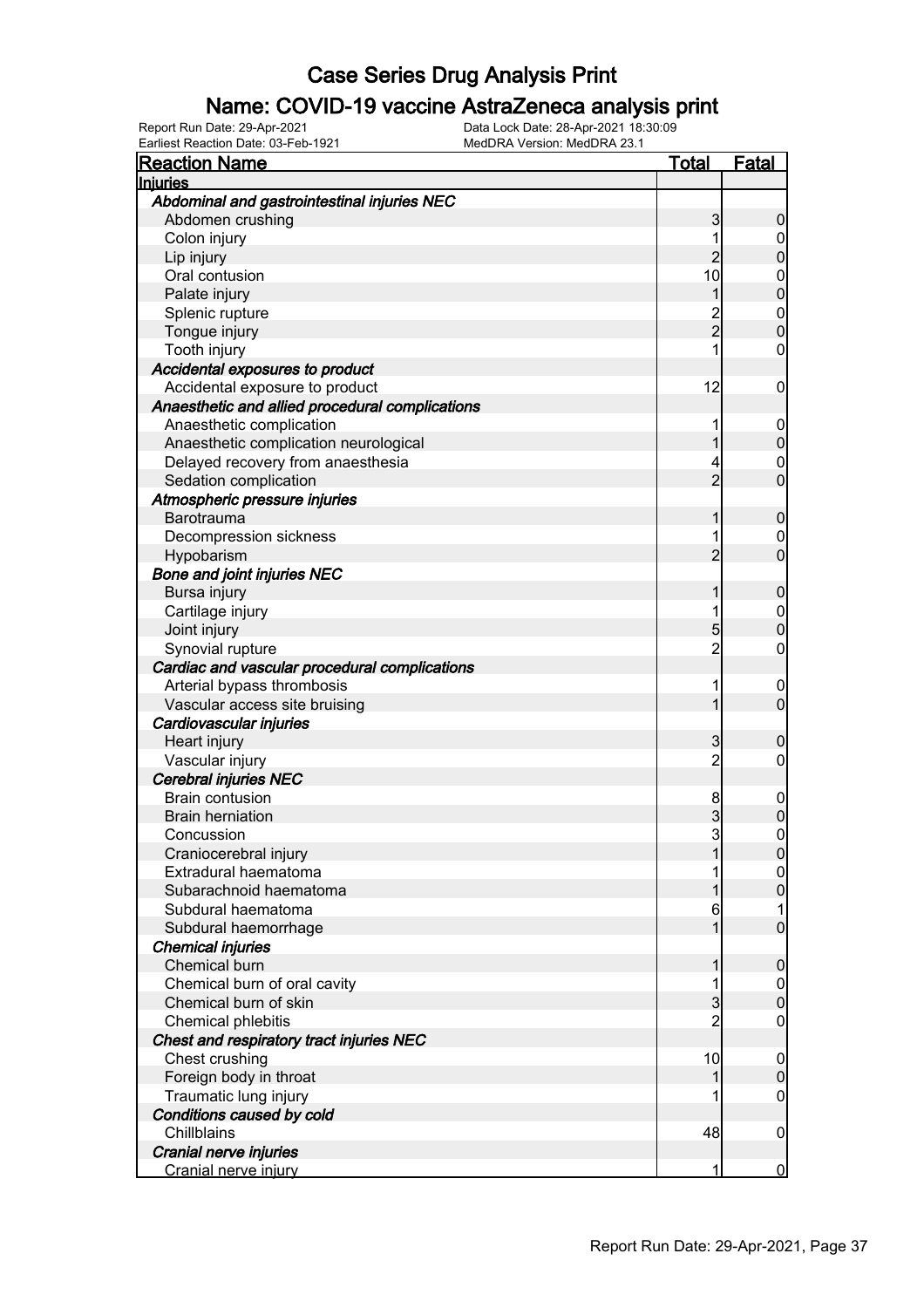### Name: COVID-19 vaccine AstraZeneca analysis print

| <u>Reaction Name</u>                                               | <b>Total</b>   | <b>Fatal</b>   |
|--------------------------------------------------------------------|----------------|----------------|
| Injuries cont'd<br>Injuries                                        |                |                |
| Optic nerve injury                                                 | 2              | $\mathbf 0$    |
| Exposures associated with pregnancy, delivery and lactation        |                |                |
| Exposure during pregnancy                                          | 5              | 0              |
| Exposure via breast milk                                           | 41             | $\mathbf 0$    |
| Foetal exposure during pregnancy                                   | 34             | 0              |
| Maternal exposure during breast feeding                            | 765            | $\mathbf{0}$   |
| Maternal exposure during pregnancy                                 | 160            | $\mathbf 0$    |
| Maternal exposure timing unspecified                               | 1              | $\mathbf{0}$   |
| Paternal exposure before pregnancy                                 |                | $\overline{0}$ |
| Paternal exposure during pregnancy                                 | 7              | 0              |
| Exposures to agents or circumstances NEC                           |                |                |
| Exposure to SARS-CoV-2                                             | 3              | $\overline{0}$ |
| Exposure to toxic agent                                            | 1              | $\overline{0}$ |
| Eye injuries NEC                                                   |                |                |
| Cataract traumatic                                                 |                | 0              |
| Eye contusion                                                      | 37             | $\mathbf 0$    |
| Eye injury                                                         | 14             | 0              |
| Foreign body in eye                                                |                | $\mathbf{0}$   |
| Hyphaema                                                           |                | $\mathbf 0$    |
| Injury corneal                                                     |                | $\mathbf{0}$   |
| Periorbital haematoma                                              |                | $\overline{0}$ |
| Periorbital haemorrhage                                            |                | $\mathbf{0}$   |
| Retinal injury                                                     | 3              | 0              |
| Superficial injury of eye                                          | 1              | 0              |
| <b>Fractures and dislocations NEC</b>                              |                |                |
| Fracture                                                           | 1              | $\mathbf 0$    |
| Joint dislocation                                                  | 6              | 0              |
| <b>Stress fracture</b>                                             | $\overline{4}$ | 0              |
| Gastrointestinal and hepatobiliary procedural complications        |                |                |
| Procedural nausea                                                  | 24             | $\overline{0}$ |
| Procedural vomiting                                                | 7              | $\mathbf 0$    |
| Heat injuries (excl thermal burns)                                 |                |                |
| Heat exhaustion                                                    | 4              | 0              |
| <b>Heat illness</b>                                                |                | $\mathbf 0$    |
| Heat oedema                                                        | 13             | 0              |
| Heat stroke                                                        | 6              | $\overline{0}$ |
| Intentional product use issues                                     |                |                |
| Intentional product use issue                                      | 1              | 0              |
| Limb fractures and dislocations                                    |                |                |
| Ankle fracture                                                     | 2              | 0              |
| Clavicle fracture                                                  | 11             | 0              |
| Femoral neck fracture                                              | $\overline{c}$ | $\mathbf 0$    |
| Femur fracture                                                     | $\overline{2}$ | 0              |
| Humerus fracture                                                   |                | $\mathbf 0$    |
| Lower limb fracture                                                |                | 0              |
| Patella fracture                                                   |                | $\mathbf 0$    |
| Tibia fracture                                                     |                | 0              |
| Upper limb fracture                                                |                | 0              |
| Wrist fracture                                                     |                | $\mathbf 0$    |
| Medication errors, product use errors and issues NEC               |                |                |
| Circumstance or information capable of leading to medication error | 3              | 0              |
| Device use issue                                                   |                | $\mathbf 0$    |
| Drug titration error                                               |                | $\overline{0}$ |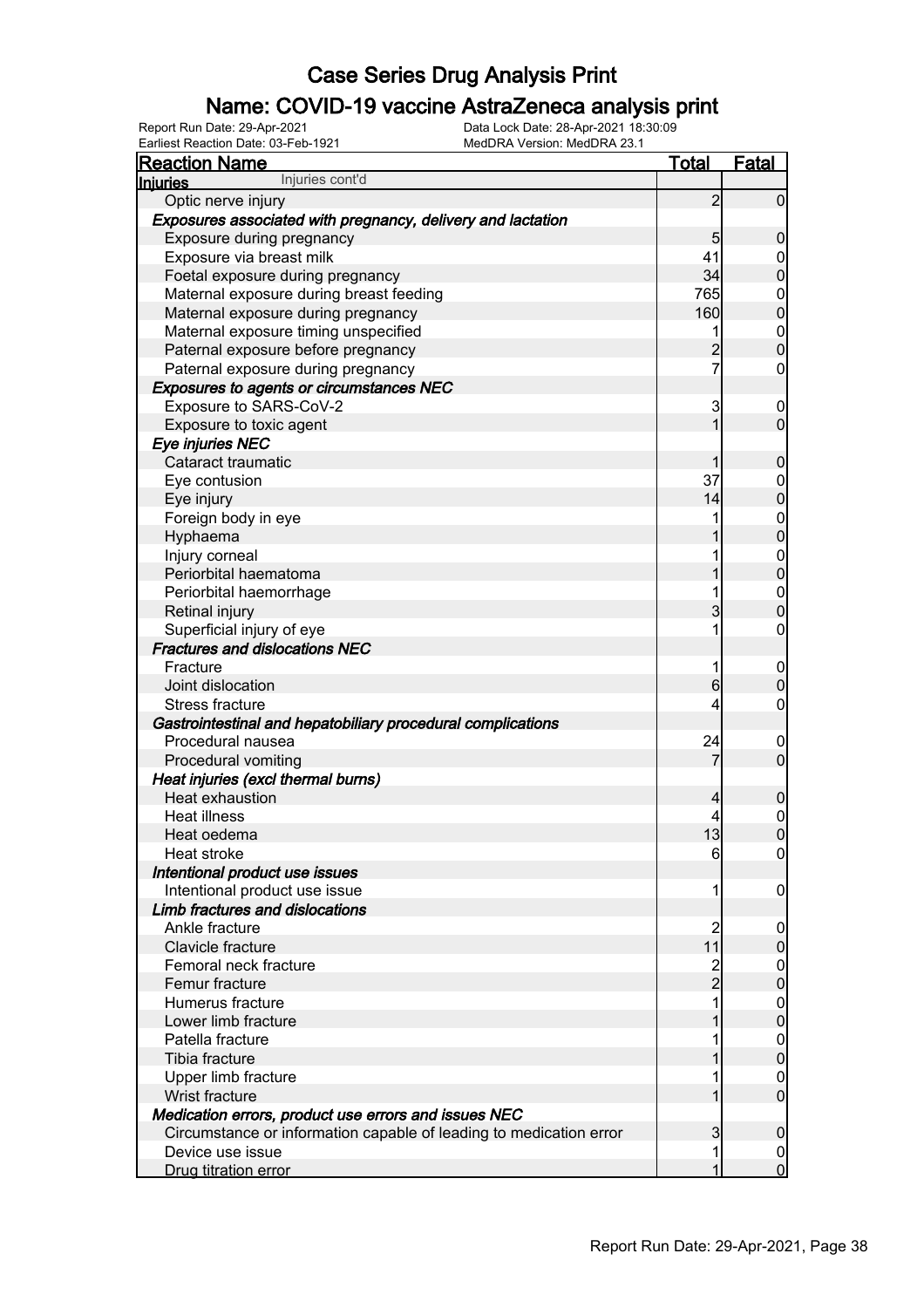### Name: COVID-19 vaccine AstraZeneca analysis print

| <b>Reaction Name</b>                                  | <u>Total</u>                            | <b>Fatal</b>                     |
|-------------------------------------------------------|-----------------------------------------|----------------------------------|
| Injuries cont'd<br><b>Injuries</b>                    |                                         |                                  |
| Inadequate aseptic technique in use of product        | 1                                       | $\overline{0}$                   |
| Intercepted medication error                          | $\overline{c}$                          | $\pmb{0}$                        |
| Medication error                                      | 17                                      |                                  |
| Product use issue                                     | 1                                       | $0$ 0                            |
| Vaccination error                                     | 4                                       |                                  |
| Wrong drug                                            | $\overline{3}$                          | $\begin{matrix}0\\0\end{matrix}$ |
| Wrong technique in product usage process              | 5                                       | $\pmb{0}$                        |
| Muscle, tendon and ligament injuries                  |                                         |                                  |
| Epicondylitis                                         | 10                                      | $\boldsymbol{0}$                 |
| Ligament injury                                       | $\overline{c}$                          | $\mathbf 0$                      |
| Ligament rupture                                      | 1                                       |                                  |
| Ligament sprain                                       | 10                                      | $0\atop 0$                       |
| Muscle injury                                         | 18                                      |                                  |
| Muscle rupture                                        | 9                                       | $0\atop 0$                       |
| Muscle strain                                         | 25                                      |                                  |
| Post-traumatic neck syndrome                          |                                         | $0$<br>0                         |
| Repetitive strain injury                              | $\begin{array}{c}\n3 \\ 2\n\end{array}$ |                                  |
| Tendon injury                                         |                                         | $0\atop 0$                       |
| Tendon rupture                                        | 9                                       | $\pmb{0}$                        |
| <b>Nerve injuries NEC</b>                             |                                         |                                  |
| Nerve injury                                          | 57                                      | $\boldsymbol{0}$                 |
| Neurological and psychiatric procedural complications |                                         |                                  |
| Post lumbar puncture syndrome                         | 6                                       | $\mathbf 0$                      |
| Procedural dizziness                                  | 27                                      | $\mathbf 0$                      |
| Non-occupational environmental exposures              |                                         |                                  |
| Exposure to chemical pollution                        | 1                                       | $\boldsymbol{0}$                 |
| Exposure to extreme temperature                       | 4                                       | $\boldsymbol{0}$                 |
| Exposure to noise                                     | $\overline{2}$                          | $\overline{0}$                   |
| Non-site specific injuries NEC                        |                                         |                                  |
| Animal bite                                           | 1                                       | $\boldsymbol{0}$                 |
| Arthropod bite                                        | 4                                       |                                  |
| Arthropod sting                                       | 9                                       | $0$ 0                            |
| <b>Bite</b>                                           |                                         | $\mathbf{0}$                     |
| Electric shock                                        | 20                                      | $\overline{0}$                   |
| Fall                                                  | 167                                     | 1                                |
| Inflammation of wound                                 | $\mathbf{3}$                            | 0                                |
| Injury                                                | 6                                       | $\mathsf{O}$                     |
| Internal injury                                       | 1                                       | $\mathbf 0$                      |
| Nervous system injury                                 |                                         |                                  |
| Post concussion syndrome                              | 2<br>2                                  | $0\atop 0$                       |
| Road traffic accident                                 | $\overline{1}$                          |                                  |
| Soft tissue injury                                    | 1                                       | $0\atop 0$                       |
| Tissue injury                                         | 1                                       |                                  |
| Traumatic haematoma                                   | $\overline{c}$                          | $0\atop 0$                       |
| Traumatic shock                                       | $\overline{1}$                          |                                  |
| Wound                                                 | $\overline{\mathcal{L}}$                | $0\atop 0$                       |
| Wound complication                                    | 8                                       |                                  |
| Wound haemorrhage                                     | $\overline{7}$                          | $0\atop 0$                       |
| Wound secretion                                       | $\overline{c}$                          | $\mathbf 0$                      |
| Non-site specific procedural complications            |                                         |                                  |
| Incision site erythema                                | 1                                       | $\boldsymbol{0}$                 |
| Incision site haemorrhage                             | $\mathbf{1}$                            | $\pmb{0}$                        |
| Incision site oedema                                  | 1                                       | $\overline{0}$                   |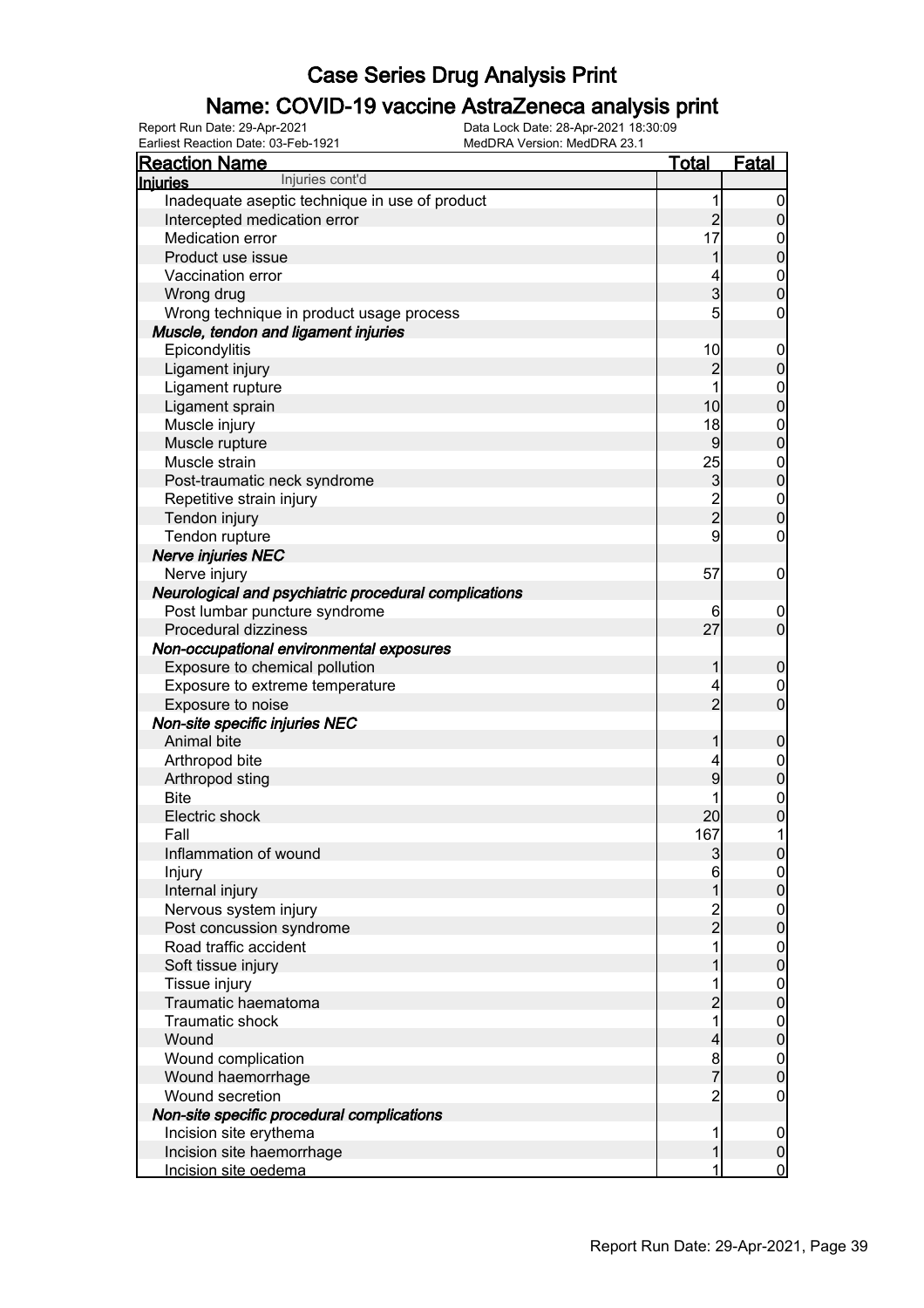### Name: COVID-19 vaccine AstraZeneca analysis print

| <b>Reaction Name</b>                                 | <b>Total</b>                            | <b>Fatal</b>                    |
|------------------------------------------------------|-----------------------------------------|---------------------------------|
| Injuries cont'd<br><b>Injuries</b>                   |                                         |                                 |
| Incision site pain                                   | 9                                       | $\boldsymbol{0}$                |
| Infusion related reaction                            | 19                                      | 0                               |
| Injection related reaction                           | 561                                     | $\boldsymbol{0}$                |
| Needle fatigue                                       |                                         | 0                               |
| Post procedural complication                         | 33                                      | $\mathbf 0$                     |
| Post procedural contusion                            | $\overline{c}$                          | $\boldsymbol{0}$                |
| Procedural hypertension                              |                                         | $\mathbf 0$                     |
| Procedural pain                                      |                                         | $\boldsymbol{0}$                |
| Procedural site reaction                             |                                         | $\mathbf 0$                     |
| Suture related complication                          |                                         | $\mathbf 0$                     |
| <b>Occupational exposures</b>                        |                                         |                                 |
| Occupational exposure to product                     | 1                                       | $\mathbf 0$                     |
| Off label uses                                       |                                         |                                 |
| Off label use                                        | 3                                       | $\mathbf 0$                     |
| <b>Overdoses NEC</b>                                 |                                         |                                 |
| Intentional overdose                                 | 2                                       | $\boldsymbol{0}$                |
| Overdose                                             | 15                                      | $\mathbf 0$                     |
| Pathways and sources of exposure                     |                                         |                                 |
| Exposure via body fluid                              | 1                                       | $\boldsymbol{0}$                |
| Exposure via unknown route                           |                                         | 0                               |
| Peripheral nerve injuries                            |                                         |                                 |
| Brachial plexus injury                               |                                         |                                 |
| Median nerve injury                                  | $\overline{c}$                          | $\boldsymbol{0}$<br>$\mathbf 0$ |
|                                                      |                                         |                                 |
| Sciatic nerve injury                                 |                                         | $\mathbf 0$<br>$\overline{0}$   |
| Ulnar nerve injury                                   |                                         |                                 |
| Poisoning and toxicity                               |                                         |                                 |
| Alcohol poisoning                                    | 3                                       | $\mathbf 0$                     |
| Chemical poisoning                                   |                                         | $\overline{0}$                  |
| Metal poisoning                                      |                                         | $\mathbf 0$                     |
| Poisoning                                            | 5                                       | $\mathbf 0$                     |
| Systemic toxicity                                    | 1                                       | $\mathbf 0$                     |
| Toxicity to various agents                           | 5                                       | $\mathbf 0$                     |
| Product administration errors and issues             |                                         |                                 |
| Accidental overdose                                  | $\begin{array}{c}\n2 \\ 1\n\end{array}$ | $\mathbf 0$                     |
| Accidental underdose                                 |                                         | $\mathbf 0$                     |
| Contraindicated product administered                 | $\overline{\mathcal{L}}$                | 0                               |
| Duplicate therapy error                              | $\overline{2}$                          | 0                               |
| Expired product administered                         | 20                                      | $\overline{0}$                  |
| Extra dose administered                              | 5                                       | $\pmb{0}$                       |
| Inappropriate schedule of product administration     |                                         | $\overline{0}$                  |
| Incorrect dose administered                          |                                         | $\pmb{0}$                       |
| Incorrect product formulation administered           | 1                                       | $\overline{0}$                  |
| Incorrect route of product administration            | 12                                      | $\pmb{0}$                       |
| Intercepted product administration error             | 1                                       | $\overline{0}$                  |
| Lack of vaccination site rotation                    |                                         | $\mathbf 0$                     |
| Product administered at inappropriate site           | 6                                       | $\overline{0}$                  |
| Product administered to patient of inappropriate age | 9                                       | $\mathbf 0$                     |
| Product administration error                         | 10                                      | $\overline{0}$                  |
| Product dose omission issue                          | $\overline{c}$                          | $\mathbf 0$                     |
| Wrong patient received product                       |                                         | $\overline{0}$                  |
| Wrong product administered                           | 12                                      | $\overline{0}$                  |
| Product confusion errors and issues                  |                                         |                                 |
| Product label confusion                              | 1                                       | $\overline{0}$                  |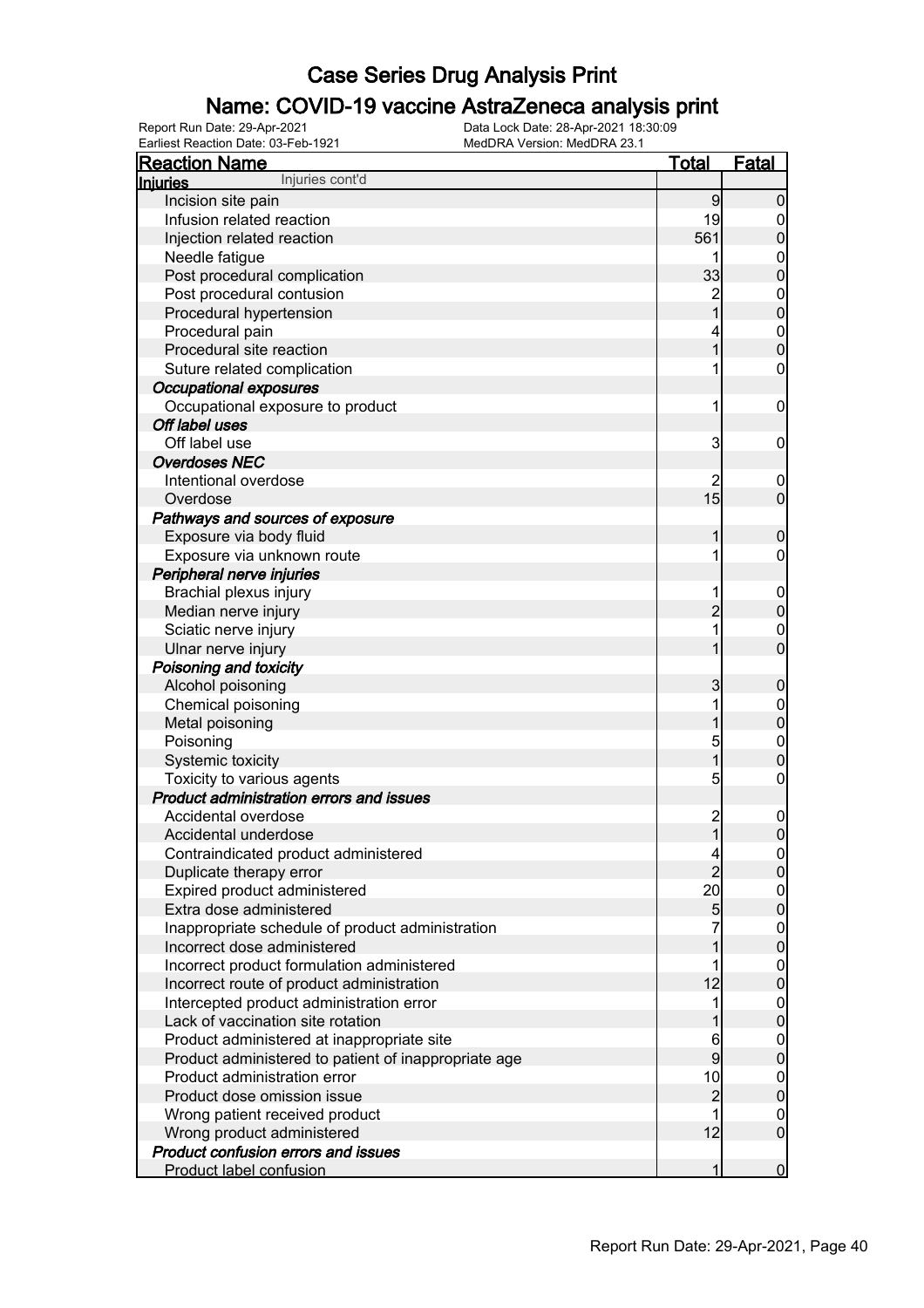### Name: COVID-19 vaccine AstraZeneca analysis print

Earliest Reaction Date: 03-Feb-1921 MedDRA Version: MedDRA 23.1

| <b>Reaction Name</b>                                           | <u>Total</u>   | <b>Fatal</b>                     |
|----------------------------------------------------------------|----------------|----------------------------------|
| Injuries cont'd<br><b>Injuries</b>                             |                |                                  |
| Product dispensing errors and issues                           |                |                                  |
| Product dispensing error                                       | 9              | $\mathbf 0$                      |
| Product monitoring errors and issues                           |                |                                  |
| Documented hypersensitivity to administered product            |                | 0                                |
| Product monitoring error                                       |                | 0                                |
| Product prescribing errors and issues                          |                |                                  |
| Contraindicated product prescribed                             | 6              | $\overline{0}$                   |
| Product prescribing error                                      | $\overline{2}$ | $\mathbf 0$                      |
| Product storage errors and issues in the product use system    |                |                                  |
| Product storage error                                          | $\overline{c}$ | $\mathbf 0$                      |
| <b>Radiation injuries</b>                                      |                |                                  |
| Sunburn                                                        | 29             | $\mathbf 0$                      |
| Renal and urinary tract injuries NEC                           |                |                                  |
| <b>Bladder injury</b>                                          | 1              | $\mathbf 0$                      |
| Reproductive system and breast injuries                        |                |                                  |
| Penile contusion                                               | 1              | $\mathbf 0$                      |
| Reproductive tract and breast procedural complications         |                |                                  |
| Postmastectomy lymphoedema syndrome                            |                | $\mathbf 0$                      |
| Respiratory tract and thoracic cavity procedural complications |                |                                  |
| Pulmonary oil microembolism                                    |                | $\mathbf 0$                      |
| Site specific injuries NEC                                     |                |                                  |
| Back injury                                                    | 5              | 0                                |
| Central nervous system injury                                  | 1              | $\mathbf 0$                      |
| Face crushing                                                  |                | $\overline{0}$                   |
| Face injury                                                    |                | $\mathbf{0}$                     |
| Head injury                                                    | 24             | $\overline{0}$                   |
| Limb crushing injury                                           | 5              | $\mathbf{0}$                     |
| Limb injury                                                    | 128            | $\overline{0}$                   |
| Neck crushing                                                  | 1              | $\mathbf{0}$                     |
| Neck injury                                                    | $\overline{2}$ | $\overline{0}$                   |
| Site specific procedural complications NEC                     |                | $\mathbf 0$                      |
| Axillary web syndrome                                          | 3              |                                  |
| <b>Skin injuries NEC</b><br>Contusion                          | 1892           |                                  |
| Scar                                                           | 16             | 0<br>$\boldsymbol{0}$            |
| Scratch                                                        |                |                                  |
| Skin abrasion                                                  | 4              | $\overline{0}$<br>$\overline{0}$ |
| Skin injury                                                    | 8              | 0                                |
| Skin laceration                                                |                | $\boldsymbol{0}$                 |
| Skin pressure mark                                             |                | $\mathbf 0$                      |
| Skin wound                                                     | 6              | $\mathbf 0$                      |
| Subcutaneous haematoma                                         | 1              | $\overline{0}$                   |
| Skin procedural complications                                  |                |                                  |
| Recall phenomenon                                              | 1              | $\boldsymbol{0}$                 |
| Spinal cord injuries NEC                                       |                |                                  |
| Prevertebral soft tissue swelling of cervical space            |                | 0                                |
| Spinal cord injury sacral                                      |                | 0                                |
| Spinal fractures and dislocations                              |                |                                  |
| Spinal compression fracture                                    | $\overline{c}$ | $\overline{0}$                   |
| Spinal fracture                                                | 1              | $\mathbf 0$                      |
| Stoma complications                                            |                |                                  |
| Gastrointestinal stoma complication                            | $\overline{c}$ | $\boldsymbol{0}$                 |
| Stoma obstruction                                              | 1              | $\overline{0}$                   |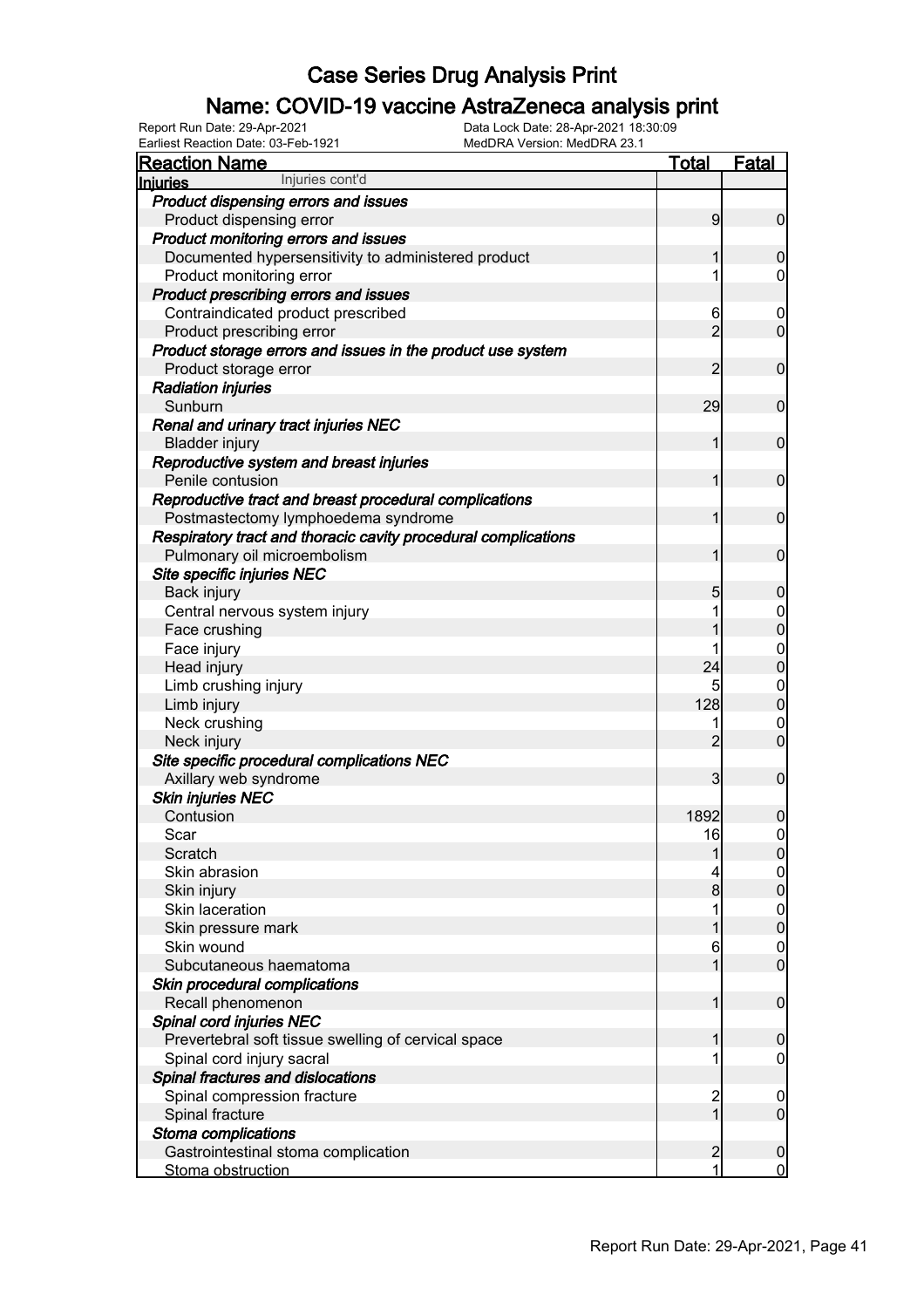#### Name: COVID-19 vaccine AstraZeneca analysis print

Earliest Reaction Date: 03-Feb-1921 MedDRA Version: MedDRA 23.1

| <b>Reaction Name</b>                         | <b>Total</b> | Fatal |
|----------------------------------------------|--------------|-------|
| Injuries cont'd<br>Injuries                  |              |       |
| Stoma site rash                              |              |       |
| <b>Thermal burns</b>                         |              |       |
| Airway burns                                 |              |       |
| Burn oesophageal                             |              |       |
| Burn of internal organs                      |              |       |
| Burn oral cavity                             |              |       |
| Burns second degree                          |              |       |
| Cold burn                                    |              |       |
| Thermal burn                                 | 36           |       |
| Thermal burns of eye                         | 36           |       |
| <b>Underdoses NEC</b>                        |              |       |
| Intentional underdose                        |              |       |
| Underdose                                    |              |       |
| Vaccination related complications            |              |       |
| Adverse event following immunisation         |              |       |
| Post vaccination syndrome                    |              |       |
| Reaction to previous exposure to any vaccine |              |       |
| Vaccination complication                     | 81           |       |
| Vaccination failure                          | 19           |       |
| Injuries SOC TOTAL                           | 494          |       |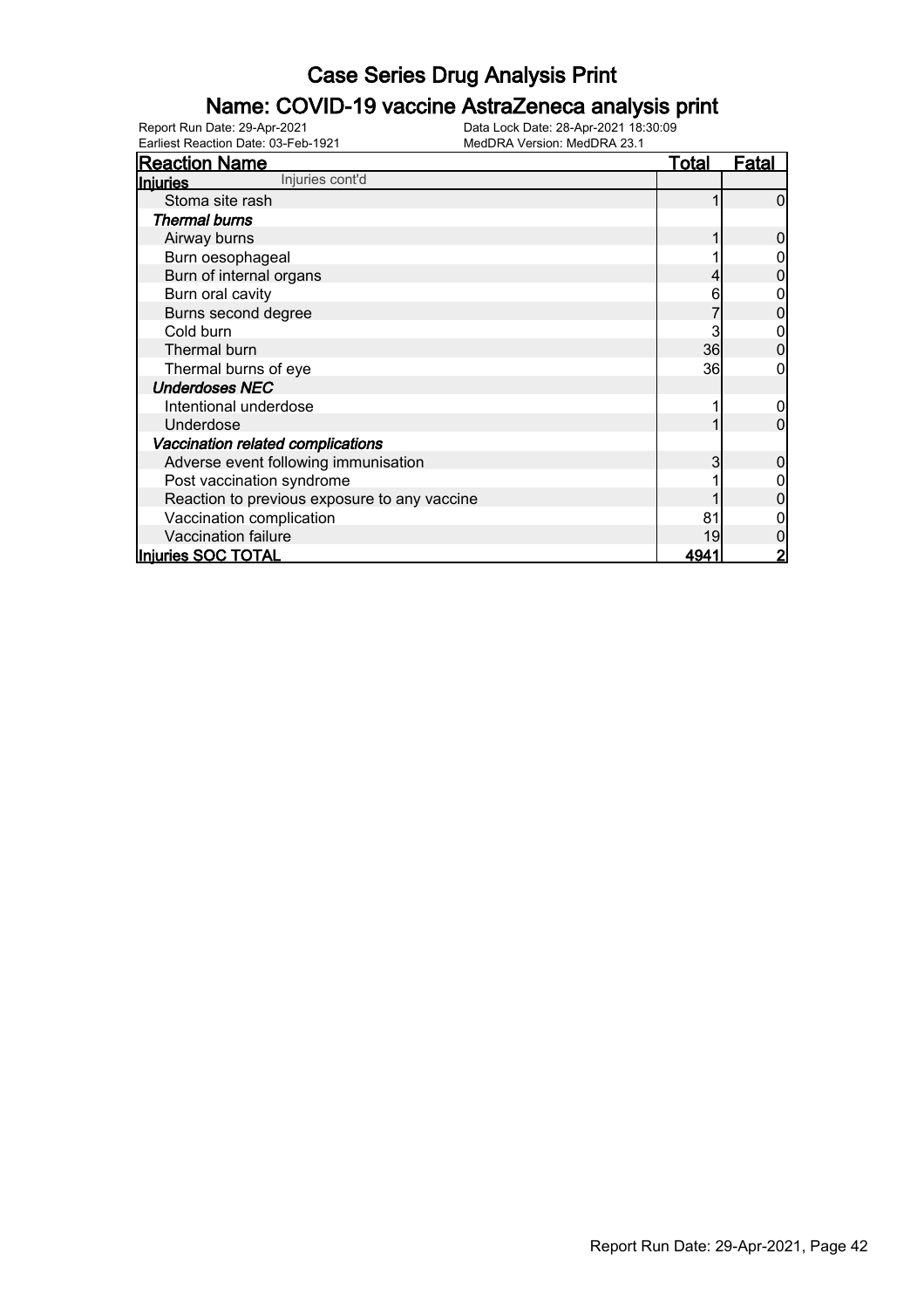### Name: COVID-19 vaccine AstraZeneca analysis print

| <b>Reaction Name</b>                                     | <b>Total</b>        | <b>Fatal</b>     |
|----------------------------------------------------------|---------------------|------------------|
| Investigations                                           |                     |                  |
| <b>Adrenal cortex tests</b>                              |                     |                  |
| <b>Blood cortisol</b>                                    | 1                   | $\boldsymbol{0}$ |
| Cortisol decreased                                       |                     | $\overline{0}$   |
| Cortisol increased                                       | 1                   | $\mathbf 0$      |
| Adrenal medulla tests                                    |                     |                  |
| Norepinephrine increased                                 | 2                   | $\mathbf 0$      |
| Auditory function diagnostic procedures                  |                     |                  |
| Acoustic stimulation tests                               | 4                   | $\mathbf 0$      |
| Audiogram                                                | 1                   | 0                |
| <b>Autoimmunity analyses</b>                             |                     |                  |
| Antimitochondrial antibody positive                      |                     | $\mathbf 0$      |
| Antiphospholipid antibodies                              |                     | $\mathbf 0$      |
| Antiphospholipid antibodies positive                     |                     | $\mathbf{0}$     |
| Cold agglutinins positive                                |                     | $\overline{0}$   |
| DNA antibody positive                                    |                     | $\boldsymbol{0}$ |
| Rheumatoid factor                                        |                     | $\overline{0}$   |
| Rheumatoid factor increased                              |                     | 0                |
| Bacteria identification and serology (excl mycobacteria) |                     |                  |
| <b>Bacterial test</b>                                    | 1                   | $\boldsymbol{0}$ |
| <b>Blood counts NEC</b>                                  |                     |                  |
| <b>Blood count</b>                                       |                     |                  |
| Blood count abnormal                                     | 6<br>$\overline{2}$ | $\mathbf 0$      |
|                                                          |                     | $\pmb{0}$        |
| Full blood count                                         | 6                   | $\mathbf{0}$     |
| Full blood count abnormal                                | 1                   | $\mathbf 0$      |
| Full blood count decreased                               | $\overline{c}$      | 0                |
| Blood gas and acid base analyses                         |                     |                  |
| <b>Blood gases</b>                                       |                     | $\mathbf 0$      |
| Blood lactic acid                                        | $\overline{2}$<br>3 | $\boldsymbol{0}$ |
| Blood lactic acid increased                              |                     | $\mathbf{0}$     |
| Blood pH                                                 | 11                  | $\mathbf 0$      |
| Blood pH increased                                       | 9                   | $\mathbf{0}$     |
| Oxygen consumption                                       |                     | $\mathbf 0$      |
| Oxygen saturation                                        | 19                  | $\mathbf{0}$     |
| Oxygen saturation abnormal                               |                     | $\overline{0}$   |
| Oxygen saturation decreased                              | 140                 | 1                |
| Blood grouping and cross-matching analyses               |                     |                  |
| Blood group O                                            | 1                   | $\overline{0}$   |
| Bone marrow and immune tissue imaging procedures         |                     |                  |
| Scan lymph nodes                                         | 1                   | $\boldsymbol{0}$ |
| Carbohydrate tolerance analyses (incl diabetes)          |                     |                  |
| Blood glucose                                            | 17                  | $\overline{0}$   |
| Blood glucose abnormal                                   | 11                  | $\pmb{0}$        |
| Blood glucose decreased                                  | 33                  | $\boldsymbol{0}$ |
| Blood glucose fluctuation                                | 23                  | $\mathbf 0$      |
| Blood glucose increased                                  | 144                 | $\boldsymbol{0}$ |
| Glycosylated haemoglobin increased                       | 2                   | $\mathbf 0$      |
| Cardiac auscultatory investigations                      |                     |                  |
| Cardiac murmur                                           | 17                  | $\mathbf 0$      |
| Heart sounds                                             | 13                  | $\overline{0}$   |
| Heart sounds abnormal                                    | $\overline{5}$      | $\boldsymbol{0}$ |
| Cardiac function diagnostic procedures                   |                     |                  |
| Cardiac monitoring                                       | 1                   | $\mathbf 0$      |
| Central venous pressure                                  | 1                   | $\overline{0}$   |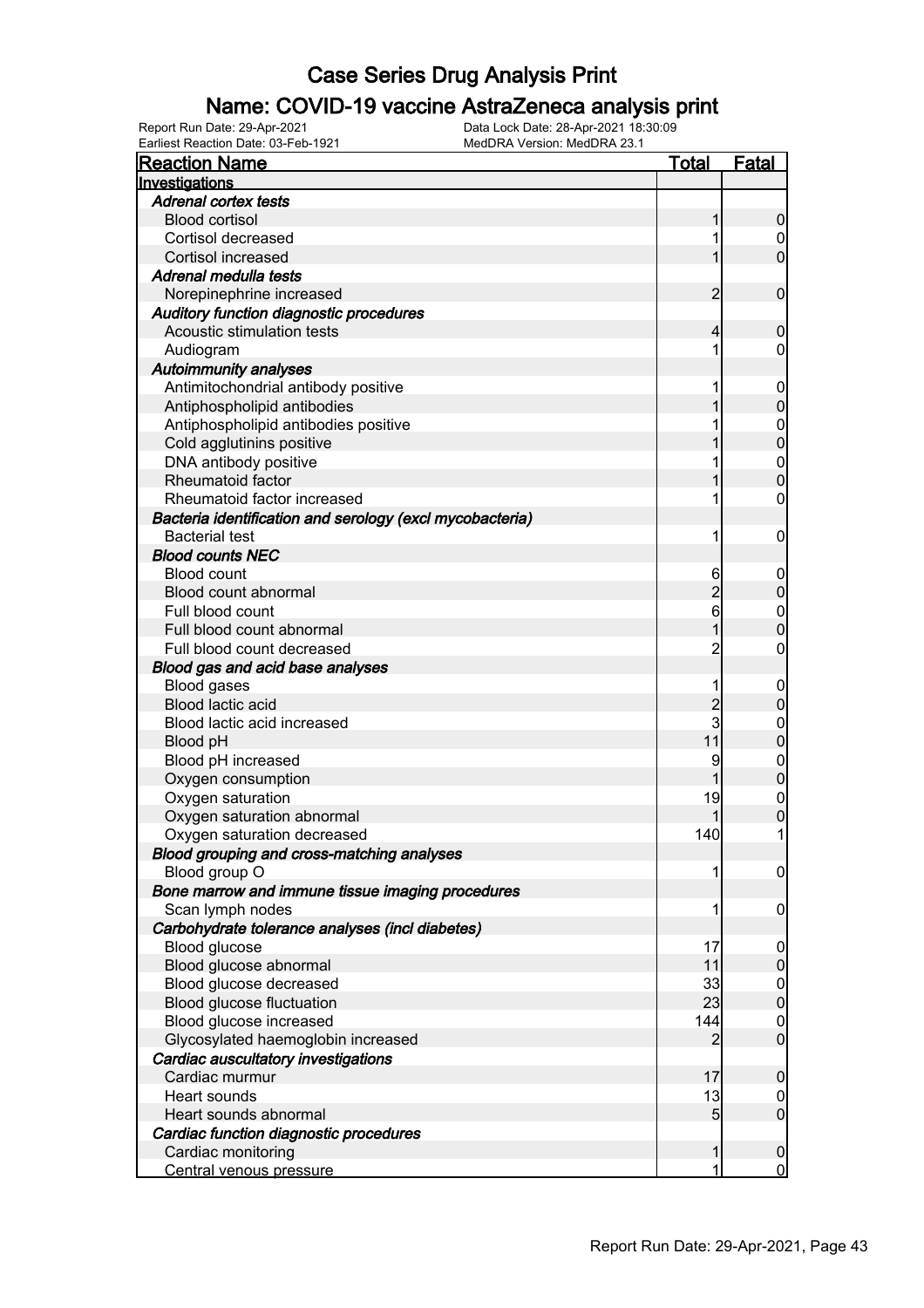### Name: COVID-19 vaccine AstraZeneca analysis print

| Earliest Reaction Date: 03-Feb-1921<br>MedDRA Version: MedDRA 23.1 |                          |                                      |
|--------------------------------------------------------------------|--------------------------|--------------------------------------|
| <b>Reaction Name</b>                                               | <u>Total</u>             | <b>Fatal</b>                         |
| Investigations cont'd<br>Investigations                            |                          |                                      |
| Echocardiogram                                                     |                          | $\mathbf 0$                          |
| Ejection fraction decreased                                        | 1                        | $\overline{0}$                       |
| Myocardial strain                                                  | 8                        | $\mathbf 0$                          |
| Venous pressure jugular increased                                  | 1                        | $\mathbf 0$                          |
| Cardiac imaging procedures                                         |                          |                                      |
| Magnetic resonance imaging heart                                   | 1                        | $\mathbf 0$                          |
| Cell marker analyses                                               |                          |                                      |
| Carcinoembryonic antigen increased                                 | 1                        | $\mathbf 0$                          |
| Central nervous system histopathology procedures                   |                          |                                      |
| Biopsy brain                                                       | 1                        | $\mathbf 0$                          |
| Central nervous system imaging procedures                          |                          |                                      |
| Computerised tomogram head                                         | 10                       | $\mathbf 0$                          |
| Magnetic resonance imaging brain                                   | 37                       | $\overline{0}$                       |
| Cerebrospinal fluid tests (excl microbiology)                      |                          |                                      |
| CSF pressure                                                       | $\overline{c}$           | $\boldsymbol{0}$                     |
| CSF protein increased                                              | 1                        | $\mathbf 0$                          |
| <b>Chemistry analyses NEC</b>                                      |                          |                                      |
| Histamine abnormal                                                 | 1                        | $\boldsymbol{0}$                     |
| Histamine level increased                                          | 1                        | $\mathbf 0$                          |
| Inflammatory marker decreased                                      | 1                        |                                      |
| Inflammatory marker increased                                      | $\overline{4}$           | $\begin{matrix} 0 \\ 0 \end{matrix}$ |
| <b>Cholesterol analyses</b>                                        |                          |                                      |
| Blood cholesterol increased                                        | 5                        | $\mathbf 0$                          |
| Low density lipoprotein increased                                  | 1                        | $\mathbf 0$                          |
| Very low density lipoprotein decreased                             | 1                        | $\mathbf 0$                          |
| Coagulation and bleeding analyses                                  |                          |                                      |
| Activated partial thromboplastin time                              | 1                        | $\boldsymbol{0}$                     |
| Activated partial thromboplastin time prolonged                    | 85                       | $\boldsymbol{0}$                     |
| <b>Bleeding time</b>                                               | $\overline{c}$           | $\mathbf 0$                          |
| Bleeding time abnormal                                             |                          |                                      |
| Bleeding time prolonged                                            | $\frac{2}{1}$            | $0\atop 0$                           |
| Blood fibrinogen                                                   | 1                        | $\boldsymbol{0}$                     |
| Blood fibrinogen decreased                                         | $\overline{\mathcal{L}}$ | $\mathbf 0$                          |
| Blood fibrinogen increased                                         | 1                        |                                      |
| Blood thromboplastin                                               | $\mathbf{1}$             | $\begin{matrix} 0 \\ 0 \end{matrix}$ |
| Coagulation factor                                                 | 1                        | $\overline{0}$                       |
| Coagulation time                                                   | 6                        | $\overline{0}$                       |
| Coagulation time prolonged                                         |                          | $\overline{0}$                       |
| Coagulation time shortened                                         | $\overline{2}$           | $\mathsf{O}\xspace$                  |
| Fibrin D dimer                                                     |                          | $\mathbf 0$                          |
| Fibrin D dimer increased                                           | 20                       | $\boldsymbol{0}$                     |
| International normalised ratio                                     |                          | $\overline{0}$                       |
| International normalised ratio abnormal                            | $\frac{2}{9}$            | $\mathsf{O}\xspace$                  |
| International normalised ratio decreased                           | 33                       | $\mathbf 0$                          |
| International normalised ratio increased                           | 60                       | $\pmb{0}$                            |
| Prothrombin level increased                                        | 1                        |                                      |
|                                                                    |                          | $\mathbf 0$<br>$\mathbf 0$           |
| Prothrombin time prolonged<br>Thrombin time                        |                          | 0                                    |
|                                                                    |                          |                                      |
| Digestive enzymes                                                  |                          |                                      |
| Pancreatic enzymes increased                                       | 1                        | $\boldsymbol{0}$                     |
| <b>ECG</b> investigations                                          |                          |                                      |
| Cardiac telemetry                                                  | 1                        | $\overline{0}$                       |
| Electrocardiogram                                                  | 3                        | $\overline{0}$                       |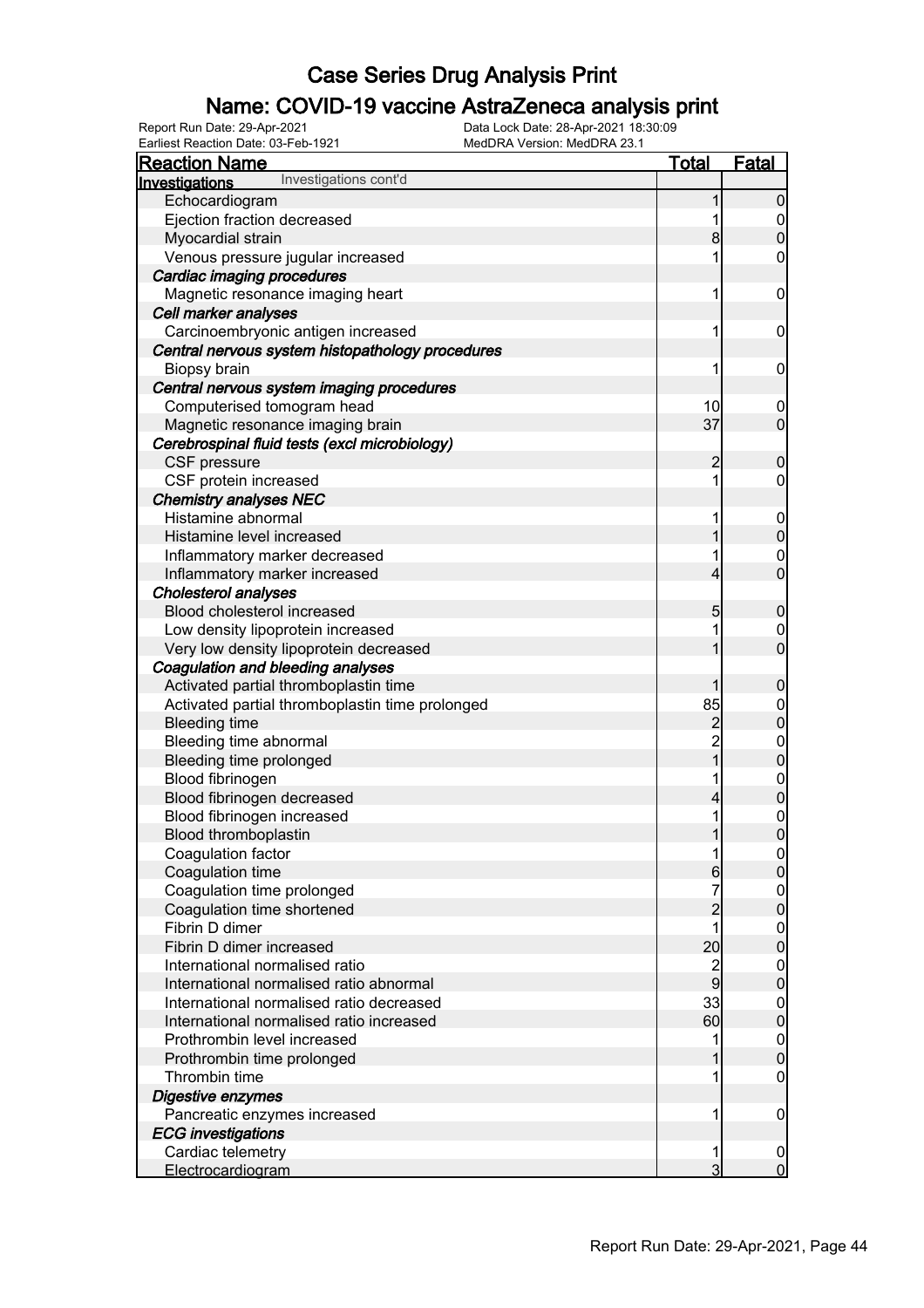### Name: COVID-19 vaccine AstraZeneca analysis print

| Earliest Reaction Date: 03-Feb-1921<br>MedDRA Version: MedDRA 23.1 |                     |                                      |
|--------------------------------------------------------------------|---------------------|--------------------------------------|
| <b>Reaction Name</b>                                               | <u>Total</u>        | <b>Fatal</b>                         |
| Investigations cont'd<br>Investigations                            |                     |                                      |
| Electrocardiogram ST-T segment abnormal                            | 5                   | $\overline{0}$                       |
| Electrocardiogram T wave inversion                                 | 3                   | $\boldsymbol{0}$                     |
| Electrocardiogram abnormal                                         | 10                  | $\begin{matrix} 0 \\ 0 \end{matrix}$ |
| Electrocardiogram change                                           | 1                   |                                      |
| Electrocardiogram normal                                           | 1                   | $\mathsf{O}\xspace$                  |
| <b>Endocrine analyses and imaging NEC</b>                          |                     |                                      |
| Hormone level abnormal                                             | 7                   | $\mathbf 0$                          |
| <b>Faecal analyses NEC</b>                                         |                     |                                      |
| Faecal calprotectin increased                                      | 5                   | $\mathbf 0$                          |
| Stool analysis abnormal                                            | 1                   | $\overline{0}$                       |
| <b>Fertility analyses</b>                                          |                     |                                      |
| Semen volume decreased                                             | 1                   | $\boldsymbol{0}$                     |
| Foetal and neonatal diagnostic procedures                          |                     |                                      |
| Foetal heart rate                                                  | 1                   | $\boldsymbol{0}$                     |
| Gastrointestinal and abdominal imaging procedures                  |                     |                                      |
| Computerised tomogram abdomen                                      | $\overline{2}$      | $\boldsymbol{0}$                     |
| Gastrointestinal function diagnostic procedures                    |                     |                                      |
| Gastric pH                                                         | 1                   | $\mathbf 0$                          |
| Gastric pH decreased                                               | 1                   | $\boldsymbol{0}$                     |
| Gastrointestinal stoma output increased                            | 1                   | $\overline{0}$                       |
| Swallow study                                                      | $\overline{2}$      | $\boldsymbol{0}$                     |
| Gastrointestinal, pancreatic and APUD hormone analyses             |                     |                                      |
| <b>Blood gastrin</b>                                               | 1                   | $\boldsymbol{0}$                     |
| Blood gastrin normal                                               | 1                   | $\mathbf 0$                          |
| <b>Blood insulin</b>                                               | 4                   |                                      |
| Blood insulin decreased                                            | $\overline{c}$      | $\begin{matrix} 0 \\ 0 \end{matrix}$ |
| Blood insulin increased                                            | $\mathbf{3}$        | $\mathbf 0$                          |
| <b>Haematological analyses NEC</b>                                 |                     |                                      |
| Blood viscosity abnormal                                           | 1                   | $\boldsymbol{0}$                     |
| Blood viscosity decreased                                          | 1                   | $\mathbf 0$                          |
| Blood viscosity increased                                          | 1                   |                                      |
| Haematology test abnormal                                          | 1                   | $0\atop 0$                           |
| Plasma viscosity abnormal                                          | 1                   |                                      |
| Red blood cell sedimentation rate increased                        | $\overline{c}$      | $\begin{matrix} 0 \\ 0 \end{matrix}$ |
| Heart rate and pulse investigations                                |                     |                                      |
| Brachial pulse decreased                                           | 1                   | 0                                    |
| Heart rate                                                         | 812                 | $\overline{0}$                       |
| Heart rate abnormal                                                | 36                  | $\mathsf{O}\xspace$                  |
| Heart rate decreased                                               | 77                  | $\mathbf 0$                          |
| Heart rate increased                                               | 1561                | $\overline{0}$                       |
| Heart rate irregular                                               | 113                 | $\mathbf 0$                          |
| Heart rate variability decreased                                   | 1                   | $\overline{0}$                       |
| Heart rate variability increased                                   |                     | $\boldsymbol{0}$                     |
| Maximum heart rate                                                 | 4                   | $\overline{0}$                       |
| Maximum heart rate decreased                                       | 1                   | $\mathbf 0$                          |
| Orthostatic heart rate response increased                          | 1                   | $\overline{0}$                       |
|                                                                    | 17                  |                                      |
| Pulse abnormal<br>Pulse absent                                     |                     | $\mathbf 0$                          |
|                                                                    | $\overline{3}$<br>1 | $\pmb{0}$                            |
| Pulse pressure abnormal                                            |                     | $\mathbf 0$                          |
| Pulse pressure increased                                           | 3<br>1              | $\mathbf 0$                          |
| Pulse waveform abnormal                                            |                     | $\mathbf 0$                          |
| Sinus rhythm                                                       | $\overline{5}$      | $\overline{0}$                       |
| <b>Imaging procedures NEC</b>                                      |                     |                                      |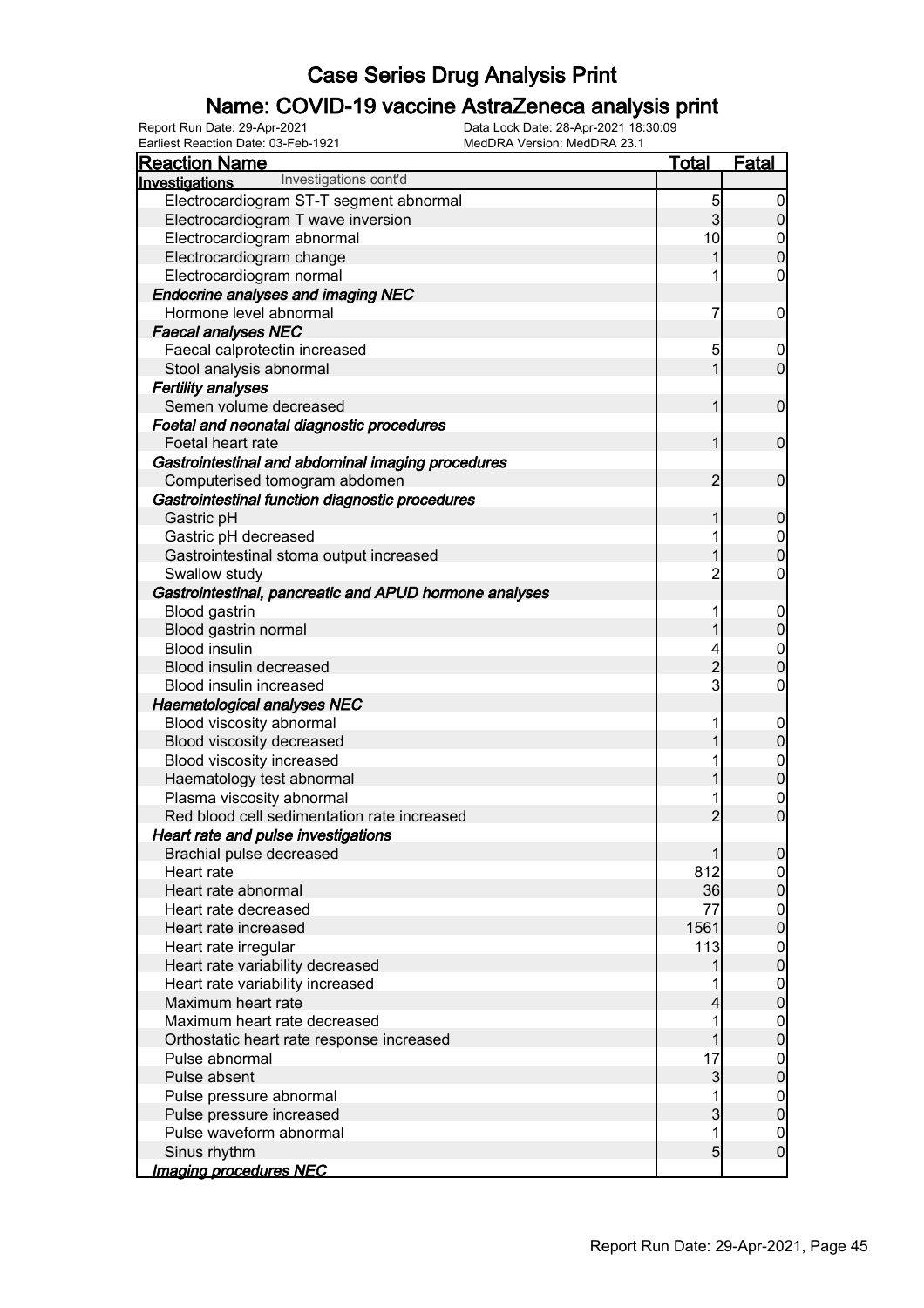### Name: COVID-19 vaccine AstraZeneca analysis print

| <b>Reaction Name</b>                    | <b>Total</b>    | <b>Fatal</b>     |
|-----------------------------------------|-----------------|------------------|
| Investigations cont'd<br>Investigations |                 |                  |
| Computerised tomogram                   | 4               | $\mathbf 0$      |
| Magnetic resonance imaging              |                 | 0                |
| Scan                                    |                 | $\overline{0}$   |
| Immunoglobulin analyses                 |                 |                  |
| Blood immunoglobulin E                  | 1               | $\pmb{0}$        |
| Blood immunoglobulin E increased        | $\overline{c}$  | $\overline{0}$   |
| Blood immunoglobulin M                  | 1               | $\overline{0}$   |
| <b>Immunology analyses NEC</b>          |                 |                  |
| Antibody test                           | 1               | $\boldsymbol{0}$ |
| Antibody test abnormal                  |                 |                  |
| Antibody test negative                  |                 | $0\atop 0$       |
| Immunology test                         | $\frac{2}{3}$   |                  |
| Immunology test normal                  | 1               | $0\atop 0$       |
| Mast cell degranulation present         |                 | 0                |
| Immunology skin tests NEC               |                 |                  |
| Allergy alert test                      | $\overline{c}$  | $\boldsymbol{0}$ |
| Skin test positive                      | 4               | $\overline{0}$   |
| <b>Investigations NEC</b>               |                 |                  |
| <b>Blood test</b>                       | 30              | $\boldsymbol{0}$ |
| Blood test abnormal                     | 23              | $\boldsymbol{0}$ |
| Investigation                           |                 | $\overline{0}$   |
| Laboratory test                         |                 | $\mathbf 0$      |
| Polymerase chain reaction positive      |                 | $\overline{0}$   |
| Liver function analyses                 |                 |                  |
| Alanine aminotransferase increased      | 12              | $\boldsymbol{0}$ |
| Aspartate aminotransferase increased    |                 | $\boldsymbol{0}$ |
| <b>Bile output</b>                      | 2<br>3          | $\overline{0}$   |
| <b>Blood bilirubin</b>                  |                 | $\overline{0}$   |
| Blood bilirubin increased               | 1               | $\overline{0}$   |
| Gamma-glutamyltransferase increased     |                 | $\mathbf{0}$     |
| Hepatic enzyme increased                | $\frac{3}{5}$   | $\overline{0}$   |
| Liver function test                     | 3               |                  |
| Liver function test abnormal            | 17 <sub>l</sub> | $0$ 0            |
| Liver function test increased           | 3               | $\mathbf{0}$     |
| Transaminases                           | $\mathbf{1}$    | $\overline{0}$   |
| Transaminases increased                 | 8               | 0                |
| <b>Metabolism tests NEC</b>             |                 |                  |
| Blood ketone body                       | 9               | $\mathbf 0$      |
| Ubiquinone                              | $\overline{2}$  | $\overline{0}$   |
| Microbiology and serology tests NEC     |                 |                  |
| <b>Blood culture</b>                    | $\overline{2}$  | $\boldsymbol{0}$ |
| Blood culture negative                  |                 | 0                |
| Mineral and electrolyte analyses        |                 |                  |
| <b>Blood iron</b>                       | 7               | $\mathbf 0$      |
| Blood iron decreased                    | 3               | $\mathbf 0$      |
| Blood magnesium decreased               |                 |                  |
| Blood phosphorus decreased              | 3               | $0\atop 0$       |
| Blood phosphorus increased              |                 |                  |
| Blood potassium decreased               | $\frac{2}{5}$   | $0\atop 0$       |
| Blood potassium increased               | 6               | $\boldsymbol{0}$ |
| <b>Blood sodium</b>                     | $\overline{2}$  | $\overline{0}$   |
| Blood sodium decreased                  | 4               | $\boldsymbol{0}$ |
| Serum ferritin                          | 1               | $\overline{0}$   |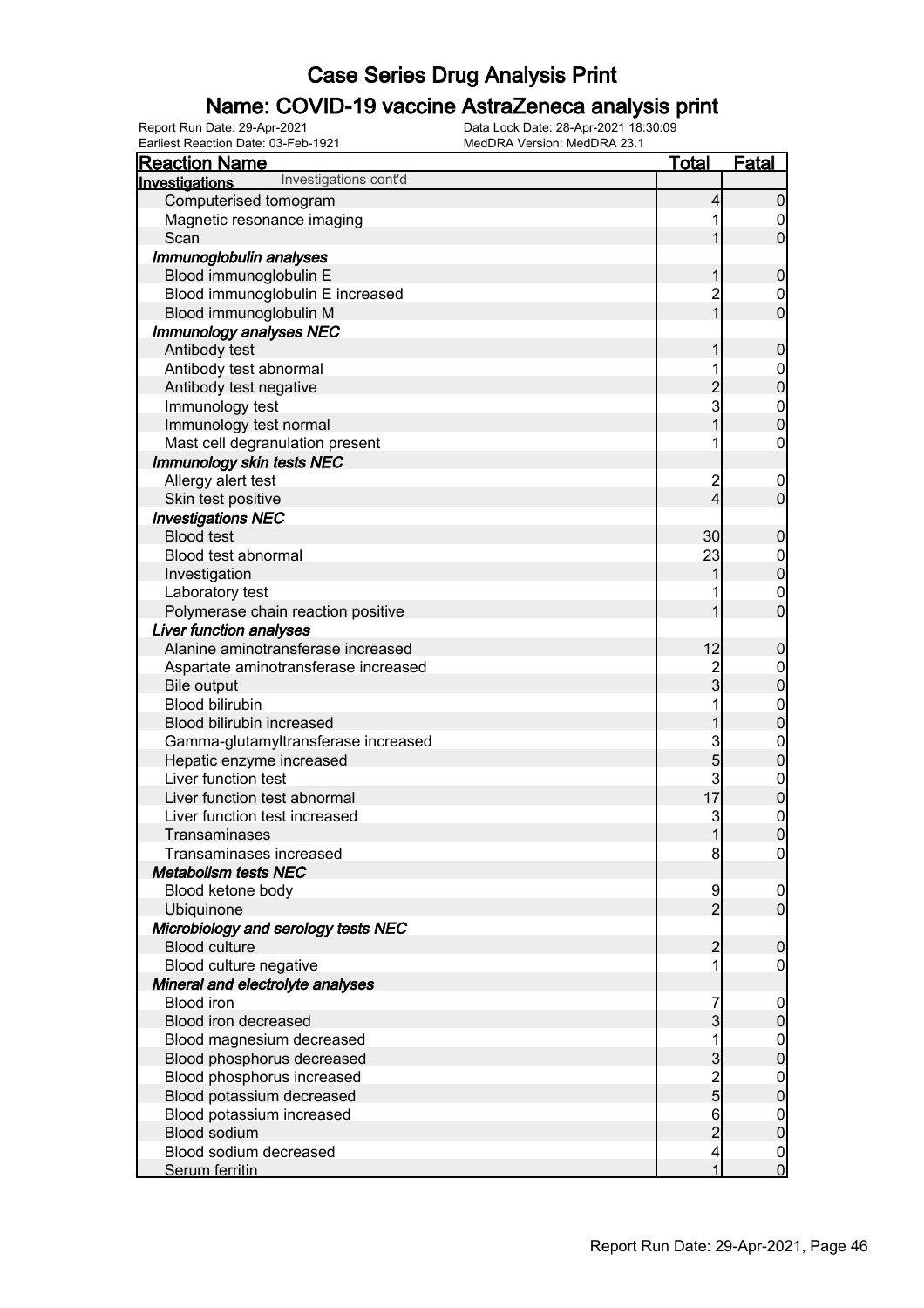### Name: COVID-19 vaccine AstraZeneca analysis print

Earliest Reaction Date: 03-Feb-1921 MedDRA Version: MedDRA 23.1

| <b>Reaction Name</b>                                    | <b>Total</b>   | <b>Fatal</b>     |
|---------------------------------------------------------|----------------|------------------|
| Investigations cont'd<br><b>Investigations</b>          |                |                  |
| Serum ferritin increased                                | 1              | $\overline{0}$   |
| Sweat test                                              | 1              | $\mathbf 0$      |
| Urine copper                                            | 1              | 0                |
| Musculoskeletal and soft tissue imaging procedures      |                |                  |
| Bone densitometry                                       | 1              | $\mathbf 0$      |
| Skull X-ray                                             | $\mathbf{3}$   | $\mathbf 0$      |
| Musculoskeletal and soft tissue tests NEC               |                |                  |
| Swollen joint count                                     | $\overline{c}$ | $\mathbf 0$      |
| Swollen joint count increased                           | $\frac{2}{3}$  | $\mathbf 0$      |
| Tender joint count                                      |                | $\mathbf 0$      |
| Mycobacteria identification and serology                |                |                  |
| Interferon gamma release assay positive                 | 1              | $\mathbf 0$      |
| Neurologic diagnostic procedures                        |                |                  |
| Coma scale abnormal                                     | 7              | $\mathbf 0$      |
| Lumbar puncture                                         | 7              | $\boldsymbol{0}$ |
| Ophthalmic function diagnostic procedures               |                |                  |
| Corneal reflex decreased                                | 1              | $\boldsymbol{0}$ |
| Intraocular pressure increased                          | 1              | $\overline{0}$   |
| Intraocular pressure test                               | 4              | $\boldsymbol{0}$ |
| Visual tracking test                                    | 1              | $\overline{0}$   |
| Physical examination procedures and organ system status |                |                  |
| Body height decreased                                   | 1              | $\boldsymbol{0}$ |
| Body surface area                                       | $\overline{c}$ | $\boldsymbol{0}$ |
| Body temperature                                        | 857            | $\overline{0}$   |
| Body temperature abnormal                               | 63             |                  |
| Body temperature decreased                              | 111            | $0\atop 0$       |
| Body temperature fluctuation                            | 140            |                  |
| Body temperature increased                              | 944            | $0\atop 0$       |
| Body temperature normal                                 |                |                  |
| <b>Breath sounds</b>                                    |                | $0\atop 0$       |
| Breath sounds abnormal                                  | 3              |                  |
| Dermatologic examination abnormal                       | 1              | $0$<br>0         |
| General physical condition abnormal                     |                |                  |
| Grip strength                                           | 4              | $0\atop 0$       |
| Grip strength decreased                                 | 23             | $\mathbf 0$      |
| Head lag                                                | 16             | 0                |
| Lymph node palpable                                     | 3              |                  |
| Male genital examination abnormal                       |                | $\mathbf 0$      |
| Menstruation normal                                     | 1              |                  |
| Muscle strength abnormal                                | $\overline{c}$ | $0\atop 0$       |
| Neurological examination                                | 1              |                  |
| Neurological examination normal                         |                | $0\atop 0$       |
| Palpatory finding abnormal                              |                |                  |
| Psoriasis area severity index decreased                 |                | $0$ 0            |
| Respiratory rate                                        | 9              | $\mathbf 0$      |
| Respiratory rate decreased                              | 19             | $\overline{0}$   |
| Respiratory rate increased                              | 55             | $\mathbf 0$      |
| Skin temperature                                        | 153            | $\mathbf 0$      |
| Temperature difference of extremities                   | 4              |                  |
| Urological examination                                  |                | $0$ 0            |
| Vital signs measurement                                 | 1              | $\boldsymbol{0}$ |
| Weight decreased                                        | 103            | $\pmb{0}$        |
| Weight increased                                        | 16             | $\overline{0}$   |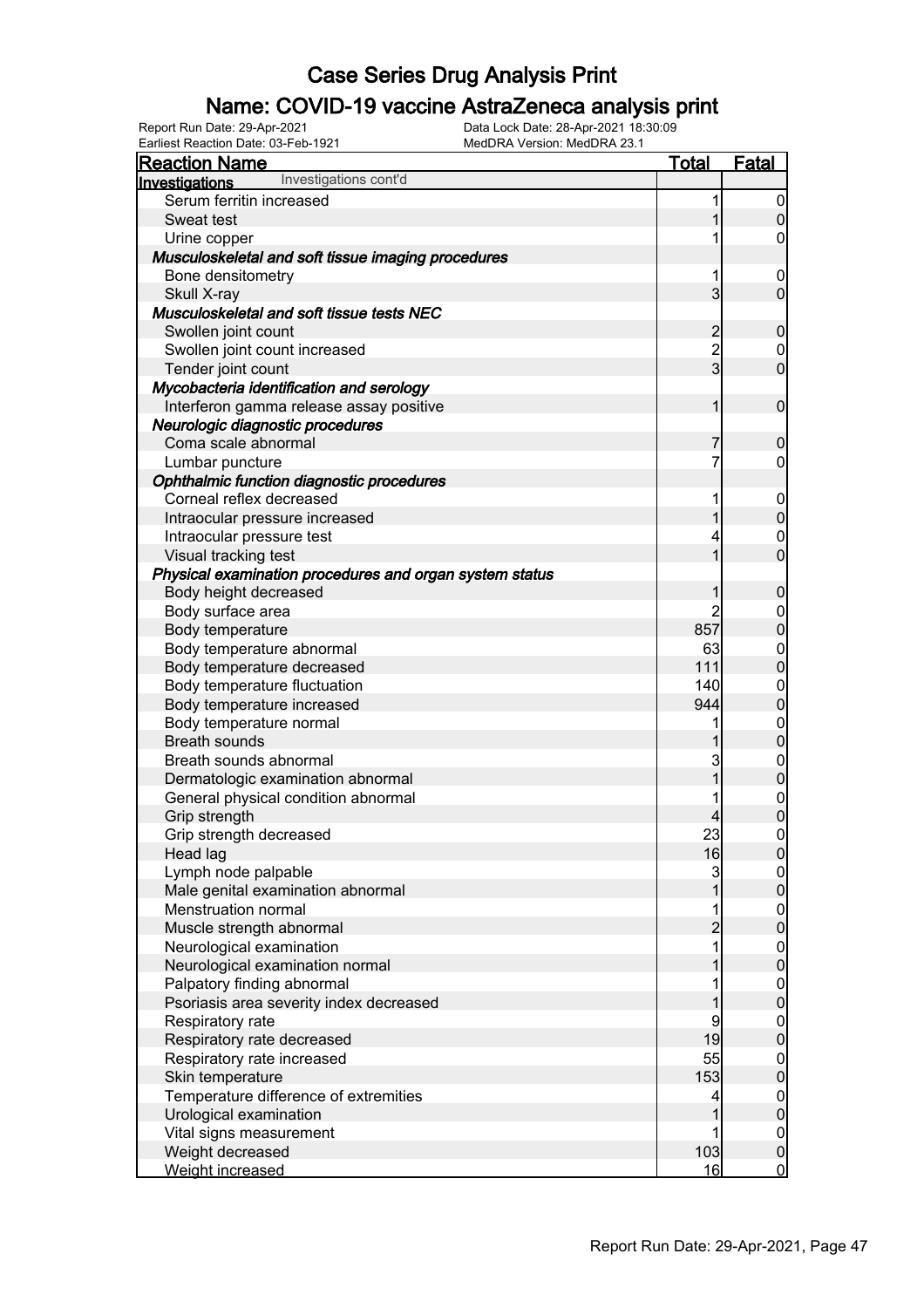### Name: COVID-19 vaccine AstraZeneca analysis print

| <b>Reaction Name</b>                                     | Total          | <b>Fatal</b>     |
|----------------------------------------------------------|----------------|------------------|
| Investigations cont'd<br>Investigations                  |                |                  |
| Pituitary analyses anterior                              |                |                  |
| Blood corticotrophin                                     |                |                  |
| Blood prolactin increased                                |                | $\pmb{0}$        |
| Blood thyroid stimulating hormone                        |                | $\boldsymbol{0}$ |
| Blood thyroid stimulating hormone decreased              |                | $\overline{0}$   |
| Blood thyroid stimulating hormone increased              |                | 0                |
| <b>Platelet analyses</b>                                 |                |                  |
| Platelet count                                           |                | $\mathbf 0$      |
| Platelet count abnormal                                  |                | $\mathbf 0$      |
| Platelet count decreased                                 | 159            | $\mathbf{0}$     |
| Platelet count increased                                 | 5              | $\mathbf 0$      |
| Platelet count normal                                    |                | $\boldsymbol{0}$ |
| <b>Protein analyses NEC</b>                              |                |                  |
| C-reactive protein abnormal                              | 2              | $\overline{0}$   |
| C-reactive protein increased                             | 10             | $\overline{0}$   |
| Red blood cell analyses                                  |                |                  |
| Haematocrit                                              | 7              | $\boldsymbol{0}$ |
| Haematocrit increased                                    |                | $\mathbf{0}$     |
| Haemoglobin                                              | 3              | $\overline{0}$   |
| Haemoglobin decreased                                    |                | $\mathbf{0}$     |
| Mean cell haemoglobin concentration                      |                | $\overline{0}$   |
| Mean cell volume abnormal                                | $\overline{c}$ | $\mathbf 0$      |
| Red blood cell count                                     | 1              | $\overline{0}$   |
| <b>Renal function analyses</b>                           |                |                  |
| Blood creatine increased                                 |                | $\boldsymbol{0}$ |
| Blood creatinine abnormal                                |                | $\mathbf{0}$     |
| Blood creatinine decreased                               |                | $\mathbf 0$      |
| Blood creatinine increased                               |                | $\mathbf{0}$     |
| Blood urea                                               | 5              | $\overline{0}$   |
| Blood urea increased                                     |                | $\mathbf{0}$     |
| Glomerular filtration rate decreased                     |                | $\overline{0}$   |
| Reproductive hormone analyses                            |                |                  |
| Blood oestrogen increased                                | 1              | $\boldsymbol{0}$ |
| Dihydrotestosterone decreased                            |                | $\mathbf{0}$     |
| Human chorionic gonadotropin decreased                   | 1              | $\overline{0}$   |
| Pregnancy test                                           | 5              | 0                |
| Pregnancy test negative                                  | 1              | $\overline{0}$   |
| Respiratory and pulmonary function diagnostic procedures |                |                  |
| Forced expiratory volume                                 | $\overline{c}$ | $\mathbf 0$      |
| Forced expiratory volume decreased                       | 1              | $\overline{0}$   |
| Forced expiratory volume increased                       | 10             | $\mathbf 0$      |
| Forced expiratory volume normal                          |                | $0$<br>0         |
| Forced vital capacity decreased                          |                |                  |
| Maximal voluntary ventilation                            |                | $\boldsymbol{0}$ |
| Peak expiratory flow rate                                |                | $\overline{0}$   |
| Peak expiratory flow rate decreased                      |                | $\boldsymbol{0}$ |
| Pulmonary function test                                  | 1              | $\mathbf 0$      |
| Pulmonary function test decreased                        | 1              | $\boldsymbol{0}$ |
| Slow vital capacity                                      | 1              | $\overline{0}$   |
| Total lung capacity decreased                            | 3              | $\mathbf 0$      |
| Respiratory tract and thoracic histopathology procedures |                |                  |
| Sputum abnormal                                          | $\overline{2}$ | $\mathbf 0$      |
| Respiratory tract and thoracic imaging procedures        |                |                  |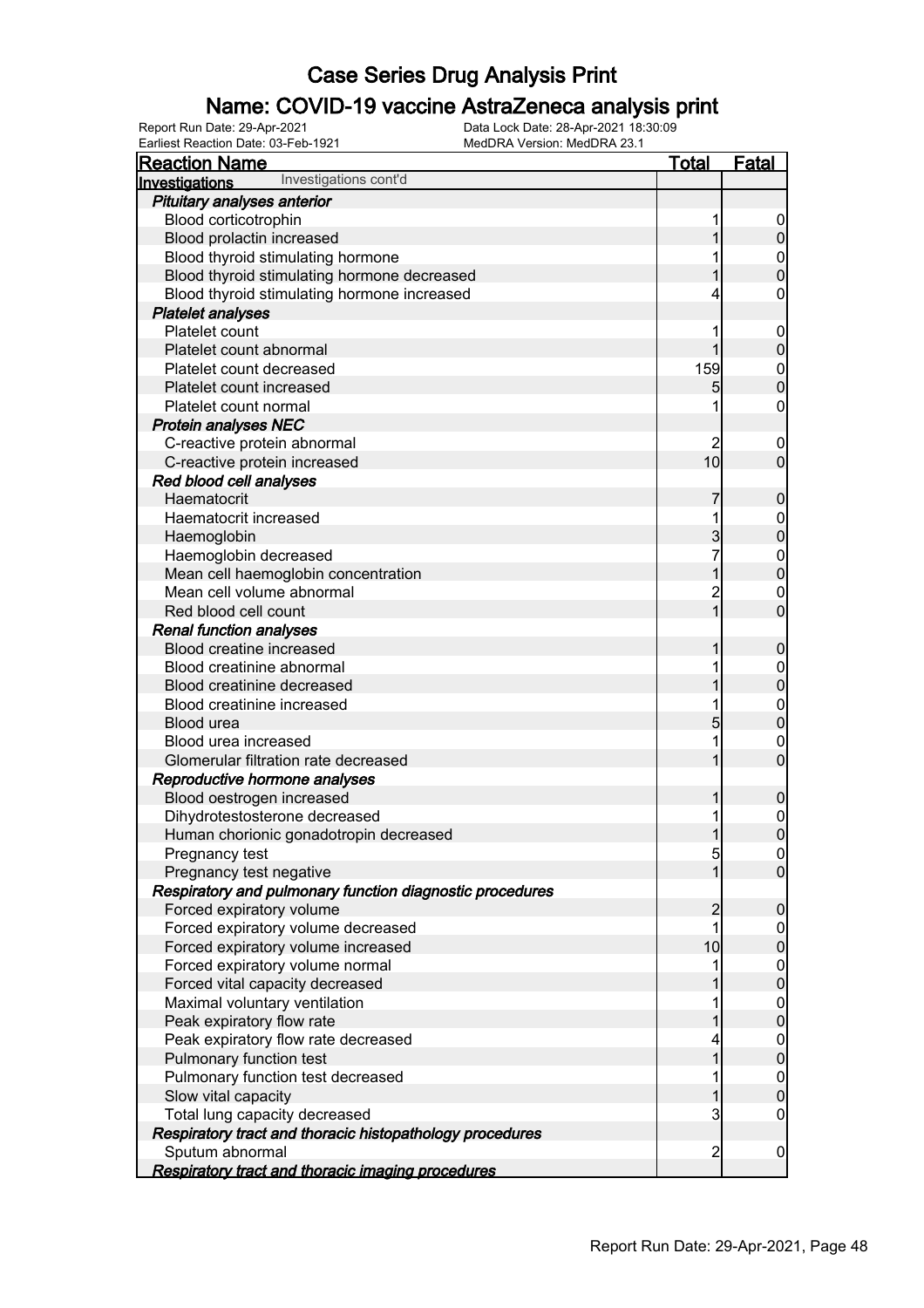### Name: COVID-19 vaccine AstraZeneca analysis print

| Earliest Reaction Date: 03-Feb-1921          | MedDRA Version: MedDRA 23.1 |                |                                      |
|----------------------------------------------|-----------------------------|----------------|--------------------------------------|
| <b>Reaction Name</b>                         |                             | <u>Total</u>   | <b>Fatal</b>                         |
| Investigations cont'd<br>Investigations      |                             |                |                                      |
| Chest X-ray                                  |                             | 9              | $\overline{0}$                       |
| Computerised tomogram thorax                 |                             | $\overline{2}$ | $\pmb{0}$                            |
| Laryngoscopy                                 |                             | 1              | $\boldsymbol{0}$                     |
| Skeletal and cardiac muscle analyses         |                             |                |                                      |
| Blood creatine phosphokinase increased       |                             | 3              | $\boldsymbol{0}$                     |
| Myocardial necrosis marker                   |                             | $\overline{1}$ | $\mathbf 0$                          |
| Myocardial necrosis marker increased         |                             | 1              | $0\atop 0$                           |
| Troponin                                     |                             | $\overline{c}$ |                                      |
| Troponin T                                   |                             | 1              | $\begin{matrix} 0 \\ 0 \end{matrix}$ |
| Troponin T increased                         |                             | 1              |                                      |
| Therapeutic drug monitoring analyses         |                             |                |                                      |
| Analgesic drug level                         |                             | 16             | $\pmb{0}$                            |
| Analgesic drug level increased               |                             | 1              | $0$<br>0                             |
| Analgesic drug level therapeutic             |                             | 1              |                                      |
| Anticoagulation drug level above therapeutic |                             | $\frac{3}{2}$  | $0\atop 0$                           |
| Anticoagulation drug level below therapeutic |                             |                |                                      |
| Anticoagulation drug level increased         |                             | 1              | $\begin{matrix} 0 \\ 0 \end{matrix}$ |
| Antidepressant drug level decreased          |                             | 1              |                                      |
| <b>Thyroid analyses</b>                      |                             |                |                                      |
| Thyroid function test abnormal               |                             | 1              | $\boldsymbol{0}$                     |
| Thyroxine                                    |                             | 1              | $\boldsymbol{0}$                     |
| Thyroxine abnormal                           |                             | 1              | $\overline{0}$                       |
| Tri-iodothyronine decreased                  |                             | 7              | $\mathbf 0$                          |
| Tissue enzyme analyses NEC                   |                             |                |                                      |
| Blood lactate dehydrogenase                  |                             | 1              | $\boldsymbol{0}$                     |
| Lactate dehydrogenase urine increased        |                             | 1              | $\mathbf 0$                          |
| <b>Toxicology laboratory analyses</b>        |                             |                |                                      |
| <b>Blood cannabinoids</b>                    |                             | 1              | $\mathbf 0$                          |
| Blood carbon monoxide increased              |                             | 1              | $\boldsymbol{0}$                     |
| Blood heavy metal test                       |                             | 1              | $\mathbf 0$                          |
| <b>Blood lead</b>                            |                             | 1              |                                      |
| Drug screen positive                         |                             | $\overline{2}$ | $\begin{matrix} 0 \\ 0 \end{matrix}$ |
| <b>Urinalysis NEC</b>                        |                             |                |                                      |
| <b>Blood urine</b>                           |                             | 21             | $\pmb{0}$                            |
| Blood urine present                          |                             | ⊿al            | $\overline{0}$                       |
| Cells in urine                               |                             | 1              | 0                                    |
| Protein urine present                        |                             |                | 0                                    |
| Red blood cells urine                        |                             |                | $\pmb{0}$                            |
| Urea urine increased                         |                             |                | $\mathbf 0$                          |
| Urine analysis                               |                             |                | $\overline{0}$                       |
| Urine analysis abnormal                      |                             | 11             | $\mathbf 0$                          |
| Urine analysis normal                        |                             | $\overline{3}$ | $\pmb{0}$                            |
| pH urine                                     |                             | 8              | $\mathbf{0}$                         |
| pH urine decreased                           |                             | 1              | $\mathbf 0$                          |
| pH urine increased                           |                             | $\overline{2}$ | $\mathbf 0$                          |
| Urinary tract function analyses NEC          |                             |                |                                      |
| Urine output                                 |                             | 34             | $\mathbf 0$                          |
| Urine output decreased                       |                             | 4              | $\mathbf 0$                          |
| Urine output increased                       |                             | 7              | $\boldsymbol{0}$                     |
| Vascular auscultatory investigations         |                             |                |                                      |
| Abdominal bruit                              |                             | 1              | $\mathbf 0$                          |
| Carotid bruit                                |                             | $\mathbf{1}$   | $\overline{0}$                       |
| Vascular imaging procedures NEC              |                             |                |                                      |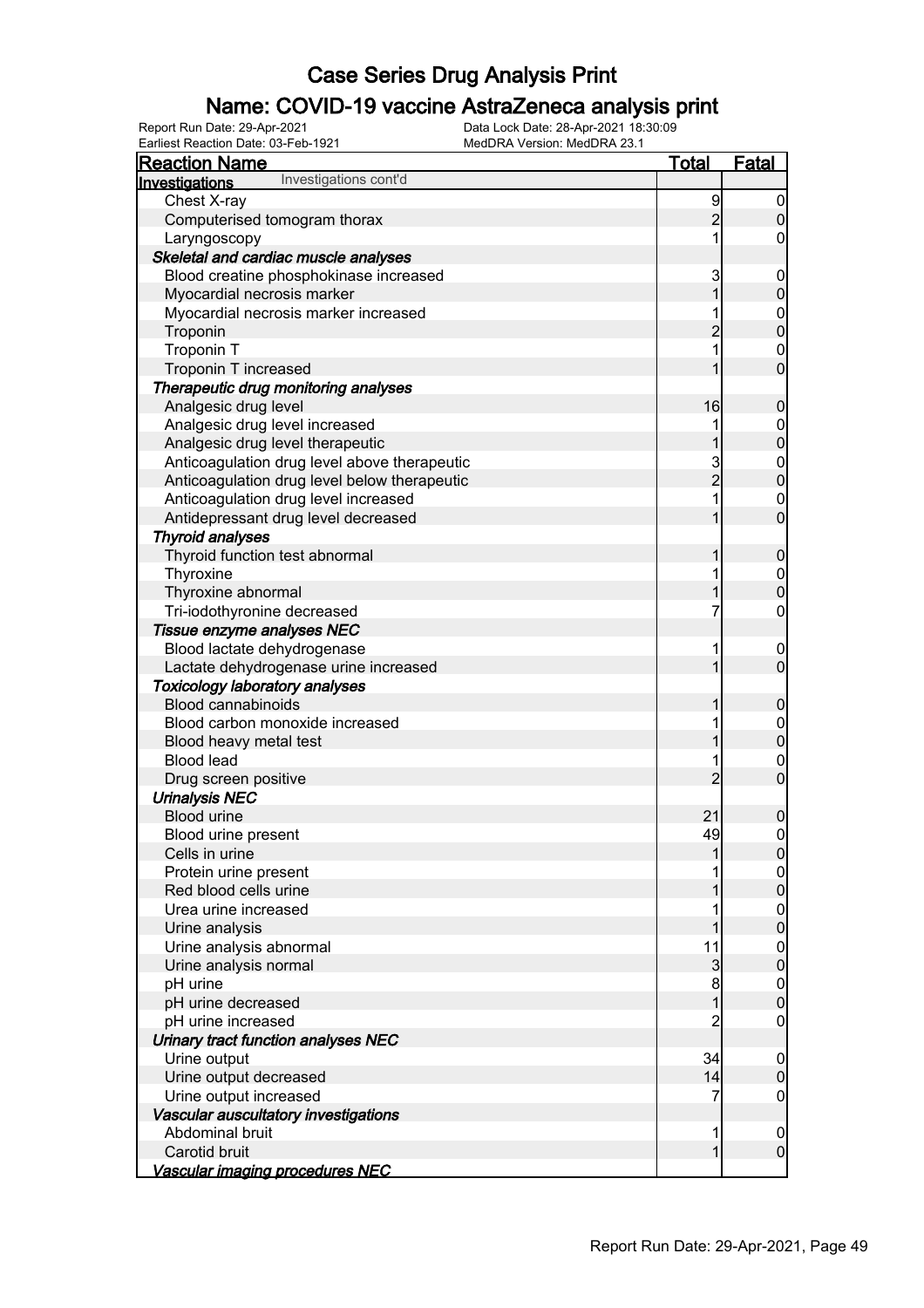### Name: COVID-19 vaccine AstraZeneca analysis print

| <b>Reaction Name</b>                     | <u>Total</u>                               | <u>Fatal</u>                         |
|------------------------------------------|--------------------------------------------|--------------------------------------|
| Investigations cont'd<br>Investigations  |                                            |                                      |
| Venogram                                 | 1                                          | $\overline{0}$                       |
| Vascular tests NEC (incl blood pressure) |                                            |                                      |
| Blood pressure abnormal                  | 3                                          | $\mathbf 0$                          |
| Blood pressure decreased                 | 62                                         |                                      |
| Blood pressure diastolic decreased       | 1                                          | $\begin{matrix}0\\0\end{matrix}$     |
| Blood pressure diastolic increased       | 3                                          |                                      |
| Blood pressure increased                 | 218                                        | $\begin{matrix}0\\0\end{matrix}$     |
| Blood pressure measurement               | 67                                         |                                      |
| Blood pressure normal                    | 1                                          | $0$ 0                                |
| Blood pressure systolic                  | 1                                          |                                      |
| Blood pressure systolic increased        | $\overline{5}$                             | $\begin{matrix}0\\0\end{matrix}$     |
| Capillary nail refill test               | 1                                          | 0                                    |
| Virus identification and serology        |                                            |                                      |
| Coronavirus test                         | 35                                         | $\boldsymbol{0}$                     |
| Cytomegalovirus test                     | 1                                          | $\mathbf 0$                          |
| HIV antibody negative                    | $\overline{2}$                             |                                      |
| Hepatitis B core antibody positive       | $\overline{1}$                             | $\begin{matrix}0\\0\end{matrix}$     |
| Herpes virus test                        | 1                                          |                                      |
| Human papilloma virus test positive      | 1                                          | $\begin{matrix}0\\0\end{matrix}$     |
| SARS-CoV-1 test positive                 | 1                                          |                                      |
| SARS-CoV-2 antibody test                 | 5                                          | $\begin{matrix} 0 \\ 0 \end{matrix}$ |
| SARS-CoV-2 antibody test negative        | 12                                         |                                      |
| SARS-CoV-2 antibody test positive        | $\overline{3}$                             | $\begin{matrix}0\\0\end{matrix}$     |
| SARS-CoV-2 test                          | 17                                         |                                      |
| SARS-CoV-2 test false negative           | 3                                          | $\begin{matrix}0\\0\end{matrix}$     |
| SARS-CoV-2 test false positive           | 1                                          |                                      |
| SARS-CoV-2 test negative                 | 12                                         | $\begin{matrix}0\\0\end{matrix}$     |
| SARS-CoV-2 test positive                 | 67                                         |                                      |
| Viral test                               | 3                                          | $\begin{matrix}0\\0\end{matrix}$     |
| Vitamin analyses                         |                                            |                                      |
| <b>Blood folate</b>                      |                                            | $\boldsymbol{0}$                     |
| Blood folate decreased                   | 2<br>2                                     |                                      |
| Vitamin B12 decreased                    | $\overline{1}$                             | $\begin{matrix} 0 \\ 0 \end{matrix}$ |
| Water and electrolyte analyses NEC       |                                            |                                      |
| <b>Blood osmolarity</b>                  | $\mathbf{1}$                               | $\mathbf 0$                          |
| Volume blood                             | $\vert 4 \vert$                            | 0                                    |
| White blood cell analyses                |                                            |                                      |
| CD4 lymphocytes decreased                | 1                                          | $\overline{0}$                       |
| Eosinophil count increased               | $\mathbf{3}$                               | $\boldsymbol{0}$                     |
| Lymphocyte count                         | 1                                          |                                      |
| Lymphocyte count decreased               |                                            | $0\atop 0$                           |
| Lymphocyte count increased               | $\begin{array}{c} 3 \\ 2 \\ 1 \end{array}$ |                                      |
| Mononuclear cell count abnormal          |                                            | $0\atop 0$                           |
| Neutrophil count                         | $\overline{2}$                             |                                      |
| Neutrophil count decreased               | 11                                         | $\begin{matrix} 0 \\ 0 \end{matrix}$ |
| Neutrophil count increased               | 1                                          | $\mathbf{0}$                         |
| Neutrophil toxic granulation present     |                                            | $\overline{0}$                       |
| White blood cell count                   | 12                                         | $\boldsymbol{0}$                     |
| White blood cell count decreased         | 17                                         | $\overline{0}$                       |
| White blood cell count increased         | 4                                          |                                      |
| <b>Investigations SOC TOTAL</b>          | 7354                                       | $\frac{0}{1}$                        |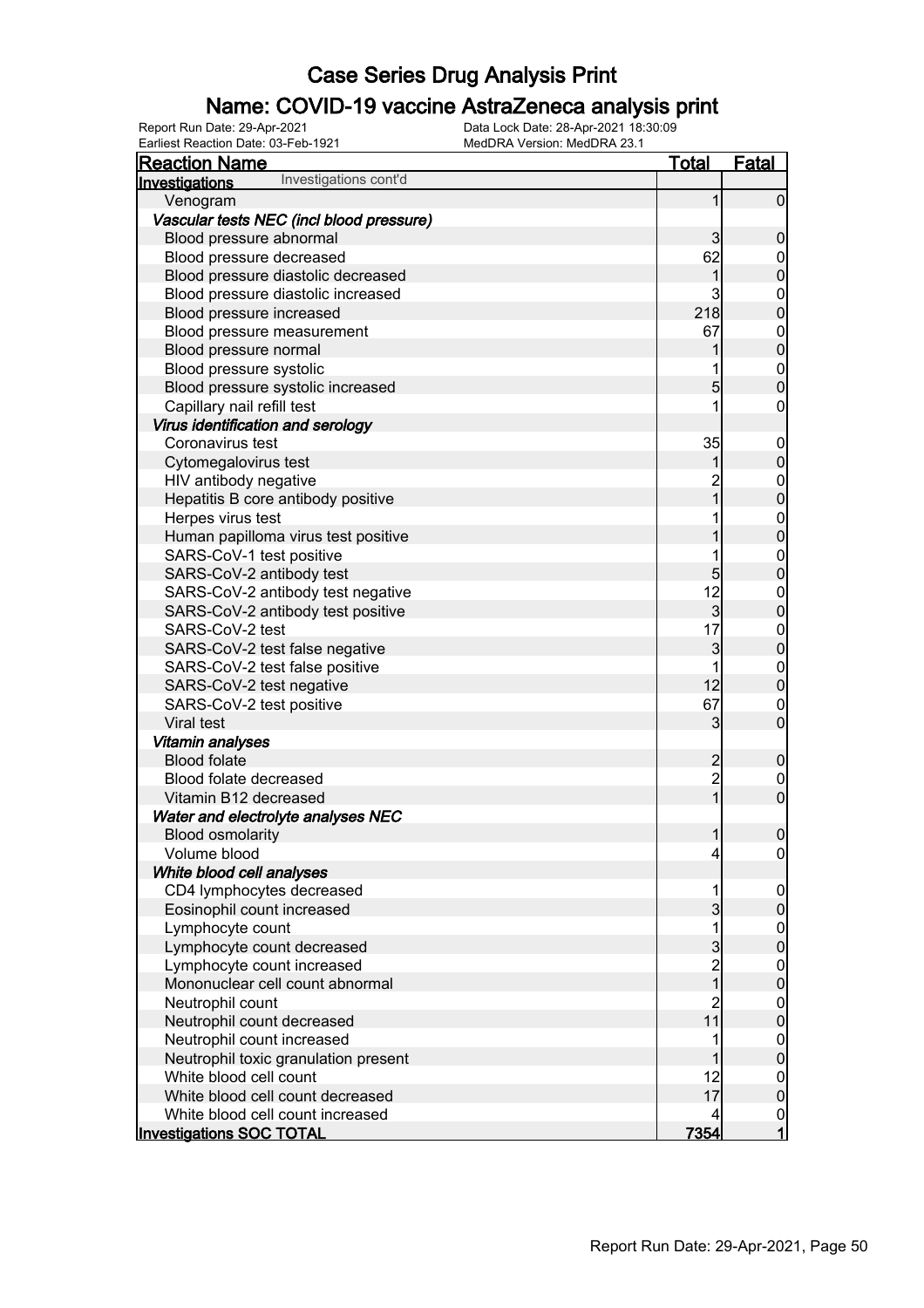### Name: COVID-19 vaccine AstraZeneca analysis print

| <b>Metabolic disorders</b><br><b>Appetite disorders</b><br>Appetite disorder<br>32<br>$\boldsymbol{0}$<br>5376<br>Decreased appetite<br>$\overline{0}$<br>$\pmb{0}$<br>Diet refusal<br>Eating disorder symptom<br>1<br>$\boldsymbol{0}$<br>$\mathbf 0$<br>18<br>Food craving<br>Food refusal<br>32<br>$\boldsymbol{0}$<br>$\mathbf 0$<br>$5\overline{)}$<br>Hyperphagia<br>23<br>$\boldsymbol{0}$<br>Hypophagia<br>$\mathbf 0$<br>43<br>Increased appetite<br>Salt craving<br>$\boldsymbol{0}$<br>Calcium metabolism disorders<br>Hypocalcaemia<br>4<br>$\mathbf 0$<br>$\overline{0}$<br>1<br>Tetany<br>Diabetes mellitus (incl subtypes)<br>Diabetes mellitus<br>56<br>$\mathbf 0$<br>Diabetes mellitus inadequate control<br>23<br>$\overline{0}$<br>$\mathbf 0$<br>Increased insulin requirement<br>1<br>Insulin resistant diabetes<br>$\boldsymbol{0}$<br>$\mathbf 0$<br>14<br>Type 1 diabetes mellitus<br>$\boldsymbol{0}$<br>Type 2 diabetes mellitus<br><b>Diabetic complications NEC</b><br>Diabetic ketoacidosis<br>26<br>$\begin{matrix} 2 \\ 0 \end{matrix}$<br>5<br>Diabetic ketosis<br>Euglycaemic diabetic ketoacidosis<br>$\mathbf 0$<br>1<br>Diabetic complications neurological<br>Hyperglycaemic hyperosmolar nonketotic syndrome<br>1<br>$\mathbf 0$<br>Disorders of purine metabolism<br>Gout<br>72<br>$\mathbf 0$<br>Electrolyte imbalance NEC<br>Electrolyte imbalance<br>1<br>$\mathbf 0$<br>$\mathbf{1}$<br>Hyperosmolar state<br>1<br>Fat soluble vitamin deficiencies and disorders<br>$\pmb{0}$<br>Vitamin D deficiency<br>$\overline{4}$<br>Fluid intake decreased<br>$\overline{0}$<br>7<br>Fluid intake reduced<br>Fluid intake increased<br>12<br>$\mathbf 0$<br>Polydipsia<br>Food malabsorption and intolerance syndromes (excl sugar intolerance)<br>Alcohol intolerance<br>3<br>$\mathbf 0$<br>Food intolerance<br>9<br>$\overline{0}$<br>3<br>$\boldsymbol{0}$<br>Gluten sensitivity<br>3<br>Histamine intolerance<br>$\mathbf 0$<br>General nutritional disorders NEC<br>31<br>Abnormal loss of weight<br>$\mathbf 0$<br>15<br>Abnormal weight gain<br>$\pmb{0}$<br>Cachexia<br>0<br>Feeding disorder<br>147<br>$\mathbf 0$<br>Food aversion<br>47<br>0<br>Neonatal insufficient breast milk syndrome<br>$\pmb{0}$<br>$\overline{c}$<br>1<br>Obesity<br>0<br>Overweight<br>1<br>0 | Earliest Reaction Date: 03-Feb-1921 | MedDRA Version: MedDRA 23.1 |              |
|------------------------------------------------------------------------------------------------------------------------------------------------------------------------------------------------------------------------------------------------------------------------------------------------------------------------------------------------------------------------------------------------------------------------------------------------------------------------------------------------------------------------------------------------------------------------------------------------------------------------------------------------------------------------------------------------------------------------------------------------------------------------------------------------------------------------------------------------------------------------------------------------------------------------------------------------------------------------------------------------------------------------------------------------------------------------------------------------------------------------------------------------------------------------------------------------------------------------------------------------------------------------------------------------------------------------------------------------------------------------------------------------------------------------------------------------------------------------------------------------------------------------------------------------------------------------------------------------------------------------------------------------------------------------------------------------------------------------------------------------------------------------------------------------------------------------------------------------------------------------------------------------------------------------------------------------------------------------------------------------------------------------------------------------------------------------------------------------------------------------------------------------------------------------------------------------------------------------------------------------------------------------------------------------------------------------|-------------------------------------|-----------------------------|--------------|
|                                                                                                                                                                                                                                                                                                                                                                                                                                                                                                                                                                                                                                                                                                                                                                                                                                                                                                                                                                                                                                                                                                                                                                                                                                                                                                                                                                                                                                                                                                                                                                                                                                                                                                                                                                                                                                                                                                                                                                                                                                                                                                                                                                                                                                                                                                                        | <b>Reaction Name</b>                | <u>Total</u>                | <u>Fatal</u> |
|                                                                                                                                                                                                                                                                                                                                                                                                                                                                                                                                                                                                                                                                                                                                                                                                                                                                                                                                                                                                                                                                                                                                                                                                                                                                                                                                                                                                                                                                                                                                                                                                                                                                                                                                                                                                                                                                                                                                                                                                                                                                                                                                                                                                                                                                                                                        |                                     |                             |              |
|                                                                                                                                                                                                                                                                                                                                                                                                                                                                                                                                                                                                                                                                                                                                                                                                                                                                                                                                                                                                                                                                                                                                                                                                                                                                                                                                                                                                                                                                                                                                                                                                                                                                                                                                                                                                                                                                                                                                                                                                                                                                                                                                                                                                                                                                                                                        |                                     |                             |              |
|                                                                                                                                                                                                                                                                                                                                                                                                                                                                                                                                                                                                                                                                                                                                                                                                                                                                                                                                                                                                                                                                                                                                                                                                                                                                                                                                                                                                                                                                                                                                                                                                                                                                                                                                                                                                                                                                                                                                                                                                                                                                                                                                                                                                                                                                                                                        |                                     |                             |              |
|                                                                                                                                                                                                                                                                                                                                                                                                                                                                                                                                                                                                                                                                                                                                                                                                                                                                                                                                                                                                                                                                                                                                                                                                                                                                                                                                                                                                                                                                                                                                                                                                                                                                                                                                                                                                                                                                                                                                                                                                                                                                                                                                                                                                                                                                                                                        |                                     |                             |              |
|                                                                                                                                                                                                                                                                                                                                                                                                                                                                                                                                                                                                                                                                                                                                                                                                                                                                                                                                                                                                                                                                                                                                                                                                                                                                                                                                                                                                                                                                                                                                                                                                                                                                                                                                                                                                                                                                                                                                                                                                                                                                                                                                                                                                                                                                                                                        |                                     |                             |              |
|                                                                                                                                                                                                                                                                                                                                                                                                                                                                                                                                                                                                                                                                                                                                                                                                                                                                                                                                                                                                                                                                                                                                                                                                                                                                                                                                                                                                                                                                                                                                                                                                                                                                                                                                                                                                                                                                                                                                                                                                                                                                                                                                                                                                                                                                                                                        |                                     |                             |              |
|                                                                                                                                                                                                                                                                                                                                                                                                                                                                                                                                                                                                                                                                                                                                                                                                                                                                                                                                                                                                                                                                                                                                                                                                                                                                                                                                                                                                                                                                                                                                                                                                                                                                                                                                                                                                                                                                                                                                                                                                                                                                                                                                                                                                                                                                                                                        |                                     |                             |              |
|                                                                                                                                                                                                                                                                                                                                                                                                                                                                                                                                                                                                                                                                                                                                                                                                                                                                                                                                                                                                                                                                                                                                                                                                                                                                                                                                                                                                                                                                                                                                                                                                                                                                                                                                                                                                                                                                                                                                                                                                                                                                                                                                                                                                                                                                                                                        |                                     |                             |              |
|                                                                                                                                                                                                                                                                                                                                                                                                                                                                                                                                                                                                                                                                                                                                                                                                                                                                                                                                                                                                                                                                                                                                                                                                                                                                                                                                                                                                                                                                                                                                                                                                                                                                                                                                                                                                                                                                                                                                                                                                                                                                                                                                                                                                                                                                                                                        |                                     |                             |              |
|                                                                                                                                                                                                                                                                                                                                                                                                                                                                                                                                                                                                                                                                                                                                                                                                                                                                                                                                                                                                                                                                                                                                                                                                                                                                                                                                                                                                                                                                                                                                                                                                                                                                                                                                                                                                                                                                                                                                                                                                                                                                                                                                                                                                                                                                                                                        |                                     |                             |              |
|                                                                                                                                                                                                                                                                                                                                                                                                                                                                                                                                                                                                                                                                                                                                                                                                                                                                                                                                                                                                                                                                                                                                                                                                                                                                                                                                                                                                                                                                                                                                                                                                                                                                                                                                                                                                                                                                                                                                                                                                                                                                                                                                                                                                                                                                                                                        |                                     |                             |              |
|                                                                                                                                                                                                                                                                                                                                                                                                                                                                                                                                                                                                                                                                                                                                                                                                                                                                                                                                                                                                                                                                                                                                                                                                                                                                                                                                                                                                                                                                                                                                                                                                                                                                                                                                                                                                                                                                                                                                                                                                                                                                                                                                                                                                                                                                                                                        |                                     |                             |              |
|                                                                                                                                                                                                                                                                                                                                                                                                                                                                                                                                                                                                                                                                                                                                                                                                                                                                                                                                                                                                                                                                                                                                                                                                                                                                                                                                                                                                                                                                                                                                                                                                                                                                                                                                                                                                                                                                                                                                                                                                                                                                                                                                                                                                                                                                                                                        |                                     |                             |              |
|                                                                                                                                                                                                                                                                                                                                                                                                                                                                                                                                                                                                                                                                                                                                                                                                                                                                                                                                                                                                                                                                                                                                                                                                                                                                                                                                                                                                                                                                                                                                                                                                                                                                                                                                                                                                                                                                                                                                                                                                                                                                                                                                                                                                                                                                                                                        |                                     |                             |              |
|                                                                                                                                                                                                                                                                                                                                                                                                                                                                                                                                                                                                                                                                                                                                                                                                                                                                                                                                                                                                                                                                                                                                                                                                                                                                                                                                                                                                                                                                                                                                                                                                                                                                                                                                                                                                                                                                                                                                                                                                                                                                                                                                                                                                                                                                                                                        |                                     |                             |              |
|                                                                                                                                                                                                                                                                                                                                                                                                                                                                                                                                                                                                                                                                                                                                                                                                                                                                                                                                                                                                                                                                                                                                                                                                                                                                                                                                                                                                                                                                                                                                                                                                                                                                                                                                                                                                                                                                                                                                                                                                                                                                                                                                                                                                                                                                                                                        |                                     |                             |              |
|                                                                                                                                                                                                                                                                                                                                                                                                                                                                                                                                                                                                                                                                                                                                                                                                                                                                                                                                                                                                                                                                                                                                                                                                                                                                                                                                                                                                                                                                                                                                                                                                                                                                                                                                                                                                                                                                                                                                                                                                                                                                                                                                                                                                                                                                                                                        |                                     |                             |              |
|                                                                                                                                                                                                                                                                                                                                                                                                                                                                                                                                                                                                                                                                                                                                                                                                                                                                                                                                                                                                                                                                                                                                                                                                                                                                                                                                                                                                                                                                                                                                                                                                                                                                                                                                                                                                                                                                                                                                                                                                                                                                                                                                                                                                                                                                                                                        |                                     |                             |              |
|                                                                                                                                                                                                                                                                                                                                                                                                                                                                                                                                                                                                                                                                                                                                                                                                                                                                                                                                                                                                                                                                                                                                                                                                                                                                                                                                                                                                                                                                                                                                                                                                                                                                                                                                                                                                                                                                                                                                                                                                                                                                                                                                                                                                                                                                                                                        |                                     |                             |              |
|                                                                                                                                                                                                                                                                                                                                                                                                                                                                                                                                                                                                                                                                                                                                                                                                                                                                                                                                                                                                                                                                                                                                                                                                                                                                                                                                                                                                                                                                                                                                                                                                                                                                                                                                                                                                                                                                                                                                                                                                                                                                                                                                                                                                                                                                                                                        |                                     |                             |              |
|                                                                                                                                                                                                                                                                                                                                                                                                                                                                                                                                                                                                                                                                                                                                                                                                                                                                                                                                                                                                                                                                                                                                                                                                                                                                                                                                                                                                                                                                                                                                                                                                                                                                                                                                                                                                                                                                                                                                                                                                                                                                                                                                                                                                                                                                                                                        |                                     |                             |              |
|                                                                                                                                                                                                                                                                                                                                                                                                                                                                                                                                                                                                                                                                                                                                                                                                                                                                                                                                                                                                                                                                                                                                                                                                                                                                                                                                                                                                                                                                                                                                                                                                                                                                                                                                                                                                                                                                                                                                                                                                                                                                                                                                                                                                                                                                                                                        |                                     |                             |              |
|                                                                                                                                                                                                                                                                                                                                                                                                                                                                                                                                                                                                                                                                                                                                                                                                                                                                                                                                                                                                                                                                                                                                                                                                                                                                                                                                                                                                                                                                                                                                                                                                                                                                                                                                                                                                                                                                                                                                                                                                                                                                                                                                                                                                                                                                                                                        |                                     |                             |              |
|                                                                                                                                                                                                                                                                                                                                                                                                                                                                                                                                                                                                                                                                                                                                                                                                                                                                                                                                                                                                                                                                                                                                                                                                                                                                                                                                                                                                                                                                                                                                                                                                                                                                                                                                                                                                                                                                                                                                                                                                                                                                                                                                                                                                                                                                                                                        |                                     |                             |              |
|                                                                                                                                                                                                                                                                                                                                                                                                                                                                                                                                                                                                                                                                                                                                                                                                                                                                                                                                                                                                                                                                                                                                                                                                                                                                                                                                                                                                                                                                                                                                                                                                                                                                                                                                                                                                                                                                                                                                                                                                                                                                                                                                                                                                                                                                                                                        |                                     |                             |              |
|                                                                                                                                                                                                                                                                                                                                                                                                                                                                                                                                                                                                                                                                                                                                                                                                                                                                                                                                                                                                                                                                                                                                                                                                                                                                                                                                                                                                                                                                                                                                                                                                                                                                                                                                                                                                                                                                                                                                                                                                                                                                                                                                                                                                                                                                                                                        |                                     |                             |              |
|                                                                                                                                                                                                                                                                                                                                                                                                                                                                                                                                                                                                                                                                                                                                                                                                                                                                                                                                                                                                                                                                                                                                                                                                                                                                                                                                                                                                                                                                                                                                                                                                                                                                                                                                                                                                                                                                                                                                                                                                                                                                                                                                                                                                                                                                                                                        |                                     |                             |              |
|                                                                                                                                                                                                                                                                                                                                                                                                                                                                                                                                                                                                                                                                                                                                                                                                                                                                                                                                                                                                                                                                                                                                                                                                                                                                                                                                                                                                                                                                                                                                                                                                                                                                                                                                                                                                                                                                                                                                                                                                                                                                                                                                                                                                                                                                                                                        |                                     |                             |              |
|                                                                                                                                                                                                                                                                                                                                                                                                                                                                                                                                                                                                                                                                                                                                                                                                                                                                                                                                                                                                                                                                                                                                                                                                                                                                                                                                                                                                                                                                                                                                                                                                                                                                                                                                                                                                                                                                                                                                                                                                                                                                                                                                                                                                                                                                                                                        |                                     |                             |              |
|                                                                                                                                                                                                                                                                                                                                                                                                                                                                                                                                                                                                                                                                                                                                                                                                                                                                                                                                                                                                                                                                                                                                                                                                                                                                                                                                                                                                                                                                                                                                                                                                                                                                                                                                                                                                                                                                                                                                                                                                                                                                                                                                                                                                                                                                                                                        |                                     |                             |              |
|                                                                                                                                                                                                                                                                                                                                                                                                                                                                                                                                                                                                                                                                                                                                                                                                                                                                                                                                                                                                                                                                                                                                                                                                                                                                                                                                                                                                                                                                                                                                                                                                                                                                                                                                                                                                                                                                                                                                                                                                                                                                                                                                                                                                                                                                                                                        |                                     |                             |              |
|                                                                                                                                                                                                                                                                                                                                                                                                                                                                                                                                                                                                                                                                                                                                                                                                                                                                                                                                                                                                                                                                                                                                                                                                                                                                                                                                                                                                                                                                                                                                                                                                                                                                                                                                                                                                                                                                                                                                                                                                                                                                                                                                                                                                                                                                                                                        |                                     |                             |              |
|                                                                                                                                                                                                                                                                                                                                                                                                                                                                                                                                                                                                                                                                                                                                                                                                                                                                                                                                                                                                                                                                                                                                                                                                                                                                                                                                                                                                                                                                                                                                                                                                                                                                                                                                                                                                                                                                                                                                                                                                                                                                                                                                                                                                                                                                                                                        |                                     |                             |              |
|                                                                                                                                                                                                                                                                                                                                                                                                                                                                                                                                                                                                                                                                                                                                                                                                                                                                                                                                                                                                                                                                                                                                                                                                                                                                                                                                                                                                                                                                                                                                                                                                                                                                                                                                                                                                                                                                                                                                                                                                                                                                                                                                                                                                                                                                                                                        |                                     |                             |              |
|                                                                                                                                                                                                                                                                                                                                                                                                                                                                                                                                                                                                                                                                                                                                                                                                                                                                                                                                                                                                                                                                                                                                                                                                                                                                                                                                                                                                                                                                                                                                                                                                                                                                                                                                                                                                                                                                                                                                                                                                                                                                                                                                                                                                                                                                                                                        |                                     |                             |              |
|                                                                                                                                                                                                                                                                                                                                                                                                                                                                                                                                                                                                                                                                                                                                                                                                                                                                                                                                                                                                                                                                                                                                                                                                                                                                                                                                                                                                                                                                                                                                                                                                                                                                                                                                                                                                                                                                                                                                                                                                                                                                                                                                                                                                                                                                                                                        |                                     |                             |              |
|                                                                                                                                                                                                                                                                                                                                                                                                                                                                                                                                                                                                                                                                                                                                                                                                                                                                                                                                                                                                                                                                                                                                                                                                                                                                                                                                                                                                                                                                                                                                                                                                                                                                                                                                                                                                                                                                                                                                                                                                                                                                                                                                                                                                                                                                                                                        |                                     |                             |              |
|                                                                                                                                                                                                                                                                                                                                                                                                                                                                                                                                                                                                                                                                                                                                                                                                                                                                                                                                                                                                                                                                                                                                                                                                                                                                                                                                                                                                                                                                                                                                                                                                                                                                                                                                                                                                                                                                                                                                                                                                                                                                                                                                                                                                                                                                                                                        |                                     |                             |              |
|                                                                                                                                                                                                                                                                                                                                                                                                                                                                                                                                                                                                                                                                                                                                                                                                                                                                                                                                                                                                                                                                                                                                                                                                                                                                                                                                                                                                                                                                                                                                                                                                                                                                                                                                                                                                                                                                                                                                                                                                                                                                                                                                                                                                                                                                                                                        |                                     |                             |              |
|                                                                                                                                                                                                                                                                                                                                                                                                                                                                                                                                                                                                                                                                                                                                                                                                                                                                                                                                                                                                                                                                                                                                                                                                                                                                                                                                                                                                                                                                                                                                                                                                                                                                                                                                                                                                                                                                                                                                                                                                                                                                                                                                                                                                                                                                                                                        |                                     |                             |              |
|                                                                                                                                                                                                                                                                                                                                                                                                                                                                                                                                                                                                                                                                                                                                                                                                                                                                                                                                                                                                                                                                                                                                                                                                                                                                                                                                                                                                                                                                                                                                                                                                                                                                                                                                                                                                                                                                                                                                                                                                                                                                                                                                                                                                                                                                                                                        |                                     |                             |              |
|                                                                                                                                                                                                                                                                                                                                                                                                                                                                                                                                                                                                                                                                                                                                                                                                                                                                                                                                                                                                                                                                                                                                                                                                                                                                                                                                                                                                                                                                                                                                                                                                                                                                                                                                                                                                                                                                                                                                                                                                                                                                                                                                                                                                                                                                                                                        |                                     |                             |              |
|                                                                                                                                                                                                                                                                                                                                                                                                                                                                                                                                                                                                                                                                                                                                                                                                                                                                                                                                                                                                                                                                                                                                                                                                                                                                                                                                                                                                                                                                                                                                                                                                                                                                                                                                                                                                                                                                                                                                                                                                                                                                                                                                                                                                                                                                                                                        |                                     |                             |              |
|                                                                                                                                                                                                                                                                                                                                                                                                                                                                                                                                                                                                                                                                                                                                                                                                                                                                                                                                                                                                                                                                                                                                                                                                                                                                                                                                                                                                                                                                                                                                                                                                                                                                                                                                                                                                                                                                                                                                                                                                                                                                                                                                                                                                                                                                                                                        |                                     |                             |              |
|                                                                                                                                                                                                                                                                                                                                                                                                                                                                                                                                                                                                                                                                                                                                                                                                                                                                                                                                                                                                                                                                                                                                                                                                                                                                                                                                                                                                                                                                                                                                                                                                                                                                                                                                                                                                                                                                                                                                                                                                                                                                                                                                                                                                                                                                                                                        |                                     |                             |              |
|                                                                                                                                                                                                                                                                                                                                                                                                                                                                                                                                                                                                                                                                                                                                                                                                                                                                                                                                                                                                                                                                                                                                                                                                                                                                                                                                                                                                                                                                                                                                                                                                                                                                                                                                                                                                                                                                                                                                                                                                                                                                                                                                                                                                                                                                                                                        |                                     |                             |              |
|                                                                                                                                                                                                                                                                                                                                                                                                                                                                                                                                                                                                                                                                                                                                                                                                                                                                                                                                                                                                                                                                                                                                                                                                                                                                                                                                                                                                                                                                                                                                                                                                                                                                                                                                                                                                                                                                                                                                                                                                                                                                                                                                                                                                                                                                                                                        |                                     |                             |              |
|                                                                                                                                                                                                                                                                                                                                                                                                                                                                                                                                                                                                                                                                                                                                                                                                                                                                                                                                                                                                                                                                                                                                                                                                                                                                                                                                                                                                                                                                                                                                                                                                                                                                                                                                                                                                                                                                                                                                                                                                                                                                                                                                                                                                                                                                                                                        |                                     |                             |              |
|                                                                                                                                                                                                                                                                                                                                                                                                                                                                                                                                                                                                                                                                                                                                                                                                                                                                                                                                                                                                                                                                                                                                                                                                                                                                                                                                                                                                                                                                                                                                                                                                                                                                                                                                                                                                                                                                                                                                                                                                                                                                                                                                                                                                                                                                                                                        |                                     |                             |              |
|                                                                                                                                                                                                                                                                                                                                                                                                                                                                                                                                                                                                                                                                                                                                                                                                                                                                                                                                                                                                                                                                                                                                                                                                                                                                                                                                                                                                                                                                                                                                                                                                                                                                                                                                                                                                                                                                                                                                                                                                                                                                                                                                                                                                                                                                                                                        |                                     |                             |              |
|                                                                                                                                                                                                                                                                                                                                                                                                                                                                                                                                                                                                                                                                                                                                                                                                                                                                                                                                                                                                                                                                                                                                                                                                                                                                                                                                                                                                                                                                                                                                                                                                                                                                                                                                                                                                                                                                                                                                                                                                                                                                                                                                                                                                                                                                                                                        |                                     |                             |              |
|                                                                                                                                                                                                                                                                                                                                                                                                                                                                                                                                                                                                                                                                                                                                                                                                                                                                                                                                                                                                                                                                                                                                                                                                                                                                                                                                                                                                                                                                                                                                                                                                                                                                                                                                                                                                                                                                                                                                                                                                                                                                                                                                                                                                                                                                                                                        |                                     |                             |              |
|                                                                                                                                                                                                                                                                                                                                                                                                                                                                                                                                                                                                                                                                                                                                                                                                                                                                                                                                                                                                                                                                                                                                                                                                                                                                                                                                                                                                                                                                                                                                                                                                                                                                                                                                                                                                                                                                                                                                                                                                                                                                                                                                                                                                                                                                                                                        |                                     |                             |              |
| 8<br>$\overline{0}$                                                                                                                                                                                                                                                                                                                                                                                                                                                                                                                                                                                                                                                                                                                                                                                                                                                                                                                                                                                                                                                                                                                                                                                                                                                                                                                                                                                                                                                                                                                                                                                                                                                                                                                                                                                                                                                                                                                                                                                                                                                                                                                                                                                                                                                                                                    | Poor feeding infant                 |                             |              |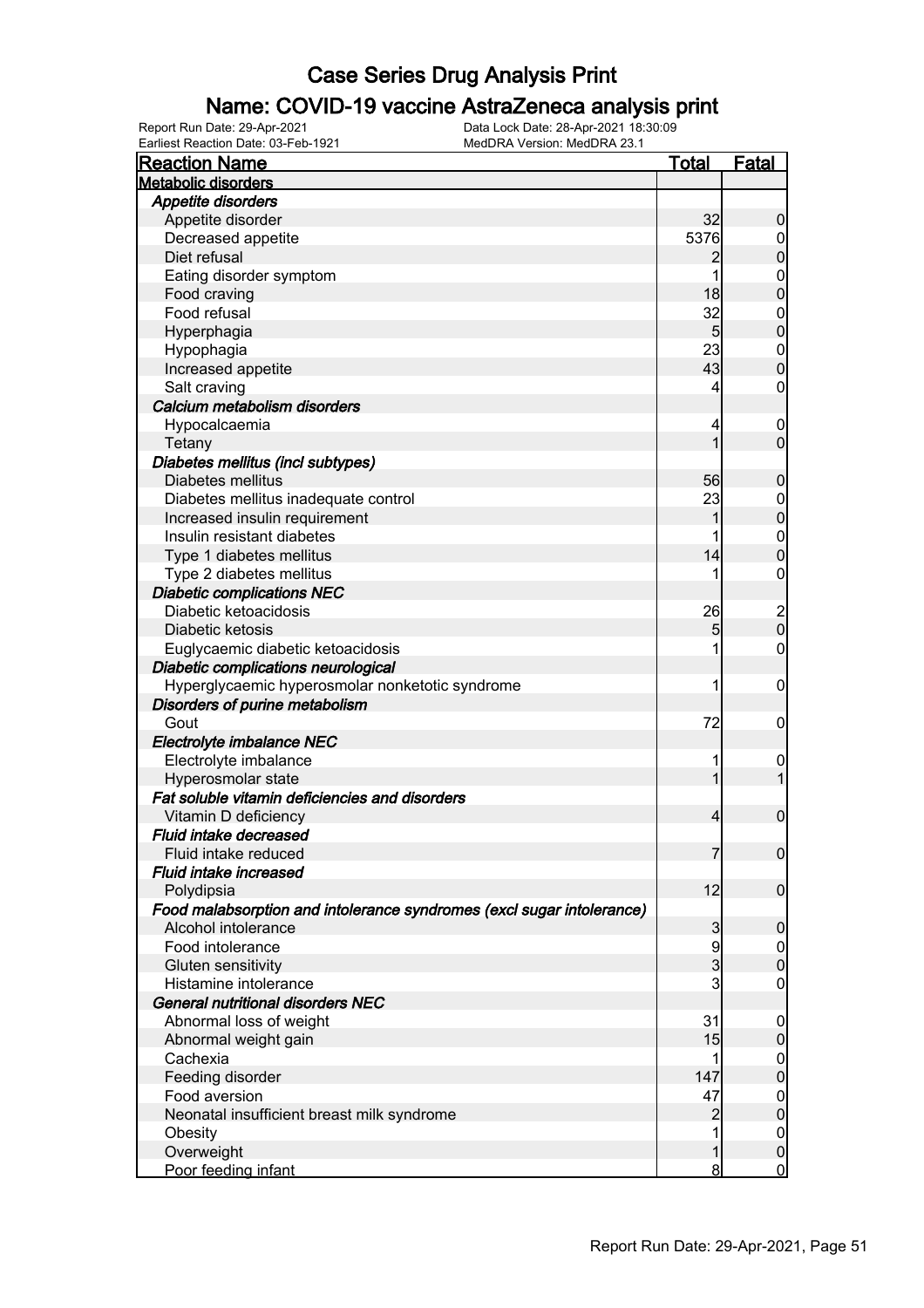### Name: COVID-19 vaccine AstraZeneca analysis print

Earliest Reaction Date: 03-Feb-1921 MedDRA Version: MedDRA 23.1

| <b>Reaction Name</b>                           | <b>Total</b>    | <b>Fatal</b>     |
|------------------------------------------------|-----------------|------------------|
| Metabolic disorders Metabolic disorders cont'd |                 |                  |
| Starvation                                     |                 | $\mathbf 0$      |
| Underweight                                    |                 | 0                |
| Weight loss poor                               |                 | $\overline{0}$   |
| <b>Hyperglycaemic conditions NEC</b>           |                 |                  |
| Glucose tolerance impaired                     |                 | $\boldsymbol{0}$ |
| Hyperglycaemia                                 | 111             | $\mathbf 0$      |
| Insulin resistance                             | 8               | $\overline{0}$   |
| Metabolic syndrome                             |                 | 0                |
| <b>Hyperlipidaemias NEC</b>                    |                 |                  |
| Hyperlipidaemia                                | 1               | $\mathbf 0$      |
| <b>Hypoglycaemic conditions NEC</b>            |                 |                  |
| Hyperinsulinaemic hypoglycaemia                |                 | $\mathbf 0$      |
| Hypoglycaemia                                  | 75              | $\mathbf 0$      |
| Hypoglycaemia unawareness                      | $\overline{c}$  | $\mathbf 0$      |
| Postprandial hypoglycaemia                     | $\overline{2}$  | $\overline{0}$   |
| Iron deficiencies                              |                 |                  |
| Iron deficiency                                | $5\overline{)}$ | $\mathbf 0$      |
| Lipid metabolism and deposit disorders NEC     |                 |                  |
| Lipoedema                                      | 1               | $\mathbf 0$      |
| Magnesium metabolism disorders                 |                 |                  |
| Hypomagnesaemia                                | 1               | $\mathbf 0$      |
| Metabolic acidoses (excl diabetic acidoses)    |                 |                  |
| Ketoacidosis                                   | 1               | $\boldsymbol{0}$ |
| Ketosis                                        | 3               | $\mathbf 0$      |
| Lactic acidosis                                | $\overline{2}$  | $\overline{0}$   |
| Metabolic acidosis                             | 8               | $\mathbf 0$      |
| <b>Metabolic disorders NEC</b>                 |                 |                  |
| Metabolic disorder                             | 1               | $\mathbf 0$      |
| Mixed acid-base disorders                      |                 |                  |
| Acidosis                                       | $\overline{2}$  | $\mathbf 0$      |
| Phosphorus metabolism disorders                |                 |                  |
| Hypophosphataemia                              | 1               | $\mathbf 0$      |
| Potassium imbalance                            |                 |                  |
| Hyperkalaemia                                  | 4               |                  |
| Hypokalaemia                                   | $\overline{4}$  | $\overline{0}$   |
| Protein metabolism disorders NEC               |                 |                  |
| Hypoalbuminaemia                               | 1               | $\overline{0}$   |
| Sodium imbalance                               |                 |                  |
| Hypernatraemia                                 | $\overline{2}$  | $\boldsymbol{0}$ |
| Hyponatraemia                                  | 15              | 0                |
| Hyponatraemic syndrome                         | $\overline{2}$  | $\overline{1}$   |
| Sugar intolerance (excl glucose intolerance)   |                 |                  |
| Lactose intolerance                            | 4               | $\mathbf 0$      |
| Total fluid volume decreased                   |                 |                  |
| Dehydration                                    | 533             | $\mathbf 0$      |
| Hypovolaemia                                   |                 | 0                |
| Total fluid volume increased                   |                 |                  |
| Fluid overload                                 | 6               | 0                |
| Fluid retention                                | 41              | $\mathbf 0$      |
| Water soluble vitamin deficiencies             |                 |                  |
| Folate deficiency                              | 2               | $\boldsymbol{0}$ |
| Vitamin B12 deficiency                         |                 |                  |
| Metabolic disorders SOC TOTAL                  | 6884            | $\frac{0}{5}$    |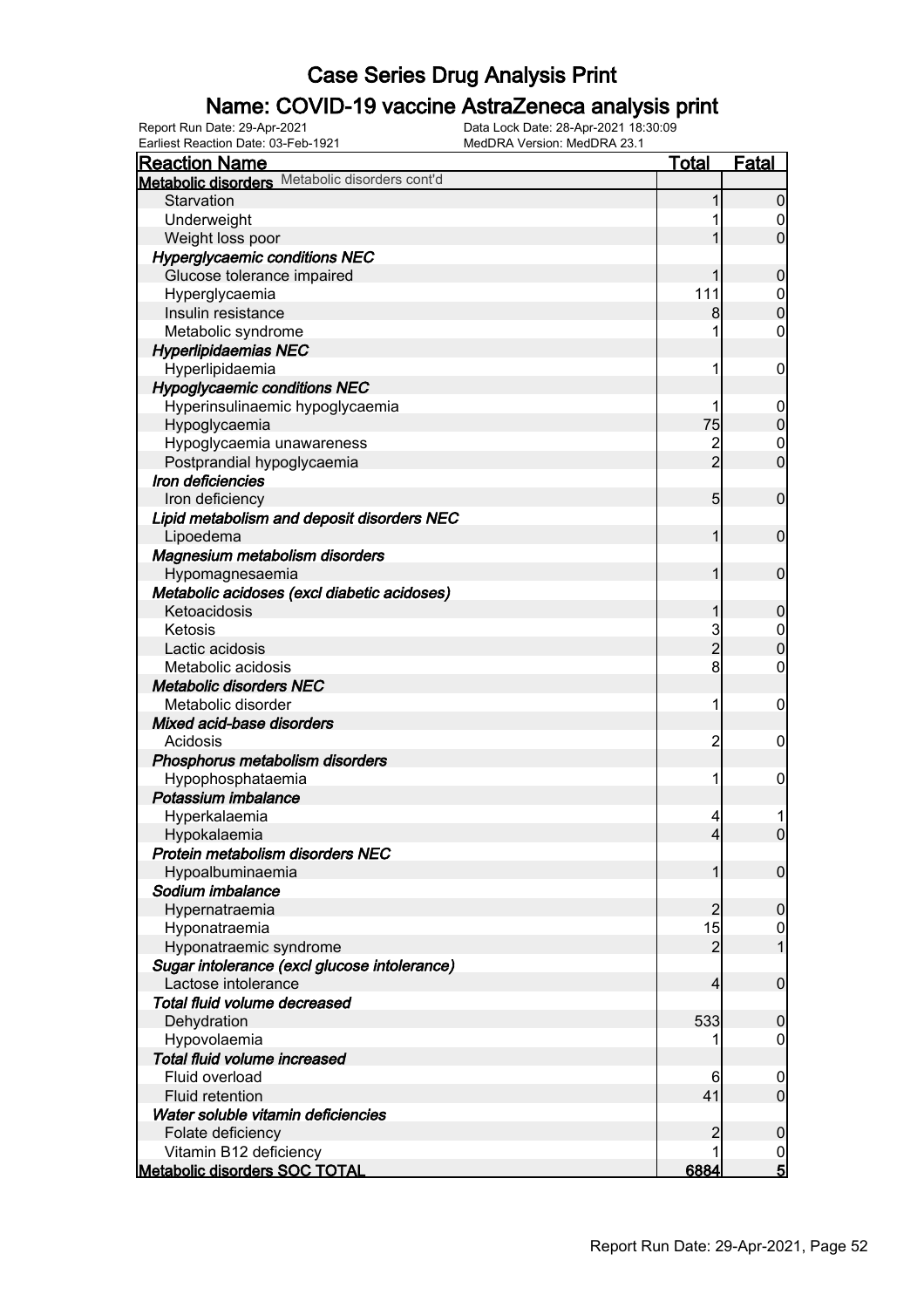#### Name: COVID-19 vaccine AstraZeneca analysis print

| Earliest Reaction Date: 03-Feb-1921                           | MedDRA Version: MedDRA 23.1 |                      |                             |
|---------------------------------------------------------------|-----------------------------|----------------------|-----------------------------|
| <b>Reaction Name</b>                                          |                             | <u>Total</u>         | <b>Fatal</b>                |
| Muscle & tissue disorders                                     |                             |                      |                             |
| <b>Arthropathies NEC</b>                                      |                             |                      |                             |
| <b>Arthritis</b>                                              |                             | 242                  | $\boldsymbol{0}$            |
| Arthritis enteropathic                                        |                             | 1                    | $\mathbf 0$                 |
| Arthropathy                                                   |                             | 15                   | $\mathbf 0$                 |
| Autoimmune arthritis                                          |                             | 3                    | $\boldsymbol{0}$            |
| Haemarthrosis                                                 |                             | 3                    | $\mathbf 0$                 |
| Palindromic rheumatism                                        |                             | 3                    | $\boldsymbol{0}$            |
| Polyarthritis                                                 |                             | 10                   | $\mathbf 0$                 |
| Rheumatic fever                                               |                             | $\frac{2}{3}$        | $\mathbf{0}$                |
| Sacroiliitis                                                  |                             |                      | $\overline{0}$              |
| <b>Bone disorders NEC</b>                                     |                             |                      |                             |
| Bone erosion                                                  |                             | 1                    | $\boldsymbol{0}$            |
| Bone loss                                                     |                             | 1                    | $\boldsymbol{0}$            |
| Jaw disorder                                                  |                             | 3                    | $\pmb{0}$                   |
| Medial tibial stress syndrome                                 |                             | 7                    | $\boldsymbol{0}$            |
| <b>Osteitis</b>                                               |                             | 6                    | $\mathbf 0$                 |
| Osteonecrosis                                                 |                             | 1                    | $\mathbf{0}$                |
| Osteonecrosis of jaw                                          |                             | 3                    | $\overline{0}$              |
| Bone related signs and symptoms                               |                             |                      |                             |
| Bone pain                                                     |                             | 807                  | $\mathbf 0$                 |
| Coccydynia                                                    |                             |                      | $\overline{0}$              |
| Pain in jaw                                                   |                             | 427                  | $\pmb{0}$                   |
| Pubic pain                                                    |                             |                      | $\boldsymbol{0}$            |
| Spinal pain                                                   |                             | 173                  | $\mathbf 0$                 |
| <b>Bursal disorders</b>                                       |                             |                      |                             |
| <b>Bursitis</b>                                               |                             | 70                   | $\boldsymbol{0}$            |
| Cartilage disorders                                           |                             |                      |                             |
| Chondritis                                                    |                             |                      | $\mathbf 0$                 |
| Chondropathy                                                  |                             |                      | $\overline{0}$              |
| Costochondritis                                               |                             | 29                   | $\boldsymbol{0}$            |
| Connective tissue disorders NEC                               |                             |                      |                             |
| Connective tissue disorder                                    |                             |                      | $\boldsymbol{0}$            |
| Mixed connective tissue disease                               |                             |                      | $\boldsymbol{0}$            |
| Morphoea                                                      |                             | 1                    | $\overline{0}$              |
| Polymyalgia rheumatica                                        |                             | 45                   | $\overline{0}$              |
| Reynold's syndrome                                            |                             | $\overline{5}$       | $\overline{0}$              |
| Scleroderma                                                   |                             | $\overline{2}$       | $\overline{0}$              |
| Crystal arthropathic disorders                                |                             |                      |                             |
| Gouty tophus                                                  |                             | 1                    | $\mathbf 0$                 |
| Epiphyseal disorders                                          |                             |                      |                             |
| Epiphyses premature fusion                                    |                             | 1                    | $\boldsymbol{0}$            |
| <b>Extremity deformities</b>                                  |                             |                      |                             |
| Finger deformity                                              |                             | $\overline{c}$       | $\overline{0}$              |
| Hand deformity                                                |                             | $\overline{1}$       | $\pmb{0}$                   |
| Limb deformity                                                |                             | 4                    | $\mathbf 0$                 |
| Wrist deformity                                               |                             | 1                    | $\mathbf 0$                 |
| Intervertebral disc disorders NEC                             |                             |                      |                             |
|                                                               |                             | 1                    | $\mathbf 0$                 |
| Intervertebral disc protrusion<br>Joint related disorders NEC |                             |                      |                             |
|                                                               |                             |                      |                             |
| Joint ankylosis                                               |                             |                      | $\mathbf 0$                 |
| Joint laxity                                                  |                             | 3                    | $\overline{0}$              |
| Joint lock                                                    |                             | 31<br>$\overline{3}$ | $\pmb{0}$<br>$\overline{0}$ |
| Patellofemoral pain syndrome                                  |                             |                      |                             |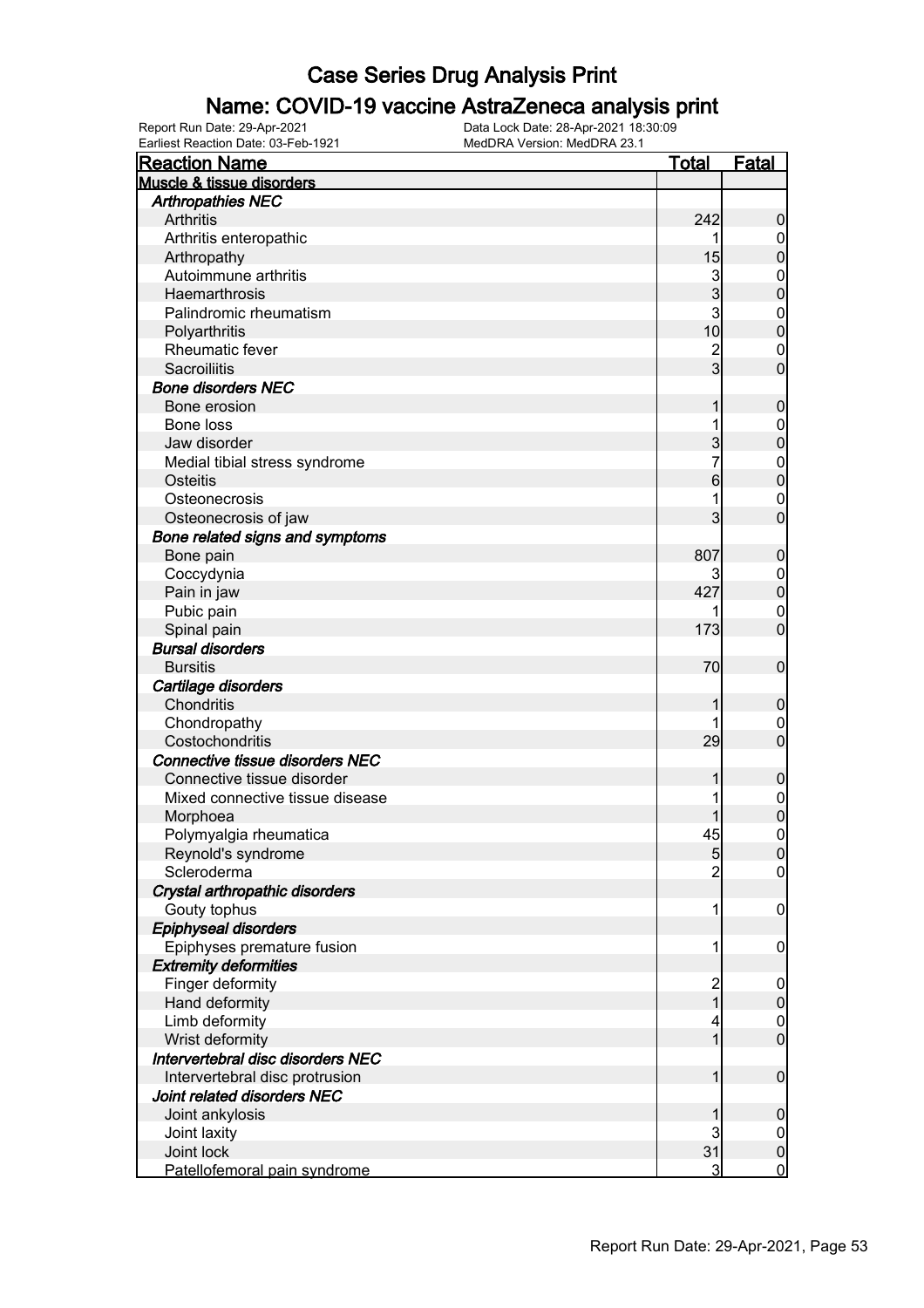### Name: COVID-19 vaccine AstraZeneca analysis print

Earliest Reaction Date: 03-Feb-1921 MedDRA Version: MedDRA 23.1

| <b>Reaction Name</b>                                  | <b>Total</b>         | <b>Fatal</b>                     |
|-------------------------------------------------------|----------------------|----------------------------------|
| Muscle & tissue disordersle & tissue disorders cont'd |                      |                                  |
| Periarthritis                                         | 154                  | $\mathbf 0$                      |
| Rotator cuff syndrome                                 | 36                   | 0                                |
| Temporomandibular joint syndrome                      | 12                   | $\mathbf 0$                      |
| Joint related signs and symptoms                      |                      |                                  |
| Arthralgia                                            | 17521                | $\mathbf 0$                      |
| Jaw clicking                                          | 3                    | $\mathbf 0$                      |
| Joint effusion                                        | $\overline{2}$       | $\mathbf 0$                      |
| Joint noise                                           | 23                   | $\boldsymbol{0}$                 |
| Joint range of motion decreased                       | 3                    | $\mathbf 0$                      |
| Joint stiffness                                       | 295                  | $\boldsymbol{0}$                 |
| Joint swelling                                        | 489                  | $\mathbf 0$                      |
| Joint vibration                                       |                      | $\boldsymbol{0}$                 |
| Joint warmth                                          | 25                   | $\mathbf 0$                      |
| Loose body in joint                                   | 1                    | $\boldsymbol{0}$                 |
| <b>Ligament disorders</b>                             |                      |                                  |
| Ligament pain                                         | 4                    | $\mathbf 0$                      |
| Lupus erythematosus (incl subtypes)                   |                      |                                  |
| Lupus-like syndrome                                   |                      | $\overline{0}$                   |
| Systemic lupus erythematosus                          | 20                   | $\mathbf 0$                      |
| Metabolic bone disorders                              |                      |                                  |
| Osteopenia                                            | 1                    | $\mathbf 0$                      |
| Osteoporosis                                          | 8                    | 0                                |
| <b>Muscle infections and inflammations</b>            |                      |                                  |
| <b>Myositis</b>                                       | 16                   | $\mathbf 0$                      |
| Polymyositis                                          |                      | $\mathbf 0$                      |
| Muscle pains                                          |                      |                                  |
| Fibromyalgia                                          | 188                  | $\mathbf 0$                      |
| Myalgia                                               | 21936                | $\mathbf 0$                      |
| Myalgia intercostal                                   |                      | $\mathbf 0$                      |
| Myofascial pain syndrome                              | 16                   | $\boldsymbol{0}$                 |
| Muscle related signs and symptoms NEC                 |                      |                                  |
| Haematoma muscle                                      |                      |                                  |
| Muscle atrophy                                        | 12                   | $\mathbf 0$<br>$\pmb{0}$         |
| Muscle discomfort                                     |                      |                                  |
| Muscle disorder                                       | 6<br>$\overline{3}$  | $\begin{matrix}0\\0\end{matrix}$ |
|                                                       |                      |                                  |
| Muscle fatigue                                        | 728                  | 0 <br>$\overline{0}$             |
| Muscle haemorrhage<br>Muscle mass                     |                      |                                  |
| Muscle oedema                                         | 5<br>$\overline{2}$  | $\overline{0}$                   |
|                                                       |                      | $\mathbf 0$                      |
| Muscle spasms                                         | 1986                 | $\overline{0}$                   |
| Muscle swelling                                       | 18                   | $\pmb{0}$                        |
| Muscle tightness                                      | 118                  | $\mathbf 0$                      |
| Muscle twitching                                      | 308                  | $\overline{0}$                   |
| Muscle tone abnormalities                             |                      |                                  |
| Muscle rigidity                                       | 36                   | $\boldsymbol{0}$                 |
| Nuchal rigidity                                       | 12<br>$\overline{7}$ | $\overline{0}$                   |
| Torticollis                                           |                      | $\pmb{0}$                        |
| <b>Trismus</b>                                        | 45                   | $\boldsymbol{0}$                 |
| Muscle weakness conditions                            |                      |                                  |
| Muscular weakness                                     | 1385                 | $\mathbf 0$                      |
| Musculoskeletal and connective tissue conditions NEC  |                      |                                  |
| <b>Extremity contracture</b>                          | 1<br>1               | $\boldsymbol{0}$                 |
| Infantile back arching                                |                      | $\overline{0}$                   |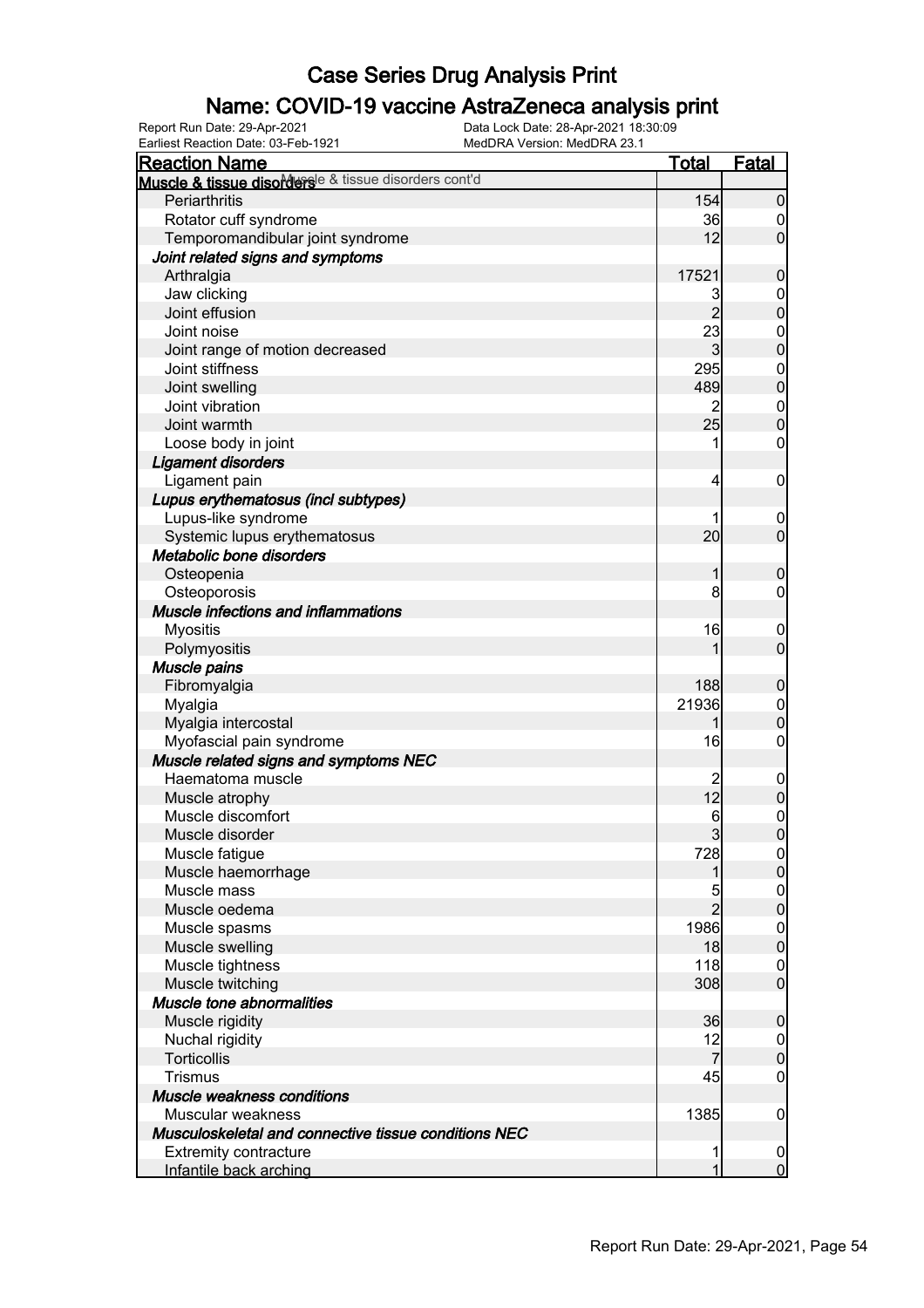### Name: COVID-19 vaccine AstraZeneca analysis print

| <b>Reaction Name</b>                                                                  | <b>Total</b>   | <b>Fatal</b>     |
|---------------------------------------------------------------------------------------|----------------|------------------|
| Muscle & tissue disordersle & tissue disorders cont'd                                 |                |                  |
| Limb mass                                                                             | 4              | 0                |
| Mandibular mass                                                                       | 1              | $\overline{0}$   |
| <b>Mastication disorder</b>                                                           | 2              | 0                |
| Mobility decreased                                                                    | 80             | $\boldsymbol{0}$ |
| Muscle contracture                                                                    | 3              | 0                |
| Musculoskeletal disorder                                                              |                | $\mathbf 0$      |
| Musculoskeletal stiffness                                                             | 1586           | $\mathbf 0$      |
| Somatic dysfunction                                                                   | 1              | $\mathbf 0$      |
| Weight bearing difficulty                                                             | 5              | 0                |
| Musculoskeletal and connective tissue deformities of skull, face and<br>buccal cavity |                |                  |
| Facial asymmetry                                                                      | $\overline{c}$ | $\overline{0}$   |
| Head deformity                                                                        |                | $\overline{0}$   |
| Musculoskeletal and connective tissue infections and inflammations NEC                |                |                  |
| Connective tissue inflammation                                                        |                | 0                |
| Dactylitis                                                                            |                | $\boldsymbol{0}$ |
| <b>Fasciitis</b>                                                                      |                | 0                |
| Plantar fasciitis                                                                     | 5              | 0                |
| Musculoskeletal and connective tissue pain and discomfort                             |                |                  |
| Amplified musculoskeletal pain syndrome                                               |                |                  |
|                                                                                       | 4331           | 0<br>0           |
| Back pain                                                                             |                |                  |
| Flank pain                                                                            | 58             | 0                |
| Growing pains                                                                         | 8              | 0                |
| Limb discomfort                                                                       | 1624           | $\mathbf 0$      |
| Musculoskeletal chest pain                                                            | 305            | 0                |
| Musculoskeletal discomfort                                                            | 91             | $\mathbf 0$      |
| Musculoskeletal pain                                                                  | 50             | 0                |
| Neck pain                                                                             | 2192           | $\mathbf 0$      |
| Pain in extremity                                                                     | 15387          | O                |
| Rheumatic disorder                                                                    | 11             | 0                |
| <b>Myopathies</b>                                                                     |                |                  |
| Compartment syndrome                                                                  | 3              | 0                |
| Myopathy                                                                              | 3              | 0                |
| Rhabdomyolysis                                                                        | 7              | 1                |
| Osteoarthropathies                                                                    |                |                  |
| Nodal osteoarthritis                                                                  | 1              | $\overline{0}$   |
| Osteoarthritis                                                                        | 27             | $\overline{0}$   |
| Spinal osteoarthritis                                                                 | 3              | 0                |
| <b>Psoriatic arthropathies</b>                                                        |                |                  |
| Psoriatic arthropathy                                                                 | 20             | $\mathbf 0$      |
| <b>Rheumatoid arthropathies</b>                                                       |                |                  |
| Felty's syndrome                                                                      |                | $\mathbf 0$      |
| Juvenile idiopathic arthritis                                                         |                | $\mathbf 0$      |
| <b>Rheumatoid arthritis</b>                                                           | 97             | $\mathbf 0$      |
| Still's disease                                                                       | 3              | $\overline{0}$   |
| Soft tissue disorders NEC                                                             |                |                  |
| Axillary mass                                                                         | 34             | $\mathbf 0$      |
| Fistula                                                                               | 1              | 0                |
| Groin pain                                                                            | 133            | $\boldsymbol{0}$ |
| Neck mass                                                                             | 12             | $\mathbf{0}$     |
| Soft tissue disorder                                                                  | $\overline{2}$ | $\overline{0}$   |
| Soft tissue mass                                                                      | $\overline{c}$ | $\boldsymbol{0}$ |
| Soft tissue swelling                                                                  | $\overline{4}$ | $\overline{0}$   |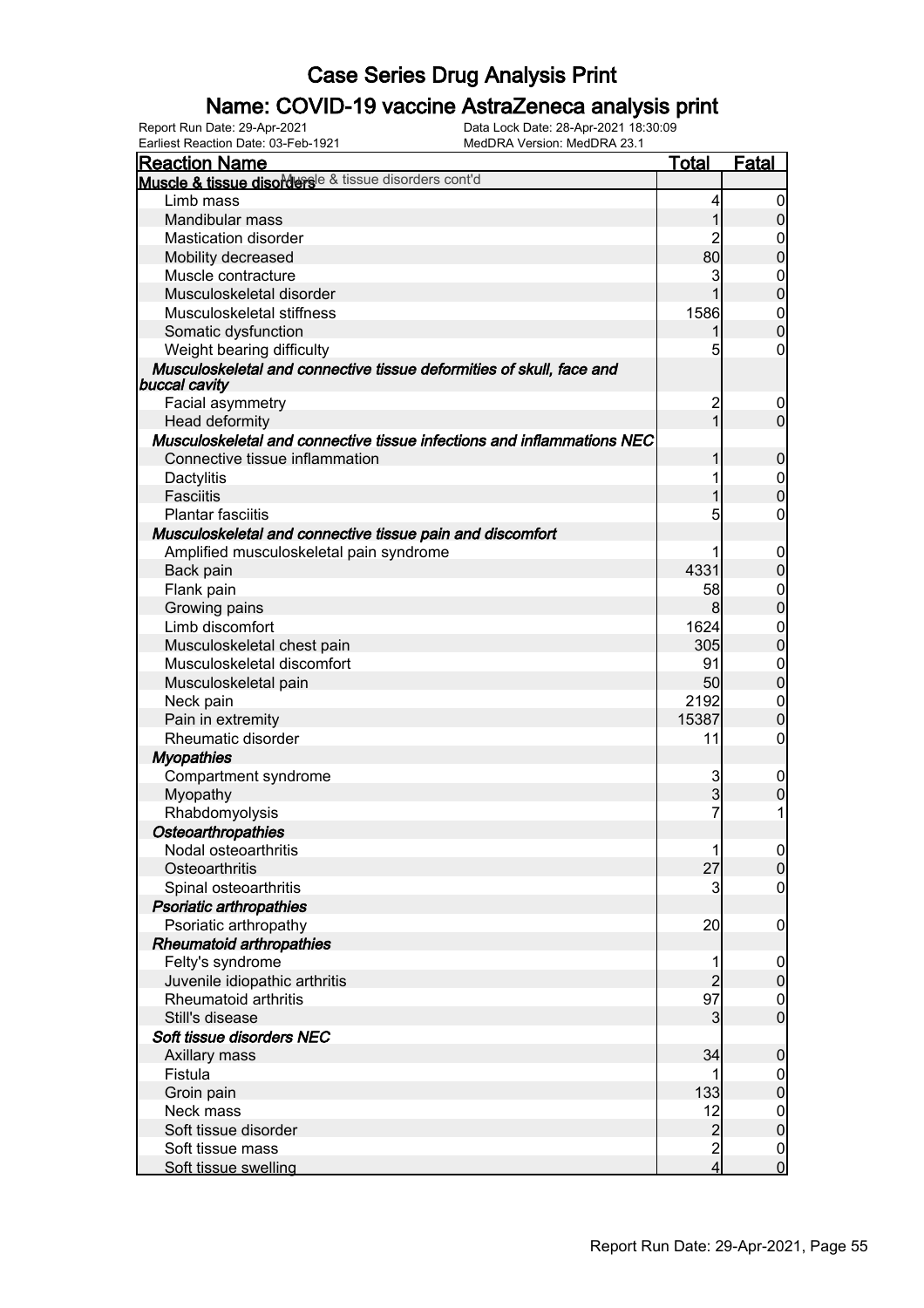### Name: COVID-19 vaccine AstraZeneca analysis print

| <b>Reaction Name</b>                                  | <b>Total</b> | <u>Fatal</u> |
|-------------------------------------------------------|--------------|--------------|
| Muscle & tissue disordersle & tissue disorders cont'd |              |              |
| Spine and neck deformities                            |              |              |
| Kyphosis                                              |              |              |
| Scoliosis                                             |              |              |
| Spinal stenosis                                       |              |              |
| Spondyloarthropathies                                 |              |              |
| Ankylosing spondylitis                                | 18           |              |
| Arthritis reactive                                    | 18           |              |
| <b>Synovial disorders</b>                             |              |              |
| Synovial cyst                                         |              |              |
| Synovitis                                             |              |              |
| <b>Tendon disorders</b>                               |              |              |
| Enthesopathy                                          |              |              |
| Tendon discomfort                                     |              |              |
| Tendon disorder                                       |              |              |
| Tendon pain                                           | 23           |              |
| Tendonitis                                            | 34           |              |
| Tenosynovitis stenosans                               |              |              |
| Trigger finger                                        | 15           |              |
| Muscle & tissue disorders SOC TOTAL                   | <u>73591</u> |              |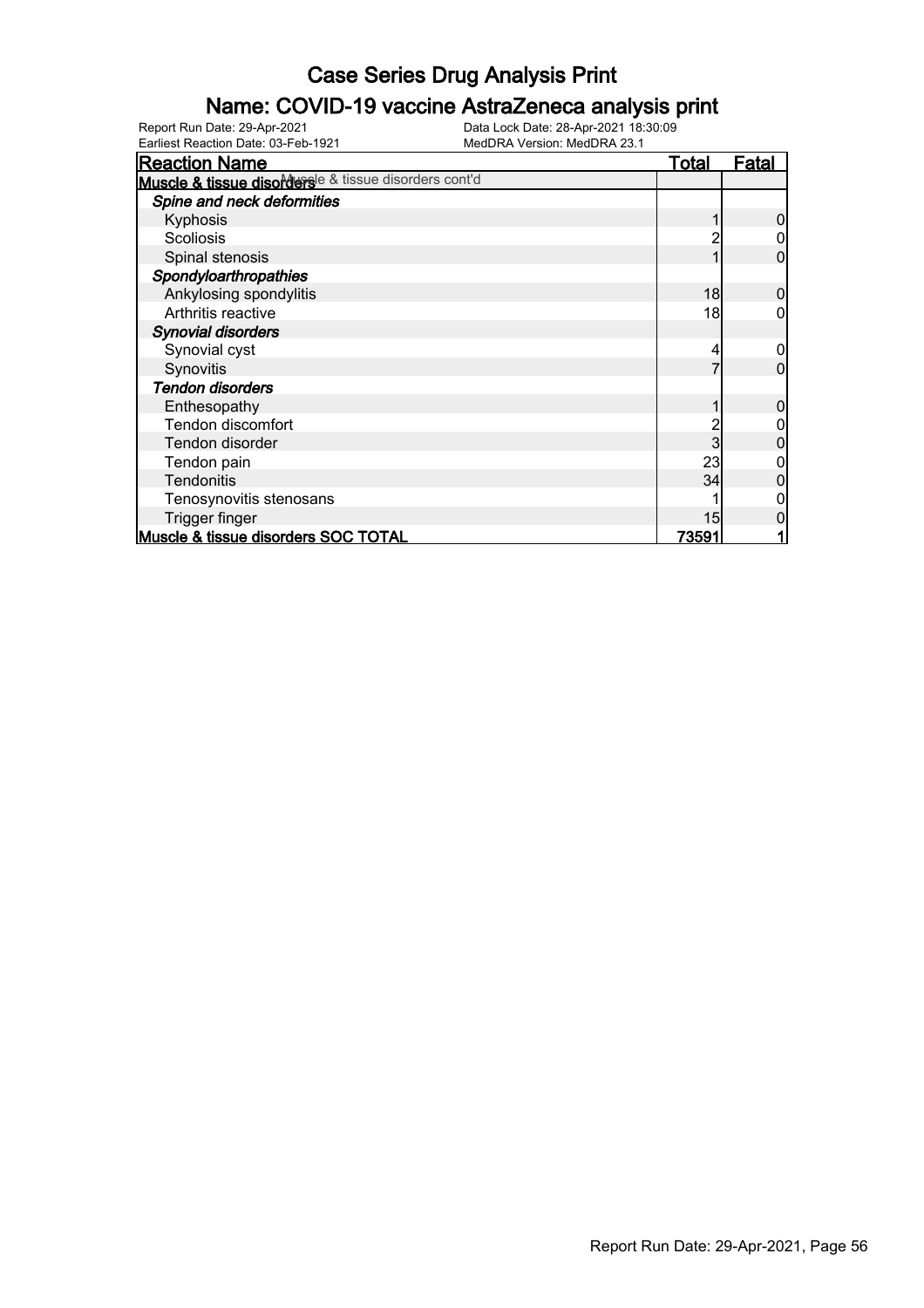### Name: COVID-19 vaccine AstraZeneca analysis print

| <b>Reaction Name</b>                                              | <b>Total</b>   | <b>Fatal</b>     |
|-------------------------------------------------------------------|----------------|------------------|
| <b>Neoplasms</b>                                                  |                |                  |
| <b>B-cell lymphomas NEC</b>                                       |                |                  |
| B-cell lymphoma                                                   |                | $\mathbf 0$      |
| <b>Bladder neoplasms malignant</b>                                |                |                  |
| <b>Bladder cancer</b>                                             |                | $\mathbf 0$      |
| Bone neoplasms malignant (excl sarcomas)                          |                |                  |
| Bone cancer                                                       |                | $\mathbf 0$      |
| Breast and nipple neoplasms benign                                |                |                  |
| Benign breast neoplasm                                            |                | $\mathbf 0$      |
| <b>Breast and nipple neoplasms malignant</b>                      |                |                  |
| <b>Breast cancer</b>                                              | 27             | $\mathbf 0$      |
| Breast cancer male                                                |                | $\boldsymbol{0}$ |
| Breast cancer metastatic                                          |                | $\mathbf 0$      |
| Breast cancer stage III                                           |                | $\mathbf 0$      |
| Cardiovascular neoplasms benign                                   |                |                  |
| Haemangioma                                                       | 2              | $\mathbf 0$      |
| Central nervous system neoplasms malignant NEC                    |                |                  |
| Brain cancer metastatic                                           |                | $\mathbf 0$      |
| Brain neoplasm malignant                                          |                | $\mathbf 0$      |
| Cervix neoplasms malignant                                        |                |                  |
| Cervix carcinoma                                                  |                | $\mathbf 0$      |
| Colorectal neoplasms malignant                                    |                |                  |
| Colon cancer                                                      |                | $\mathbf 0$      |
| Colorectal cancer                                                 |                | 0                |
| <b>Endometrial neoplasms malignant</b>                            |                |                  |
| Endometrial cancer                                                | $\overline{c}$ | $\mathbf 0$      |
| Gastrointestinal neoplasms benign NEC                             |                |                  |
| Gastrointestinal tract adenoma                                    | 1              | $\mathbf 0$      |
| Gastrointestinal neoplasms malignant NEC                          |                |                  |
| Gastrointestinal carcinoma                                        | 1              | $\mathbf 0$      |
| Hepatic neoplasms malignant                                       |                |                  |
| Hepatocellular carcinoma                                          | 3              | 0                |
| Hepatoblastomas                                                   |                |                  |
| Hepatoblastoma                                                    | 1              | 0                |
| <b>Hodgkin's disease NEC</b>                                      |                |                  |
| Hodgkin's disease                                                 | 11             | $\mathbf 0$      |
| Leukaemias NEC                                                    |                |                  |
| Leukaemia recurrent                                               | 1              | $\overline{0}$   |
| Leukaemias chronic lymphocytic                                    |                |                  |
| Chronic lymphocytic leukaemia                                     | 4              | 0                |
| Lip and oral cavity neoplasms benign                              |                |                  |
| Papillary cystadenoma lymphomatosum                               | 1              | $\mathbf 0$      |
| Lip and oral cavity neoplasms malignant                           |                |                  |
| Lip and/or oral cavity cancer                                     |                | $\mathbf 0$      |
| Squamous cell carcinoma of the oral cavity                        |                | $\mathbf 0$      |
| Lymphomas unspecified NEC                                         |                |                  |
| Lymphoma                                                          | 9              | $\boldsymbol{0}$ |
| Lymphoproliferative disorders NEC (excl leukaemias and lymphomas) |                |                  |
| Lymphoproliferative disorder in remission                         | 1              | $\boldsymbol{0}$ |
| Mediastinal neoplasms malignancy unspecified NEC                  |                |                  |
| Good syndrome                                                     |                | $\boldsymbol{0}$ |
| Metastases to specified sites                                     |                |                  |
| Metastases to bone                                                |                | $\boldsymbol{0}$ |
| Metastases to central nervous system                              |                | 1                |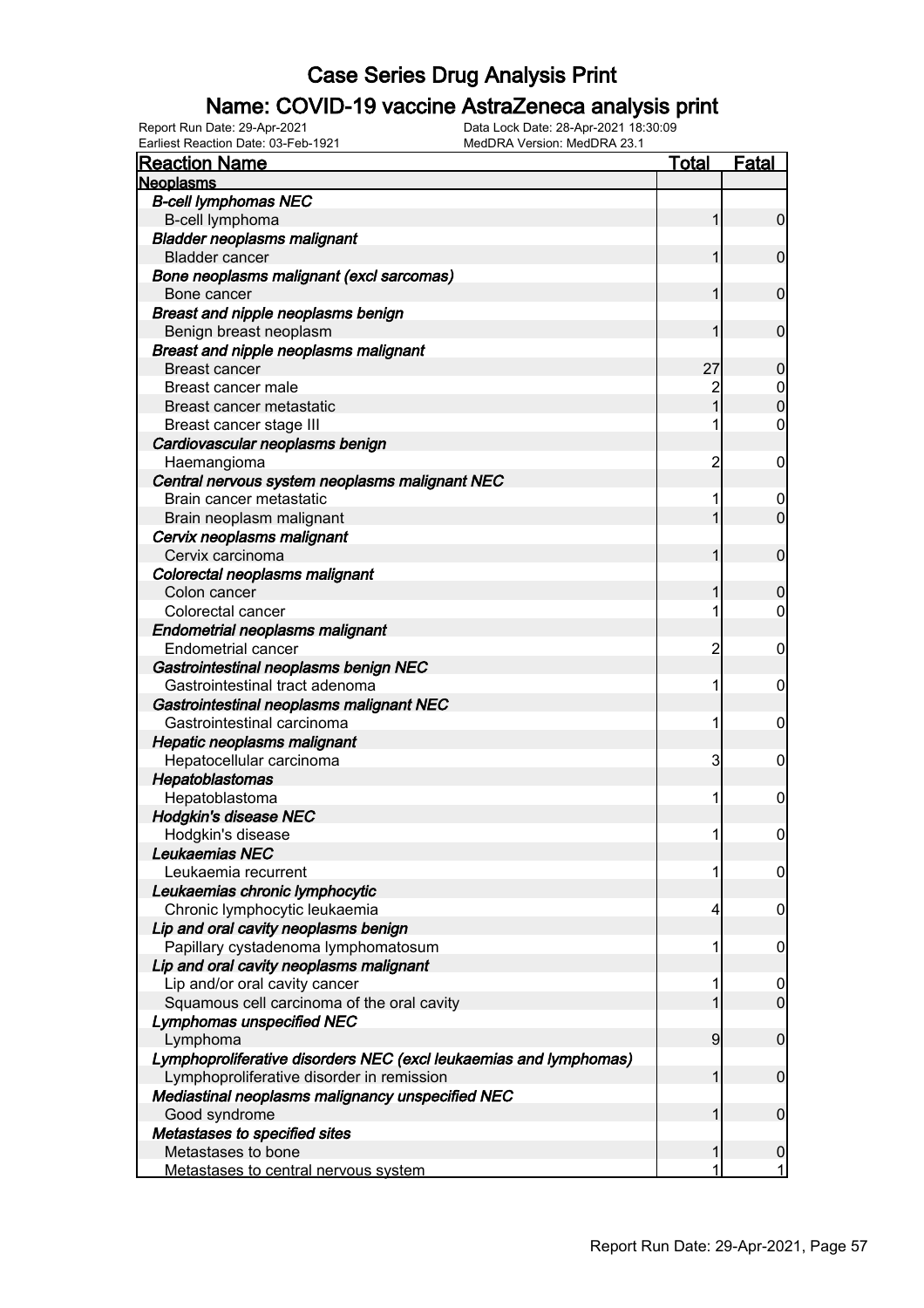### Name: COVID-19 vaccine AstraZeneca analysis print

Earliest Reaction Date: 03-Feb-1921 MedDRA Version: MedDRA 23.1

| <b>Reaction Name</b>                                                               | <b>Total</b>   | <b>Fatal</b>     |
|------------------------------------------------------------------------------------|----------------|------------------|
| Neoplasms cont'd<br><b>Neoplasms</b>                                               |                |                  |
| Metastases to lung                                                                 | 1              | 1                |
| Metastases to unknown and unspecified sites                                        |                |                  |
| Metastasis                                                                         | 2              | $\mathbf 0$      |
| Myeloproliferative disorders (excl leukaemias)                                     |                |                  |
| Essential thrombocythaemia                                                         | 1              | $\mathbf 0$      |
| Neoplasms benign site unspecified NEC                                              |                |                  |
| Fibroma                                                                            | 1              | $\mathbf 0$      |
| Neoplasms malignant site unspecified NEC                                           |                |                  |
| Adenocarcinoma                                                                     | $\overline{c}$ | $\mathbf 0$      |
| Metastatic neoplasm                                                                | 3              | 0                |
| Neoplasm malignant                                                                 | 3              | $\overline{1}$   |
| Squamous cell carcinoma                                                            | 1              | $\mathbf 0$      |
| Neoplasms unspecified malignancy and site unspecified NEC                          |                |                  |
| Neoplasm recurrence                                                                | 6              | $\mathbf 0$      |
| Nervous system neoplasms unspecified malignancy NEC                                |                |                  |
| Brain neoplasm                                                                     | $\overline{c}$ | 0                |
| Meningioma                                                                         | 1              | $\mathbf 0$      |
| <b>Neuromas</b>                                                                    |                |                  |
| Acoustic neuroma                                                                   | $\overline{2}$ | $\mathbf 0$      |
| Ocular neoplasms benign                                                            |                |                  |
| Eye naevus                                                                         | $\overline{2}$ | $\mathbf 0$      |
| Oesophageal neoplasms malignant                                                    |                |                  |
| Oesophageal cancer metastatic                                                      | 3              | $\mathbf 0$      |
| Oesophageal carcinoma                                                              | 1              | 0                |
| Oesophageal squamous cell carcinoma                                                | 1              | $\overline{0}$   |
| <b>Oncologic complications and emergencies</b>                                     |                |                  |
| Cancer fatigue                                                                     | 4              | $\mathbf 0$      |
| Cancer pain                                                                        | 1              | 0                |
| Intracranial tumour haemorrhage                                                    | 1              | $\overline{0}$   |
| Oropharyngeal, nasopharyngeal and tonsillar neoplasms malignant and<br>unspecified |                |                  |
| <b>Tonsil cancer</b>                                                               | $\overline{2}$ | $\mathbf 0$      |
| Ovarian neoplasms malignant (excl germ cell)                                       |                |                  |
| Ovarian cancer                                                                     | 4              | 0                |
| Ovarian cancer stage IV                                                            | $\overline{2}$ | $\overline{0}$   |
| Pancreatic neoplasms malignant (excl islet cell and carcinoid)                     |                |                  |
| Pancreatic carcinoma                                                               | 3              | $\boldsymbol{0}$ |
| Plasma cell myelomas                                                               |                |                  |
| Plasma cell myeloma                                                                | 1              | 0                |
| Prostatic neoplasms malignant                                                      |                |                  |
| Prostate cancer                                                                    | 5              | 0                |
| Renal neoplasms malignant                                                          |                |                  |
| Clear cell renal cell carcinoma                                                    | 3              | 0                |
| Metastatic renal cell carcinoma                                                    |                | 0                |
| Renal cancer                                                                       | 1              | 0                |
| Respiratory tract and pleural neoplasms malignancy unspecified NEC                 |                |                  |
| Maxillofacial sinus neoplasm                                                       | 1              | 0                |
| Respiratory tract and pleural neoplasms malignant cell type unspecified<br>NEC     |                |                  |
| Bronchial carcinoma                                                                | 4              |                  |
| Lung cancer metastatic                                                             | 1              | $\boldsymbol{0}$ |
| Lung neoplasm malignant                                                            | 5              | $\mathbf 0$      |
| Throat cancer                                                                      | 1              | $\overline{0}$   |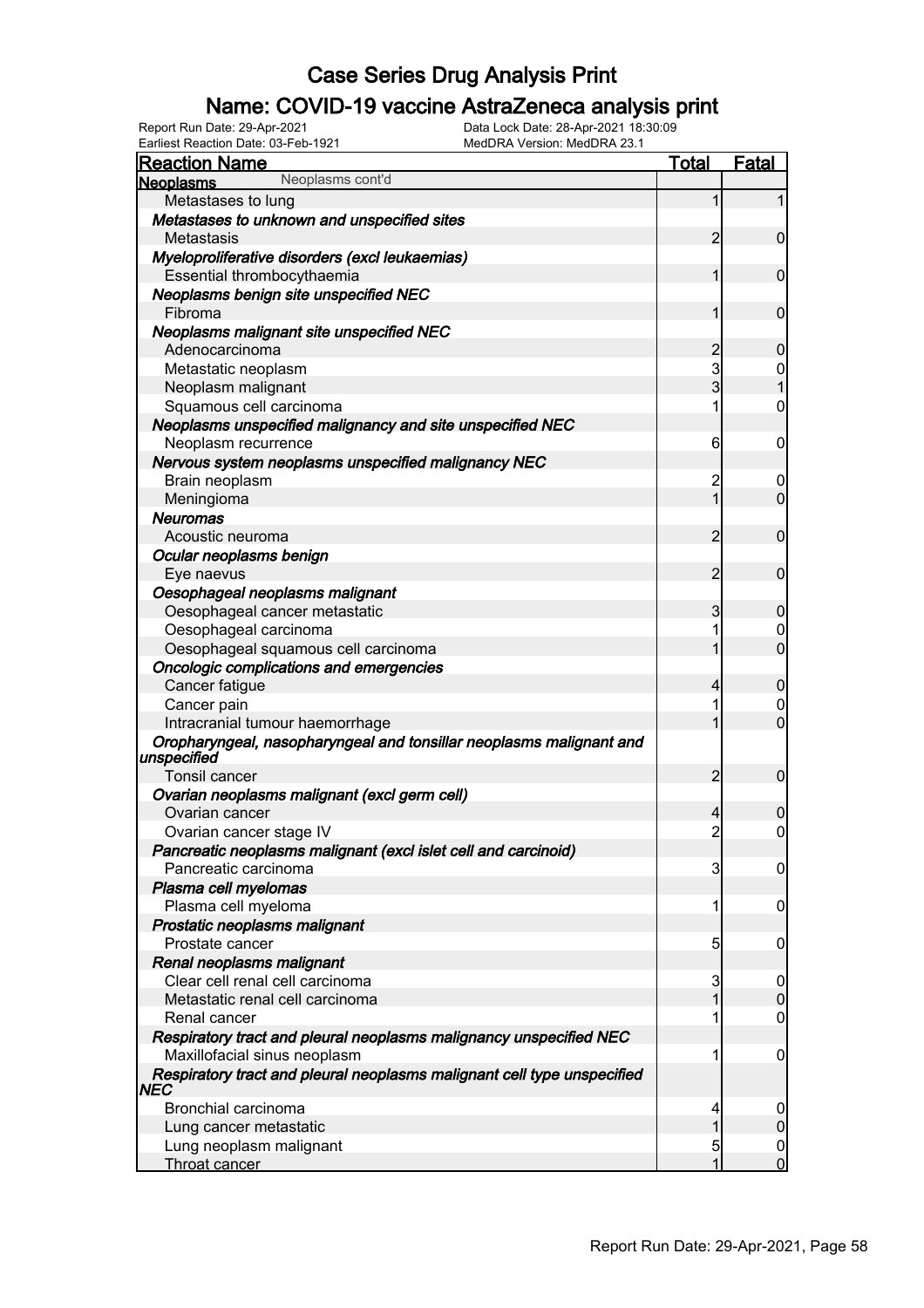### Name: COVID-19 vaccine AstraZeneca analysis print

| Earliest Reaction Date: 03-Feb-1921                      | MedDRA Version: MedDRA 23.1 |              |
|----------------------------------------------------------|-----------------------------|--------------|
| <b>Reaction Name</b>                                     | Total                       | <u>Fatal</u> |
| Neoplasms cont'd<br><b>Neoplasms</b>                     |                             |              |
| Salivary gland neoplasms malignant                       |                             |              |
| Salivary gland cancer stage 0                            |                             | 0            |
| Salivary gland cancer stage III                          |                             |              |
| Skin melanomas (excl ocular)                             |                             |              |
| Acral lentiginous melanoma stage III                     |                             |              |
| Malignant melanoma                                       |                             | 0            |
| Malignant melanoma in situ                               |                             | 0            |
| Skin neoplasms benign                                    |                             |              |
| Acrochordon                                              |                             |              |
| Haemangioma of skin                                      |                             |              |
| Melanocytic naevus                                       |                             |              |
| Skin papilloma                                           | 11                          | 0            |
| Skin neoplasms malignant and unspecified (excl melanoma) |                             |              |
| Bowen's disease                                          |                             | 0            |
| Skin cancer                                              |                             |              |
| Squamous cell carcinoma of skin                          |                             | 0            |
| Soft tissue neoplasms benign NEC                         |                             |              |
| Knuckle pads                                             |                             | 0            |
| Lipoma                                                   |                             |              |
| Uterine neoplasms benign                                 |                             |              |
| Uterine leiomyoma                                        |                             |              |
| <b>Neoplasms SOC TOTAL</b>                               | 180                         | 3            |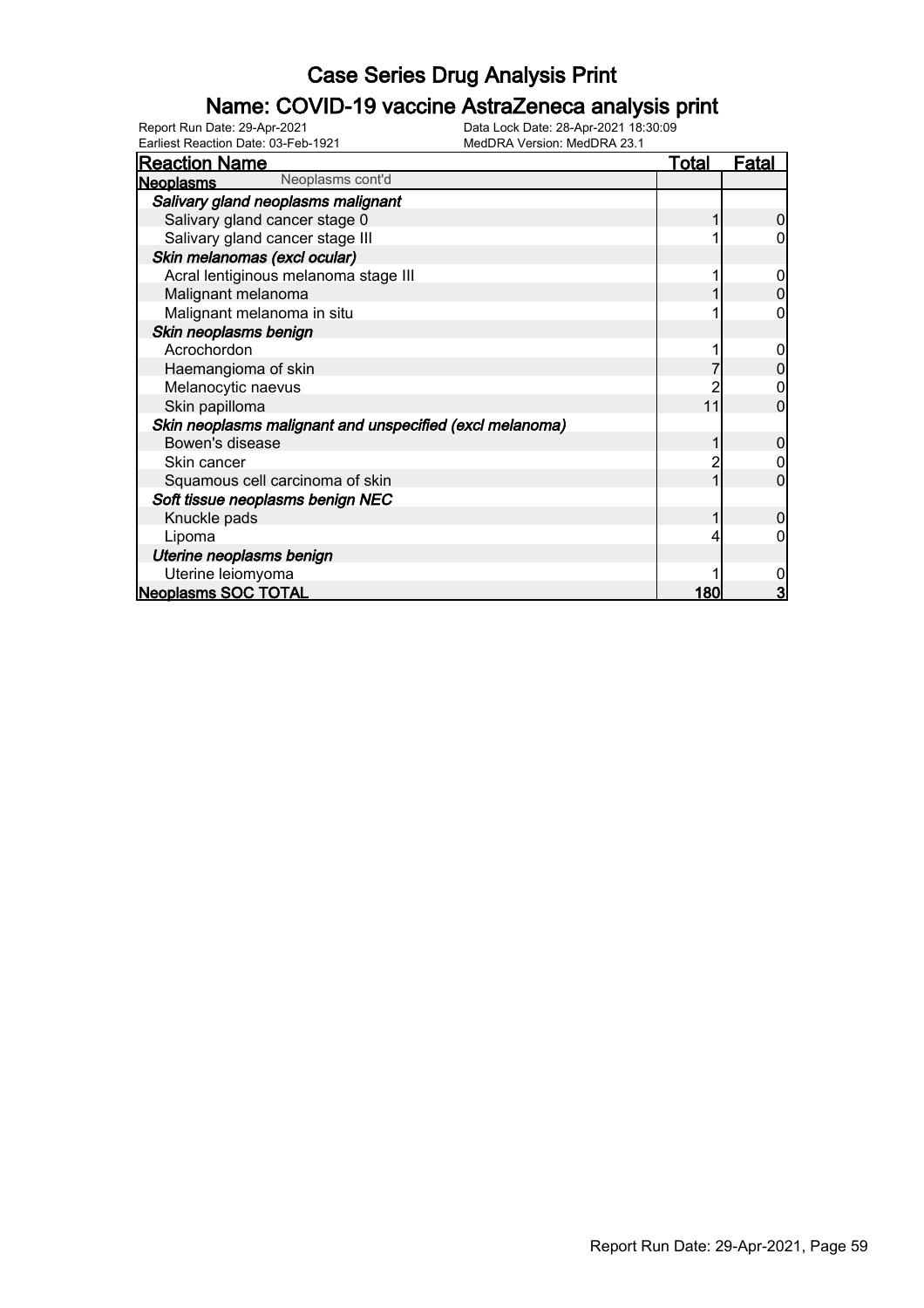#### Name: COVID-19 vaccine AstraZeneca analysis print

| <b>Reaction Name</b>                                              | <b>Total</b>    | <b>Fatal</b>                               |
|-------------------------------------------------------------------|-----------------|--------------------------------------------|
| Nervous system disorders                                          |                 |                                            |
| <b>Abnormal reflexes</b>                                          |                 |                                            |
| Areflexia                                                         | 10              | $\boldsymbol{0}$                           |
| Extensor plantar response                                         |                 | $\mathbf 0$                                |
| Hyperreflexia                                                     |                 | $\overline{0}$                             |
| Hyporeflexia                                                      | 8               |                                            |
| Poor sucking reflex                                               | 1               | $0\atop 0$                                 |
| Reflexes abnormal                                                 |                 | $\pmb{0}$                                  |
| Abnormal sleep-related events                                     |                 |                                            |
| Sleep paralysis                                                   | 18              | $\mathbf 0$                                |
| Absence seizures                                                  |                 |                                            |
| Petit mal epilepsy                                                | 26              | $\mathbf 0$                                |
| Acute polyneuropathies                                            |                 |                                            |
| Acute motor axonal neuropathy                                     | 3               | $\mathbf 0$                                |
| Acute polyneuropathy                                              | $\overline{2}$  |                                            |
| Guillain-Barre syndrome                                           | 184             | $\begin{array}{c} 0 \\ 3 \\ 0 \end{array}$ |
| Miller Fisher syndrome                                            |                 |                                            |
|                                                                   |                 | $\pmb{0}$                                  |
| Subacute inflammatory demyelinating polyneuropathy                |                 |                                            |
| <b>Auditory nerve disorders</b><br>Acoustic neuritis              | 1               |                                            |
|                                                                   |                 | $\mathbf 0$                                |
| Autonomic nervous system disorders                                |                 |                                            |
| Autonomic nervous system imbalance                                | 8               | $\mathbf 0$                                |
| Horner's syndrome                                                 | 1               | $\mathbf 0$                                |
| Orthostatic intolerance                                           | $\overline{c}$  | $\boldsymbol{0}$                           |
| Central nervous system aneurysms and dissections                  |                 |                                            |
| Carotid artery dissection                                         | 1               | $\boldsymbol{0}$                           |
| Intracranial aneurysm                                             | 1               | $\mathbf 0$                                |
| Central nervous system haemorrhages and cerebrovascular accidents |                 |                                            |
| Basal ganglia haemorrhage                                         | 1               | $\boldsymbol{0}$                           |
| Basal ganglia stroke                                              |                 | $\mathbf{0}$                               |
| Basilar artery thrombosis                                         | 1               | $\mathbf 0$                                |
| Brain stem haemorrhage                                            | $\frac{3}{2}$   | 0<br>0<br>0<br>0                           |
| Brain stem infarction                                             |                 |                                            |
| Brain stem stroke                                                 | 1               |                                            |
| Carotid artery occlusion                                          |                 |                                            |
| Carotid artery thrombosis                                         | $\vert 4 \vert$ | $\mathbf 0$                                |
| Cerebellar haemorrhage                                            | $\mathbf{3}$    | 0                                          |
| Cerebellar infarction                                             | 3               | $\overline{0}$                             |
| Cerebellar stroke                                                 | $\overline{7}$  | $\pmb{0}$                                  |
| Cerebral artery embolism                                          | $\frac{5}{3}$   | $\boldsymbol{0}$                           |
| Cerebral artery occlusion                                         |                 | $\mathbf 0$                                |
| Cerebral artery thrombosis                                        |                 | $\mathbf 0$                                |
| Cerebral haematoma                                                | 11              | 1                                          |
| Cerebral haemorrhage                                              | 107             | $\frac{29}{2}$                             |
| Cerebral infarction                                               | 46              |                                            |
| Cerebral ischaemia                                                | 3               | $\mathbf{0}$                               |
| Cerebral thrombosis                                               | 19              | 1                                          |
| Cerebral vascular occlusion                                       | 1               | $\boldsymbol{0}$                           |
| Cerebrovascular accident                                          | 607             | 30                                         |
| Embolic stroke                                                    | 13              | $\overline{0}$                             |
| Haemorrhage intracranial                                          | 37              | $\boldsymbol{6}$                           |
| Haemorrhagic cerebral infarction                                  | 1               | $\mathbf 0$                                |
| Haemorrhagic stroke                                               | 23              | $\overline{\mathcal{L}}$                   |
| Haemorrhagic transformation stroke                                | 4               | $\overline{2}$                             |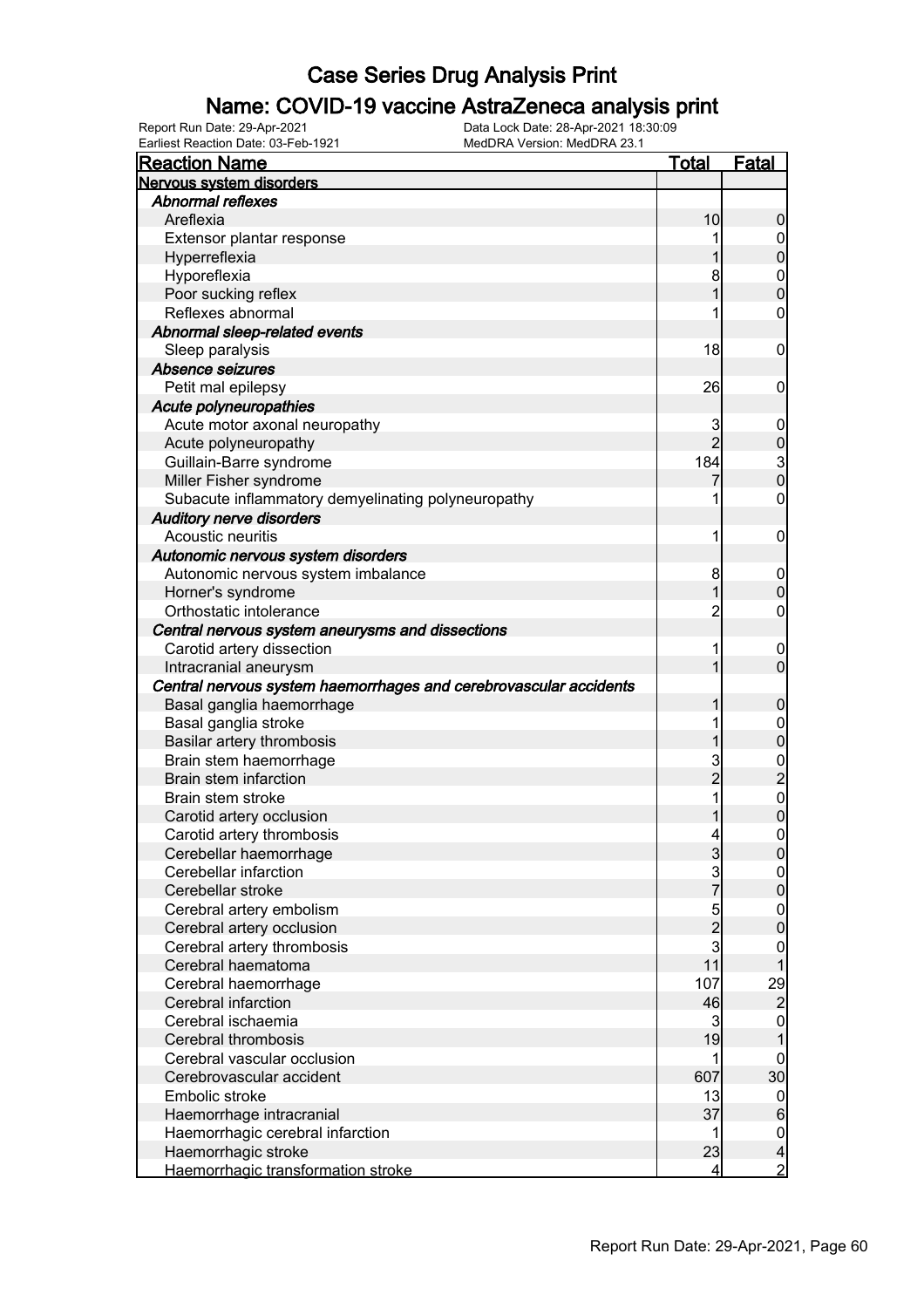### Name: COVID-19 vaccine AstraZeneca analysis print

| <b>Reaction Name</b>                                                 | <b>Total</b>                               | <b>Fatal</b>                               |
|----------------------------------------------------------------------|--------------------------------------------|--------------------------------------------|
| Nervous system disordersus system disorders cont'd                   |                                            |                                            |
| Intracranial haematoma                                               | 5                                          |                                            |
| Intraventricular haemorrhage                                         | 5                                          | $\overline{0}$                             |
| Ischaemic cerebral infarction                                        | $\overline{2}$                             | $\bf{0}$                                   |
| Ischaemic stroke                                                     | 74                                         |                                            |
| Lacunar infarction                                                   | $\overline{4}$                             | $\frac{3}{0}$                              |
| Lacunar stroke                                                       | 15                                         | $\mathbf{0}$                               |
| Spinal cord haematoma                                                | $\mathbf{1}$                               | $\mathbf 0$                                |
| Subarachnoid haemorrhage                                             | 59                                         | 4                                          |
| Thalamus haemorrhage                                                 | 6                                          | $\overline{0}$                             |
| Thrombotic stroke                                                    | 8                                          | $\boldsymbol{0}$                           |
| Central nervous system inflammatory disorders NEC                    |                                            |                                            |
| Arachnoiditis                                                        |                                            | $\mathbf 0$                                |
| Central nervous system inflammation                                  | 2<br>7                                     | $\mathbf 0$                                |
| Neurosarcoidosis                                                     | 2                                          | $\boldsymbol{0}$                           |
| Central nervous system vascular disorders NEC                        |                                            |                                            |
|                                                                      |                                            |                                            |
| Brain hypoxia<br>Carotid artery stenosis                             |                                            | $\mathbf 0$                                |
|                                                                      |                                            |                                            |
| Cerebral amyloid angiopathy                                          | $\begin{array}{c} 2 \\ 2 \\ 2 \end{array}$ | $0\atop 0$                                 |
| Cerebral congestion                                                  |                                            |                                            |
| Cerebral microhaemorrhage<br>Cerebral small vessel ischaemic disease |                                            | $0\atop 0$                                 |
|                                                                      |                                            |                                            |
| Cerebral vasoconstriction                                            |                                            | $\begin{matrix}0\\0\end{matrix}$           |
| Cerebrovascular disorder                                             | 3                                          |                                            |
| Internal carotid artery deformity                                    |                                            | $0\atop 0$                                 |
| Jugular vein occlusion                                               |                                            |                                            |
| Reversible cerebral vasoconstriction syndrome                        |                                            | $\mathbf 0$                                |
| Cerebrovascular venous and sinus thrombosis                          |                                            |                                            |
| Cerebral venous sinus thrombosis                                     | 140                                        | 16                                         |
| Cerebral venous thrombosis                                           | 27                                         | $\begin{array}{c} 2 \\ 3 \\ 0 \end{array}$ |
| Superior sagittal sinus thrombosis                                   | 19                                         |                                            |
| Transverse sinus thrombosis                                          | $5\overline{)}$                            |                                            |
| Cervical spinal cord and nerve root disorders                        |                                            |                                            |
| Cervical radiculopathy                                               | 3                                          | $\boldsymbol{0}$                           |
| Cervicobrachial syndrome                                             | 5                                          | $\boldsymbol{0}$                           |
| <b>Choreiform movements</b>                                          |                                            |                                            |
| Chorea                                                               | $\overline{c}$                             | 0                                          |
| Choreoathetosis                                                      | 1                                          | $\overline{0}$                             |
| Sydenham's chorea                                                    |                                            | $\boldsymbol{0}$                           |
| Chronic polyneuropathies                                             |                                            |                                            |
| Demyelinating polyneuropathy                                         | 1                                          | $\mathbf 0$                                |
| Diabetic neuropathy                                                  | $\overline{2}$                             | $\overline{0}$                             |
| Coma states                                                          |                                            |                                            |
| Coma                                                                 | 11                                         | $\boldsymbol{0}$                           |
| Diabetic coma                                                        |                                            | $\boldsymbol{0}$                           |
| Coordination and balance disturbances                                |                                            |                                            |
| Ataxia                                                               | 18                                         | $\mathbf 0$                                |
| <b>Balance disorder</b>                                              | 559                                        | $\pmb{0}$                                  |
| Cerebellar ataxia                                                    | 1                                          | $\mathbf 0$                                |
| Coordination abnormal                                                | 83                                         | $\pmb{0}$                                  |
| Dysdiadochokinesis                                                   | 1                                          | $\mathbf 0$                                |
| Dysstasia                                                            | 63                                         | $\pmb{0}$                                  |
| Hand-eye coordination impaired                                       | 1                                          | $\mathbf 0$                                |
| <b>Nystagmus</b>                                                     | 11                                         | $\mathbf 0$                                |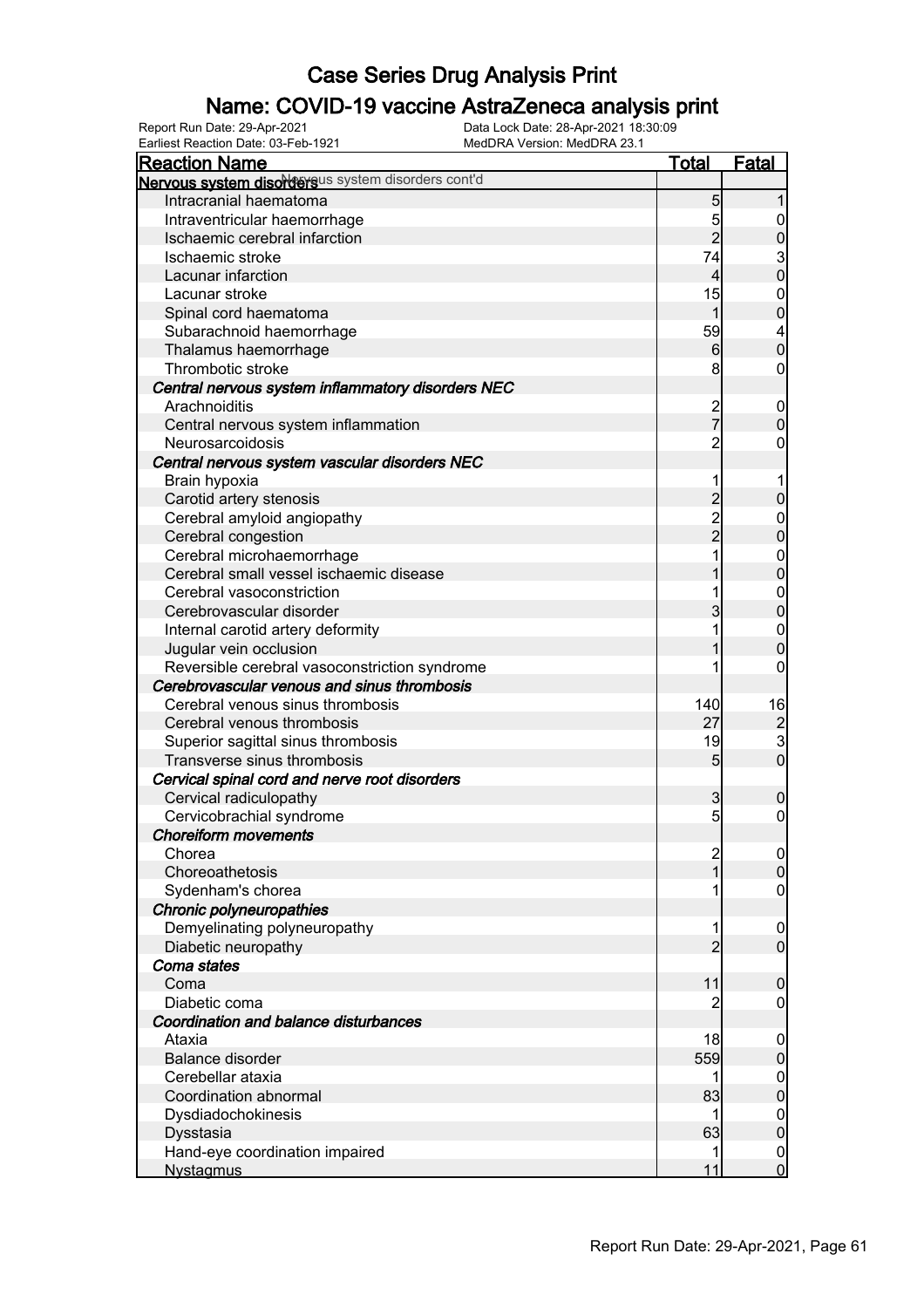### Name: COVID-19 vaccine AstraZeneca analysis print

Earliest Reaction Date: 03-Feb-1921 MedDRA Version: MedDRA 23.1

| <b>Reaction Name</b>                                          | <u>Total</u>   | <b>Fatal</b>                     |
|---------------------------------------------------------------|----------------|----------------------------------|
| Nervous system disordersus system disorders cont'd            |                |                                  |
| <b>Cortical dysfunction NEC</b>                               |                |                                  |
| Alexia                                                        | 3              | 0                                |
| Aphasia                                                       | 83             | $\mathbf 0$                      |
| Apraxia                                                       |                | 0                                |
| Dysgraphia                                                    |                | $\mathbf 0$                      |
| <b>Dyslexia</b>                                               | $\overline{c}$ | $\overline{0}$                   |
| Dyspraxia                                                     | 3              | $\mathbf 0$                      |
| Neurologic neglect syndrome                                   | 3              | $\overline{0}$                   |
| Visuospatial deficit                                          | $\overline{c}$ | $\mathbf 0$                      |
| Cranial nerve disorders NEC                                   |                |                                  |
| Cranial nerve disorder                                        | 1              | $\mathbf 0$                      |
| Cranial nerve paralysis                                       |                | 0                                |
| Neurovascular conflict                                        |                | $\mathbf 0$                      |
| Paresis cranial nerve                                         |                | $\overline{0}$                   |
| Dementia (excl Alzheimer's type)                              |                |                                  |
| Dementia                                                      | 15             | $\mathbf 0$                      |
| Dementia with Lewy bodies                                     |                | $\mathbf 0$                      |
| Frontotemporal dementia                                       |                | $\mathbf 0$                      |
| Senile dementia                                               |                | $\mathbf 0$                      |
| Vascular dementia                                             | 4              | $\overline{0}$                   |
| <b>Demyelinating disorders NEC</b>                            |                |                                  |
| Acute disseminated encephalomyelitis                          | 5              | $\mathbf 0$                      |
| Demyelination                                                 | 9              | $\mathbf 0$                      |
| Neuromyelitis optica spectrum disorder                        |                | $\overline{0}$                   |
| Disturbances in consciousness NEC                             |                |                                  |
| Altered state of consciousness                                | 9              | $\mathbf 0$                      |
| <b>Consciousness fluctuating</b>                              |                | $\mathbf 0$                      |
| Depressed level of consciousness                              | 63             | $\mathbf{0}$                     |
| Lethargy                                                      | 3703           | $\mathbf{0}$                     |
| Loss of consciousness                                         | 729            | $\mathbf 0$                      |
| Postictal state                                               | 1              | $\mathbf 0$                      |
| Sedation                                                      | 9              | $\mathbf 0$                      |
| Somnolence                                                    | 1348           | 1                                |
| Stupor                                                        |                | 0                                |
|                                                               | 1797           | $\overline{0}$                   |
| Syncope                                                       |                |                                  |
| Disturbances in sleep phase rhythm                            | 1              |                                  |
| Advanced sleep phase<br>Circadian rhythm sleep disorder       |                | $\overline{0}$<br>$\overline{0}$ |
|                                                               |                |                                  |
| Irregular sleep phase<br>Irregular sleep wake rhythm disorder |                | $\mathbf 0$<br>$\overline{0}$    |
| Dyskinesias and movement disorders NEC                        |                |                                  |
| Akathisia                                                     |                |                                  |
|                                                               | 9              | 0                                |
| <b>Ballismus</b>                                              |                | $\mathbf 0$                      |
| Bradykinesia                                                  | 20             | $\boldsymbol{0}$                 |
| <b>Clumsiness</b>                                             | 30             | $\boldsymbol{0}$                 |
| Dyskinesia                                                    | 79             | $\mathbf 0$                      |
| Extrapyramidal disorder                                       | 17             | $\boldsymbol{0}$                 |
| Fine motor delay                                              | 1              | $\mathbf 0$                      |
| Fine motor skill dysfunction                                  | 7              | $\mathbf 0$                      |
| Hyperkinesia                                                  | 20             | $\mathbf 0$                      |
| Hypokinesia                                                   | 33             | $\mathbf 0$                      |
| Motor dysfunction                                             | 9              | $\mathbf 0$                      |
| Movement disorder                                             | 50             | $\mathbf 0$                      |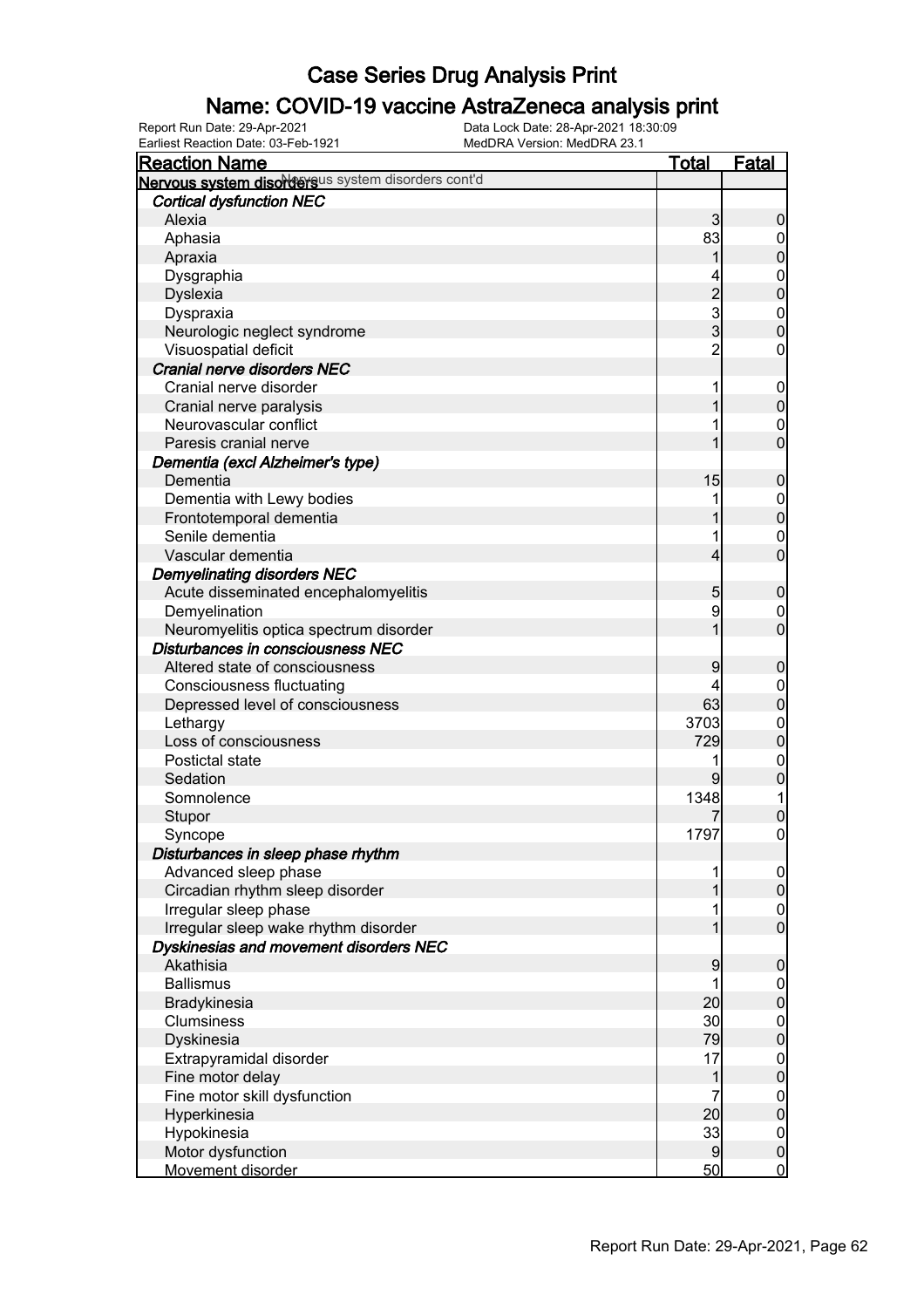### Name: COVID-19 vaccine AstraZeneca analysis print

Earliest Reaction Date: 03-Feb-1921 MedDRA Version: MedDRA 23.1

| <b>Reaction Name</b>                               | <b>Total</b>   | <b>Fatal</b>                           |
|----------------------------------------------------|----------------|----------------------------------------|
| Nervous system disordersus system disorders cont'd |                |                                        |
| Psychomotor hyperactivity                          | 29             | $\overline{0}$                         |
| <b>Dystonias</b>                                   |                |                                        |
| Dystonia                                           | 10             | $\mathbf 0$                            |
| Dystonic tremor                                    | 3              | $\boldsymbol{0}$                       |
| Opisthotonus                                       | 4              | $\overline{0}$                         |
| <b>Encephalitis NEC</b>                            |                |                                        |
| Noninfective encephalitis                          | 3              | $\mathbf 0$                            |
| <b>Encephalopathies NEC</b>                        |                |                                        |
| Autoimmune encephalopathy                          | $\overline{c}$ | $\mathbf 0$                            |
| Encephalopathy                                     | 4              |                                        |
| Hypoxic-ischaemic encephalopathy                   | $\overline{1}$ | $\begin{matrix}0\\0\end{matrix}$       |
| Posterior reversible encephalopathy syndrome       | $\overline{2}$ | $\mathbf 0$                            |
| Encephalopathies toxic and metabolic               |                |                                        |
| Hepatic encephalopathy                             | $\overline{2}$ | $\boldsymbol{0}$                       |
| Eye movement disorders                             |                |                                        |
| Illrd nerve paralysis                              | 5              | $\boldsymbol{0}$                       |
| Microvascular cranial nerve palsy                  | 1              | $\mathbf 0$                            |
| VIth nerve paralysis                               | 6              | 0                                      |
| <b>Facial cranial nerve disorders</b>              |                |                                        |
| Facial nerve disorder                              | 2              |                                        |
| Facial paralysis                                   | 408            | $0\atop 0$                             |
| <b>Facial paresis</b>                              | 85             |                                        |
| Facial spasm                                       | 22             | $\begin{matrix}0\\0\end{matrix}$       |
| Oculofacial paralysis                              | 1              | $\mathbf 0$                            |
| Generalised tonic-clonic seizures                  |                |                                        |
| Generalised tonic-clonic seizure                   | 54             | $\boldsymbol{0}$                       |
| <b>Headaches NEC</b>                               |                |                                        |
| Cervicogenic headache                              |                | $\boldsymbol{0}$                       |
| Cluster headache                                   | 502            | $\overline{0}$                         |
| Cold-stimulus headache                             | 54             |                                        |
| Drug withdrawal headache                           | 13             | $0$<br>0                               |
| <b>Exertional headache</b>                         | 7              |                                        |
| External compression headache                      |                | $\begin{matrix}0\\0\\3\\0\end{matrix}$ |
| Headache                                           | 63393          |                                        |
| Medication overuse headache                        | 13             |                                        |
| New daily persistent headache                      | 10             | 0                                      |
| Occipital neuralgia                                | 13             | $\mathbf 0$                            |
| Ophthalmoplegic migraine                           | 1              |                                        |
| Post-traumatic headache                            |                | $\begin{matrix} 0 \\ 0 \end{matrix}$   |
| Primary cough headache                             | $\frac{2}{2}$  |                                        |
| Primary headache associated with sexual activity   | 10             | $0\atop 0$                             |
| Sinus headache                                     | 728            |                                        |
| Tension headache                                   | 1050           | $\begin{matrix} 0 \\ 0 \end{matrix}$   |
| Thunderclap headache                               | 32             |                                        |
| Vascular headache                                  | 57             | $\begin{matrix} 0 \\ 0 \end{matrix}$   |
| <b>Hydrocephalic conditions</b>                    |                |                                        |
| Hydrocephalus                                      | $\overline{7}$ | $\mathbf 0$                            |
| Hypoglossal nerve disorders                        |                |                                        |
| Tongue paralysis                                   | 5 <sub>5</sub> | $\boldsymbol{0}$                       |
| Increased intracranial pressure disorders          |                |                                        |
| <b>Brain compression</b>                           | $\overline{2}$ | $\boldsymbol{0}$                       |
| Brain oedema                                       | 18             | $\mathbf{1}$                           |
| Cerebrospinal fluid circulation disorder           | $\overline{3}$ | $\overline{0}$                         |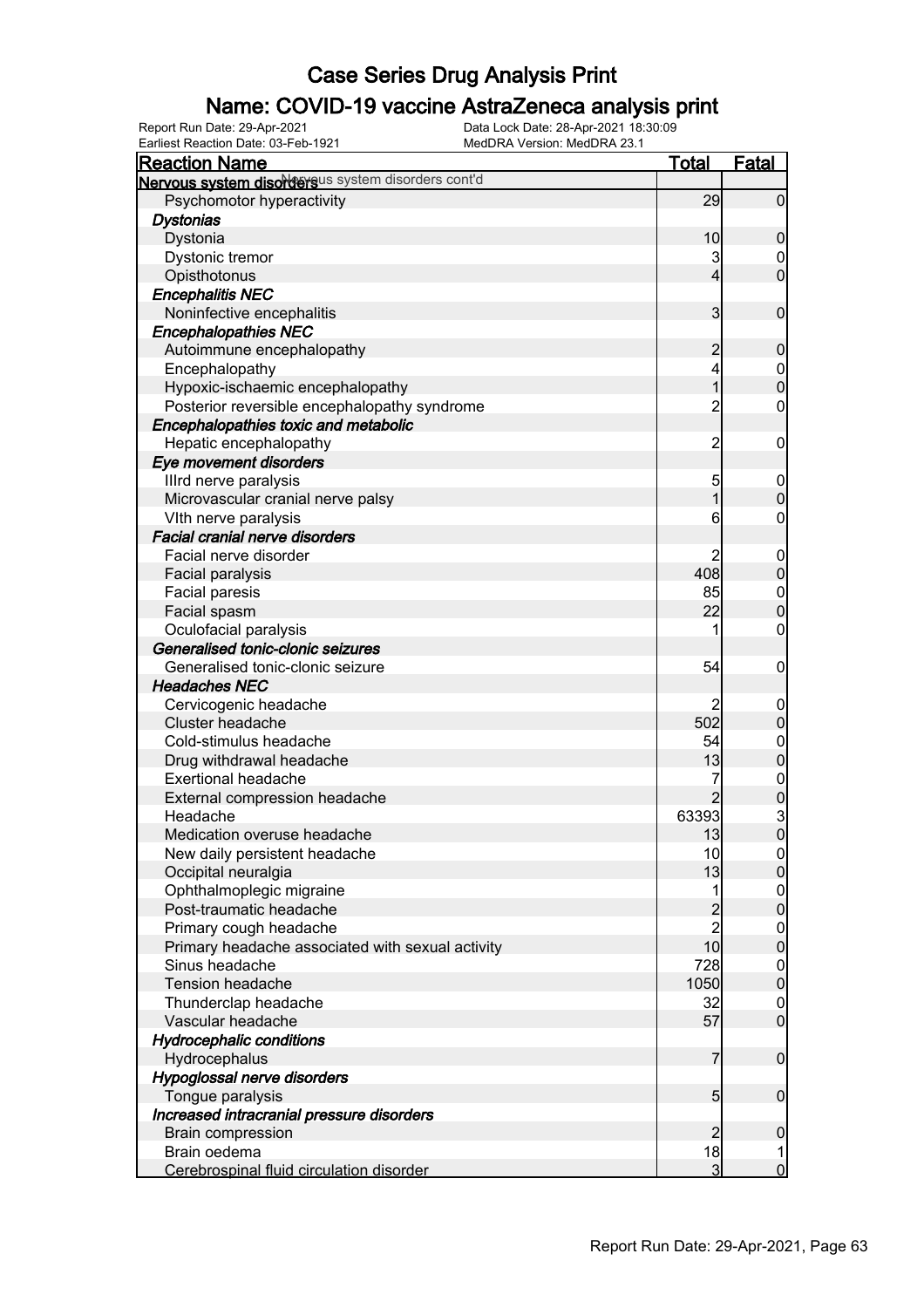### Name: COVID-19 vaccine AstraZeneca analysis print

| Earliest Reaction Date: 03-Feb-1921                | MedDRA Version: MedDRA 23.1 |                 |                  |
|----------------------------------------------------|-----------------------------|-----------------|------------------|
| <b>Reaction Name</b>                               |                             | <u>Total</u>    | <b>Fatal</b>     |
| Nervous system disordersus system disorders cont'd |                             |                 |                  |
| Idiopathic intracranial hypertension               |                             | 4               | $\overline{0}$   |
| Intracranial pressure increased                    |                             | 14              | $\overline{0}$   |
| <b>Intellectual disabilities</b>                   |                             |                 |                  |
| Intellectual disability                            |                             | 8               | $\boldsymbol{0}$ |
| Lumbar spinal cord and nerve root disorders        |                             |                 |                  |
| Sciatica                                           |                             | 111             | $\boldsymbol{0}$ |
| Memory loss (excl dementia)                        |                             |                 |                  |
| Amnesia                                            |                             | 182             | $\boldsymbol{0}$ |
| Memory impairment                                  |                             | 165             | $\boldsymbol{0}$ |
| Transient global amnesia                           |                             | 11              | $\mathbf 0$      |
| Mental impairment (excl dementia and memory loss)  |                             |                 |                  |
| Cognitive disorder                                 |                             | 97              | 1                |
| Disturbance in attention                           |                             | 407             | $0\atop 0$       |
| Judgement impaired                                 |                             | $\mathbf{3}$    |                  |
| Mental impairment                                  |                             | 83              | $\mathbf 0$      |
| Migraine headaches                                 |                             |                 |                  |
| Basilar migraine                                   |                             | 3               | $\boldsymbol{0}$ |
| Hemiplegic migraine                                |                             | 21              | $\mathbf 0$      |
| Migraine                                           |                             | 5349            |                  |
| Migraine with aura                                 |                             | 241             | $0\atop 0$       |
| Migraine without aura                              |                             | 35              |                  |
| Retinal migraine                                   |                             | 47              | $0\atop 0$       |
| Status migrainosus                                 |                             | 1               | $\boldsymbol{0}$ |
| Typical aura without headache                      |                             | 7               | $\overline{0}$   |
| Vestibular migraine                                |                             | 15              | $\boldsymbol{0}$ |
| Mixed cranial nerve disorders                      |                             |                 |                  |
| <b>Bulbar palsy</b>                                |                             | 1               | $\mathbf 0$      |
| Mononeuropathies                                   |                             |                 |                  |
| Carpal tunnel syndrome                             |                             | 13              | $\boldsymbol{0}$ |
| Diabetic mononeuropathy                            |                             | 1               | $\mathbf 0$      |
| Meralgia paraesthetica                             |                             | 1               |                  |
| Mononeuritis                                       |                             | $\overline{c}$  | $0\atop 0$       |
| Mononeuropathy                                     |                             | 1               |                  |
| Nerve compression                                  |                             | 25              | $0\atop 0$       |
| Peroneal nerve palsy                               |                             | 7               | $\Omega$         |
| Piriformis syndrome                                |                             | 1               | 0                |
| Radial nerve palsy                                 |                             |                 | $\overline{0}$   |
| Sciatic nerve neuropathy                           |                             | $\overline{c}$  | $\mathbf 0$      |
| Ulnar nerve palsy                                  |                             | 1               | $\boldsymbol{0}$ |
| <b>Ulnar neuritis</b>                              |                             | $\overline{c}$  | $\mathbf 0$      |
| Ulnar tunnel syndrome                              |                             | 1               | $\overline{0}$   |
| Multiple sclerosis acute and progressive           |                             |                 |                  |
| <b>Band sensation</b>                              |                             | 3               | $\mathbf 0$      |
| Multiple sclerosis                                 |                             | 36              | $\pmb{0}$        |
| Multiple sclerosis relapse                         |                             | 33              | $\mathbf 0$      |
| Relapsing multiple sclerosis                       |                             | 1               | $\mathbf 0$      |
| Uhthoff's phenomenon                               |                             | 4               | $\mathbf 0$      |
| Muscle tone abnormal                               |                             |                 |                  |
| Hypertonia                                         |                             | 1               | $\boldsymbol{0}$ |
| Hypotonia                                          |                             | 22              | $\pmb{0}$        |
| Serotonin syndrome                                 |                             | 1               | $\boldsymbol{0}$ |
| Stiff leg syndrome                                 |                             | $5\overline{)}$ | $\boldsymbol{0}$ |
| <b>Myelitis (incl infective)</b>                   |                             |                 |                  |
|                                                    |                             |                 |                  |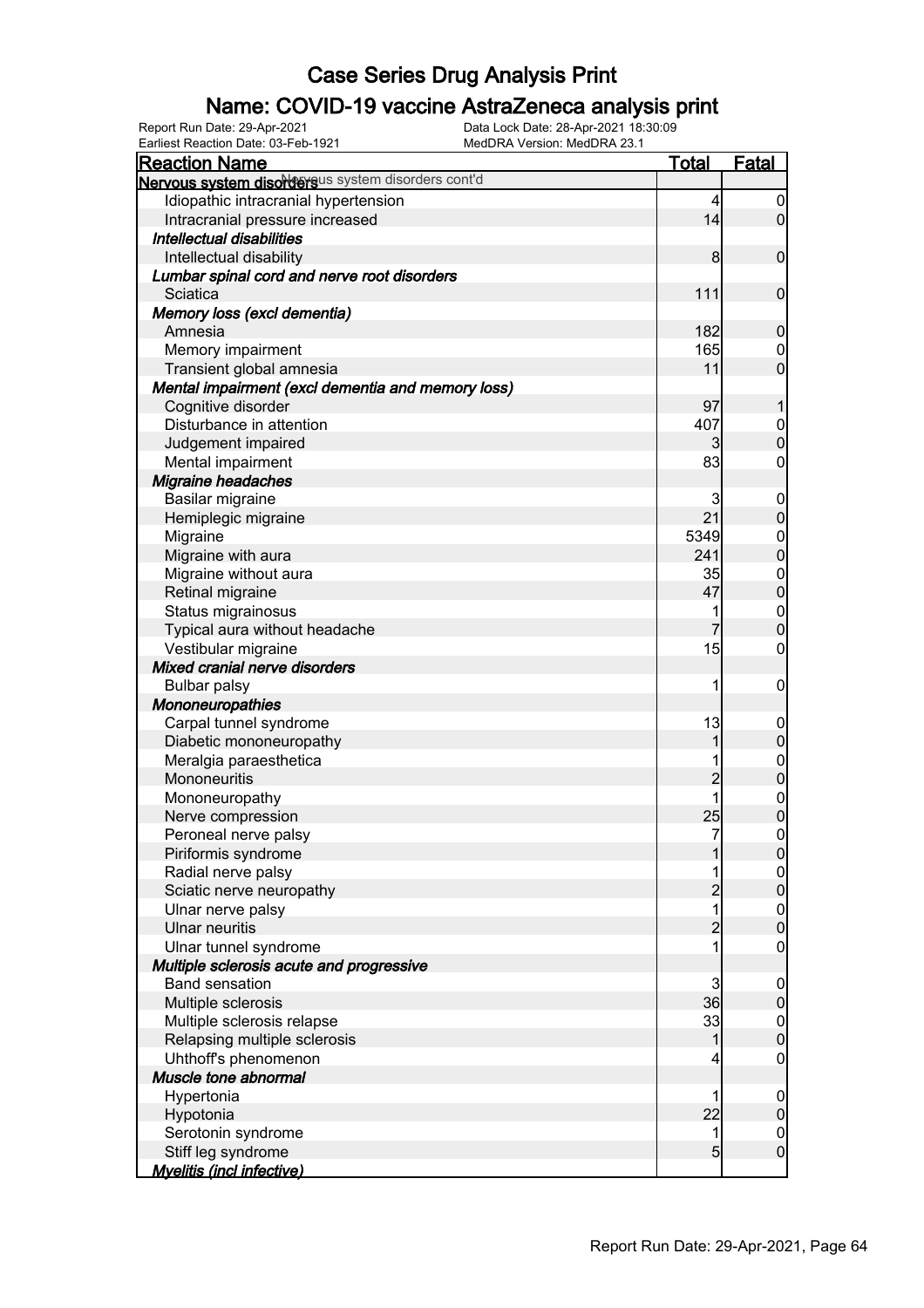### Name: COVID-19 vaccine AstraZeneca analysis print

Earliest Reaction Date: 03-Feb-1921 MedDRA Version: MedDRA 23.1

| <b>Reaction Name</b>                               | <u>Total</u>   | <b>Fatal</b>                         |
|----------------------------------------------------|----------------|--------------------------------------|
| Nervous system disordersus system disorders cont'd |                |                                      |
| Myelitis transverse                                | 45             | 1                                    |
| Narcolepsy and hypersomnia                         |                |                                      |
| Cataplexy                                          | 1              | $\mathbf 0$                          |
| Hypersomnia                                        | 138            | $\mathbf 0$                          |
| Narcolepsy                                         | 12             | $\overline{0}$                       |
| Nervous system cysts and polyps                    |                |                                      |
| Pineal gland cyst                                  | $\mathbf{1}$   | $\boldsymbol{0}$                     |
| Nervous system disorders NEC                       |                |                                      |
| Brain stem syndrome                                | $\overline{c}$ | $\boldsymbol{0}$                     |
| Cerebral disorder                                  | 1              | $0\atop 0$                           |
| Nervous system disorder                            | 22             |                                      |
| Neurotoxicity                                      | 1              | $\begin{matrix} 0 \\ 0 \end{matrix}$ |
| Psychomotor skills impaired                        | 3              |                                      |
| Neurologic visual problems NEC                     |                |                                      |
| Hemianopia                                         | 4              | $\boldsymbol{0}$                     |
| Hemianopia homonymous                              | 1              | $0$<br>0                             |
| <b>Tunnel vision</b>                               | 11             |                                      |
| Visual field defect                                | 19             | $\boldsymbol{0}$                     |
| <b>Neurological signs and symptoms NEC</b>         |                |                                      |
| Agitation neonatal                                 | 1              | $\boldsymbol{0}$                     |
| <b>Dizziness</b>                                   | 16375          | $\pmb{0}$                            |
| Dizziness exertional                               | 70             | $\mathbf{0}$                         |
| Dizziness postural                                 | 1662           | $\overline{1}$                       |
| Drooling                                           | 12             | $0\atop 0$                           |
| Exaggerated startle response                       | 3              |                                      |
| Fontanelle bulging                                 | $\mathsf{3}$   | $0\atop 0$                           |
| Head discomfort                                    | 391            |                                      |
| Hyporesponsive to stimuli                          | $\overline{c}$ | $0\atop 0$                           |
| Infant irritability                                | $\overline{4}$ |                                      |
| Intracranial hypotension                           | 1              | $0\atop 0$                           |
| Meningism                                          | 1              |                                      |
| Myoclonus                                          | 21             | $0$<br>0                             |
| Neurological decompensation                        | 3              |                                      |
| Neurological symptom                               | 59             | $\begin{matrix}0\\0\end{matrix}$     |
| Patient elopement                                  | 1              |                                      |
| Persistent postural-perceptual dizziness           | 22             | 0                                    |
| Pleocytosis                                        | 1              | $\overline{0}$                       |
| Presyncope                                         | 453            | $\boldsymbol{0}$                     |
| Sensory overload                                   | 8              | $\mathbf 0$                          |
| Slow response to stimuli                           | 5              | $\boldsymbol{0}$                     |
| Tongue biting                                      | $\overline{7}$ | $\overline{0}$                       |
| Unresponsive to stimuli                            | 68             | $\mathbf 0$                          |
| Neuromuscular disorders NEC                        |                |                                      |
| Muscle contractions involuntary                    | 20             | $\boldsymbol{0}$                     |
| Muscle spasticity                                  | 17             | $\mathbf 0$                          |
| Neuromuscular pain                                 | $\frac{3}{3}$  | $\boldsymbol{0}$                     |
| Neuromyopathy                                      |                | $\mathbf 0$                          |
| Neuromyotonia                                      | 1              | $\mathbf 0$                          |
| Neuromuscular junction dysfunction                 |                |                                      |
| Myasthenia gravis                                  | 6<br>1         | $\mathbf 0$<br>$\boldsymbol{0}$      |
| Myasthenia gravis crisis                           |                |                                      |
| <b>Olfactory nerve disorders</b><br>Anosmia        | 197            | $\mathbf 0$                          |
|                                                    |                |                                      |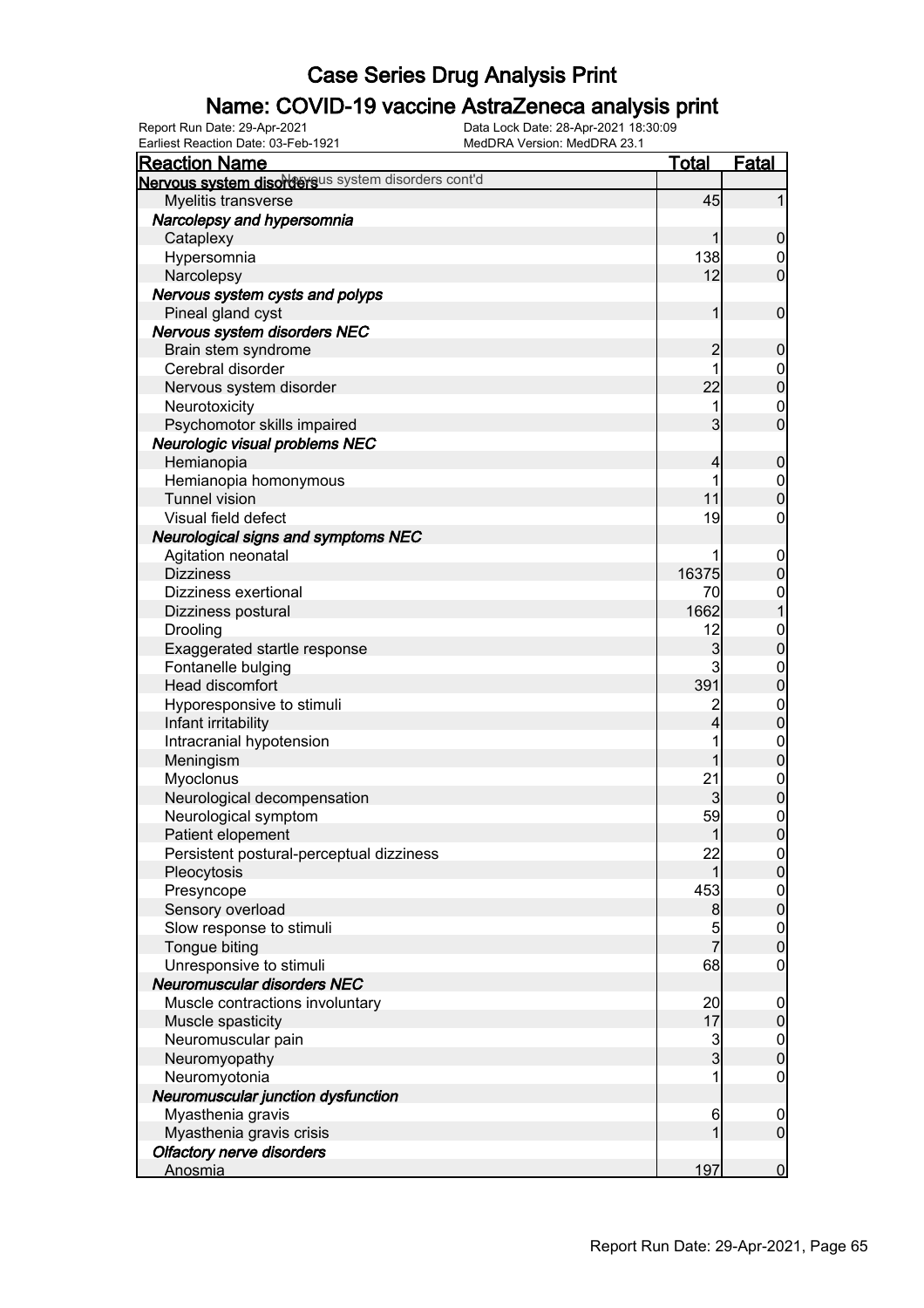### Name: COVID-19 vaccine AstraZeneca analysis print

Earliest Reaction Date: 03-Feb-1921 MedDRA Version: MedDRA 23.1

| <b>Reaction Name</b>                               | <u>Total</u>             | <b>Fatal</b>                     |
|----------------------------------------------------|--------------------------|----------------------------------|
| Nervous system disordersus system disorders cont'd |                          |                                  |
| Hyposmia                                           | 10                       | $\boldsymbol{0}$                 |
| Parosmia                                           | 277                      | $\overline{0}$                   |
| Optic nerve disorders NEC                          |                          |                                  |
| Optic neuritis                                     | 24                       | $\boldsymbol{0}$                 |
| Paraesthesias and dysaesthesias                    |                          |                                  |
| Anaesthesia                                        | 2                        | $\mathbf 0$                      |
| Burning feet syndrome                              | 15                       | $\boldsymbol{0}$                 |
| <b>Burning sensation</b>                           | 546                      | $\overline{0}$                   |
| Burning sensation mucosal                          | 3                        |                                  |
| Dysaesthesia                                       | 6                        | $0$<br>0                         |
| Formication                                        | 43                       |                                  |
| Hand-arm vibration syndrome                        | 1                        | $0\atop 0$                       |
| Hemianaesthesia                                    | 3                        |                                  |
| Hemiparaesthesia                                   | $\overline{2}$           | $0\atop 0$                       |
| Hyperaesthesia                                     | 206                      |                                  |
| Hypoaesthesia                                      | 3463                     | $\begin{matrix}0\\0\end{matrix}$ |
| Lhermitte's sign                                   |                          | $\mathbf{0}$                     |
| Paraesthesia                                       | 5934                     | $\overline{0}$                   |
| Paralysis and paresis (excl cranial nerve)         |                          |                                  |
| Diplegia                                           | 20                       | $\pmb{0}$                        |
| Hemiparesis                                        | 57                       | $\boldsymbol{0}$                 |
| Hemiplegia                                         | 19                       | $\overline{0}$                   |
| Monoparesis                                        | 60                       |                                  |
| Monoplegia                                         | 85                       | $0$<br>0                         |
| Paralysis                                          | 200                      |                                  |
| Paraparesis                                        | 5                        | $0\atop 0$                       |
| Paraplegia                                         | 1                        |                                  |
| Paresis                                            | 5                        | $0\atop 0$                       |
|                                                    | 1                        |                                  |
| Peripheral nerve palsy                             | 1                        | $\mathbf{0}$<br>$\overline{0}$   |
| Postictal paralysis                                | 1                        |                                  |
| Quadriplegia                                       |                          | $\pmb{0}$                        |
| Parkinson's disease and parkinsonism               |                          |                                  |
| Freezing phenomenon                                | 131                      | $\boldsymbol{0}$                 |
| Parkinson's disease                                | 15                       | $\mathbf 0$                      |
| Parkinsonism                                       | 10                       | $\mathsf{O}\xspace$              |
| Reduced facial expression                          | $\mathbf{3}$             | 0                                |
| Vascular parkinsonism                              |                          | 0                                |
| Partial complex seizures                           |                          |                                  |
| Dreamy state                                       | 13                       | $\overline{0}$                   |
| Focal dyscognitive seizures                        | 3                        | $\mathbf 0$                      |
| Temporal lobe epilepsy                             | $\overline{3}$           | $\mathbf 0$                      |
| Partial simple seizures NEC                        |                          |                                  |
| Simple partial seizures                            | $\overline{\mathcal{L}}$ | $\mathbf 0$                      |
| Peripheral neuropathies NEC                        |                          |                                  |
| Autoimmune neuropathy                              | $\frac{2}{6}$            | $\boldsymbol{0}$                 |
| <b>Neuritis</b>                                    |                          | $\pmb{0}$                        |
| Neuropathy peripheral                              | 111                      | $0$ 0                            |
| Peripheral motor neuropathy                        | 1                        |                                  |
| Peripheral sensorimotor neuropathy                 |                          | $0$<br>0                         |
| Peripheral sensory neuropathy                      | 7                        |                                  |
| Polyneuropathy                                     | 6                        | $\boldsymbol{0}$                 |
| Small fibre neuropathy                             | $\overline{c}$           | $\bf{0}$                         |
| Thoracic outlet syndrome                           | $\mathbf{1}$             | $\overline{0}$                   |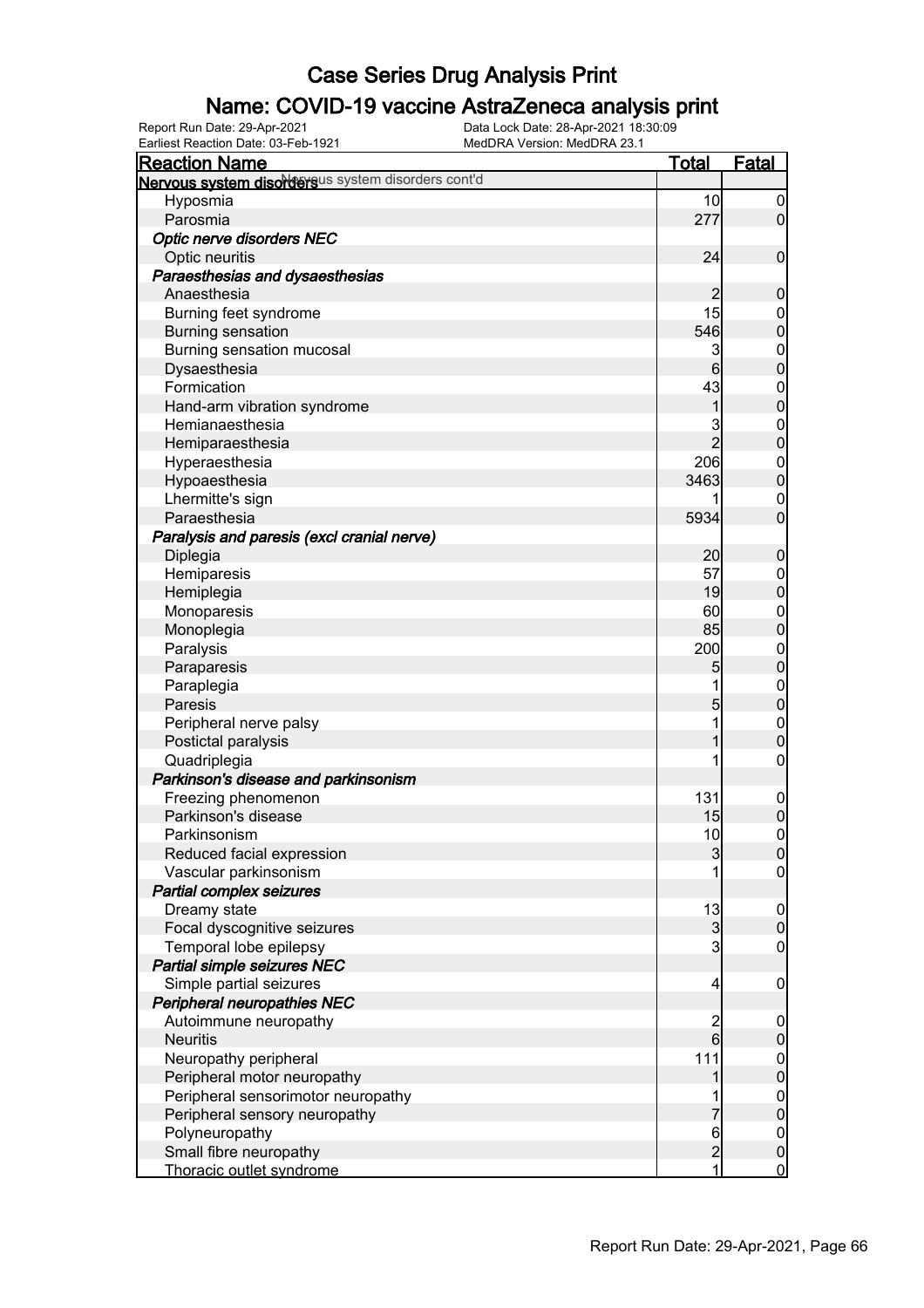### Name: COVID-19 vaccine AstraZeneca analysis print

| <u>Reaction Name</u>                               | <u>Total</u>   | <u>Fatal</u>                    |
|----------------------------------------------------|----------------|---------------------------------|
| Nervous system disordersus system disorders cont'd |                |                                 |
| Seizures and seizure disorders NEC                 |                |                                 |
| Alcoholic seizure                                  |                | 0                               |
| Atonic seizures                                    | 8              | 0                               |
| Change in seizure presentation                     | 3              | 0                               |
| Clonic convulsion                                  |                | 0                               |
| Drug withdrawal convulsions                        | 2              | $\mathbf 0$                     |
| Epilepsy                                           | 166            | $\overline{0}$                  |
| Epileptic aura                                     |                | $\mathbf{0}$                    |
| Febrile convulsion                                 | 70             | 0                               |
| Migraine-triggered seizure                         | 1              | $\mathbf 0$                     |
| Myoclonic epilepsy                                 | 4              | $\overline{0}$                  |
| Partial seizures                                   | 36             | $\mathbf{0}$                    |
| Psychogenic seizure                                | 5              | $\overline{0}$                  |
| Seizure                                            | 813            | $\frac{2}{0}$                   |
| Seizure anoxic                                     | 2              |                                 |
| Seizure cluster                                    | 4              | $0\atop 0$                      |
| Seizure like phenomena                             | $\overline{2}$ |                                 |
| Status epilepticus                                 | 78             | $\frac{3}{0}$                   |
| Tonic clonic movements                             |                |                                 |
| Tonic convulsion                                   | 26             | 0                               |
| <b>Sensory abnormalities NEC</b>                   |                |                                 |
| Ageusia                                            | 767            | $\mathbf 0$                     |
| Allodynia                                          | 45             | $\mathbf 0$                     |
| Aura                                               | 16             | $\mathbf{0}$                    |
| Central pain syndrome                              | 2              | 0                               |
| Complex regional pain syndrome                     | 8              | $\mathbf{0}$                    |
| Dysgeusia                                          | 1514           | $\overline{0}$                  |
| Hypogeusia                                         | 4              | $\mathbf{0}$                    |
| Intercostal neuralgia                              |                | 0                               |
| Loss of proprioception                             | 2              | $\mathbf{0}$                    |
| Neuralgia                                          | 814            | 0                               |
| Persistent genital arousal disorder                | 1              | $\mathbf 0$                     |
| Phantom limb syndrome                              | 15             | $\overline{0}$                  |
| Post herpetic neuralgia                            | 6              | $\mathbf{0}$                    |
| Restless arm syndrome                              | 10             | $\overline{0}$                  |
| Restless legs syndrome                             | 263            | $\mathsf{O}$                    |
| Sensory disturbance                                | 64             | $\overline{0}$                  |
| Sensory loss                                       | 129            | $0$<br>0                        |
| Taste disorder                                     | 372            |                                 |
| Visual perseveration                               |                | 0                               |
| <b>Sleep disturbances NEC</b>                      |                |                                 |
| Microsleep                                         | 2              | $\mathbf 0$                     |
| Poor quality sleep                                 | 533            | 0                               |
| Sleep deficit                                      | 34             | 0                               |
| Speech and language abnormalities                  |                |                                 |
| Dysarthria<br>Incoherent                           | 227<br>11      | $\overline{0}$                  |
|                                                    |                | 0                               |
| Language disorder                                  | 2              | $\boldsymbol{0}$<br>$\mathbf 0$ |
| Muscle tension dysphonia<br>Slow speech            | 19             |                                 |
| Speech disorder                                    | 44             | $\mathbf 0$<br>$\overline{0}$   |
| Spinal cord and nerve root disorders NEC           |                |                                 |
| Cauda equina syndrome                              | 3              | $\overline{0}$                  |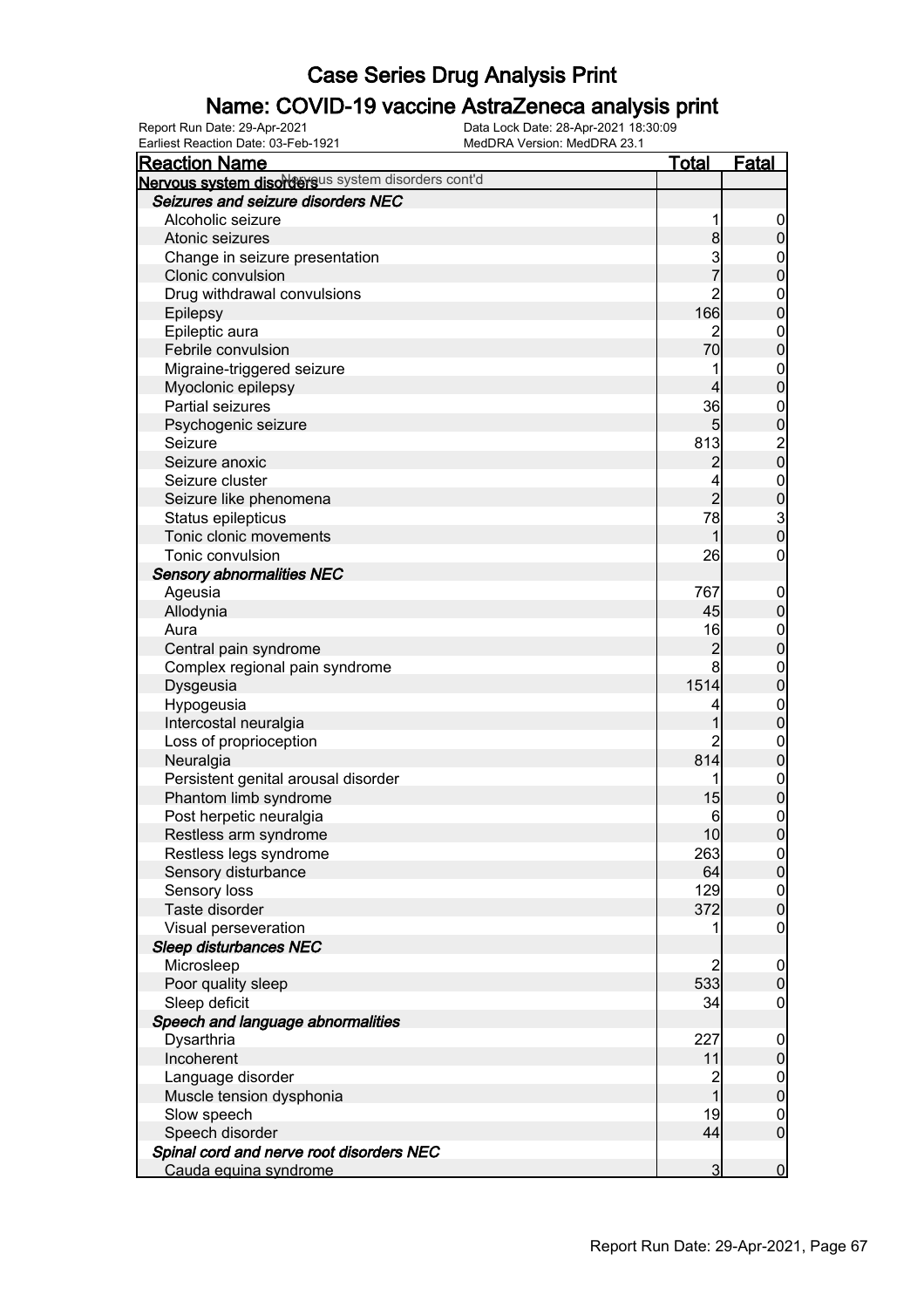### Name: COVID-19 vaccine AstraZeneca analysis print

Earliest Reaction Date: 03-Feb-1921 MedDRA Version: MedDRA 23.1

| <b>Reaction Name</b>                               | <u>Total</u> | <u>Fatal</u>     |
|----------------------------------------------------|--------------|------------------|
| Nervous system disordersus system disorders cont'd |              |                  |
| Myelopathy                                         |              |                  |
| Radicular pain                                     |              | $\Omega$         |
| Radiculitis brachial                               |              | 0                |
| Radiculopathy                                      |              | 0                |
| <b>Structural brain disorders NEC</b>              |              |                  |
| Brain injury                                       | 17           |                  |
| <b>Brain midline shift</b>                         |              | $\mathbf 0$      |
| Intracranial mass                                  | 3            | $\overline{0}$   |
| Transient cerebrovascular events                   |              |                  |
| Transient ischaemic attack                         | 269          | $\mathbf 0$      |
| Tremor (excl congenital)                           |              |                  |
| Action tremor                                      | 2            | $\mathbf 0$      |
| Asterixis                                          |              |                  |
| <b>Essential tremor</b>                            | 3            | $\overline{0}$   |
| <b>Head titubation</b>                             | 11           |                  |
| Intention tremor                                   |              | 0                |
| Postural tremor                                    |              | $\boldsymbol{0}$ |
| <b>Resting tremor</b>                              |              | 0                |
| Tremor                                             | 8136         | 3                |
| <b>Trigeminal disorders</b>                        |              |                  |
| Facial neuralgia                                   | 24           | $\mathbf 0$      |
| Numb chin syndrome                                 | 2            | $\mathbf 0$      |
| Trigeminal nerve disorder                          |              |                  |
| Trigeminal neuralgia                               | 47           | 0                |
| <b>Trigeminal neuritis</b>                         |              |                  |
| <b>Trigeminal palsy</b>                            |              | 0                |
| Vagus nerve disorders                              |              |                  |
| Vagus nerve paralysis                              |              |                  |
| Nervous system disorders SOC TOTAL                 | 129651       | <u>127</u>       |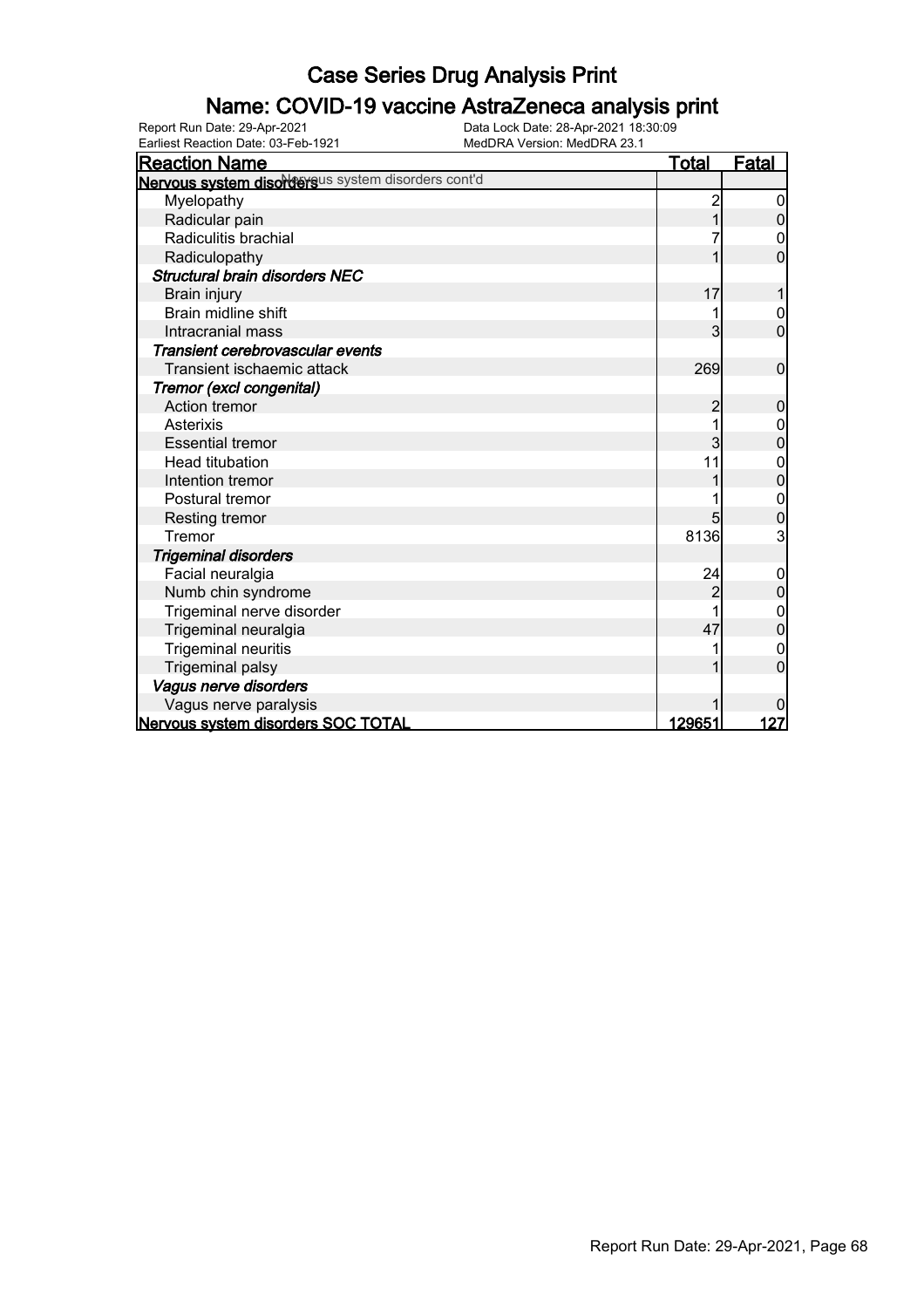### Name: COVID-19 vaccine AstraZeneca analysis print

| Earliest Reaction Date: 03-Feb-1921<br>MedDRA Version: MedDRA 23.1 |                |                  |
|--------------------------------------------------------------------|----------------|------------------|
| <b>Reaction Name</b>                                               | Total          | Fatal            |
| <b>Pregnancy conditions</b>                                        |                |                  |
| <b>Abortions spontaneous</b>                                       |                |                  |
| Abortion spontaneous                                               | 47             | $\mathbf 0$      |
| <b>Foetal complications NEC</b>                                    |                |                  |
| Foetal disorder                                                    | 1              | $\mathbf 0$      |
| Foetal position and presentation abnormalities                     |                |                  |
| Face presentation                                                  | 1              | $\mathbf 0$      |
| High risk pregnancies                                              |                |                  |
| Pregnancy with young maternal age                                  | 1              | $\mathbf 0$      |
| Labour onset and length abnormalities                              |                |                  |
| Precipitate labour                                                 |                | 0                |
| Premature labour                                                   | 3              | $\mathbf 0$      |
| Premature rupture of membranes                                     |                | $\overline{0}$   |
| Prolonged labour                                                   |                | 0                |
| Maternal complications of labour NEC                               |                |                  |
| Uterine contractions abnormal                                      | 1              | $\boldsymbol{0}$ |
| Uterine hypertonus                                                 | 1              | $\overline{0}$   |
| <b>Maternal complications of pregnancy NEC</b>                     |                |                  |
| Ectopic pregnancy                                                  | $\overline{c}$ | $\mathbf 0$      |
| Hyperemesis gravidarum                                             | $\overline{2}$ | $\boldsymbol{0}$ |
| Morning sickness                                                   | 25             | $\overline{0}$   |
| Pelvic girdle pain                                                 |                | 0                |
| Normal pregnancy, labour and delivery                              |                |                  |
| Pregnancy                                                          | 10             | 0                |
| Uterine contractions during pregnancy                              |                | $\overline{0}$   |
| Pregnancy complicated by maternal disorders                        |                |                  |
| <b>Gestational diabetes</b>                                        | 4              | $\mathbf 0$      |
| Stillbirth and foetal death                                        |                |                  |
| Stillbirth                                                         | $\overline{3}$ | $\mathbf 0$      |
| Unintended pregnancies                                             |                |                  |
| Pregnancy after post coital contraception                          | $\overline{c}$ | $\mathbf 0$      |
| Pregnancy on contraceptive                                         | $\overline{c}$ | $\mathbf 0$      |
| Pregnancy with contraceptive device                                |                | $\overline{0}$   |
| Pregnancy with implant contraceptive                               |                | $\mathbf 0$      |
| Unintended pregnancy                                               |                | $\mathbf 0$      |
| <b>Pregnancy conditions SOC TOTAL</b>                              | 116            | $\mathbf 0$      |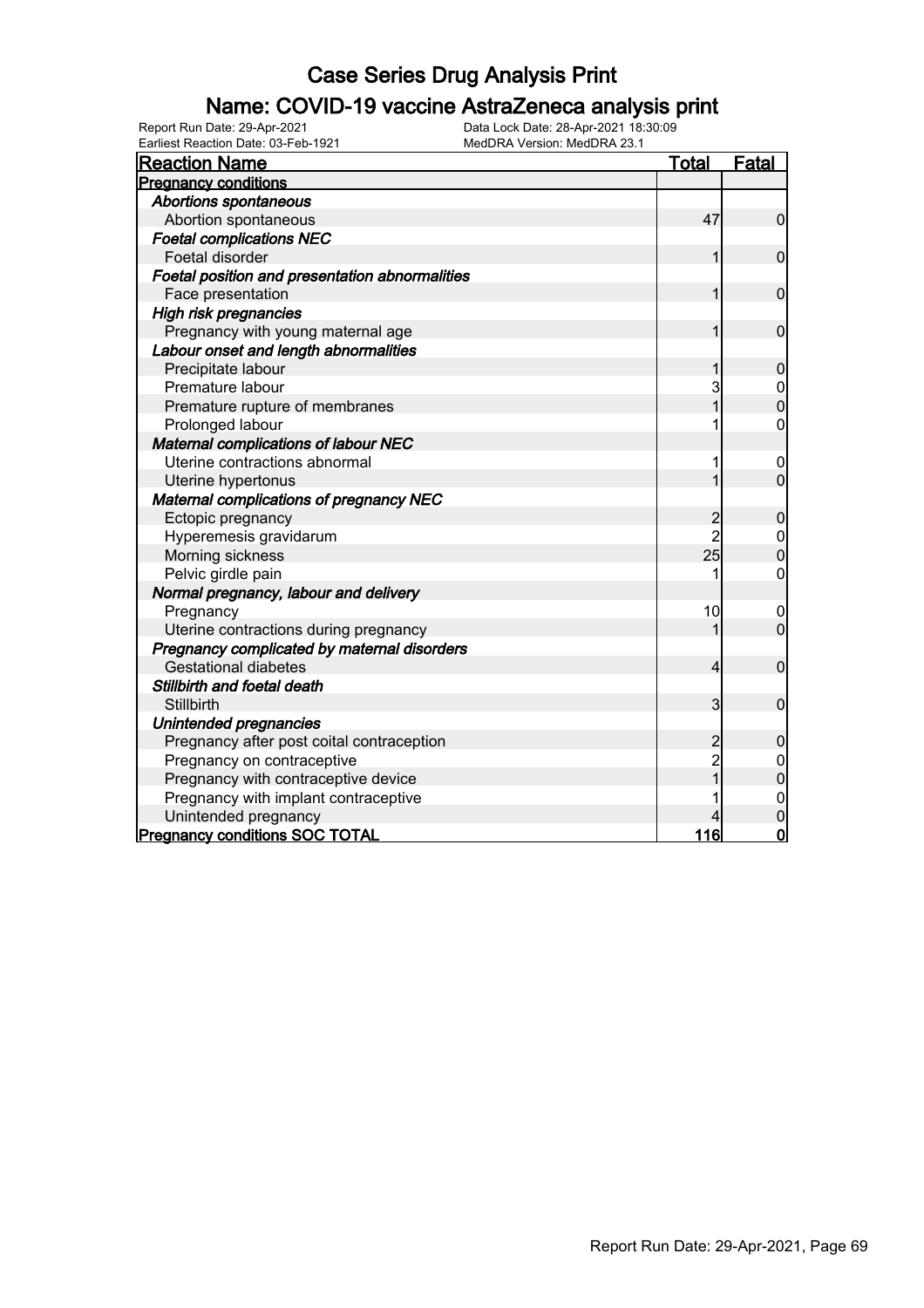### Name: COVID-19 vaccine AstraZeneca analysis print

| <b>Reaction Name</b>                         | <u>Total</u>   | <u>Fatal</u>   |
|----------------------------------------------|----------------|----------------|
| <b>Device electrical issues</b>              |                |                |
| Device electrical impedance issue            |                | $\mathbf 0$    |
| Device incompatibility issues                |                |                |
| Patient-device incompatibility               | 1              | $\overline{0}$ |
| <b>Device issues NEC</b>                     |                |                |
| Device issue                                 |                | 0              |
| Device leakage                               | $\overline{2}$ | 0              |
| Device malfunction events NEC                |                |                |
| Oversensing                                  | 22             | 0              |
| Stent malfunction                            | 1              | $\overline{0}$ |
| Thrombosis in device                         | 26             | 0              |
| Undersensing                                 | $\mathcal{P}$  | $\overline{0}$ |
| Device physical property and chemical issues |                |                |
| Needle issue                                 | 4              | $\mathbf 0$    |
| Product contamination and sterility issues   |                |                |
| Product contamination                        | 1              | 0              |
| <b>Product label issues</b>                  |                |                |
| Product label issue                          | 1              | 0              |
| <b>Product physical issues</b>               |                |                |
| Product leakage                              |                | $\mathbf 0$    |
| Product physical issue                       |                |                |
| Product taste abnormal                       | 3              | 0              |
| <b>Product quality issues NEC</b>            |                |                |
| Product origin unknown                       | $\overline{2}$ | $\overline{0}$ |
| Product quality issue                        |                | 0              |
| Suspected product quality issue              |                | 0              |
| null SOC TOTAL                               | 73             | $\mathbf 0$    |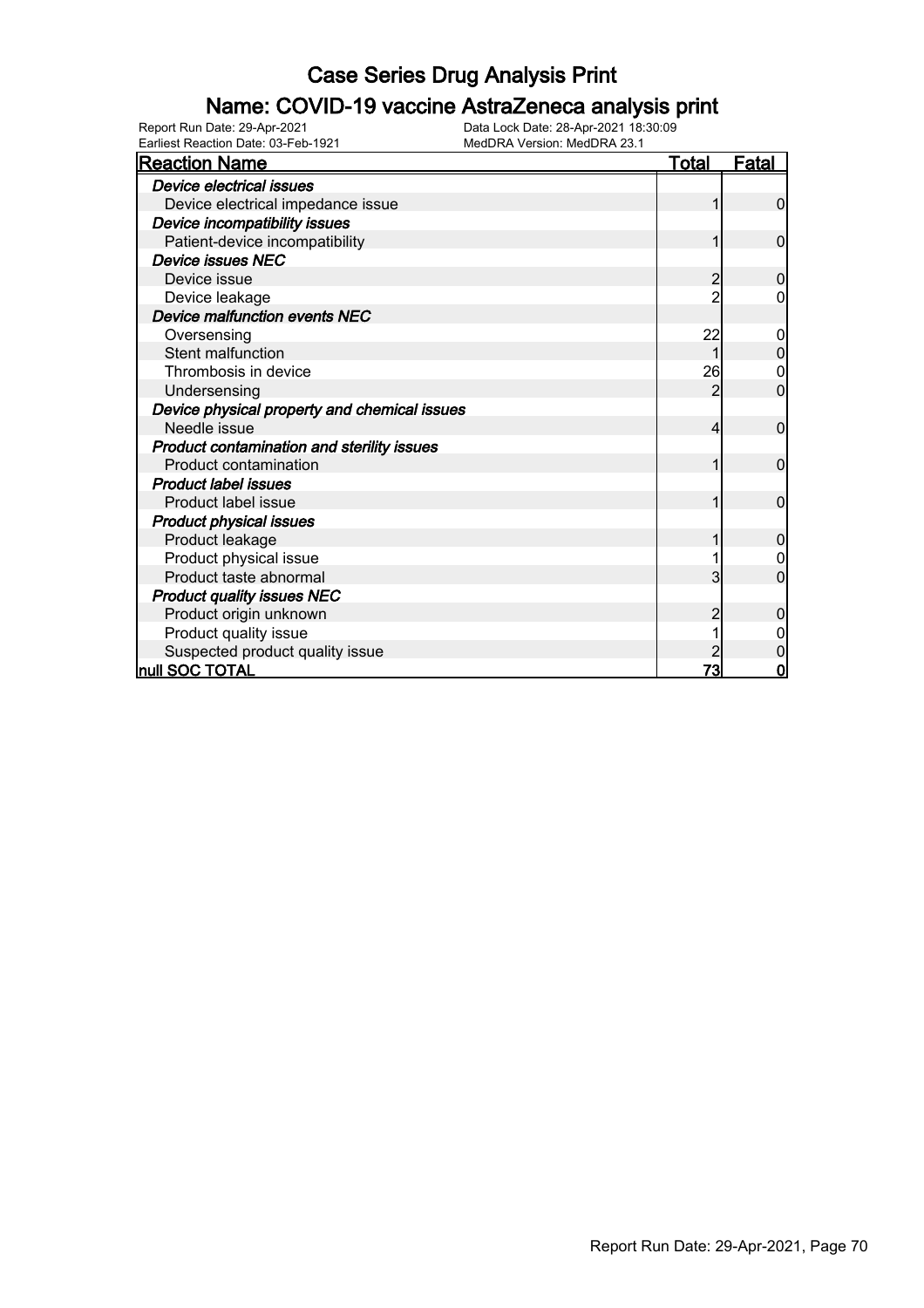### Name: COVID-19 vaccine AstraZeneca analysis print

| <b>Reaction Name</b>                                   | <u>Total</u>   | <b>Fatal</b>                    |
|--------------------------------------------------------|----------------|---------------------------------|
| <b>Psychiatric disorders</b>                           |                |                                 |
| <b>Abnormal behaviour NEC</b>                          |                |                                 |
| Abnormal behaviour                                     | 11             | $\boldsymbol{0}$                |
| <b>Breath holding</b>                                  |                | $\overline{0}$                  |
| Staring                                                | 7              | $\overline{0}$                  |
| Abnormal food elimination                              |                |                                 |
| Self-induced vomiting                                  | 1              | $\mathbf 0$                     |
| <b>Adjustment disorders</b>                            |                |                                 |
| Adjustment disorder with depressed mood                | 5 <sub>5</sub> | $\mathbf 0$                     |
| <b>Affect alterations NEC</b>                          |                |                                 |
| <b>Affect lability</b>                                 | 5              | $\boldsymbol{0}$                |
| Constricted affect                                     | 5              | $\mathbf 0$                     |
| <b>Flat affect</b>                                     | 8              | $\overline{0}$                  |
| Inappropriate affect                                   | 14             | 0                               |
| <b>Amnestic symptoms</b>                               |                |                                 |
| Paramnesia                                             | 3              | $\mathbf 0$                     |
| <b>Anxiety disorders NEC</b>                           |                |                                 |
| Anxiety disorder                                       | $\overline{c}$ | $\mathbf 0$                     |
| Generalised anxiety disorder                           | $\overline{2}$ | $\overline{0}$                  |
| <b>Neurosis</b>                                        |                | 0                               |
| <b>Anxiety symptoms</b>                                |                |                                 |
|                                                        | 148            |                                 |
| Agitation                                              | 657            | $\mathbf 0$<br>$\boldsymbol{0}$ |
| Anxiety                                                |                |                                 |
| Immunisation anxiety related reaction                  |                | $\mathbf 0$                     |
| Nervousness                                            | 479            | $\overline{0}$                  |
| <b>Stress</b>                                          | 61             | $\mathbf 0$                     |
| Tension                                                | 39             | $\overline{0}$                  |
| Attention deficit and disruptive behaviour disorders   |                |                                 |
| Attention deficit hyperactivity disorder               | 12             | $\mathbf 0$                     |
| Behaviour and socialisation disturbances               |                |                                 |
| Aggression                                             | 8              | 0                               |
| Asocial behaviour                                      | 1              | $\mathbf 0$                     |
| Aversion                                               |                | $\overline{0}$                  |
| Impatience                                             | $\overline{c}$ | $\boldsymbol{0}$                |
| Indifference                                           |                | $\overline{0}$                  |
| Paranoia                                               | 25             | $\overline{0}$                  |
| Personality change                                     | $\mathbf{3}$   | $\overline{0}$                  |
| Social avoidant behaviour                              | $\overline{4}$ | $\overline{0}$                  |
| Soliloquy                                              | $\overline{2}$ | $\overline{0}$                  |
| Violence-related symptom                               | $\overline{2}$ | 0                               |
| <b>Bipolar disorders</b>                               |                |                                 |
| Bipolar I disorder                                     | $\overline{4}$ | $\mathbf 0$                     |
| Bipolar disorder                                       | $\overline{2}$ | $\overline{0}$                  |
| Cognitive and attention disorders and disturbances NEC |                |                                 |
| Change in sustained attention                          |                | 0                               |
| Daydreaming                                            | 9              | $\boldsymbol{0}$                |
| Distractibility                                        |                | $\overline{0}$                  |
| Mental fatigue                                         | 321            | 0                               |
| <b>Communications disorders</b>                        |                |                                 |
| Communication disorder                                 |                | $\mathbf 0$                     |
| <b>Mutism</b>                                          | $\overline{2}$ | $\mathbf 0$                     |
| Speech sound disorder                                  |                | $\mathbf 0$                     |
| <b>Confusion and disorientation</b>                    |                |                                 |
| <b>Confusional state</b>                               | 1408           | $\mathbf{1}$                    |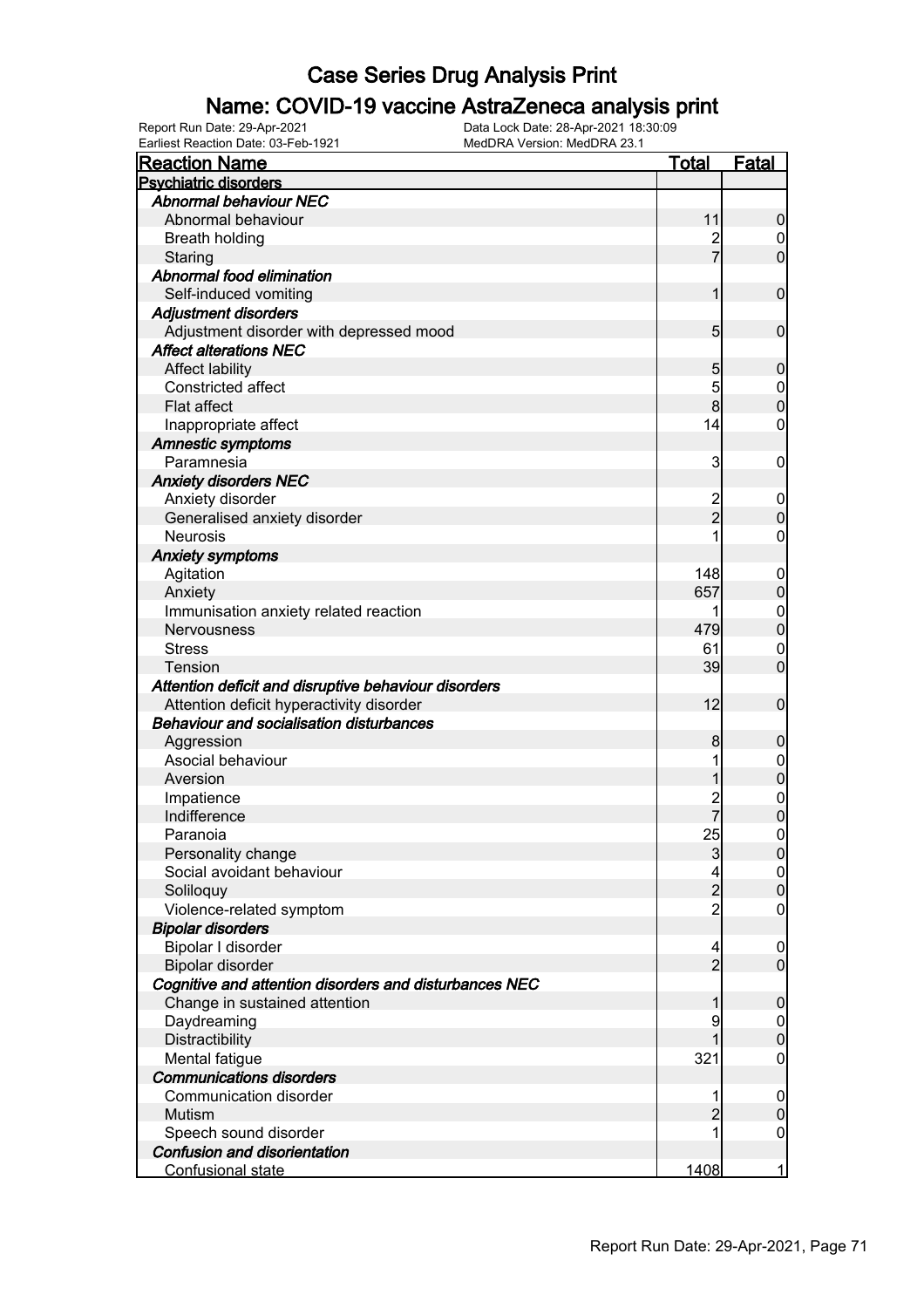### Name: COVID-19 vaccine AstraZeneca analysis print

Earliest Reaction Date: 03-Feb-1921 MedDRA Version: MedDRA 23.1

| <b>Reaction Name</b>                                    | <b>Total</b>   | <b>Fatal</b>                         |
|---------------------------------------------------------|----------------|--------------------------------------|
| Psychiatric disorders Psychiatric disorders cont'd      |                |                                      |
| <b>Disorientation</b>                                   | 544            | $\overline{0}$                       |
| Decreased physical activity levels                      |                |                                      |
| Catatonia                                               | $\overline{2}$ | $\mathbf 0$                          |
| Deliria                                                 |                |                                      |
| Delirium                                                | 380            | $\mathbf 0$                          |
| Delirium febrile                                        |                | $\mathbf 0$                          |
| <b>Delusional disorders</b>                             |                |                                      |
| Alice in wonderland syndrome                            | 1              | $\mathbf 0$                          |
| <b>Delusional symptoms</b>                              |                |                                      |
| Delusion                                                | 31             | $\boldsymbol{0}$                     |
| Mixed delusion                                          |                | $\mathbf 0$                          |
| Thought withdrawal                                      |                | $\mathbf 0$                          |
| Depressive disorders                                    |                |                                      |
| Agitated depression                                     | 3              | $\mathbf 0$                          |
| Depression                                              | 352            | $\pmb{0}$                            |
| Depression suicidal                                     | 9              | $\mathbf{0}$                         |
| Major depression                                        | 17             | $\mathbf 0$                          |
| Mixed anxiety and depressive disorder                   | 1              | $\boldsymbol{0}$                     |
| <b>Dissociative states</b>                              |                |                                      |
| Depersonalisation/derealisation disorder                | 12             | $\mathbf 0$                          |
| Dissociation                                            | 48             | $\mathbf 0$                          |
| Dissociative disorder                                   | 1              | $\mathbf 0$                          |
| Disturbances in initiating and maintaining sleep        |                |                                      |
| Initial insomnia                                        | 24             | $\mathbf 0$                          |
| Insomnia                                                | 2337           | $\pmb{0}$                            |
| Middle insomnia                                         | 60             | $\mathbf 0$                          |
| Terminal insomnia                                       |                | $\overline{0}$                       |
| <b>Dyssomnias</b>                                       |                |                                      |
| Dyssomnia                                               | $\overline{4}$ | $\mathbf 0$                          |
| <b>Eating disorders NEC</b>                             |                |                                      |
| Eating disorder                                         | 6              | $\mathbf 0$                          |
| <b>Emotional and mood disturbances NEC</b>              |                |                                      |
| Anger                                                   | 53             | $\boldsymbol{0}$                     |
| Dysphoria                                               |                |                                      |
| <b>Emotional disorder</b>                               | 70             | $\begin{matrix} 0 \\ 0 \end{matrix}$ |
| <b>Emotional distress</b>                               | 47             | $\Omega$                             |
| <b>Emotional poverty</b>                                | $\overline{2}$ | $\overline{0}$                       |
| Euphoric mood                                           | 51             | $\overline{0}$                       |
| Frustration tolerance decreased                         | $\overline{2}$ | $\pmb{0}$                            |
| Irritability                                            | 209            | $\boldsymbol{0}$                     |
| Mood altered                                            | 45             | $\overline{0}$                       |
| <b>Factitious disorders</b>                             |                |                                      |
| Factitious disorder                                     | $\overline{4}$ | $\boldsymbol{0}$                     |
| Fear symptoms and phobic disorders (incl social phobia) |                |                                      |
| Acrophobia                                              | 1              | $\mathbf 0$                          |
| Agoraphobia                                             |                | $\overline{0}$                       |
| Claustrophobia                                          | 2<br>1         | $\pmb{0}$                            |
| Fear                                                    | 17             | $\boldsymbol{0}$                     |
| Fear of death                                           | 7              | $\mathbf 0$                          |
| Fear of disease                                         |                | $\boldsymbol{0}$                     |
| Fear of eating                                          | 1              | $\pmb{0}$                            |
| Fear of falling                                         |                | $\boldsymbol{0}$                     |
| Fear of injection                                       | $\frac{2}{1}$  | $\overline{0}$                       |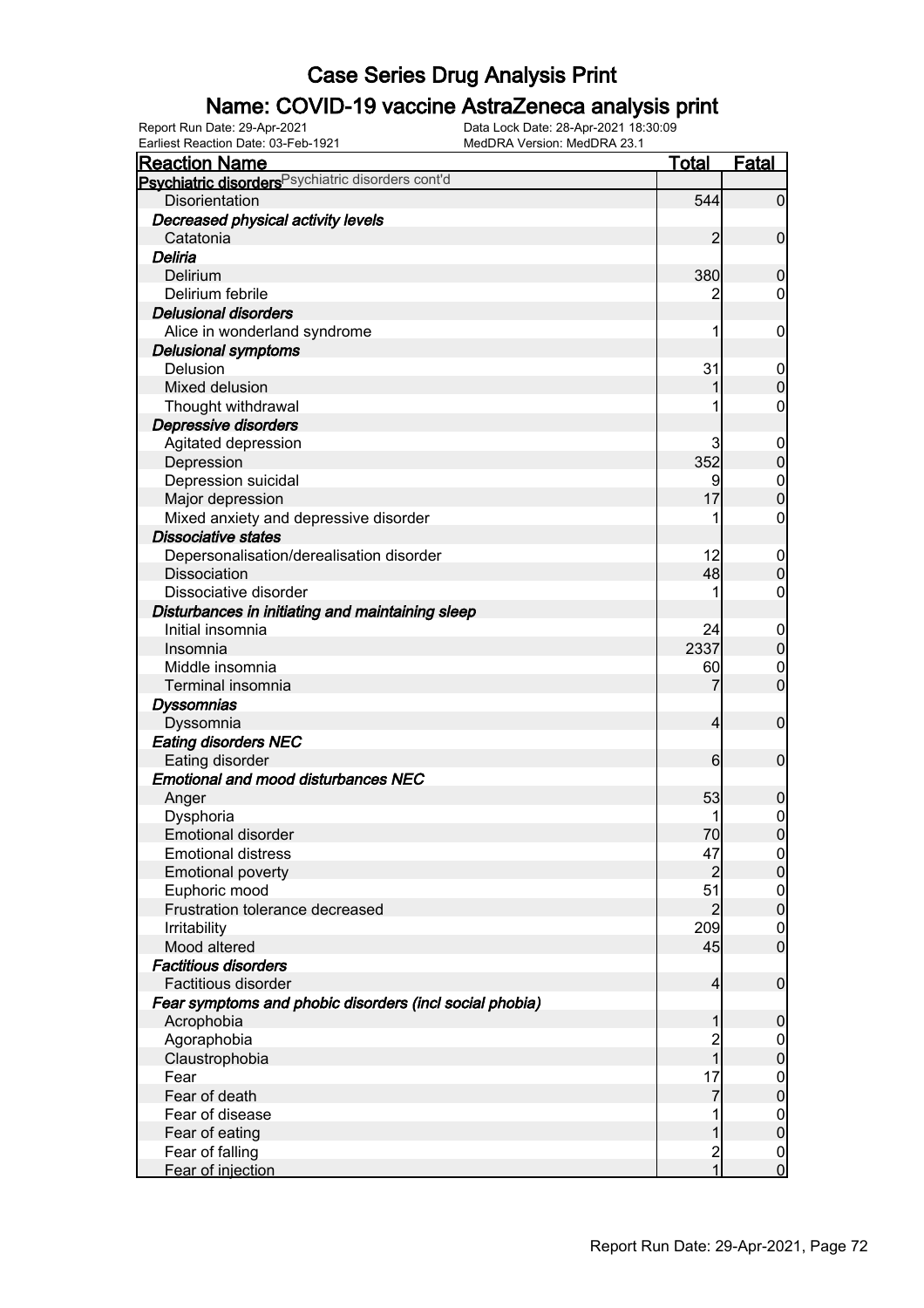#### Name: COVID-19 vaccine AstraZeneca analysis print

Earliest Reaction Date: 03-Feb-1921 MedDRA Version: MedDRA 23.1

| <b>Reaction Name</b>                                          | <u>Total</u>   | <b>Fatal</b>     |
|---------------------------------------------------------------|----------------|------------------|
| Psychiatric disorders <sup>Psychiatric disorders cont'd</sup> |                |                  |
| Fear of open spaces                                           | 1              | $\boldsymbol{0}$ |
| Performance fear                                              |                | $\pmb{0}$        |
| Phobia                                                        |                | $\mathbf 0$      |
| Phonophobia                                                   | 3              | $\mathbf 0$      |
| <b>Fluctuating mood symptoms</b>                              |                |                  |
| Mood swings                                                   | 41             | $\mathbf 0$      |
| Hallucinations (excl sleep-related)                           |                |                  |
| Hallucination                                                 | 743            | $\boldsymbol{0}$ |
| Hallucination, auditory                                       | 30             | $\mathbf 0$      |
| Hallucination, olfactory                                      | 6              | $\mathbf 0$      |
| Hallucination, tactile                                        |                | $\mathbf{0}$     |
| Hallucination, visual                                         | 40             | $\overline{0}$   |
| Hallucinations, mixed                                         | 6              | $\mathbf 0$      |
| Impulse control disorders                                     |                |                  |
| Impulse-control disorder                                      | $\overline{c}$ | $\mathbf 0$      |
| Impulsive behaviour                                           | 1              | $\mathbf 0$      |
| Intermittent explosive disorder                               |                | $\mathbf 0$      |
| Increased physical activity levels                            |                |                  |
| <b>Restlessness</b>                                           | 383            | $\mathbf 0$      |
| Infancy, childhood and adolescence psychiatric disorders NEC  |                |                  |
| Emotional disorder of childhood                               | 1              | $\mathbf 0$      |
| <b>Mental disorders NEC</b>                                   |                |                  |
| Mental disorder                                               | 5              | $\mathbf 0$      |
| Mental status changes                                         | 3              | $\mathbf 0$      |
| Mental disorders due to a general medical condition NEC       |                |                  |
| Neuropsychiatric symptoms                                     | 1              | $\mathbf 0$      |
| Mood alterations with depressive symptoms                     |                |                  |
| Anhedonia                                                     | 3              | $\boldsymbol{0}$ |
| Decreased interest                                            | 11             | $\boldsymbol{0}$ |
| Depressed mood                                                | 387            | $\mathbf 0$      |
| Depressive symptom                                            | 1              | $0\atop 0$       |
| Feeling guilty                                                | 1              |                  |
| Feeling of despair                                            | 13             | $0\atop 0$       |
| Negative thoughts                                             | 6              |                  |
| Sense of a foreshortened future                               | 1              | $\mathbf 0$      |
| <b>Tearfulness</b>                                            | 75             | $\overline{0}$   |
| Mood alterations with manic symptoms                          |                |                  |
| Hypomania                                                     | 1              | $\mathbf 0$      |
| Mania                                                         | 22             | $\boldsymbol{0}$ |
| <b>Mood disorders NEC</b>                                     |                |                  |
| Affective disorder                                            |                | $\boldsymbol{0}$ |
| Apathy                                                        | 34             | $\pmb{0}$        |
| Listless                                                      | 102            | $\overline{0}$   |
| Mood disorder due to a general medical condition              | 1              | $\mathbf 0$      |
| Substance-induced mood disorder                               |                | $\mathbf 0$      |
| Narcolepsy and associated conditions                          |                |                  |
| Hypnagogic hallucination                                      | 4              | $\boldsymbol{0}$ |
| Sleep attacks                                                 | 1              | $\mathbf 0$      |
| Obsessive-compulsive disorders and symptoms                   |                |                  |
| Compulsive shopping                                           | $\overline{c}$ | $\boldsymbol{0}$ |
| Dermatillomania                                               | 1              | $\overline{0}$   |
| Obsessive thoughts                                            | $\overline{c}$ | $\mathbf 0$      |
| Obsessive-compulsive disorder                                 | 1              | $\overline{0}$   |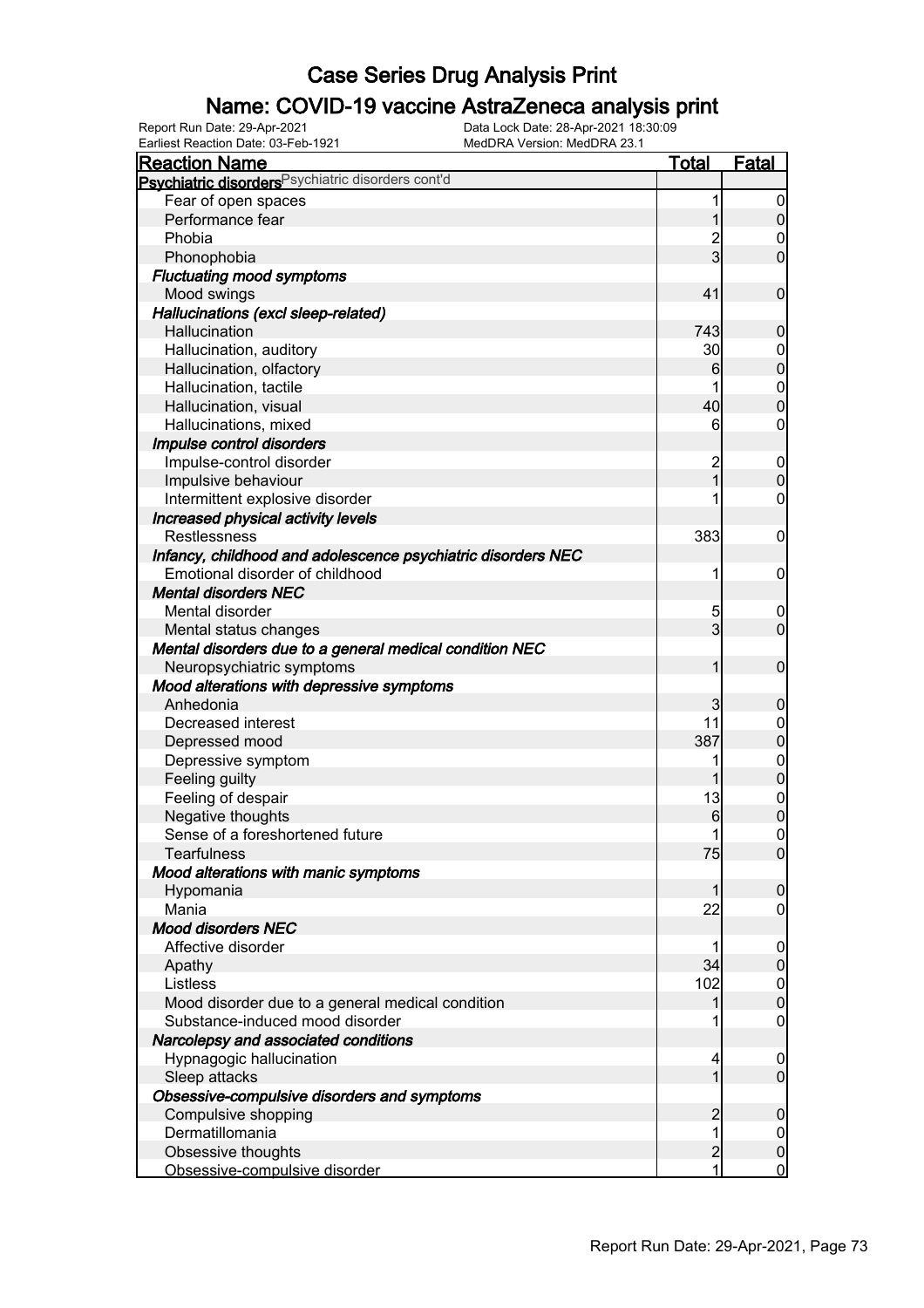#### Name: COVID-19 vaccine AstraZeneca analysis print

| <u>Reaction Name</u>                                          | <b>Total</b>        | <b>Fatal</b>                     |
|---------------------------------------------------------------|---------------------|----------------------------------|
| Psychiatric disorders <sup>Psychiatric disorders cont'd</sup> |                     |                                  |
| Orgasmic disorders and disturbances                           |                     |                                  |
| Anorgasmia                                                    |                     | $\mathbf 0$                      |
| Orgasmic sensation decreased                                  | 4                   | $\mathbf 0$                      |
| Premature ejaculation                                         |                     | 0                                |
| <b>Panic attacks and disorders</b>                            |                     |                                  |
| Limited symptom panic attack                                  |                     | $\mathbf 0$                      |
| Panic attack                                                  | 194                 | $\pmb{0}$                        |
| Panic disorder                                                |                     | $\boldsymbol{0}$                 |
| Panic reaction                                                | 25                  | $\mathbf 0$                      |
| Paraphilias and paraphilic disorders                          |                     |                                  |
| Fetishism                                                     | $\overline{2}$      | $\mathbf 0$                      |
| Parasomnias                                                   |                     |                                  |
| Abnormal dreams                                               | 281                 | $\mathbf 0$                      |
| Abnormal sleep-related event                                  |                     | $\boldsymbol{0}$                 |
| Confusional arousal                                           | $\overline{c}$      | $\mathbf 0$                      |
| Exploding head syndrome                                       |                     | $\mathbf{0}$                     |
| Nightmare                                                     | 361                 | $\mathbf 0$                      |
| Parasomnia                                                    |                     | $\mathbf{0}$                     |
| Rapid eye movements sleep abnormal                            | 3                   | $\overline{0}$                   |
| Sleep inertia                                                 |                     | $\mathbf{0}$                     |
| Sleep talking                                                 | 14                  | $\overline{0}$                   |
| Sleep terror                                                  | 44                  | $\mathbf 0$                      |
| Sleep-related eating disorder                                 | $\overline{2}$      | $\mathbf 0$                      |
| Somnambulism                                                  | 6                   | 0                                |
| <b>Perception disturbances NEC</b>                            |                     |                                  |
| Autoscopy                                                     | 16                  | $\mathbf 0$                      |
| Deja vu                                                       | $\overline{c}$      | $\pmb{0}$                        |
| Delusional perception                                         |                     | $\mathbf{0}$                     |
| Derealisation                                                 | 10                  | $\mathbf 0$                      |
| Flashback                                                     | 2                   | $\mathbf 0$                      |
| Illusion                                                      | 11                  | $\mathbf 0$                      |
| Time perception altered                                       | 5                   | $\boldsymbol{0}$                 |
| Pervasive developmental disorders NEC                         |                     |                                  |
| Autism spectrum disorder                                      | $\overline{c}$      | $\mathbf 0$                      |
| Psychiatric elimination disorders                             |                     |                                  |
| <b>Enuresis</b>                                               | 37                  |                                  |
|                                                               |                     | $\overline{0}$                   |
| <b>Psychiatric symptoms NEC</b>                               |                     |                                  |
| Helplessness                                                  | 11                  | $\boldsymbol{0}$                 |
| Hypervigilance                                                |                     | $\pmb{0}$                        |
| Psychiatric symptom                                           | 3<br>$\overline{2}$ | $\overline{0}$<br>$\overline{0}$ |
| Psychological trauma                                          |                     |                                  |
| <b>Psychotic disorder NEC</b>                                 |                     |                                  |
| Acute psychosis                                               | 1                   | $\boldsymbol{0}$                 |
| Psychotic behaviour                                           |                     | $\mathbf 0$                      |
| Psychotic disorder                                            | 22                  | $\mathbf 0$                      |
| Psychotic symptom                                             |                     | $\boldsymbol{0}$                 |
| Schizoaffective and schizophreniform disorders                |                     |                                  |
| Schizoaffective disorder                                      | 1                   | $\mathbf 0$                      |
| Schizophrenia NEC                                             |                     |                                  |
| Schizophrenia                                                 | 1                   | $\mathbf 0$                      |
| Sexual arousal disorders                                      |                     |                                  |
| Disturbance in sexual arousal                                 | 3                   | $\mathbf 0$                      |
| <b>Sexual desire disorders</b>                                |                     |                                  |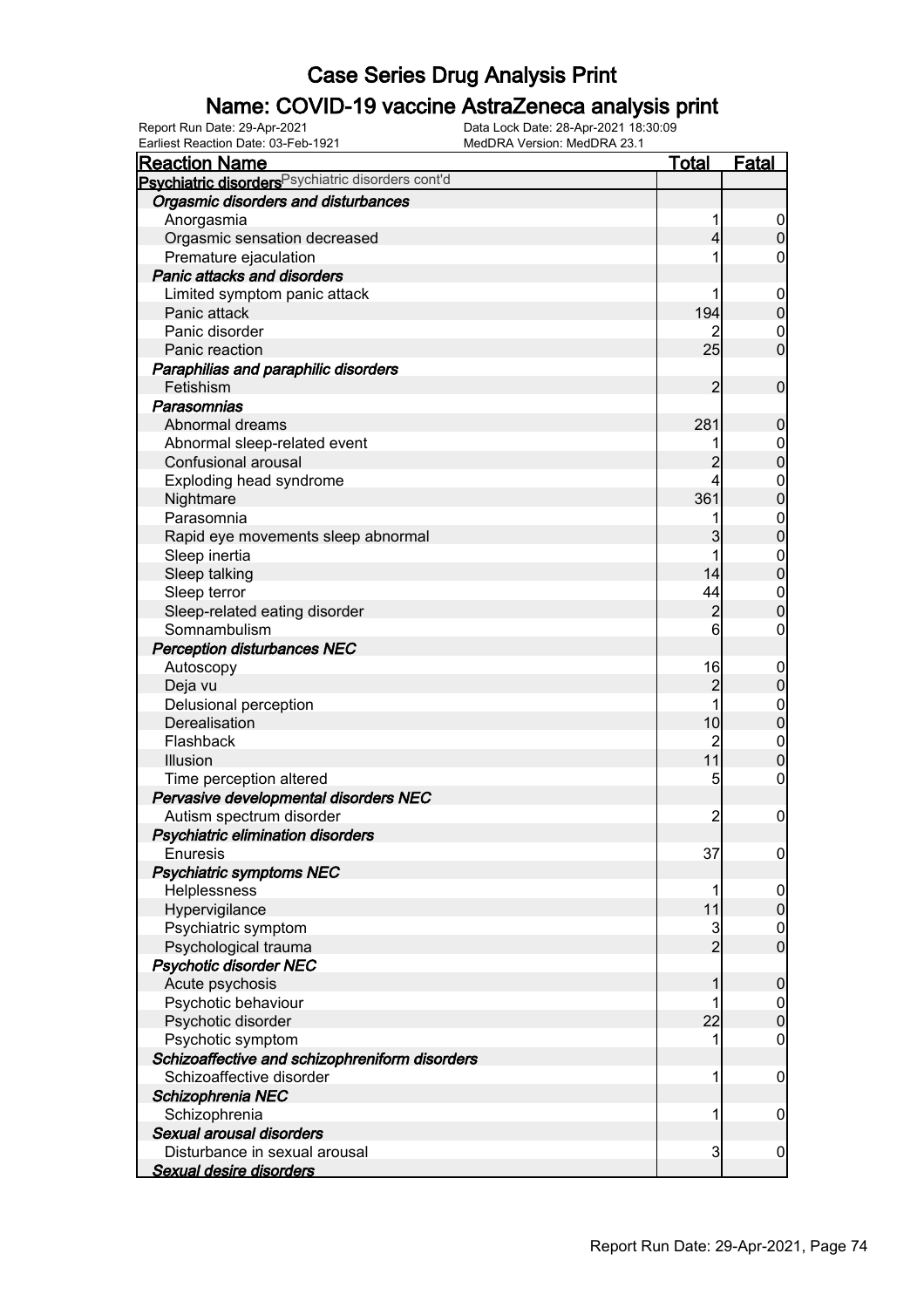### Name: COVID-19 vaccine AstraZeneca analysis print

Earliest Reaction Date: 03-Feb-1921 MedDRA Version: MedDRA 23.1

| <b>Reaction Name</b>                                           | <b>Total</b>   | <b>Fatal</b>     |
|----------------------------------------------------------------|----------------|------------------|
| Psychiatric disorders Psychiatric disorders cont'd             |                |                  |
| Hypersexuality                                                 | 1              | $\boldsymbol{0}$ |
| Libido decreased                                               | 8              | $\boldsymbol{0}$ |
| Libido increased                                               |                | 0                |
| Loss of libido                                                 | 27             | $\overline{0}$   |
| <b>Sexual dysfunction NEC</b>                                  |                |                  |
| Genito-pelvic pain/penetration disorder                        | 1              | $\mathbf 0$      |
| <b>Sleep disorders NEC</b>                                     |                |                  |
| Sleep disorder                                                 | 276            | $\mathbf 0$      |
| Sleep disorder due to general medical condition, insomnia type | 2              | 0                |
| Somatic symptom disorders                                      |                |                  |
| <b>Conversion disorder</b>                                     | 8              | $\boldsymbol{0}$ |
| Habit cough                                                    | 27             | $\mathbf 0$      |
| Illness anxiety disorder                                       |                | $\boldsymbol{0}$ |
| Psychogenic tremor                                             |                | $\mathbf 0$      |
| Somatic symptom disorder                                       |                | $\mathbf 0$      |
| Speech and language usage disturbances                         |                |                  |
| Disorganised speech                                            | 12             | $\boldsymbol{0}$ |
| Logorrhoea                                                     | $\overline{c}$ | $\mathbf 0$      |
| Pedantic speech                                                |                | $\boldsymbol{0}$ |
| Poverty of speech                                              |                | $\mathbf 0$      |
| Verbigeration                                                  |                | 0                |
| Speech articulation and rhythm disturbances                    |                |                  |
| Dysphemia                                                      | 13             | $\overline{0}$   |
| Lack of spontaneous speech                                     | $\overline{2}$ | $\mathbf 0$      |
| <b>Stereotypies and automatisms</b>                            |                |                  |
| <b>Bruxism</b>                                                 | 21             | $\mathbf 0$      |
| Head banging                                                   | 31             | 0                |
| Waxy flexibility                                               | 2              | $\mathbf 0$      |
| <b>Stress disorders</b>                                        |                |                  |
| Acute stress disorder                                          | $\overline{c}$ | $\boldsymbol{0}$ |
| <b>Burnout syndrome</b>                                        | 8              | $\mathbf 0$      |
| Hyperarousal                                                   | 3              | $\mathbf 0$      |
| Post-traumatic stress disorder                                 | 11             | $\boldsymbol{0}$ |
| Substance related and addictive disorders                      |                |                  |
| Alcohol abuse                                                  | 11             | $\boldsymbol{0}$ |
| Alcohol use disorder                                           |                | $\overline{0}$   |
| Alcoholism                                                     | $\frac{2}{2}$  | $\overline{0}$   |
| Dependence                                                     | 1              | $\pmb{0}$        |
| Drug dependence                                                |                | $\overline{0}$   |
| Substance abuse                                                | 1              | $\overline{0}$   |
| Suicidal and self-injurious behaviour                          |                |                  |
| Completed suicide                                              | $\overline{c}$ | 1                |
| Intentional self-injury                                        | 6              | $\boldsymbol{0}$ |
| Self-injurious ideation                                        | 1              | $\pmb{0}$        |
| Suicidal behaviour                                             | $\overline{c}$ | $\overline{0}$   |
| Suicidal ideation                                              | 66             | $\mathbf 0$      |
| Suicide attempt                                                | 8              | $\mathbf 0$      |
| Suicide threat                                                 |                | $\mathbf 0$      |
| <b>Thinking disturbances</b>                                   |                |                  |
| Bradyphrenia                                                   | 60             | $\boldsymbol{0}$ |
| Confabulation                                                  | 1              | $\overline{0}$   |
| Impaired reasoning                                             | $\overline{c}$ | $\pmb{0}$        |
| Intrusive thoughts                                             | $\overline{2}$ | $\mathbf 0$      |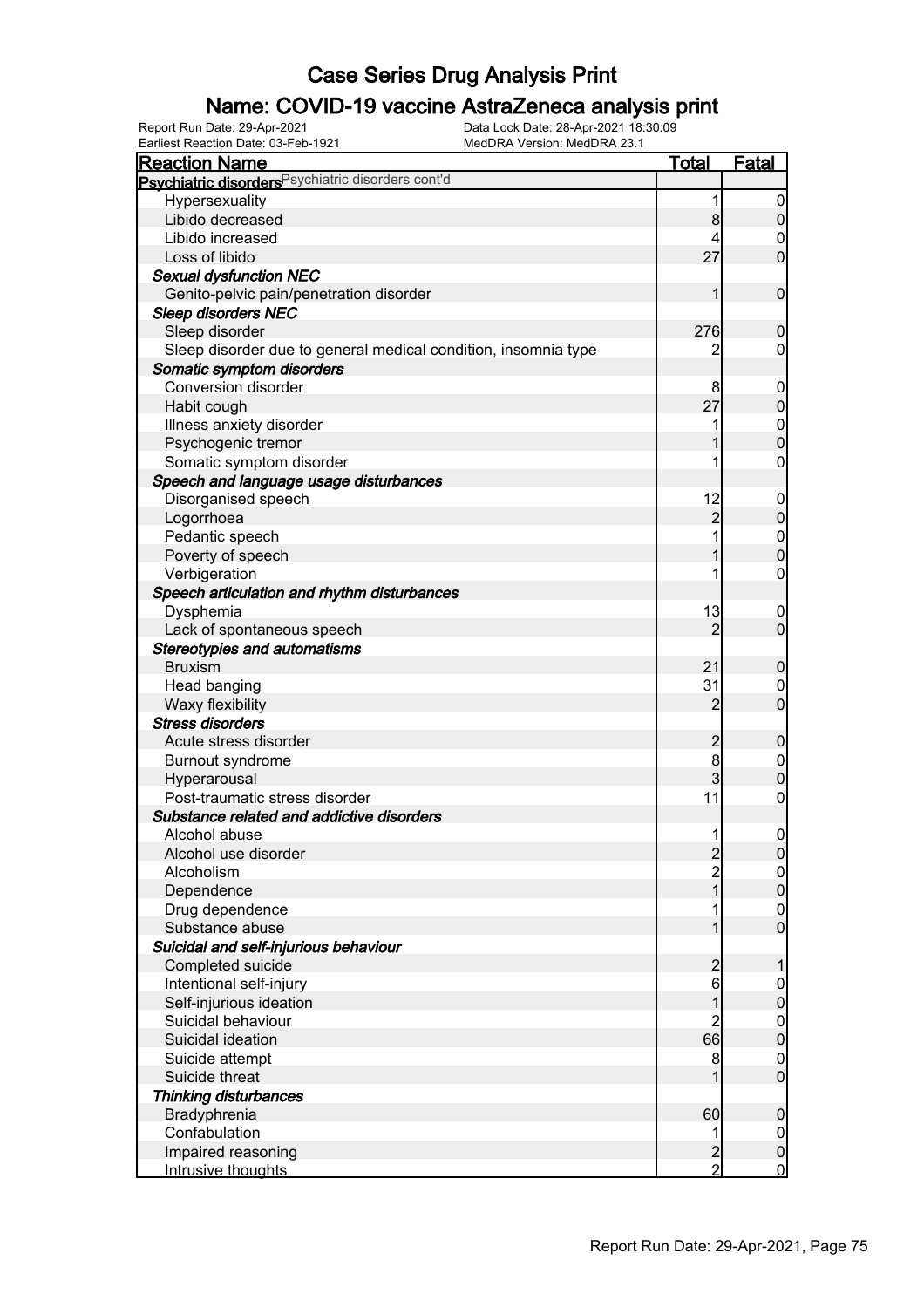#### Name: COVID-19 vaccine AstraZeneca analysis print

| Earliest Reaction Date: 03-Feb-1921                | MedDRA Version: MedDRA 23.1 |       |       |
|----------------------------------------------------|-----------------------------|-------|-------|
| <b>Reaction Name</b>                               |                             | Total | Fatal |
| Psychiatric disorders Psychiatric disorders cont'd |                             |       |       |
| Morbid thoughts                                    |                             |       |       |
| Tachyphrenia                                       |                             | 19    |       |
| Thinking abnormal                                  |                             | 15    |       |
| Thought blocking                                   |                             | າ     |       |
| <b>Tic disorders</b>                               |                             |       |       |
| Tic                                                |                             |       |       |
| <b>Psychiatric disorders SOC TOTAL</b>             |                             | 11325 |       |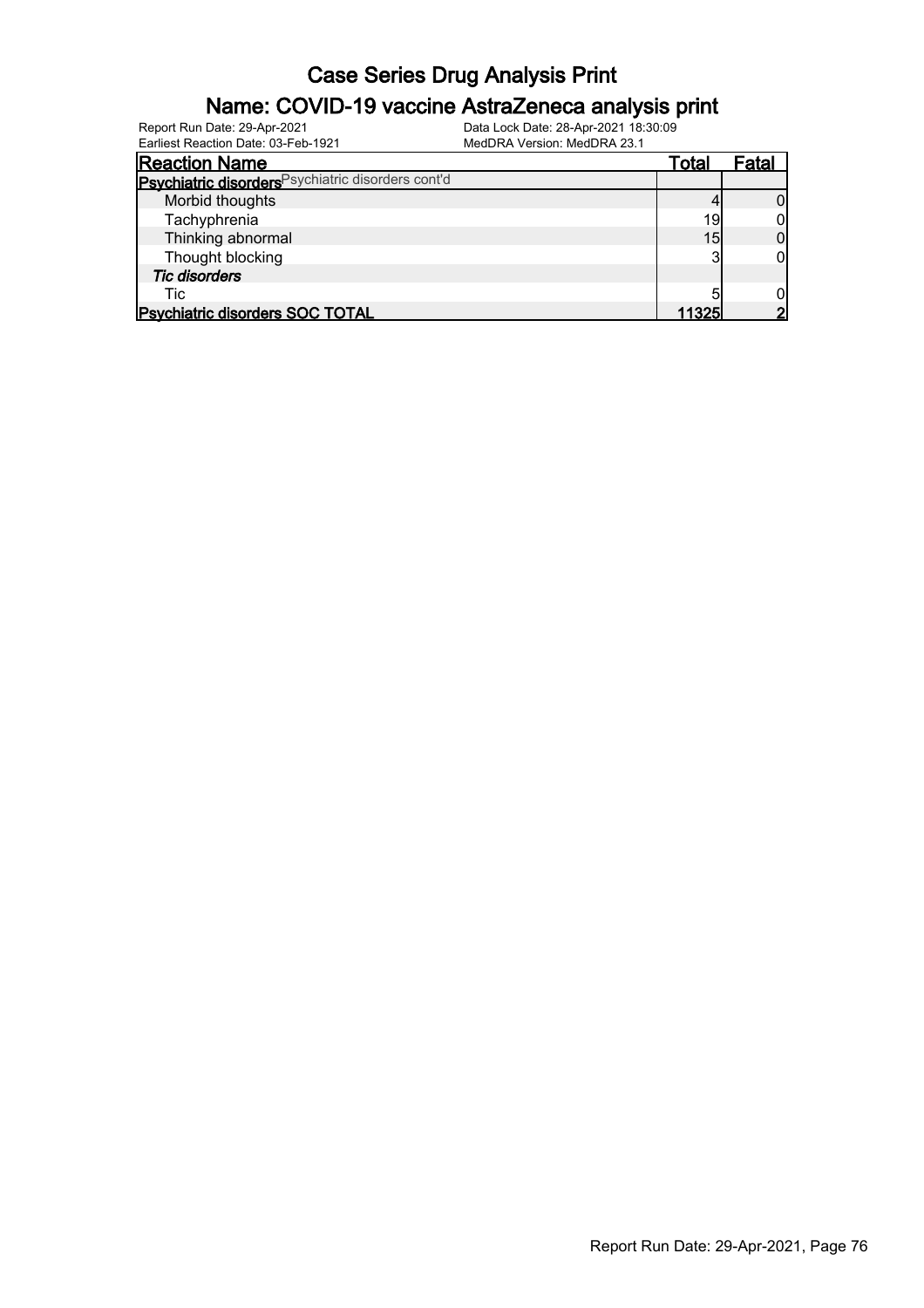### Name: COVID-19 vaccine AstraZeneca analysis print

| <b>Reaction Name</b>                        | <u>Total</u>    | <b>Fatal</b>     |
|---------------------------------------------|-----------------|------------------|
| Renal & urinary disorders                   |                 |                  |
| <b>Bladder and urethral symptoms</b>        |                 |                  |
| <b>Bladder discomfort</b>                   | 5               | 0                |
| <b>Bladder irritation</b>                   | 7               | 0                |
| <b>Bladder pain</b>                         | 39              | 0                |
| Bladder spasm                               |                 | $\boldsymbol{0}$ |
| Dysuria                                     | 55              | $\mathbf{0}$     |
| Incontinence                                | 61              | $\mathbf{0}$     |
| <b>Micturition disorder</b>                 | 3               | $\mathbf 0$      |
| Micturition frequency decreased             |                 | $\boldsymbol{0}$ |
| Micturition urgency                         | 83              | $\overline{0}$   |
| Mixed incontinence                          | 1               | $\mathbf{0}$     |
| Pollakiuria                                 | 213             | $\mathbf 0$      |
| Urethral pain                               |                 | $\boldsymbol{0}$ |
| Urge incontinence                           |                 | $\mathbf 0$      |
| Urinary hesitation                          | 4               | $\boldsymbol{0}$ |
| Urinary incontinence                        | 78              | $\overline{0}$   |
| Urinary retention                           | 49              | $\mathbf 0$      |
| Urine flow decreased                        | 8               | $\overline{0}$   |
| <b>Bladder disorders NEC</b>                |                 |                  |
| <b>Bladder dilatation</b>                   |                 | 0                |
| <b>Bladder disorder</b>                     | 11              | $\mathbf{0}$     |
| Urinary bladder haemorrhage                 | 7               |                  |
| <b>Bladder infections and inflammations</b> |                 |                  |
| Cystitis haemorrhagic                       |                 | $\boldsymbol{0}$ |
| Cystitis interstitial                       | 4               | $\boldsymbol{0}$ |
| Cystitis noninfective                       | 1               | $\overline{0}$   |
| Lupus cystitis                              | 1               | $\mathbf 0$      |
| Genital and urinary tract disorders NEC     |                 |                  |
| Urinary tract disorder                      | $\overline{c}$  | $\mathbf 0$      |
| Glomerulonephritis and nephrotic syndrome   |                 |                  |
| Anti-glomerular basement membrane disease   | 1               | $\mathbf 0$      |
| Focal segmental glomerulosclerosis          | 1               | $\mathbf 0$      |
| Glomerulonephritis minimal lesion           | $\overline{c}$  | $\boldsymbol{0}$ |
| Henoch-Schonlein purpura nephritis          | 1               | $\mathbf 0$      |
| IgA nephropathy                             | $\overline{c}$  | $\overline{0}$   |
| Nephrotic syndrome                          | $\overline{9}$  | $\overline{0}$   |
| Myoneurogenic bladder disorders             |                 |                  |
| Automatic bladder                           |                 | $\boldsymbol{0}$ |
| <b>Bladder dysfunction</b>                  |                 | $\mathbf 0$      |
| Hypertonic bladder                          | 12              | $\boldsymbol{0}$ |
| Loss of bladder sensation                   | 9               | $\mathbf 0$      |
| Neurogenic bladder                          | $\overline{2}$  | $\overline{0}$   |
| <b>Nephritis NEC</b>                        |                 |                  |
| Nephritis                                   | 5               | 0                |
| Tubulointerstitial nephritis                | $\overline{3}$  | $\mathbf 0$      |
| Nephropathies and tubular disorders NEC     |                 |                  |
| Nephropathy                                 | $\overline{c}$  | 0                |
| <b>Renal disorders NEC</b>                  |                 |                  |
| Oedematous kidney                           | 1               | $\mathbf 0$      |
| Renal disorder                              | $6 \overline{}$ | $\mathbf 0$      |
| Renal failure and impairment                |                 |                  |
| Acute kidney injury                         | 30              | $\boldsymbol{0}$ |
| <b>Anuria</b>                               | 3               | $\mathbf 0$      |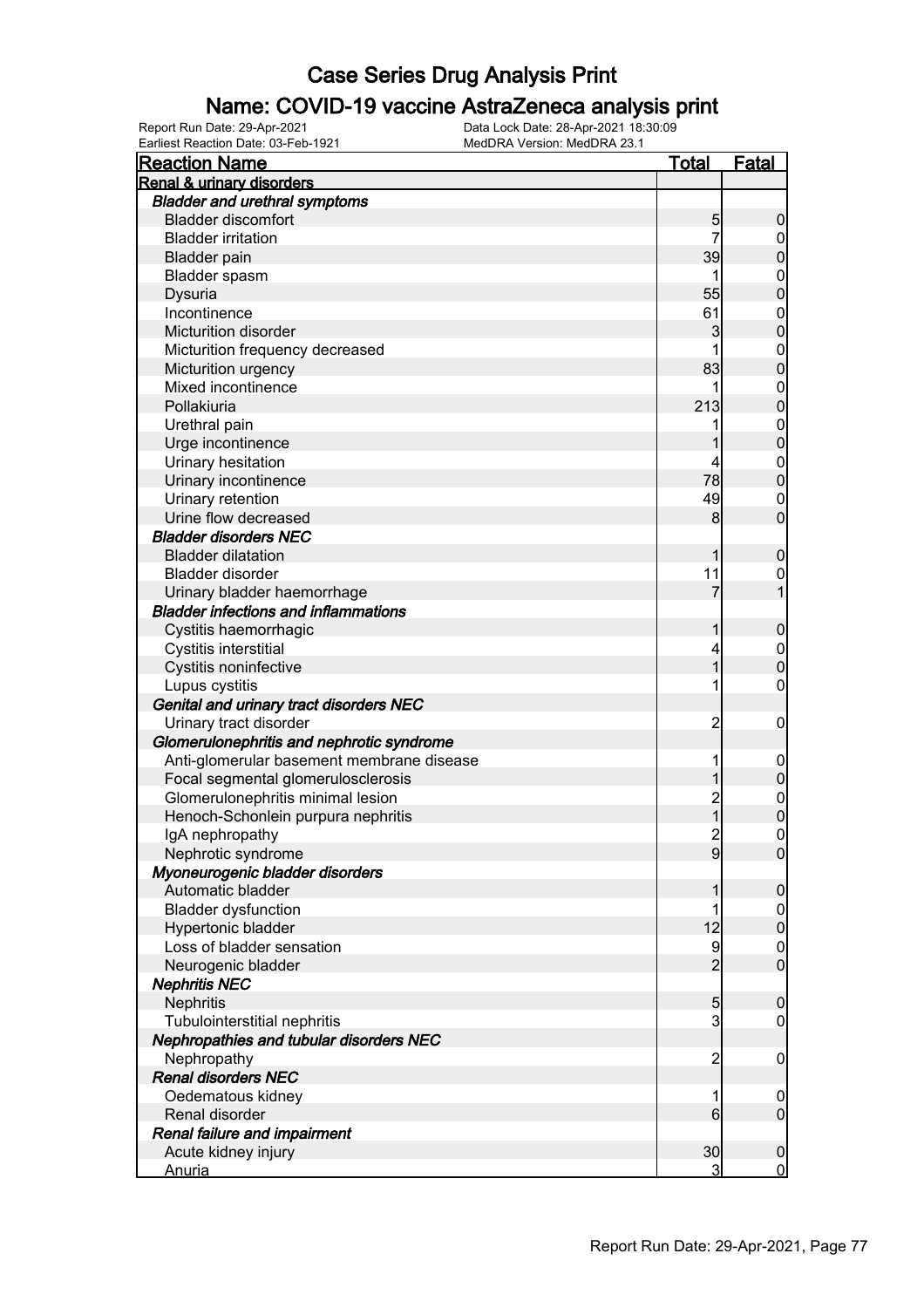### Name: COVID-19 vaccine AstraZeneca analysis print

| <b>Reaction Name</b>                                            | <u>Total</u>   | <b>Fatal</b>                         |
|-----------------------------------------------------------------|----------------|--------------------------------------|
| Renal & urinary disorders & urinary disorders cont'd            |                |                                      |
| Chronic kidney disease                                          | 4              | $\overline{0}$                       |
| Oliguria                                                        | 11             |                                      |
| Renal failure                                                   | 13             | $\frac{0}{2}$                        |
| Renal impairment                                                | 7              | $\overline{0}$                       |
| Renal injury                                                    | 3              | $\overline{0}$                       |
| Renal hypertension and related conditions                       |                |                                      |
| Hypertensive nephropathy                                        | 1              | $\mathbf 0$                          |
| <b>Renal lithiasis</b>                                          |                |                                      |
| Nephrolithiasis                                                 | 8              | $\boldsymbol{0}$                     |
| Renal obstructive disorders                                     |                |                                      |
| Hydronephrosis                                                  | 1              | $\mathbf 0$                          |
| Renal structural abnormalities and trauma                       |                |                                      |
| Kidney enlargement                                              | 1              | $\mathbf 0$                          |
| Renal atrophy                                                   | 1              | $\mathbf 0$                          |
| Renal vascular and ischaemic conditions                         |                |                                      |
| Renal embolism                                                  | 1              | $\mathbf 0$                          |
| Renal infarct                                                   | 6              | $\mathbf 0$                          |
| Renal vein embolism                                             |                | $\mathbf 0$                          |
| Renal vein thrombosis                                           | 5              | $\overline{0}$                       |
| Structural and obstructive urethral disorders (excl congenital) |                |                                      |
| Urethral spasm                                                  | 1              | $\mathbf 0$                          |
| <b>Ureteric disorders NEC</b>                                   |                |                                      |
| Ureteral disorder                                               | $\overline{2}$ | $\overline{0}$                       |
| <b>Urinary abnormalities</b>                                    |                |                                      |
| Chromaturia                                                     | 75             | $\mathbf 0$                          |
| Glycosuria                                                      | 1              | $\mathbf{0}$                         |
| Haematuria                                                      | 39             | $\overline{0}$                       |
| Proteinuria                                                     | 5              | $\mathbf{0}$                         |
| Urine abnormality                                               | 11             | $\overline{0}$                       |
| Urine odour abnormal                                            | 18             | $\overline{0}$                       |
| Urinary tract signs and symptoms NEC                            |                |                                      |
| Haemorrhage urinary tract                                       | 30             | 0                                    |
| Nocturia                                                        | 12             | $\mathbf 0$                          |
| Polyuria                                                        | 23             | $\mathbf 0$                          |
| Renal colic                                                     | $\overline{2}$ | $\overline{0}$                       |
| Renal pain                                                      | 713            |                                      |
| Urinary tract discomfort                                        | 1              | $\begin{matrix} 0 \\ 0 \end{matrix}$ |
| Urinary tract pain                                              |                | $\mathbf{0}$                         |
| Renal & urinary disorders SOC TOTAL                             | 1733           | $\overline{3}$                       |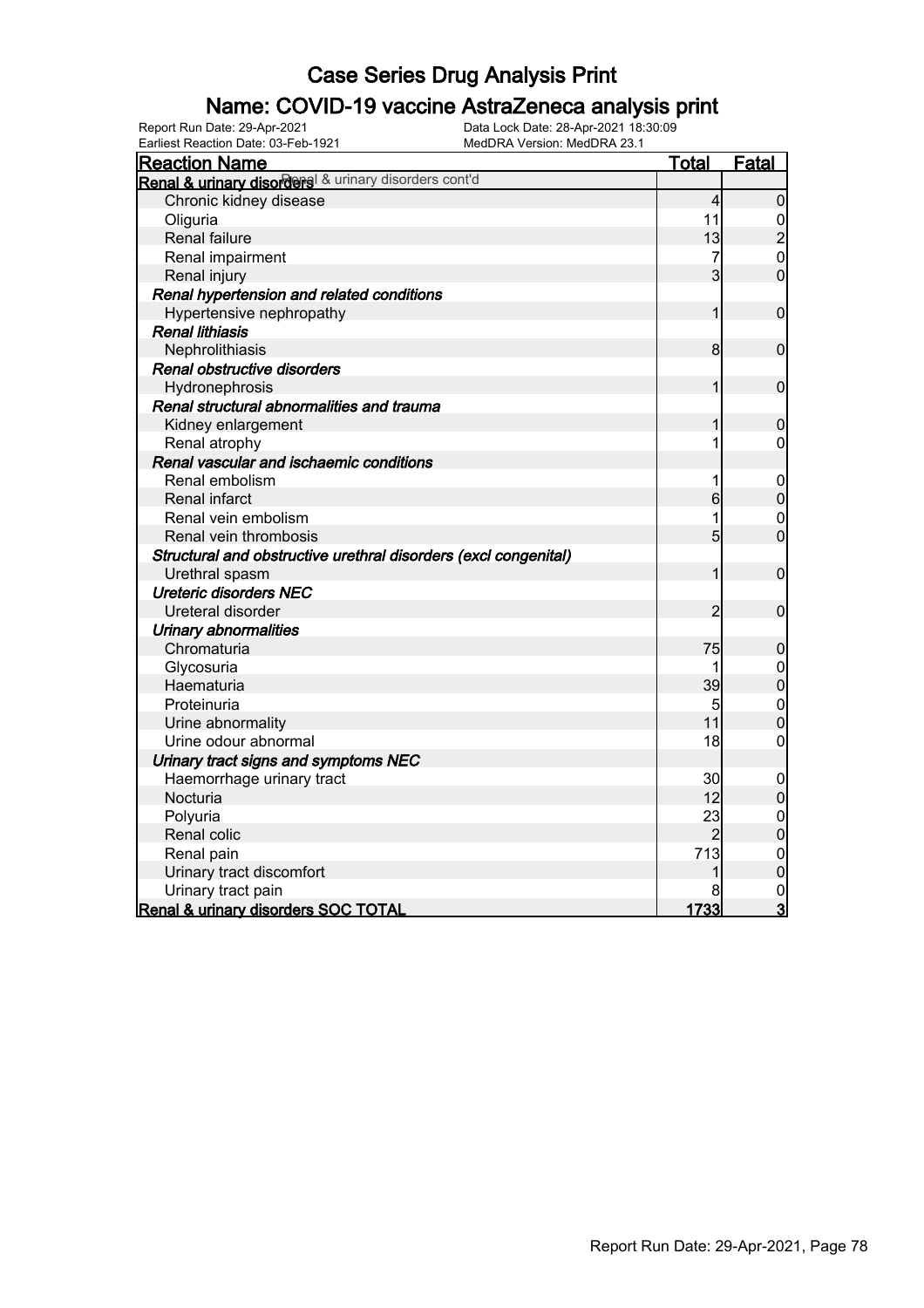#### Name: COVID-19 vaccine AstraZeneca analysis print

| <b>Reaction Name</b>                                  | <u>Total</u>    | <b>Fatal</b>     |
|-------------------------------------------------------|-----------------|------------------|
| Reproductive & breast disorders                       |                 |                  |
| Benign and malignant breast neoplasms                 |                 |                  |
| <b>Breast cyst</b>                                    | 3               | $\mathbf 0$      |
| <b>Breast disorders NEC</b>                           |                 |                  |
| <b>Breast disorder</b>                                | 1               | $\mathbf 0$      |
| Breast enlargement                                    | 5               | $\mathbf 0$      |
| <b>Breast mass</b>                                    | 25              | $\boldsymbol{0}$ |
| Gynaecomastia                                         | 5               | 0                |
| <b>Breast infections and inflammations</b>            |                 |                  |
| <b>Breast inflammation</b>                            | $\overline{c}$  | $\mathbf 0$      |
| Nipple inflammation                                   | 1               | $\mathbf 0$      |
| <b>Breast signs and symptoms</b>                      |                 |                  |
| Breast discharge                                      | 4               | $\mathbf 0$      |
| <b>Breast discolouration</b>                          | 1               | $\mathbf 0$      |
| <b>Breast discomfort</b>                              | 6               | $\mathbf 0$      |
| Breast engorgement                                    | $\overline{c}$  | $\mathbf 0$      |
| Breast haemorrhage                                    |                 | $\mathbf 0$      |
| <b>Breast induration</b>                              |                 | $\mathbf 0$      |
| Breast oedema                                         |                 | $\mathbf 0$      |
| <b>Breast pain</b>                                    | 242             | $\mathbf 0$      |
| <b>Breast swelling</b>                                | 33              | $\mathbf 0$      |
| <b>Breast tenderness</b>                              | 30              | $\mathbf 0$      |
| Nipple pain                                           | 25              | $\mathbf 0$      |
| Nipple swelling                                       |                 | 0                |
| Erection and ejaculation conditions and disorders     |                 |                  |
| Ejaculation delayed                                   |                 | $\mathbf 0$      |
| Ejaculation disorder                                  | 3               | $\mathbf 0$      |
| Ejaculation failure                                   | $\overline{c}$  | $\mathbf 0$      |
| Erectile dysfunction                                  | 62              | $\mathbf 0$      |
| <b>Erection increased</b>                             | $\overline{c}$  | $\mathbf 0$      |
| Organic erectile dysfunction                          | $\overline{17}$ | $\mathbf 0$      |
| Painful erection                                      |                 | $\boldsymbol{0}$ |
| Priapism                                              | $\overline{c}$  | $\mathbf 0$      |
| Retrograde ejaculation                                | 1               | $\mathbf 0$      |
| Spontaneous penile erection                           | $\overline{2}$  | $\mathbf 0$      |
| Fallopian tube and ovary infections and inflammations |                 |                  |
| Noninfective oophoritis                               | 1               | $\overline{0}$   |
| <b>Lactation disorders</b>                            |                 |                  |
| Galactorrhoea                                         | 1               | $\boldsymbol{0}$ |
| Lactation disorder                                    |                 | $\overline{0}$   |
| Lactation puerperal increased                         | 2<br>1          | $\mathbf 0$      |
| Suppressed lactation                                  | 10              | $\mathbf 0$      |
| <b>Menopausal effects NEC</b>                         |                 |                  |
| Artificial menopause                                  |                 | $\mathbf 0$      |
| Menopausal disorder                                   | 2<br>1          | $\pmb{0}$        |
| Menopausal symptoms                                   | 14              |                  |
| Menopause delayed                                     | $\overline{c}$  | 0                |
| Premature menopause                                   |                 | $\mathbf 0$      |
| Menopausal effects on the genitourinary tract         |                 |                  |
| Postmenopausal haemorrhage                            | 38              | $\mathbf 0$      |
| <b>Menstruation and uterine bleeding NEC</b>          |                 |                  |
| Abnormal withdrawal bleeding                          | 1               | $\mathbf 0$      |
| Dysfunctional uterine bleeding                        | $\overline{2}$  | $\pmb{0}$        |
| <b>Dysmenorrhoea</b>                                  | 106             | $\overline{0}$   |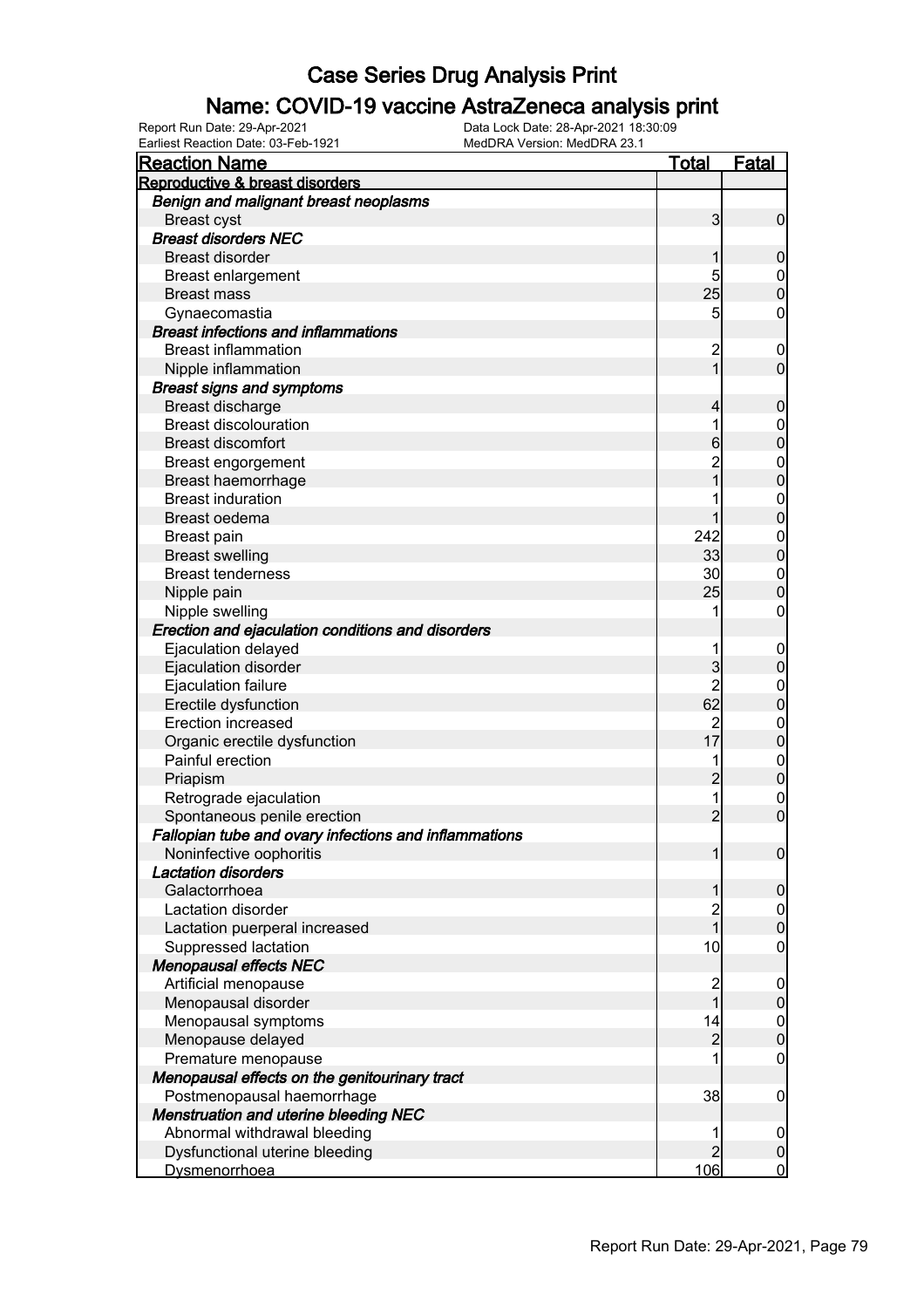### Name: COVID-19 vaccine AstraZeneca analysis print

| <b>Reaction Name</b><br>Reproductive & breast disorders & breast disorders cont'd | <u>Total</u>   | <b>Fatal</b>        |
|-----------------------------------------------------------------------------------|----------------|---------------------|
|                                                                                   |                |                     |
| Menstrual disorder                                                                | 178            | $\overline{0}$      |
| Menstruation irregular                                                            | 205            | $\overline{0}$      |
| Metrorrhagia                                                                      | 87             | $\mathbf 0$         |
| Premenstrual pain                                                                 | 10             | $\boldsymbol{0}$    |
| Premenstrual syndrome                                                             | 3              | $\mathbf 0$         |
| Withdrawal bleed                                                                  | 4              | $\mathsf{O}\xspace$ |
| Menstruation with decreased bleeding                                              |                |                     |
| Amenorrhoea                                                                       | 73             | $\mathbf 0$         |
| Hypomenorrhoea                                                                    | 58             | $\pmb{0}$           |
| Menstruation delayed                                                              | 321            | $\boldsymbol{0}$    |
| Oligomenorrhoea                                                                   | 19             | $\mathbf 0$         |
| Menstruation with increased bleeding                                              |                |                     |
| Menometrorrhagia                                                                  | 2              | $\boldsymbol{0}$    |
| Menorrhagia                                                                       | 423            | $\overline{0}$      |
| Polymenorrhoea                                                                    | 44             | $\boldsymbol{0}$    |
| Ovarian and fallopian tube cysts and neoplasms                                    |                |                     |
| Ovarian cyst                                                                      | 4              | $\mathbf 0$         |
| Ovarian cyst ruptured                                                             | 1              | $\overline{0}$      |
| Polycystic ovaries                                                                | $\overline{4}$ | $\boldsymbol{0}$    |
| Ovarian and fallopian tube disorders NEC                                          |                |                     |
| Ovarian enlargement                                                               | 1              | $\boldsymbol{0}$    |
| Ovarian haemorrhage                                                               | $\frac{2}{1}$  | $\boldsymbol{0}$    |
| Ovarian necrosis                                                                  |                | $\mathbf 0$         |
| Ovarian vein thrombosis                                                           | $\frac{2}{6}$  | $\boldsymbol{0}$    |
| Ovulation pain                                                                    |                | $\mathbf 0$         |
| Premature ovulation                                                               | $\overline{2}$ | $\boldsymbol{0}$    |
| Pelvic prolapse conditions                                                        |                |                     |
| Vaginal prolapse                                                                  | 1              | $\mathbf 0$         |
| Pelvis and broad ligament disorders NEC                                           |                |                     |
| Adnexa uteri pain                                                                 | 14             | $\mathbf 0$         |
| Pelvic haematoma                                                                  | 1              | $\pmb{0}$           |
| Pelvic haemorrhage                                                                | 6              | $\mathbf 0$         |
| Penile and scrotal infections and inflammations                                   |                |                     |
| Balanoposthitis                                                                   | 1              | $\mathbf 0$         |
| Penile disorders NEC (excl erection and ejaculation)                              |                |                     |
| Penile blister                                                                    | 4              | $\overline{0}$      |
| Penile burning sensation                                                          | 1              | $\overline{0}$      |
| Penile curvature                                                                  | $\overline{c}$ | 0                   |
| Penile discharge                                                                  | 1              | $\mathsf{O}\xspace$ |
| Penile exfoliation                                                                | 1              | $\mathbf 0$         |
| Penile oedema                                                                     | $\overline{2}$ | $\boldsymbol{0}$    |
| Penile pain                                                                       | 1              | $\mathbf 0$         |
| Penis disorder                                                                    | 4              | $\mathbf 0$         |
| Peyronie's disease                                                                | 3              | $\overline{0}$      |
| Prostate and seminal vesicles infections and inflammations                        |                |                     |
| Prostatitis                                                                       | $\overline{4}$ | $\mathbf 0$         |
| Prostatic neoplasms and hypertrophy                                               |                |                     |
| Benign prostatic hyperplasia                                                      | $\overline{c}$ | $\boldsymbol{0}$    |
| Prostatic signs, symptoms and disorders NEC                                       |                |                     |
| Prostatomegaly                                                                    | 1              | $\boldsymbol{0}$    |
| Reproductive tract disorders NEC (excl neoplasms)                                 |                |                     |
| Female genital tract fistula                                                      | 1              | $\overline{0}$      |
| <b>Genital blister</b>                                                            | $\overline{3}$ | $\overline{0}$      |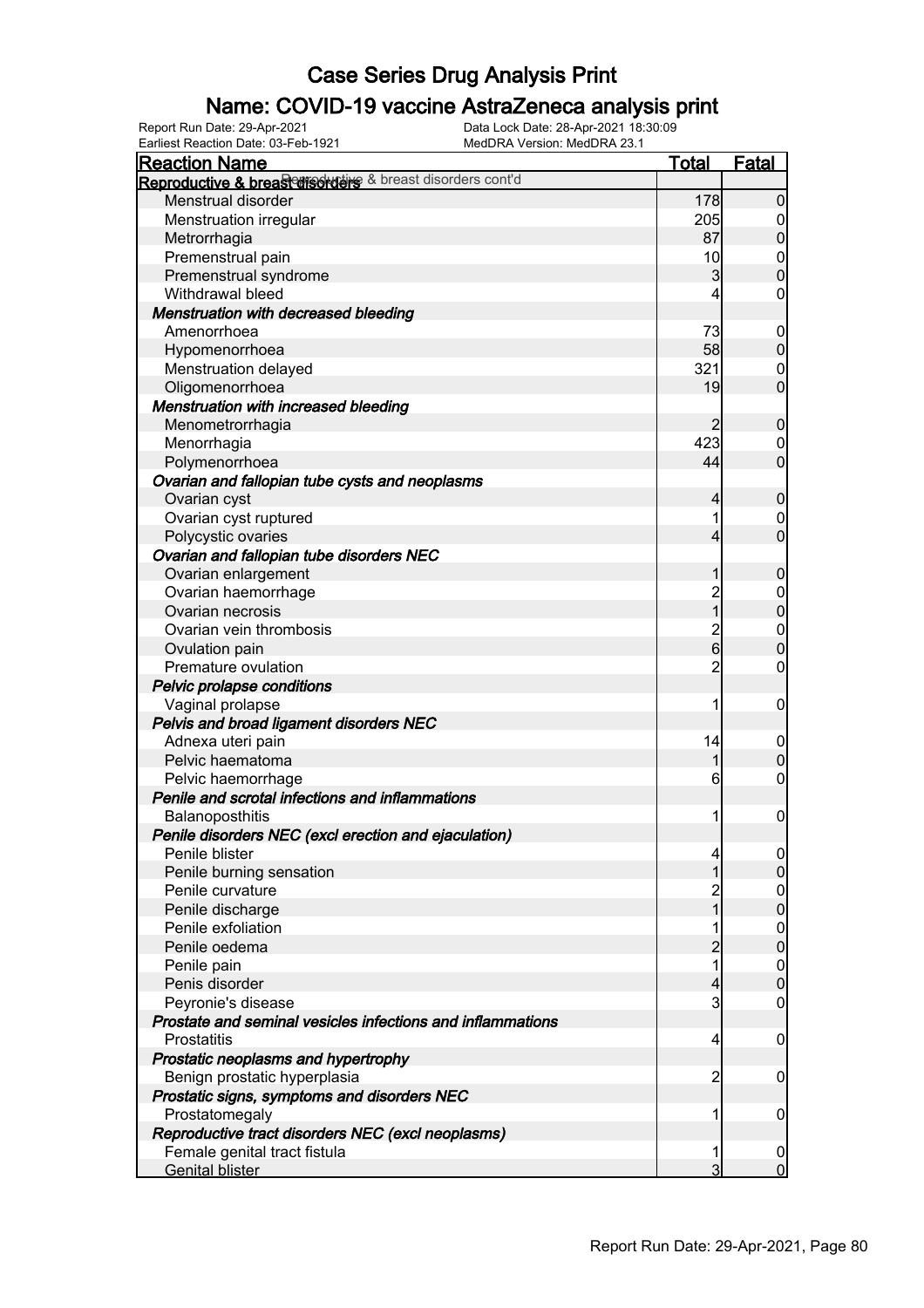### Name: COVID-19 vaccine AstraZeneca analysis print

Earliest Reaction Date: 03-Feb-1921 MedDRA Version: MedDRA 23.1

| <b>Reaction Name</b>                                      | <b>Total</b>                     | <b>Fatal</b>                |
|-----------------------------------------------------------|----------------------------------|-----------------------------|
| Reproductive & breasterisoruers & breast disorders cont'd |                                  |                             |
| Genital haemorrhage                                       | 4                                | $\boldsymbol{0}$            |
| Genital hyperaesthesia                                    | 1                                | $\pmb{0}$                   |
| Genital hypoaesthesia                                     |                                  | $\mathbf 0$                 |
| Genital paraesthesia                                      | $\overline{1}$                   | $\mathbf 0$                 |
| Genital ulceration                                        | 8                                | $\mathbf 0$                 |
| Perineal disorder                                         | 1                                | $\overline{0}$              |
| Reproductive tract infections and inflammations NEC       |                                  |                             |
| Genital tract inflammation                                | 1                                | $\mathbf 0$                 |
| Reproductive tract signs and symptoms NEC                 |                                  |                             |
| Genital burning sensation                                 | 6                                | $\mathbf 0$                 |
| Genital discomfort                                        | 3                                | $\boldsymbol{0}$            |
| Genital erythema                                          | 1                                | $\mathbf 0$                 |
| Genital pain                                              |                                  | $\mathbf{0}$                |
| Genital rash                                              | 2<br>2<br>2                      | $\overline{0}$              |
| Pelvic discomfort                                         |                                  | $\mathbf{0}$                |
| Pelvic pain                                               | 86                               | $\overline{0}$              |
| Perineal pain                                             | 1                                | $\mathbf 0$                 |
| Pruritus genital                                          | 4                                | $\overline{0}$              |
| <b>Scrotal disorders NEC</b>                              |                                  |                             |
| Scrotal dermatitis                                        | 1                                |                             |
| Scrotal oedema                                            | 1                                | $\boldsymbol{0}$            |
|                                                           |                                  | $\mathbf{0}$<br>$\mathbf 0$ |
| Scrotal pain                                              | 9                                |                             |
| Scrotal swelling                                          | 5                                | $\mathbf 0$                 |
| Sexual function and fertility disorders NEC               |                                  |                             |
| Dyspareunia                                               | $\overline{c}$<br>$\overline{1}$ | $\mathbf 0$                 |
| Female sexual dysfunction                                 |                                  | $\pmb{0}$                   |
| Infertility male                                          | 1                                | $\mathbf 0$                 |
| Sexual dysfunction                                        | 4                                | $\overline{0}$              |
| Spermatogenesis and semen disorders                       |                                  |                             |
| Haematospermia                                            | 6                                | $\mathbf 0$                 |
| Semen discolouration                                      | $\overline{2}$                   | $\mathbf 0$                 |
| Testicular and epididymal disorders NEC                   |                                  |                             |
| Testicular disorder                                       | $\overline{c}$                   | $\boldsymbol{0}$            |
| <b>Testicular mass</b>                                    | $\overline{1}$                   | $\mathbf 0$                 |
| Testicular oedema                                         | $\overline{c}$                   | $\mathbf 0$                 |
| Testicular pain                                           | 68                               | 0                           |
| <b>Testicular retraction</b>                              | 1                                | $\overline{0}$              |
| <b>Testicular swelling</b>                                | 10                               | $\overline{0}$              |
| Testicular and epididymal neoplasms                       |                                  |                             |
| Epididymal cyst                                           | 1                                | $\boldsymbol{0}$            |
| <b>Testicular cyst</b>                                    | 1                                | $\mathbf 0$                 |
| <b>Uterine disorders NEC</b>                              |                                  |                             |
| Adenomyosis                                               | 1                                | $\mathbf 0$                 |
| Endometriosis                                             | 20                               | $\pmb{0}$                   |
| Uterine enlargement                                       | 1                                | $\boldsymbol{0}$            |
| Uterine haemorrhage                                       | 11                               | $\mathbf 0$                 |
| Uterine pain                                              | 2                                | $\mathbf 0$                 |
| Uterine neoplasms                                         |                                  |                             |
| Uterine polyp                                             | 1                                | $\mathbf 0$                 |
| <b>Uterine tone disorders</b>                             |                                  |                             |
| Uterine spasm                                             | 7                                | $\mathbf 0$                 |
| Vaginal and vulval infections and inflammations           |                                  |                             |
| <b>Vulvovaginal inflammation</b>                          | 2                                | $\overline{0}$              |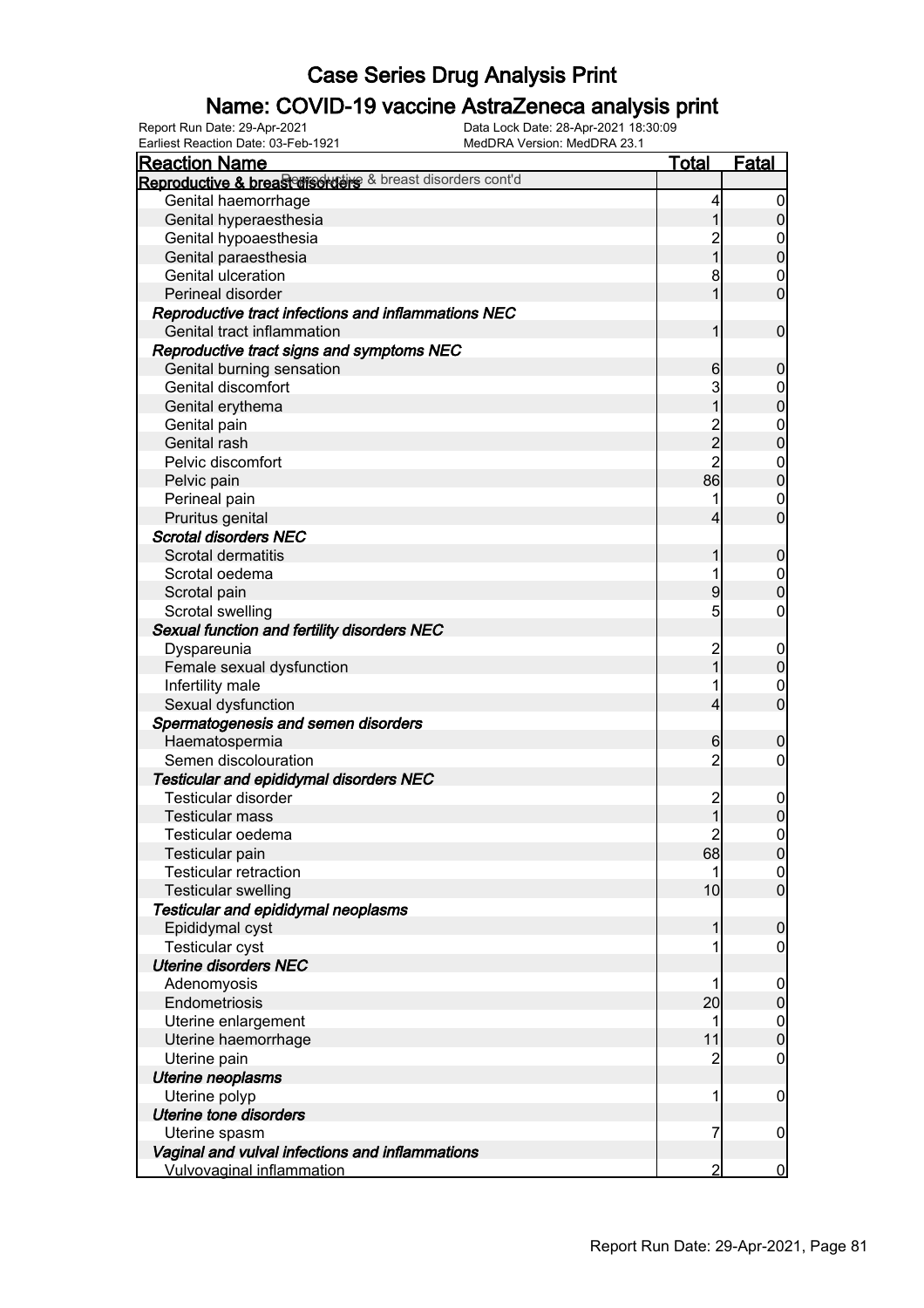#### Name: COVID-19 vaccine AstraZeneca analysis print

Earliest Reaction Date: 03-Feb-1921 MedDRA Version: MedDRA 23.1

| <b>Reaction Name</b>                                       | <u>Total</u> | <u>Fatal</u> |
|------------------------------------------------------------|--------------|--------------|
| Reproductive & breasterisoruting & breast disorders cont'd |              |              |
| Vulvovaginal cysts and neoplasms                           |              |              |
| Bartholin's cyst                                           |              | 0            |
| Vaginal cyst                                               | 5            | 0            |
| <b>Vulvovaginal disorders NEC</b>                          |              |              |
| Vaginal haemorrhage                                        | 284          | 0            |
| Vaginal ulceration                                         | 5            |              |
| Vulval disorder                                            |              | 0            |
| Vulval haemorrhage                                         | 6            | 0            |
| <b>Vulval ulceration</b>                                   | 3            | 0            |
| Vulvovaginal ulceration                                    |              |              |
| Vulvovaginal signs and symptoms                            |              |              |
| Enlarged clitoris                                          |              | 0            |
| Labia enlarged                                             |              | 0            |
| Vaginal discharge                                          | 27           |              |
| Vaginal lesion                                             |              | 0            |
| Vulval oedema                                              |              | 0            |
| Vulvovaginal burning sensation                             |              |              |
| Vulvovaginal discomfort                                    |              |              |
| Vulvovaginal dryness                                       | 2            | 0            |
| Vulvovaginal erythema                                      |              | 0            |
| Vulvovaginal pain                                          | 15           |              |
| Vulvovaginal pruritus                                      |              |              |
| Vulvovaginal rash                                          |              | 0            |
| Vulvovaginal swelling                                      |              |              |
| Reproductive & breast disorders SOC TOTAL                  | 2835         | $\mathbf 0$  |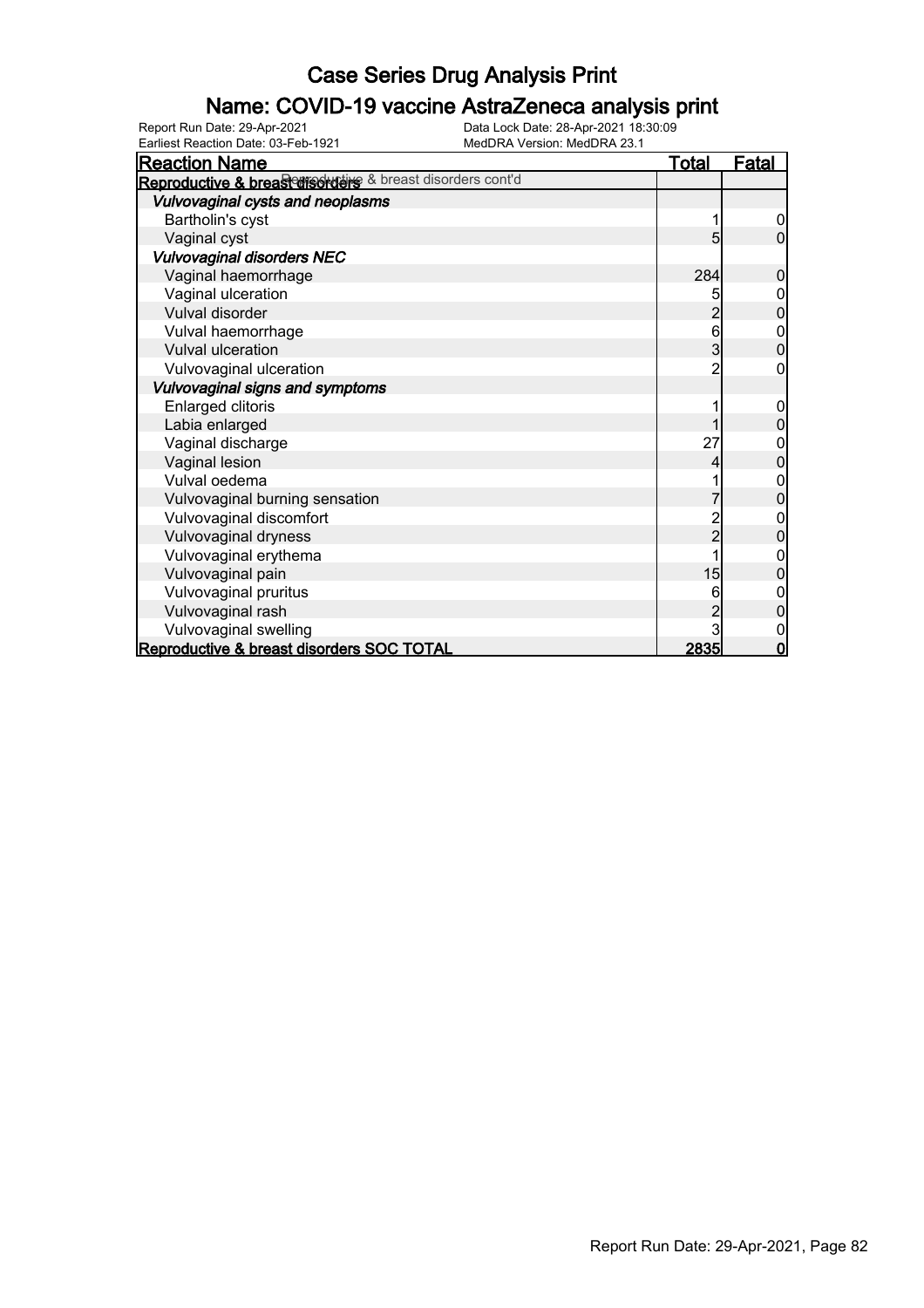### Name: COVID-19 vaccine AstraZeneca analysis print

| <u>Reaction Name</u>                                                          | Total           | <b>Fatal</b>                               |
|-------------------------------------------------------------------------------|-----------------|--------------------------------------------|
| <b>Respiratory disorders</b>                                                  |                 |                                            |
| <b>Breathing abnormalities</b>                                                |                 |                                            |
| Apnoea                                                                        | 8               | $\boldsymbol{0}$                           |
| Apnoeic attack                                                                |                 | $\overline{0}$                             |
| Dyspnoea                                                                      | 4572            | $\overline{\mathcal{L}}$                   |
| Dyspnoea at rest                                                              | 10              | $\mathbf{0}$                               |
| Dyspnoea exertional                                                           | 29              | $\overline{0}$                             |
| Dyspnoea paroxysmal nocturnal                                                 | 1               | $\mathbf{0}$                               |
| Grunting                                                                      | 1               | $\overline{0}$                             |
| Hyperventilation                                                              | 70              | $\mathbf{0}$                               |
| Hypopnoea                                                                     | 171             | $\overline{0}$                             |
| Hypoventilation                                                               |                 |                                            |
| Irregular breathing                                                           | 19              | $0\atop 0$                                 |
| Mouth breathing                                                               | 7               |                                            |
| Orthopnoea                                                                    | $\overline{2}$  | $0\atop 0$                                 |
| Respiration abnormal                                                          | 70              | $\mathbf{0}$                               |
| Respiratory arrest                                                            | 16              | $\overline{0}$                             |
| Respiratory distress                                                          | 8               | 1                                          |
| Respiratory fatigue                                                           | 4               | $\mathbf 0$                                |
| Sleep apnoea syndrome                                                         | 18              | $\mathbf 0$                                |
| Tachypnoea                                                                    | 32              | $\overline{0}$                             |
| <b>Bronchial conditions NEC</b>                                               |                 |                                            |
| <b>Bronchiectasis</b>                                                         | 12              | $\boldsymbol{0}$                           |
|                                                                               |                 |                                            |
| Bronchospasm and obstruction                                                  |                 |                                            |
| Aspirin-exacerbated respiratory disease                                       |                 | $\boldsymbol{0}$                           |
| Asthma                                                                        | 389             | $\boldsymbol{0}$                           |
| Asthma exercise induced                                                       |                 | $\mathbf 0$                                |
| Asthma late onset                                                             |                 | $\mathbf{0}$                               |
| Asthmatic crisis                                                              | 4               | $\overline{0}$                             |
| <b>Bronchitis chronic</b>                                                     | 1               | $\mathbf{0}$                               |
| Bronchospasm                                                                  | 14              | $\begin{array}{c} 0 \\ 2 \\ 0 \end{array}$ |
| Chronic obstructive pulmonary disease                                         | 26              |                                            |
| Cough variant asthma                                                          | $6\phantom{.0}$ |                                            |
| Obstructive airways disorder                                                  | $\overline{2}$  | $0\atop 0$                                 |
| Reversible airways obstruction                                                | 1               |                                            |
| Wheezing                                                                      | 421             | $\mathbf 0$                                |
| Conditions associated with abnormal gas exchange                              |                 |                                            |
| Asphyxia                                                                      |                 | $\overline{0}$                             |
| Hypercapnia                                                                   |                 | $\boldsymbol{0}$                           |
| Hypoxia                                                                       | 48              | 1                                          |
| Coughing and associated symptoms                                              |                 |                                            |
| Allergic cough                                                                | 4               | $\boldsymbol{0}$                           |
| Cough                                                                         | 2765            | $\pmb{0}$                                  |
| Haemoptysis                                                                   | 79              | $\mathbf 0$                                |
| Productive cough                                                              | 127             | $\pmb{0}$                                  |
| Sputum discoloured                                                            | 7               | $\mathbf 0$                                |
| Sputum increased                                                              | 1               | $\overline{0}$                             |
| Laryngeal and adjacent sites disorders NEC (excl infections and<br>neoplasms) |                 |                                            |
| Reflux laryngitis                                                             | 1               | $\boldsymbol{0}$                           |
| Laryngeal spasm, oedema and obstruction                                       |                 |                                            |
| Laryngeal oedema                                                              | 2               | $\mathbf 0$                                |
| Laryngospasm                                                                  | 1               | $\mathbf 0$                                |
| Stridor                                                                       | 15              | $\overline{0}$                             |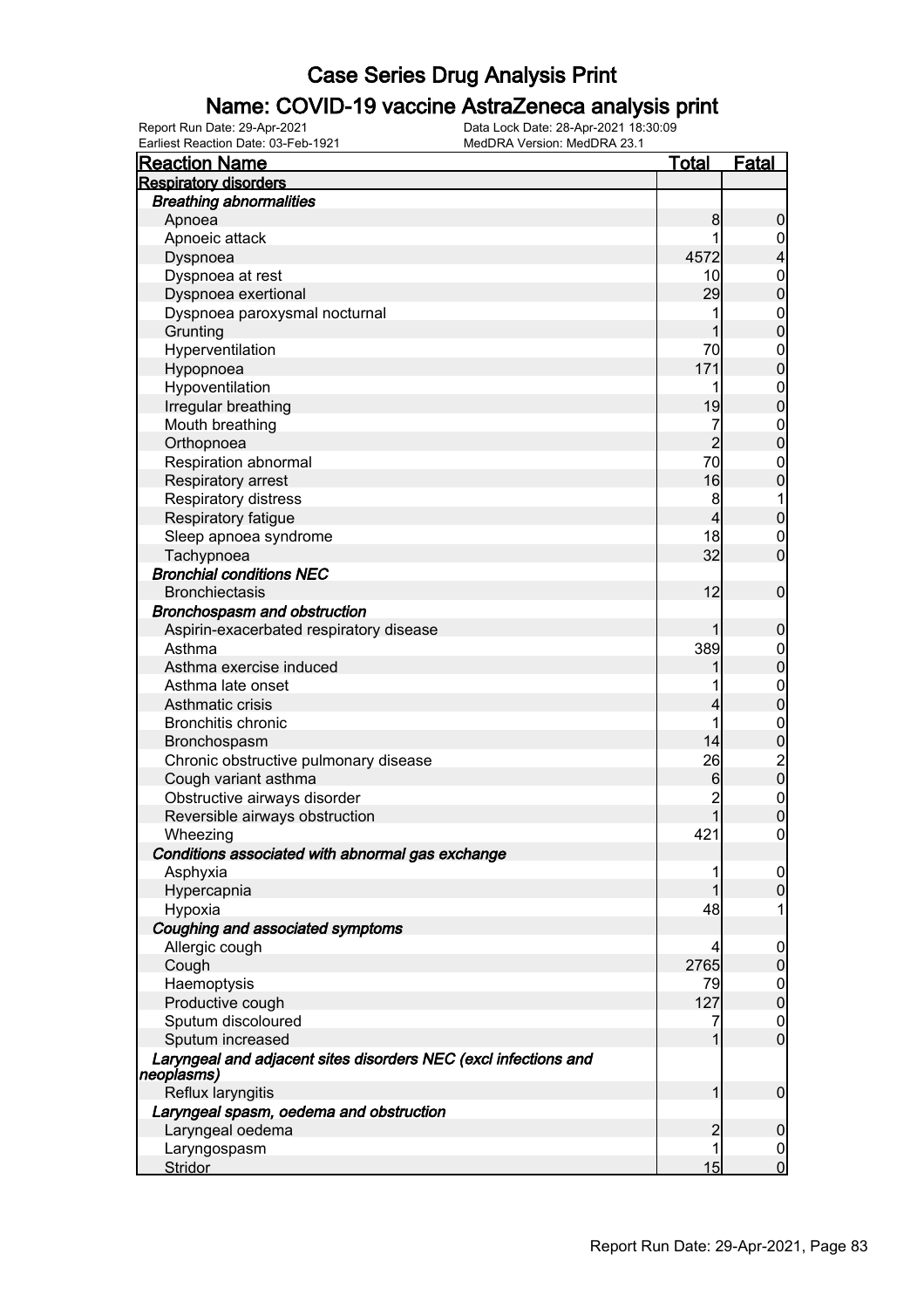### Name: COVID-19 vaccine AstraZeneca analysis print

| <b>Reaction Name</b>                                            | <b>Total</b>            | <b>Fatal</b>     |
|-----------------------------------------------------------------|-------------------------|------------------|
| Respiratory disorders espiratory disorders cont'd               |                         |                  |
| Lower respiratory tract inflammatory and immunologic conditions |                         |                  |
| <b>Alveolitis</b>                                               | $\overline{2}$          | $\boldsymbol{0}$ |
| Pneumonia aspiration                                            | 21                      | 4                |
| Pneumonitis                                                     | 17                      | 1                |
| Lower respiratory tract signs and symptoms                      |                         |                  |
| Hiccups                                                         | 31                      | $\mathbf 0$      |
| Lower respiratory tract congestion                              | 3                       | $\mathbf 0$      |
| Lung opacity                                                    | $5\overline{)}$         | $\pmb{0}$        |
| Pleuritic pain                                                  | 20                      | $\boldsymbol{0}$ |
| Pulmonary haemorrhage                                           | $\mathbf{3}$            | $\mathbf 0$      |
| Pulmonary pain                                                  | 149                     | $\mathbf 0$      |
| Rales                                                           |                         | $\mathbf 0$      |
| <b>Nasal congestion and inflammations</b>                       |                         |                  |
| Nasal congestion                                                | 350                     | $\mathbf 0$      |
| Nasal inflammation                                              | 6                       | $\mathbf 0$      |
| Rhinitis allergic                                               | 16                      | $\mathbf 0$      |
| Rhinitis perennial                                              |                         | $\mathbf 0$      |
| <b>Nasal disorders NEC</b>                                      |                         |                  |
| Epistaxis                                                       | 1328                    | $\mathbf 0$      |
| Intranasal hypoaesthesia                                        | 1                       | $\pmb{0}$        |
| Nasal crusting                                                  | 6                       | $\boldsymbol{0}$ |
| Nasal cyst                                                      | $\overline{c}$          | $\mathbf 0$      |
| Nasal disorder                                                  | $\overline{2}$          | $\mathbf 0$      |
| Nasal dryness                                                   | 46                      | $\mathbf 0$      |
| Nasal mucosal discolouration                                    | 1                       | $\mathbf{0}$     |
| Nasal odour                                                     | $\overline{c}$          | $\pmb{0}$        |
| Nasal oedema                                                    | 8                       | $\boldsymbol{0}$ |
| Nasal polyps                                                    | $\overline{1}$          | $\mathbf 0$      |
| Nasal pruritus                                                  | 6                       | $\boldsymbol{0}$ |
| Nasal ulcer                                                     | $\overline{2}$          | $\mathbf 0$      |
| <b>Neonatal hypoxic conditions</b>                              |                         |                  |
| Cyanosis neonatal                                               | 1                       | $\mathbf 0$      |
| Gasping syndrome                                                | $\overline{c}$          | $\boldsymbol{0}$ |
| Paranasal sinus disorders (excl infections and neoplasms)       |                         |                  |
| Paranasal sinus haemorrhage                                     | 5 <sub>l</sub>          | $\boldsymbol{0}$ |
| Paranasal sinus hypersecretion                                  |                         | 0                |
| Paranasal sinus inflammation                                    |                         | $\overline{0}$   |
| Sinonasal obstruction                                           | 6                       | $\overline{0}$   |
| Sinus congestion                                                | 61                      | $\mathbf 0$      |
| Sinus disorder                                                  | 9                       | $\overline{0}$   |
| Parenchymal lung disorders NEC                                  |                         |                  |
| Atelectasis                                                     | 1                       | $\mathbf 0$      |
| Emphysema                                                       | 2<br>1                  | $\overline{0}$   |
| Idiopathic pulmonary fibrosis                                   |                         | $\pmb{0}$        |
| Interstitial lung disease                                       | 6                       | $\boldsymbol{0}$ |
| Lung consolidation                                              |                         | $\mathbf 0$      |
| Lung cyst                                                       |                         | $\boldsymbol{0}$ |
| Lung infiltration                                               |                         | $\mathbf 0$      |
| Pulmonary cavitation                                            | $\overline{\mathbf{c}}$ | $\overline{0}$   |
| Pulmonary fibrosis                                              | $\overline{4}$          | $\boldsymbol{0}$ |
| Pharyngeal disorders (excl infections and neoplasms)            |                         |                  |
| Oropharyngeal swelling                                          | $\overline{2}$          | $\mathbf 0$      |
| Pharyngeal erythema                                             | $\overline{3}$          | $\overline{0}$   |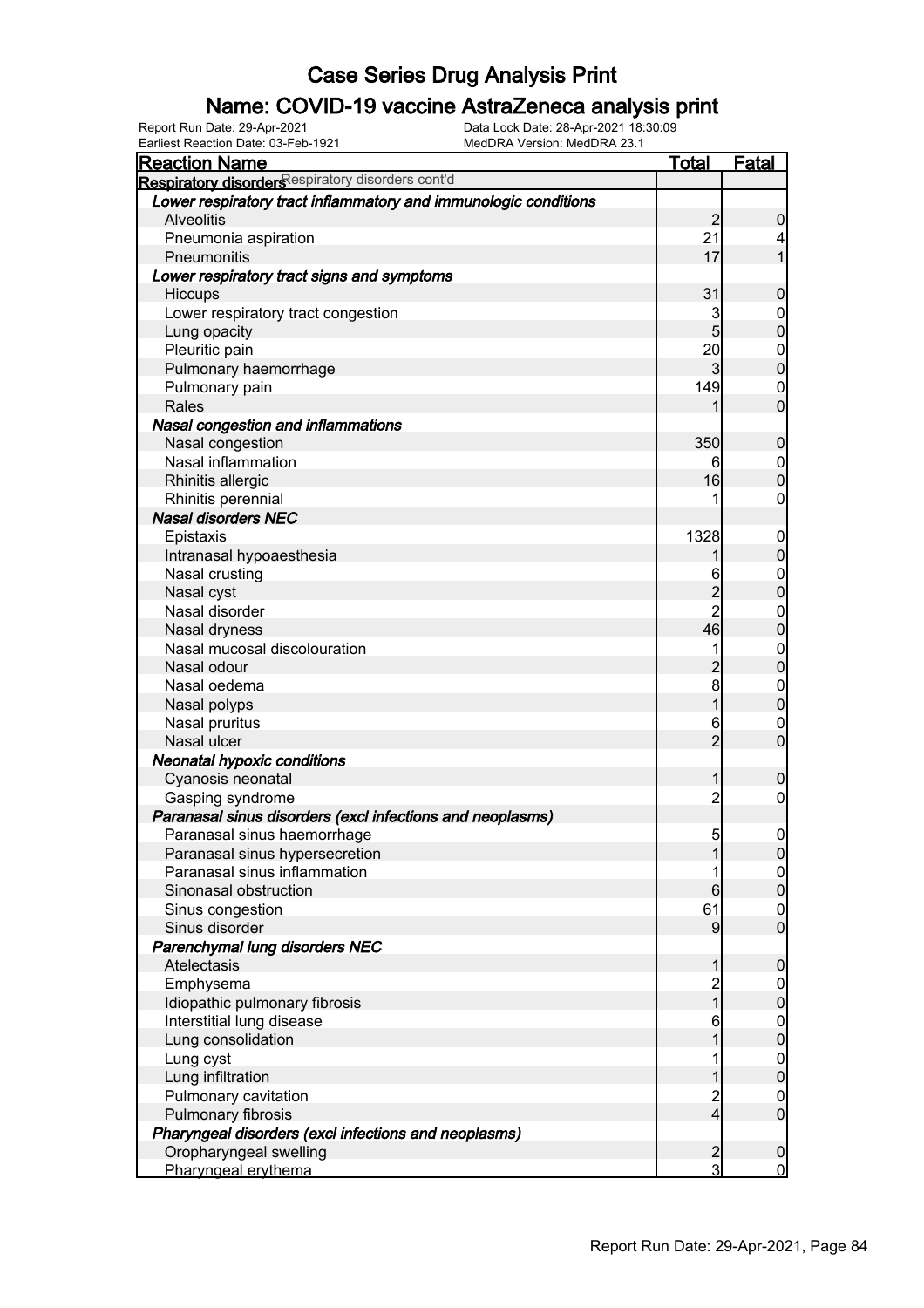### Name: COVID-19 vaccine AstraZeneca analysis print

Earliest Reaction Date: 03-Feb-1921 MedDRA Version: MedDRA 23.1

| <b>Reaction Name</b>                                       | <b>Total</b>   | <b>Fatal</b>                         |
|------------------------------------------------------------|----------------|--------------------------------------|
| Respiratory disordersespiratory disorders cont'd           |                |                                      |
| Pharyngeal haemorrhage                                     | 1              | $\mathbf 0$                          |
| Pharyngeal hypoaesthesia                                   | 28             | $\overline{0}$                       |
| Pharyngeal inflammation                                    | 1              | $\pmb{0}$                            |
| Pharyngeal oedema                                          | 11             | $\boldsymbol{0}$                     |
| Pharyngeal paraesthesia                                    | 25             | $\overline{0}$                       |
| Pharyngeal swelling                                        | 191            | $\boldsymbol{0}$                     |
| Pharyngeal ulceration                                      | 13             | $\overline{0}$                       |
| Tonsillar disorder                                         | 1              |                                      |
| Tonsillar erythema                                         | 4              | $0\atop 0$                           |
| Tonsillar haemorrhage                                      | 1              |                                      |
| Tonsillar hypertrophy                                      | 42             | $0\atop 0$                           |
| <b>Tonsillar inflammation</b>                              | 3              | $\boldsymbol{0}$                     |
| Tonsillar ulcer                                            |                | $\overline{0}$                       |
| <b>Pleural infections and inflammations</b>                |                |                                      |
| Lupus pleurisy                                             | 1              | $\boldsymbol{0}$                     |
| Pleurisy                                                   | 27             | $\mathbf 0$                          |
|                                                            |                |                                      |
| Pneumothorax and pleural effusions NEC<br>Pleural effusion |                |                                      |
|                                                            | 12             | $\mathbf 0$                          |
| Pneumothorax                                               | 3              | $\mathbf 0$                          |
| <b>Pulmonary hypertensions</b>                             |                |                                      |
| Pulmonary hypertension                                     | 2              | 1                                    |
| <b>Pulmonary oedemas</b>                                   |                |                                      |
| Acute lung injury                                          | 1              | $\mathbf 0$                          |
| Acute pulmonary oedema                                     | 3              | $\boldsymbol{0}$                     |
| Acute respiratory distress syndrome                        | 1              | $\overline{0}$                       |
| Pulmonary congestion                                       | 14             | 0                                    |
| Pulmonary oedema                                           | 14             | $\overline{1}$                       |
| Pulmonary thrombotic and embolic conditions                |                |                                      |
| Pulmonary embolism                                         | 814            | 71                                   |
| Pulmonary infarction                                       | 6              |                                      |
| Pulmonary thrombosis                                       | 12             |                                      |
| Pulmonary venous thrombosis                                | 1              | $\boldsymbol{0}$                     |
| <b>Respiratory failures (excl neonatal)</b>                |                |                                      |
| Acute respiratory failure                                  |                | $\frac{0}{2}$                        |
| Respiratory failure                                        | 12             |                                      |
| <b>Respiratory signs and symptoms NEC</b>                  |                |                                      |
| Allergic respiratory symptom                               | 4              | $\overline{0}$                       |
| Diaphragmalgia                                             | 13             | $\overline{0}$                       |
| Painful respiration                                        | $\overline{c}$ | $\overline{0}$                       |
| Respiratory symptom                                        | 15             | $\begin{matrix} 0 \\ 0 \end{matrix}$ |
| Suffocation feeling                                        | $\overline{3}$ |                                      |
| <b>Respiratory tract disorders NEC</b>                     |                |                                      |
| Aspiration                                                 | 7              | $\overline{c}$                       |
| Chronic respiratory disease                                | 1              | $\boldsymbol{0}$                     |
| Lung disorder                                              | 5              | $\pmb{0}$                            |
| Pulmonary mass                                             |                | $\boldsymbol{0}$                     |
| Respiratory disorder                                       | $\frac{2}{5}$  | $\mathbf 0$                          |
| Respiratory tract congestion                               | 6              | $\boldsymbol{0}$                     |
| Respiratory tract haemorrhage                              | 1              | $\overline{0}$                       |
| Respiratory tract irritation                               | 5              | $\mathbf 0$                          |
| Thoracic musculoskeletal disorders                         |                |                                      |
| Respiratory muscle weakness                                | 1              | $\mathbf 0$                          |
| Tracheal disorders (excl infections and neoplasms)         |                |                                      |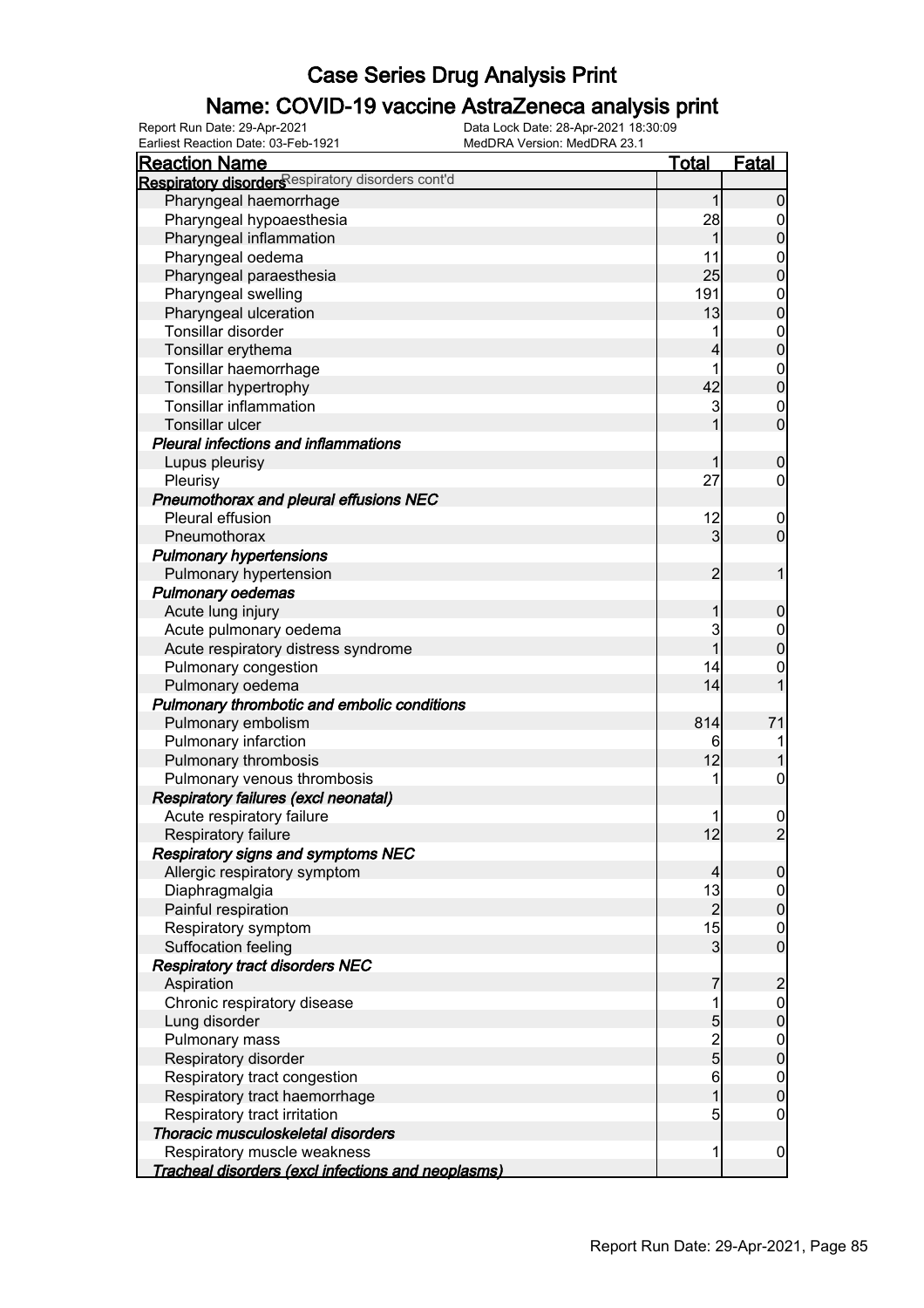### Name: COVID-19 vaccine AstraZeneca analysis print

Earliest Reaction Date: 03-Feb-1921 MedDRA Version: MedDRA 23.1

| <b>Reaction Name</b>                                          | <b>Total</b>   | <b>Fatal</b>                     |
|---------------------------------------------------------------|----------------|----------------------------------|
| Respiratory disorders <sup>Respiratory disorders cont'd</sup> |                |                                  |
| <b>Tracheal fistula</b>                                       | 1              | $\overline{0}$                   |
| Tracheal pain                                                 | $\overline{2}$ | $\overline{0}$                   |
| Upper respiratory tract signs and symptoms                    |                |                                  |
| Aphonia                                                       | 56             | 0                                |
| Catarrh                                                       | 48             | 0                                |
| Choking                                                       | 13             | $\overline{0}$                   |
| Choking sensation                                             | 7              | $0\atop 0$                       |
| Dry throat                                                    | 202            |                                  |
| Dysphonia                                                     | 97             | $\boldsymbol{0}$                 |
| Increased upper airway secretion                              | $\mathbf{3}$   | $\overline{0}$                   |
| Increased viscosity of upper respiratory secretion            | 16             | $\begin{matrix}0\\0\end{matrix}$ |
| Laryngeal pain                                                | 1              |                                  |
| Nasal discharge discolouration                                |                | $\begin{matrix}0\\0\end{matrix}$ |
| Nasal discomfort                                              | 86             |                                  |
| Oropharyngeal blistering                                      | 19             | $\begin{matrix}0\\0\end{matrix}$ |
| Oropharyngeal discomfort                                      | 26             |                                  |
| Oropharyngeal pain                                            | 3181           | $0\atop 0$                       |
| Paranasal sinus discomfort                                    | 38             |                                  |
| Rhinalgia                                                     | 29             | $\mathbf{0}$                     |
| Rhinorrhoea                                                   | 1298           | $\overline{0}$                   |
| Sinus pain                                                    | 459            | $\begin{matrix}0\\0\end{matrix}$ |
| Sneezing                                                      | 363            |                                  |
| Snoring                                                       | 3              | $\mathbf{0}$                     |
| Throat clearing                                               | 5              | $\overline{0}$                   |
| Throat irritation                                             | 151            | $0\atop 0$                       |
| <b>Throat lesion</b>                                          | 1              |                                  |
| Throat tightness                                              | 148            | $0\atop 0$                       |
| Upper respiratory tract congestion                            |                |                                  |
| Upper-airway cough syndrome                                   | 20             | $\mathbf 0$                      |
| Yawning                                                       | 56             | $\overline{0}$                   |
| Vascular pulmonary disorders NEC                              |                |                                  |
| Pulmonary vascular disorder                                   |                |                                  |
| <b>Respiratory disorders SOC TOTAL</b>                        | 18759          | 92                               |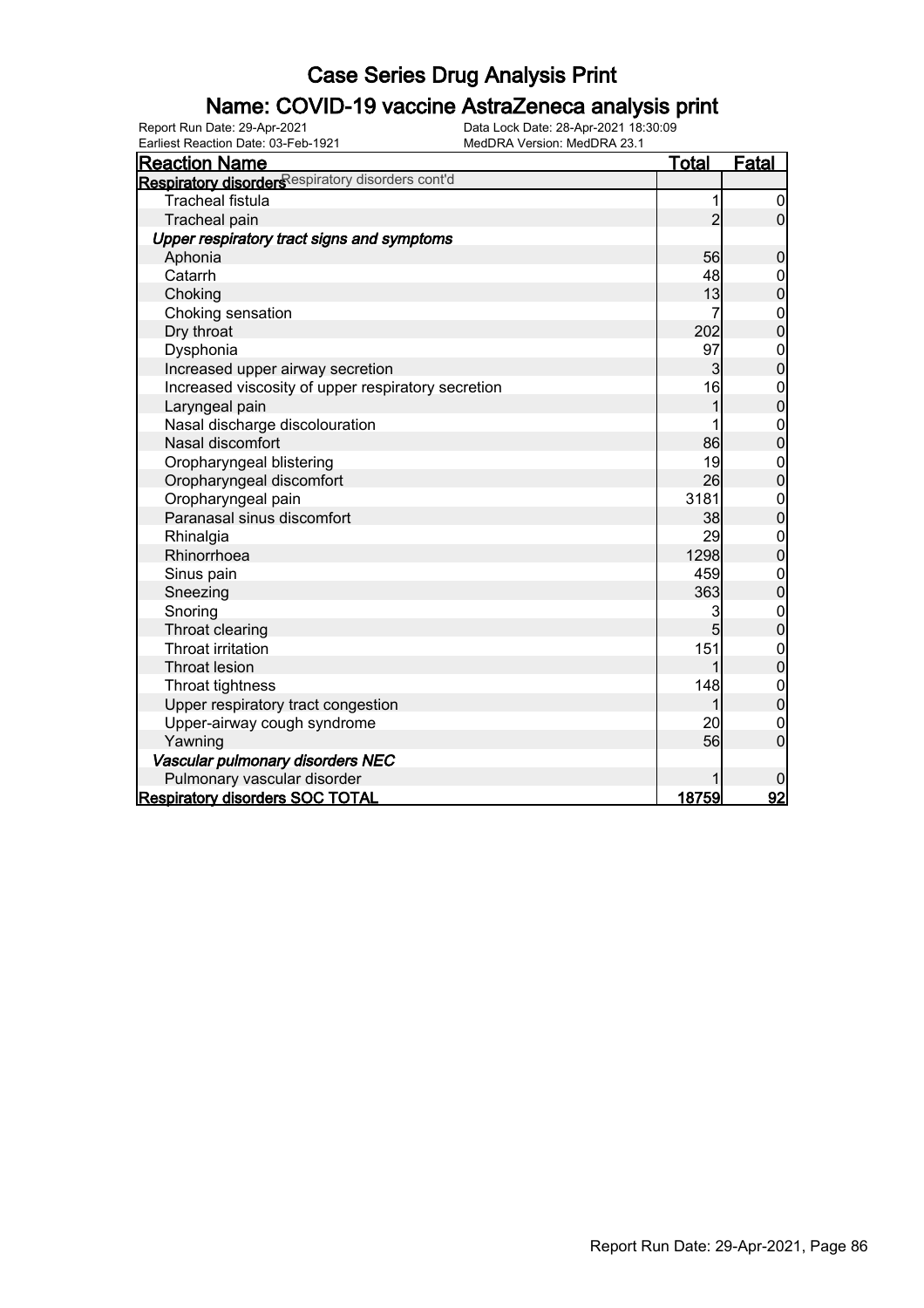#### Name: COVID-19 vaccine AstraZeneca analysis print

| <b>Reaction Name</b>                              | <b>Total</b>    | <b>Fatal</b>                   |
|---------------------------------------------------|-----------------|--------------------------------|
| <b>Skin disorders</b>                             |                 |                                |
| Acnes                                             |                 |                                |
| Acne                                              | 55              | $\boldsymbol{0}$               |
| Acne cystic                                       | 3               | $\overline{0}$                 |
| Dermatitis acneiform                              | $6 \overline{}$ | $\overline{0}$                 |
| <b>Alopecias</b>                                  |                 |                                |
| Alopecia                                          | 139             | $\boldsymbol{0}$               |
| Alopecia areata                                   | 6               | $\boldsymbol{0}$               |
| Alopecia totalis                                  | 1               | $\mathbf 0$                    |
| Alopecia universalis                              |                 | $\mathbf{0}$                   |
| Androgenetic alopecia                             | 2<br>1          | $\overline{0}$                 |
| Diffuse alopecia                                  | 3               | $\mathbf 0$                    |
| <b>Madarosis</b>                                  | $\overline{2}$  | $\overline{0}$                 |
| Angioedemas                                       |                 |                                |
| Angioedema                                        | 232             | $\boldsymbol{0}$               |
| Circumoral oedema                                 |                 | $\mathbf 0$                    |
| Idiopathic angioedema                             | $\overline{3}$  | $\overline{0}$                 |
| Apocrine and eccrine gland disorders              |                 |                                |
| Anhidrosis                                        | $\overline{c}$  | $\boldsymbol{0}$               |
| Cold sweat                                        | 1357            | $\boldsymbol{0}$               |
| Hyperhidrosis                                     | 7386            | $\mathbf 0$                    |
| Hypohidrosis                                      | 2               |                                |
| Miliaria                                          | 155             | $\mathbf{0}$<br>$\overline{0}$ |
| Night sweats                                      | 1457            |                                |
| Sweat discolouration                              |                 | $\mathbf{0}$<br>$\overline{0}$ |
|                                                   |                 |                                |
| Sweat gland disorder<br><b>Bullous conditions</b> |                 | 0                              |
|                                                   |                 |                                |
| <b>Blister</b>                                    | 306             | $\mathbf 0$                    |
| <b>Blister rupture</b>                            |                 | $\pmb{0}$                      |
| <b>Blood blister</b>                              | 50              | $\boldsymbol{0}$               |
| <b>Dermatitis bullous</b>                         | 10              | $\mathbf 0$                    |
| Dermatitis herpetiformis                          | $\overline{c}$  | $\mathbf{0}$                   |
| Erythema multiforme                               | 26              | $\overline{0}$                 |
| Oedema blister                                    | 1               | $\mathbf{0}$                   |
| Pemphigoid                                        | 11              | $\mathbf{0}$                   |
| Pemphigus                                         | 1               | $\mathbf 0$                    |
| Stevens-Johnson syndrome                          | 6               | 0                              |
| Toxic epidermal necrolysis                        |                 | $\overline{0}$                 |
| Connective tissue disorders                       |                 |                                |
| Cutaneous lupus erythematosus                     | 1               | $\mathbf 0$                    |
| Dermatomyositis                                   | $\overline{c}$  | $\pmb{0}$                      |
| Subacute cutaneous lupus erythematosus            |                 | $\mathbf 0$                    |
| Dermal and epidermal conditions NEC               |                 |                                |
| Dry skin                                          | 292             | $\mathbf 0$                    |
| Macule                                            | 5               | $\pmb{0}$                      |
| Myxoid cyst                                       |                 | $\boldsymbol{0}$               |
| Pain of skin                                      | 748             | $\mathbf 0$                    |
| Papule                                            | 58              | $\boldsymbol{0}$               |
| Peau d'orange                                     | $\overline{c}$  | $\mathbf 0$                    |
| Scab                                              | 16              | $\boldsymbol{0}$               |
| Scar pain                                         | 8               | $\mathbf 0$                    |
| Sensitive skin                                    | 464             | $\boldsymbol{0}$               |
| Skin burning sensation                            | 410             | $\pmb{0}$                      |
| Skin discolouration                               | 121             | $\overline{0}$                 |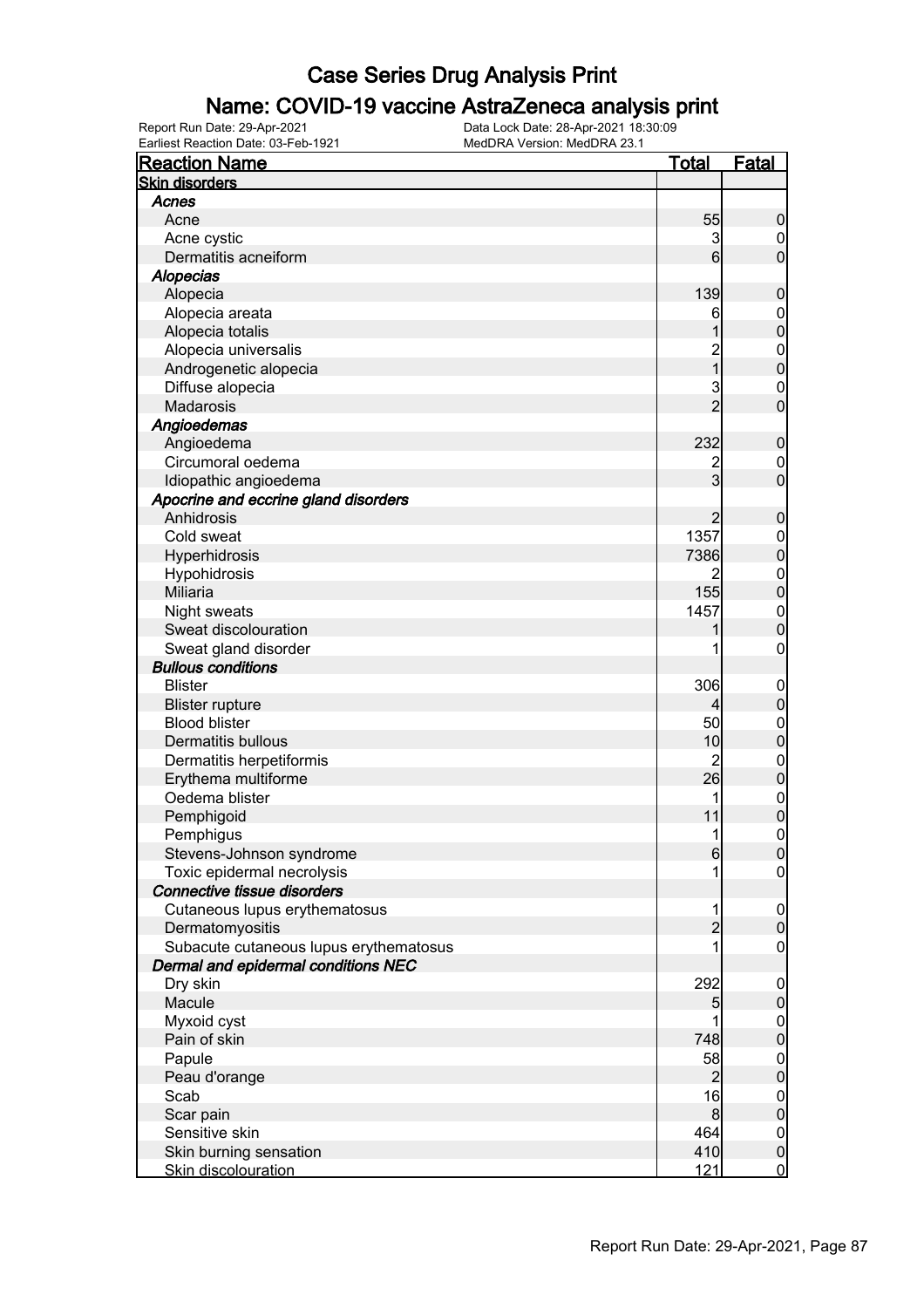#### Name: COVID-19 vaccine AstraZeneca analysis print

Earliest Reaction Date: 03-Feb-1921 MedDRA Version: MedDRA 23.1

| <b>Reaction Name</b>                                  | <b>Total</b>   | <b>Fatal</b>                         |
|-------------------------------------------------------|----------------|--------------------------------------|
| Skin disorders cont'd<br><b>Skin disorders</b>        |                |                                      |
| Skin discomfort                                       | $\overline{2}$ | $\mathbf 0$                          |
| Skin disorder                                         | 14             | $\mathbf 0$                          |
| <b>Skin fissures</b>                                  | 8              | $\mathbf 0$                          |
| Skin fragility                                        | 1              | $\mathbf{0}$                         |
| Skin indentation                                      | 6              | $\mathbf 0$                          |
| Skin induration                                       | 12             | $\mathbf{0}$                         |
| Skin laxity                                           | 1              | $\overline{0}$                       |
| Skin lesion                                           | 23             | $\mathbf{0}$                         |
| Skin necrosis                                         | 3              | $\overline{0}$                       |
| Skin odour abnormal                                   | 36             | $\mathbf{0}$                         |
| Skin plaque                                           | $\overline{2}$ | $\overline{0}$                       |
| Skin reaction                                         | 188            | $\mathbf{0}$                         |
| Skin sensitisation                                    | 71             | $\overline{0}$                       |
| Skin swelling                                         | 68             | $\mathbf{0}$                         |
| Skin texture abnormal                                 | 1              | $\overline{0}$                       |
| Skin tightness                                        | 20             |                                      |
| Skin warm                                             | 462            | $\mathbf{0}$                         |
|                                                       |                | $\overline{0}$                       |
| Skin weeping                                          | 4              | $\mathbf{0}$                         |
| Sticky skin                                           | $\overline{2}$ | $\overline{0}$                       |
| Transient acantholytic dermatosis                     |                | $\mathbf{0}$                         |
| Yellow skin                                           | 21             | $\overline{0}$                       |
| Dermatitis and eczema                                 |                |                                      |
| <b>Dermatitis</b>                                     | 126            | $\boldsymbol{0}$                     |
| Dermatitis allergic                                   | 218            | $\mathbf{0}$                         |
| Dermatitis atopic                                     | 13             | $\bf{0}$                             |
| Dermatitis contact                                    | 9              | $\mathbf{0}$                         |
| Dermatitis diaper                                     | $\overline{c}$ | $\overline{0}$                       |
| Dyshidrotic eczema                                    | 5              | $\mathbf{0}$                         |
| Eczema                                                | 152            | $\overline{0}$                       |
| Eczema asteatotic                                     | 9              | $\mathbf{0}$                         |
| Eczema nummular                                       | 1              | $\bf{0}$                             |
| Eczema weeping                                        | 1              | $\mathbf{0}$                         |
| Hand dermatitis                                       | $\overline{4}$ | $\bf{0}$                             |
| Intertrigo                                            | $\frac{2}{3}$  | $\mathbf{0}$                         |
| Perioral dermatitis                                   |                | $\overline{0}$                       |
| Prurigo                                               | 1              | 0                                    |
| Rebound eczema                                        | 1              | 0                                    |
| Seborrhoeic dermatitis                                | 5              |                                      |
| Skin irritation                                       | 94             | $\begin{matrix} 0 \\ 0 \end{matrix}$ |
| Stasis dermatitis                                     | 3              | $\mathbf 0$                          |
| Dermatitis ascribed to specific agent                 |                |                                      |
| Drug eruption                                         | 28             | $\mathbf 0$                          |
| Drug reaction with eosinophilia and systemic symptoms | 10             | $\pmb{0}$                            |
| Fixed eruption                                        | 5              | $\boldsymbol{0}$                     |
| Palmar-plantar erythrodysaesthesia syndrome           | 1              | $\overline{0}$                       |
| Erythemas                                             |                |                                      |
| Erythema                                              | 2611           | $\boldsymbol{0}$                     |
| Erythema ab igne                                      | 1              | $\mathbf 0$                          |
| Palmar erythema                                       | $\overline{4}$ | $\mathbf 0$                          |
| <b>Exfoliative conditions</b>                         |                |                                      |
| Dermatitis exfoliative                                | $\overline{c}$ | $\mathbf 0$                          |
| Dermatitis exfoliative generalised                    | $\overline{4}$ | $\mathbf 0$                          |
| Exfoliative rash                                      | 12             | $\overline{0}$                       |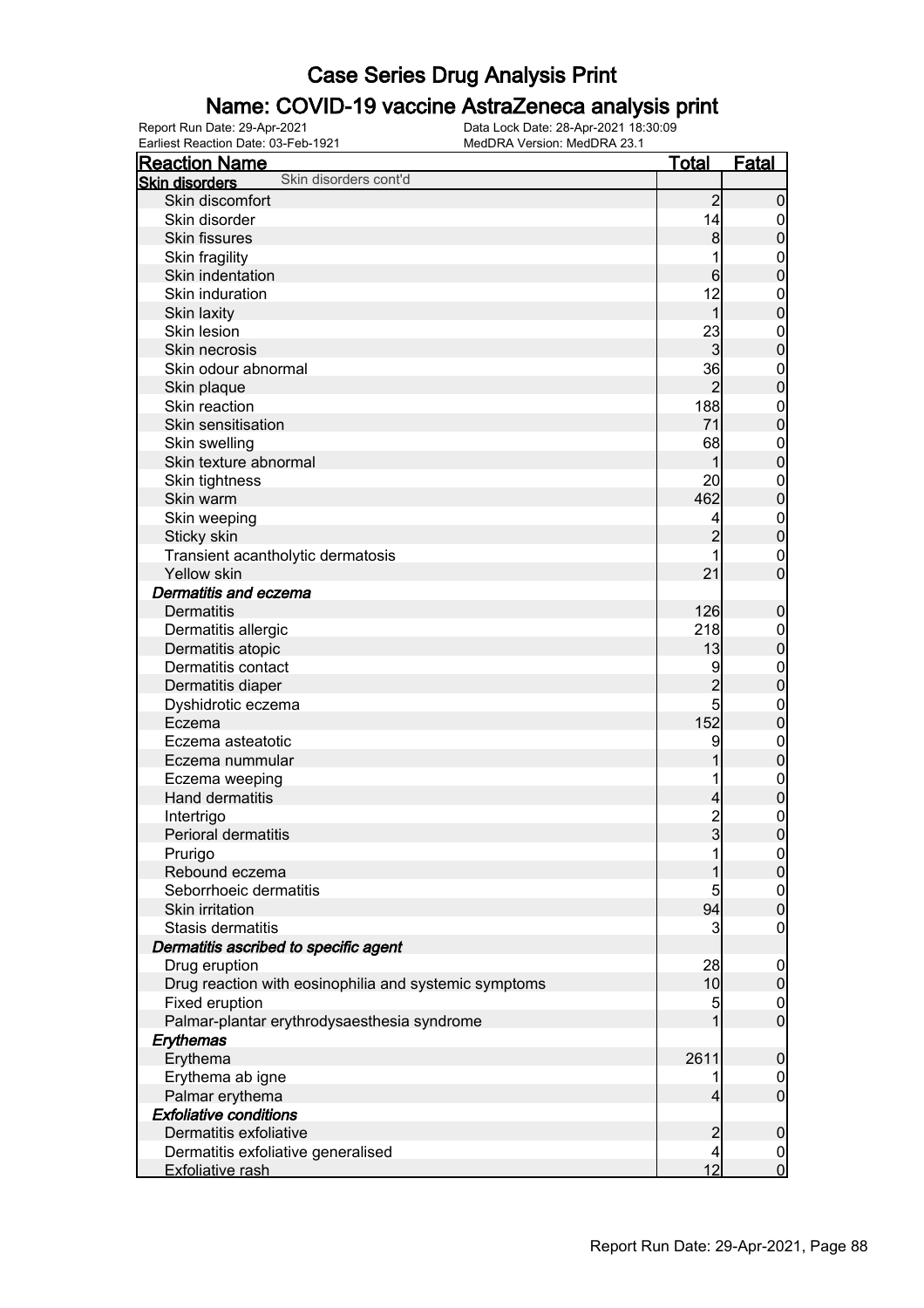### Name: COVID-19 vaccine AstraZeneca analysis print

Earliest Reaction Date: 03-Feb-1921 MedDRA Version: MedDRA 23.1

| <b>Reaction Name</b>                                            | Total          | <b>Fatal</b>     |
|-----------------------------------------------------------------|----------------|------------------|
| Skin disorders cont'd<br><b>Skin disorders</b>                  |                |                  |
| Skin exfoliation                                                | 81             | 0                |
| Granulomatous and deep cutaneous inflammatory conditions        |                |                  |
| Granuloma annulare                                              | $\overline{2}$ | 0                |
| <b>Hyperpigmentation disorders</b>                              |                |                  |
| Melanoderma                                                     | 1              | $\overline{0}$   |
| Skin hyperpigmentation                                          |                | $\overline{0}$   |
| Solar lentigo                                                   | $\overline{c}$ | 0                |
| <b>Hypopigmentation disorders</b>                               |                |                  |
| Skin depigmentation                                             | 5              | $\overline{0}$   |
| Skin hypopigmentation                                           | 1              | $\overline{0}$   |
| Vitiligo                                                        | 7              | 0                |
| Lipodystrophies                                                 |                |                  |
| Lipoatrophy                                                     | $\overline{c}$ | $\overline{0}$   |
| Lipohypertrophy                                                 | $\overline{2}$ | $\overline{0}$   |
| Nail and nail bed conditions (excl infections and infestations) |                |                  |
| Nail bed disorder                                               |                | 0                |
| Nail bed tenderness                                             |                | 0                |
| Nail discolouration                                             |                | $\mathbf{0}$     |
| Nail disorder                                                   |                | $\mathbf{0}$     |
| Nail hypertrophy                                                |                | $\overline{0}$   |
| Nail necrosis                                                   |                | $\mathbf{0}$     |
| Nail pigmentation                                               |                | $\overline{0}$   |
| Nail pitting                                                    |                | $\mathbf{0}$     |
| Nail ridging                                                    |                | $\overline{0}$   |
| Onychalgia                                                      | 2              | $\mathbf 0$      |
| Onychoclasis                                                    | 4              | $\overline{0}$   |
| Onycholysis                                                     | 1              | $\mathbf{0}$     |
| Onychomadesis                                                   |                | $\overline{0}$   |
| <b>Panniculitides</b>                                           |                |                  |
| Erythema nodosum                                                | 11             | 0                |
| <b>Panniculitis</b>                                             | 1              | 0                |
| Papulosquamous conditions                                       |                |                  |
| Erythema annulare                                               |                | $\overline{0}$   |
| Lichen planus                                                   | 12             | 0                |
| Lichen sclerosus                                                | 3              | $\mathbf{0}$     |
| Pityriasis rosea                                                | 19             | <sup>0</sup>     |
| Pityriasis rubra pilaris                                        | 2              | $\overline{0}$   |
| Photosensitivity and photodermatosis conditions                 |                |                  |
| Photosensitivity reaction                                       | 118            | $\mathbf 0$      |
| Polymorphic light eruption                                      | 1              | $\overline{0}$   |
| Solar dermatitis                                                |                | $\mathbf 0$      |
| <b>Pigmentation changes NEC</b>                                 |                |                  |
| Pigmentation disorder                                           | 9              | $\mathbf 0$      |
| <b>Pilar disorders NEC</b>                                      |                |                  |
| Hair colour changes                                             | 3              | $\mathbf 0$      |
| Hair disorder                                                   | $\overline{1}$ | 0                |
| Hair growth abnormal                                            | $\mathbf{3}$   | $\boldsymbol{0}$ |
| Hair texture abnormal                                           | $\overline{2}$ | $\mathbf 0$      |
| Piloerection                                                    | 73             | $\mathbf 0$      |
| Pseudofolliculitis                                              | 1              | $\mathbf 0$      |
| Trichodynia                                                     | $\overline{5}$ | $\boldsymbol{0}$ |
| <b>Pruritus NEC</b>                                             |                |                  |
| Itching scar                                                    | $\overline{3}$ | $\overline{0}$   |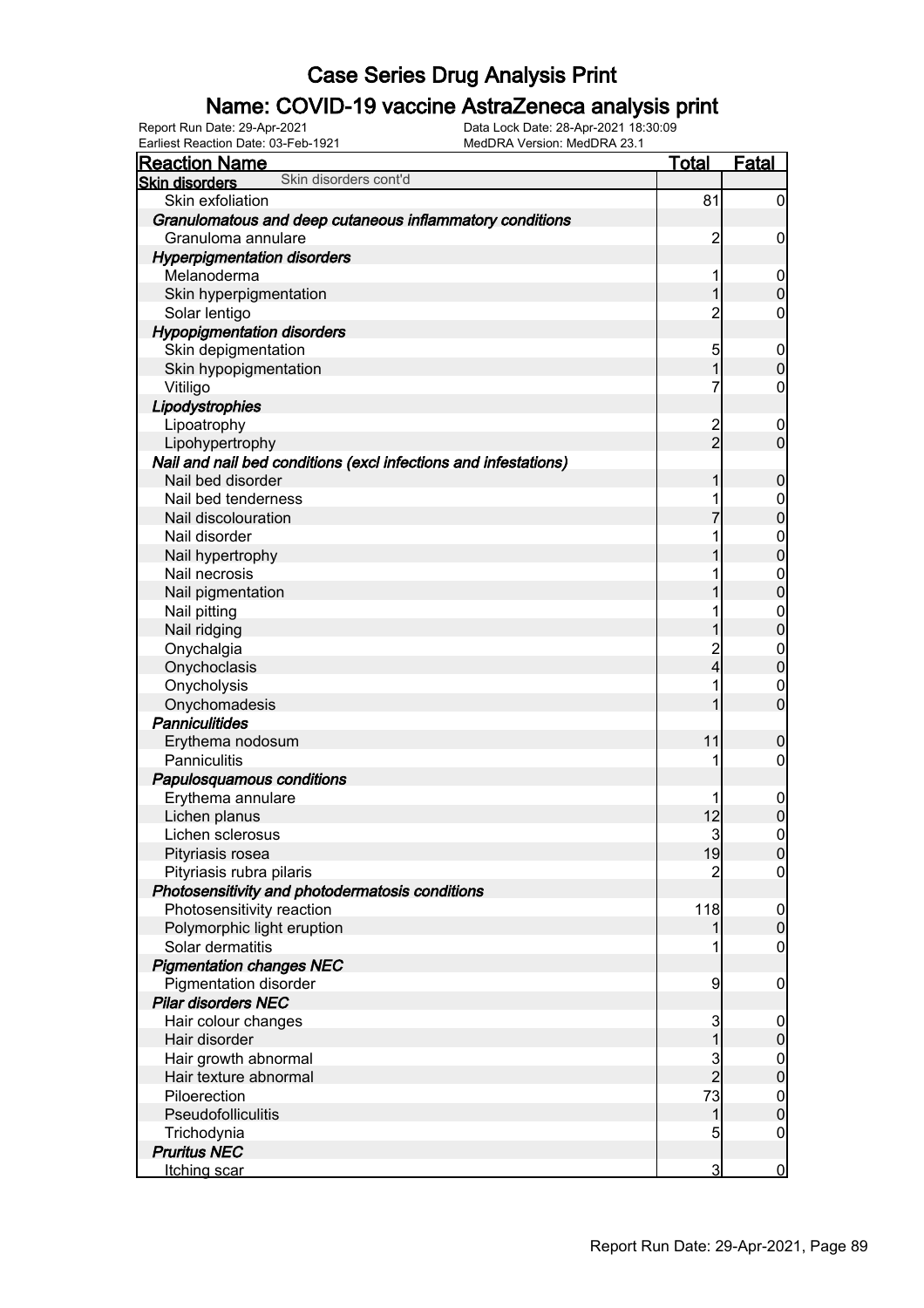#### Name: COVID-19 vaccine AstraZeneca analysis print

Earliest Reaction Date: 03-Feb-1921 MedDRA Version: MedDRA 23.1

| <b>Reaction Name</b>                           | <u>Total</u>   | <b>Fatal</b>                   |
|------------------------------------------------|----------------|--------------------------------|
| Skin disorders cont'd<br><b>Skin disorders</b> |                |                                |
| <b>Pruritus</b>                                | 5737           | $\mathbf 0$                    |
| Pruritus allergic                              |                | $\boldsymbol{0}$               |
| Senile pruritus                                | 1              | $\mathbf 0$                    |
| <b>Psoriatic conditions</b>                    |                |                                |
| Guttate psoriasis                              | 14             | $\mathbf 0$                    |
| Psoriasis                                      | 109            | $\mathbf 0$                    |
| Pustular psoriasis                             | 1              | $\mathbf 0$                    |
| Purpura and related conditions                 |                |                                |
| Ecchymosis                                     | $\overline{c}$ | $\mathbf 0$                    |
| Henoch-Schonlein purpura                       | 5              | $\mathbf 0$                    |
| Petechiae                                      | 171            | $\mathbf 0$                    |
| Purpura                                        | 68             | 1                              |
| <b>Pustular conditions</b>                     |                |                                |
| Rash follicular                                | 3              | $\mathbf 0$                    |
| Rashes, eruptions and exanthems NEC            |                |                                |
| <b>Butterfly rash</b>                          | 6              | $\mathbf 0$                    |
| Rash                                           | 5932           | $\mathbf 0$                    |
| Rash erythematous                              | 1642           |                                |
| Rash macular                                   | 517            | $\mathbf{0}$<br>$\mathbf 0$    |
| Rash maculo-papular                            | 42             |                                |
| Rash morbilliform                              | 34             | $\mathbf{0}$<br>$\overline{0}$ |
|                                                | 361            |                                |
| Rash papular                                   | 1329           | $\mathbf{0}$                   |
| Rash pruritic<br>Rash rubelliform              |                | $\mathbf 0$                    |
|                                                | 1              | $\mathbf{0}$                   |
| Rash scarlatiniform                            |                | $\overline{0}$                 |
| Rash vesicular                                 | 48             | $\mathbf 0$                    |
| Systemic lupus erythematosus rash              | 5              | $\mathbf 0$                    |
| Rosaceas                                       |                |                                |
| Erythematotelangiectatic rosacea               | 1              | $\boldsymbol{0}$               |
| Rosacea                                        | 23             | $\mathbf 0$                    |
| <b>Scaly conditions</b>                        |                |                                |
| Pityriasis                                     | $\overline{5}$ | $\mathbf 0$                    |
| Sebaceous gland disorders                      |                |                                |
| Seborrhoea                                     | 5              | $\boldsymbol{0}$               |
| Skin and subcutaneous conditions NEC           |                |                                |
| Cutaneous symptom                              | 7              | $\overline{0}$                 |
| Skin mass                                      | 25             | $\overline{0}$                 |
| Skin and subcutaneous tissue ulcerations       |                |                                |
| Diabetic foot                                  | 1              | $\boldsymbol{0}$               |
| Mucocutaneous ulceration                       | $\overline{c}$ | $\overline{0}$                 |
| Pyoderma gangrenosum                           | $\overline{1}$ | $\mathbf 0$                    |
| Skin erosion                                   | 33             | $\boldsymbol{0}$               |
| Skin ulcer                                     | 18             | $\boldsymbol{0}$               |
| Skin cysts and polyps                          |                |                                |
| Dermal cyst                                    | 10             | $\boldsymbol{0}$               |
| Skin dystrophies                               |                |                                |
| Skin wrinkling                                 | $\overline{2}$ | $\boldsymbol{0}$               |
| Skin haemorrhages                              |                |                                |
| Haemorrhage subcutaneous                       | 9              | $\mathbf 0$                    |
| Skin haemorrhage                               | 21             | $\boldsymbol{0}$               |
| Skin hyperplasias and hypertrophies            |                |                                |
| Skin hypertrophy                               | 1              | $\mathbf 0$                    |
| <b>Skin hypoplasias and atrophies</b>          |                |                                |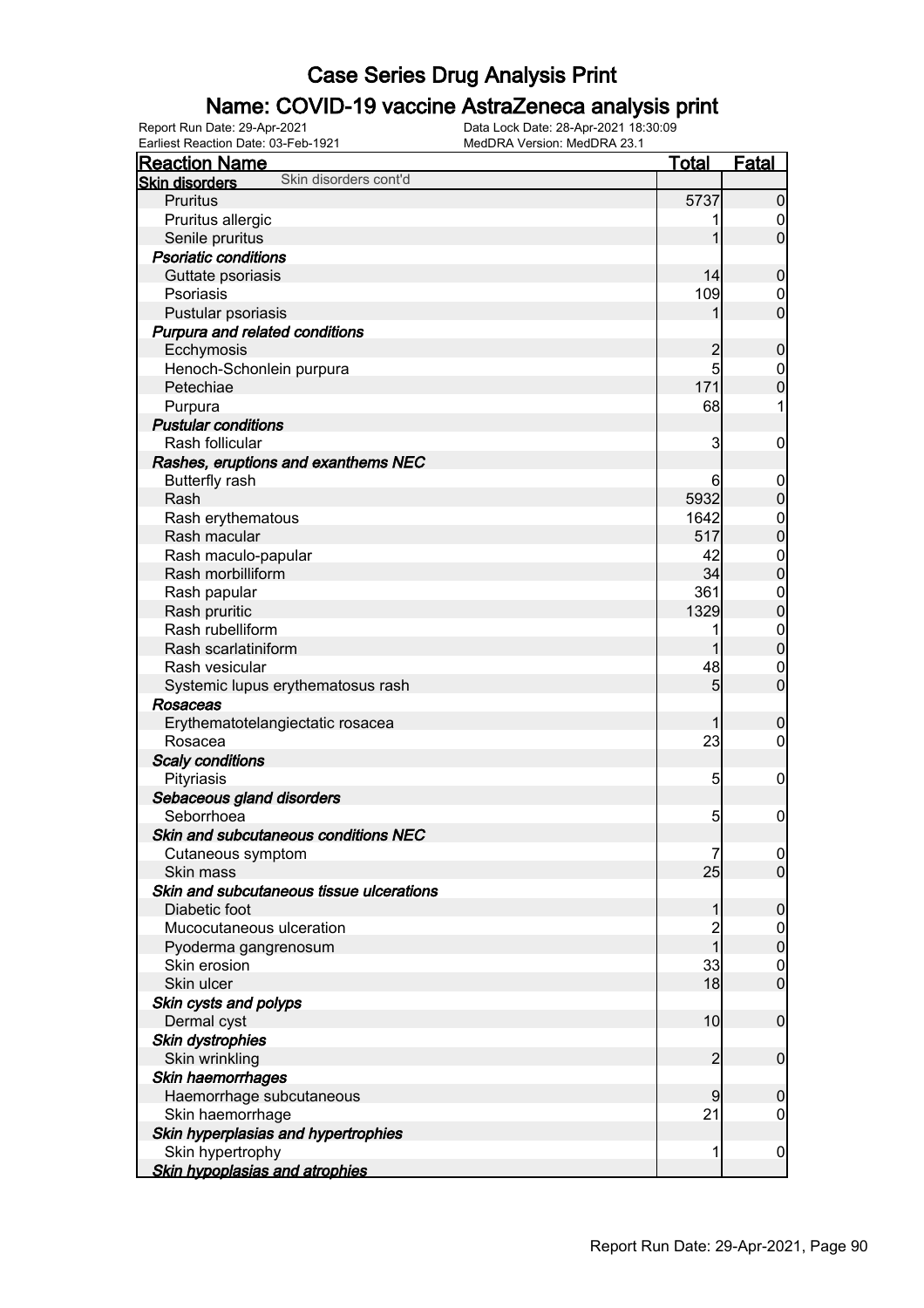### Name: COVID-19 vaccine AstraZeneca analysis print

| Earliest Reaction Date: 03-Feb-1921            | MedDRA Version: MedDRA 23.1 |                |                  |
|------------------------------------------------|-----------------------------|----------------|------------------|
| <b>Reaction Name</b>                           |                             | <u>Total</u>   | <b>Fatal</b>     |
| Skin disorders cont'd<br><b>Skin disorders</b> |                             |                |                  |
| Skin atrophy                                   |                             | 4              | 0                |
| Skin striae                                    |                             | 5              | 0                |
| Skin injuries and mechanical dermatoses        |                             |                |                  |
| Decubitus ulcer                                |                             | 2              | 0                |
| Needle track marks                             |                             | 3              | 0                |
| Skin preneoplastic conditions NEC              |                             |                |                  |
| Actinic keratosis                              |                             |                | 0                |
| Leukoplakia                                    |                             |                | $\overline{0}$   |
| Skin vascular conditions NEC                   |                             |                |                  |
| Skin oedema                                    |                             | 2              | 0                |
| <b>Skin vasculitides</b>                       |                             |                |                  |
| <b>Cutaneous vasculitis</b>                    |                             | 3              | 0                |
| Hypersensitivity vasculitis                    |                             | 3              | 0                |
| Vasculitic rash                                |                             | 17             | 1                |
| Skin vasomotor conditions                      |                             |                |                  |
| Livedo reticularis                             |                             | 30             | 0                |
| Telangiectasia and related conditions          |                             |                |                  |
| Spider naevus                                  |                             |                | 0                |
| Telangiectasia                                 |                             | $\overline{2}$ | 0                |
| <b>Urticarias</b>                              |                             |                |                  |
| Chronic spontaneous urticaria                  |                             |                | 0                |
| Cold urticaria                                 |                             | 3              | $\overline{0}$   |
| Idiopathic urticaria                           |                             |                | 0                |
| Mechanical urticaria                           |                             |                | 0                |
| Solar urticaria                                |                             |                | $\mathbf{0}$     |
| Urticaria                                      |                             | 1665           | 0                |
| Urticaria chronic                              |                             | 15             | 0                |
| Urticaria contact                              |                             | 2              | $\mathbf 0$      |
| Urticaria papular                              |                             |                | $\boldsymbol{0}$ |
| Urticaria thermal                              |                             | 5              | $\mathbf 0$      |
| Urticarial vasculitis                          |                             |                | 0                |
| <b>Skin disorders SOC TOTAL</b>                |                             | 36006          | $\overline{2}$   |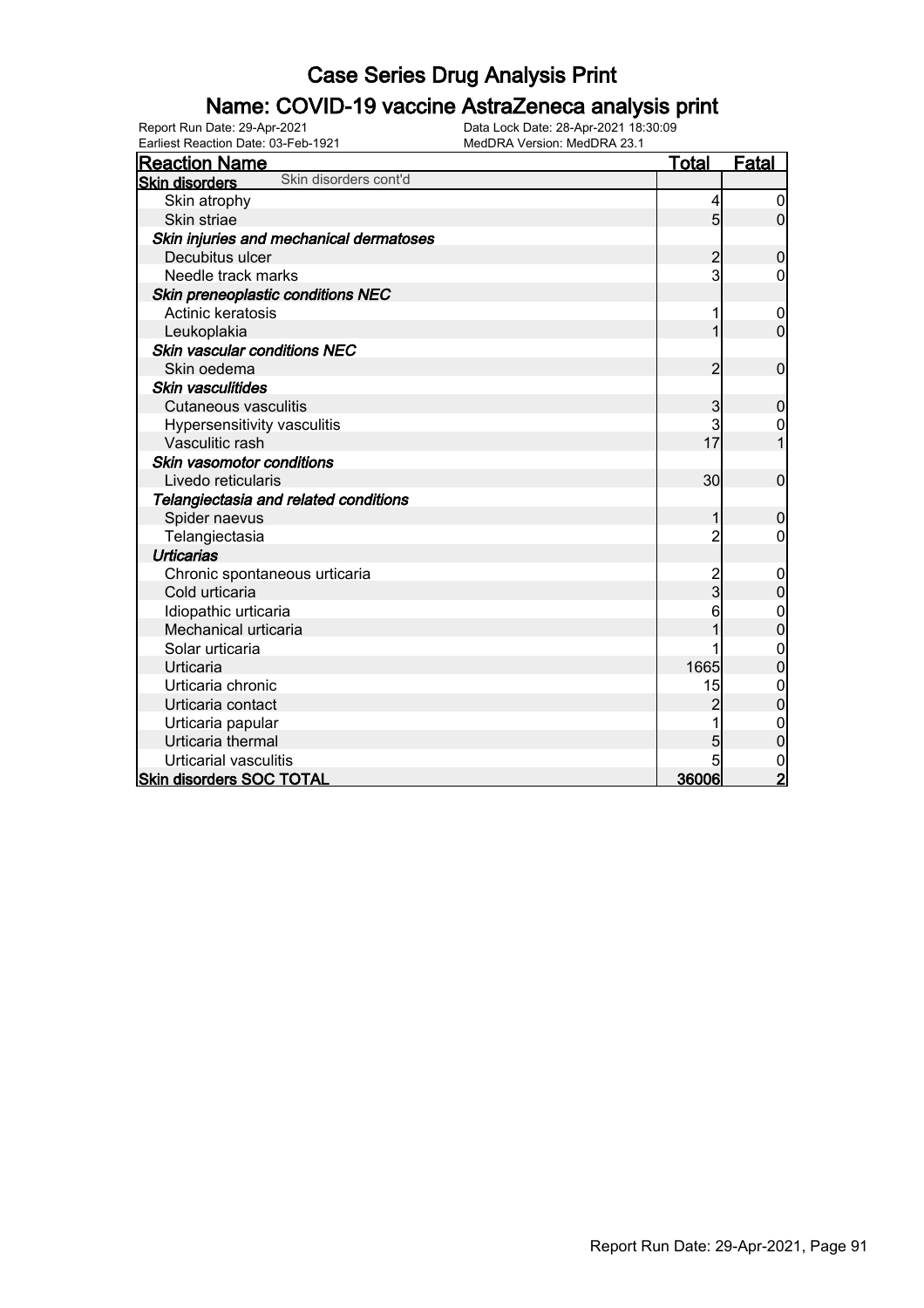#### Name: COVID-19 vaccine AstraZeneca analysis print

| Social circumstances<br>Age related issues<br>Childhood | 1<br>$\overline{c}$<br>$\overline{4}$               | $\boldsymbol{0}$ |
|---------------------------------------------------------|-----------------------------------------------------|------------------|
|                                                         |                                                     |                  |
|                                                         |                                                     |                  |
|                                                         |                                                     |                  |
| Menarche                                                |                                                     | $\boldsymbol{0}$ |
| Menopause                                               |                                                     | $\mathbf 0$      |
| <b>Bereavement issues</b>                               |                                                     |                  |
| Death of relative                                       | 1                                                   | 1                |
| Criminal activity                                       |                                                     |                  |
| <b>Chemical submission</b>                              | 1                                                   | $\mathbf 0$      |
| Dietary and nutritional issues                          |                                                     |                  |
| Inadequate diet                                         | 1                                                   | $\mathbf 0$      |
| <b>Disability issues</b>                                |                                                     |                  |
| Bedridden                                               | 60                                                  | $\boldsymbol{0}$ |
| Breast prosthesis user                                  |                                                     | $\mathbf 0$      |
| Dependence on oxygen therapy                            |                                                     | $\overline{0}$   |
| <b>Disability</b>                                       | $\overline{c}$                                      | $\mathbf{0}$     |
| Hearing disability                                      | $\overline{1}$                                      | $\overline{0}$   |
| Housebound                                              |                                                     | $\mathbf{0}$     |
| Immobile                                                | 32                                                  | $\overline{0}$   |
| Immobilisation prolonged                                |                                                     | $\mathbf{0}$     |
| Impaired driving ability                                | $\begin{array}{c}\n 2 \\ 2 \\ 8 \\ 2\n \end{array}$ | $\mathbf 0$      |
| Impaired work ability                                   |                                                     | $\overline{0}$   |
| Loss of personal independence in daily activities       |                                                     | $\overline{0}$   |
| Sight disability                                        | 15                                                  | $\mathbf{0}$     |
| Sitting disability                                      |                                                     | $\mathbf 0$      |
| Walking disability                                      | $\frac{2}{2}$                                       | $\mathbf 0$      |
| <b>Employment issues</b>                                |                                                     |                  |
| Retirement                                              | 4                                                   | $\mathbf 0$      |
| Stress at work                                          | 1                                                   | $\mathbf 0$      |
| <b>Family and partner issues</b>                        |                                                     |                  |
| Homosexual parent                                       | 1                                                   | $\boldsymbol{0}$ |
| Non-occupational and unspecified environmental problems |                                                     |                  |
| Food contamination                                      | 1                                                   | $\boldsymbol{0}$ |
| Water pollution                                         | 3                                                   | $\mathbf 0$      |
| Pregnancy related circumstances                         |                                                     |                  |
| <b>Breast feeding</b>                                   | $\vert 4 \vert$                                     | $\boldsymbol{0}$ |
| <b>Sexuality issues</b>                                 |                                                     |                  |
| Anal sex                                                | 1                                                   | $\overline{0}$   |
| <b>Social issues NEC</b>                                |                                                     |                  |
| <b>Blood donor</b>                                      |                                                     | $\boldsymbol{0}$ |
| Contraindication to medical treatment                   |                                                     | $\pmb{0}$        |
| Contraindication to vaccination                         | 2                                                   | $\overline{0}$   |
| Convalescent                                            | 1                                                   | $\overline{0}$   |
| Tobacco use                                             |                                                     |                  |
| Non-tobacco user                                        |                                                     | $\mathbf 0$      |
| Tobacco user                                            | $\overline{c}$<br>$\overline{2}$                    | $\overline{0}$   |
| Social circumstances SOC TOTAL                          | <u>165</u>                                          | $\mathbf{1}$     |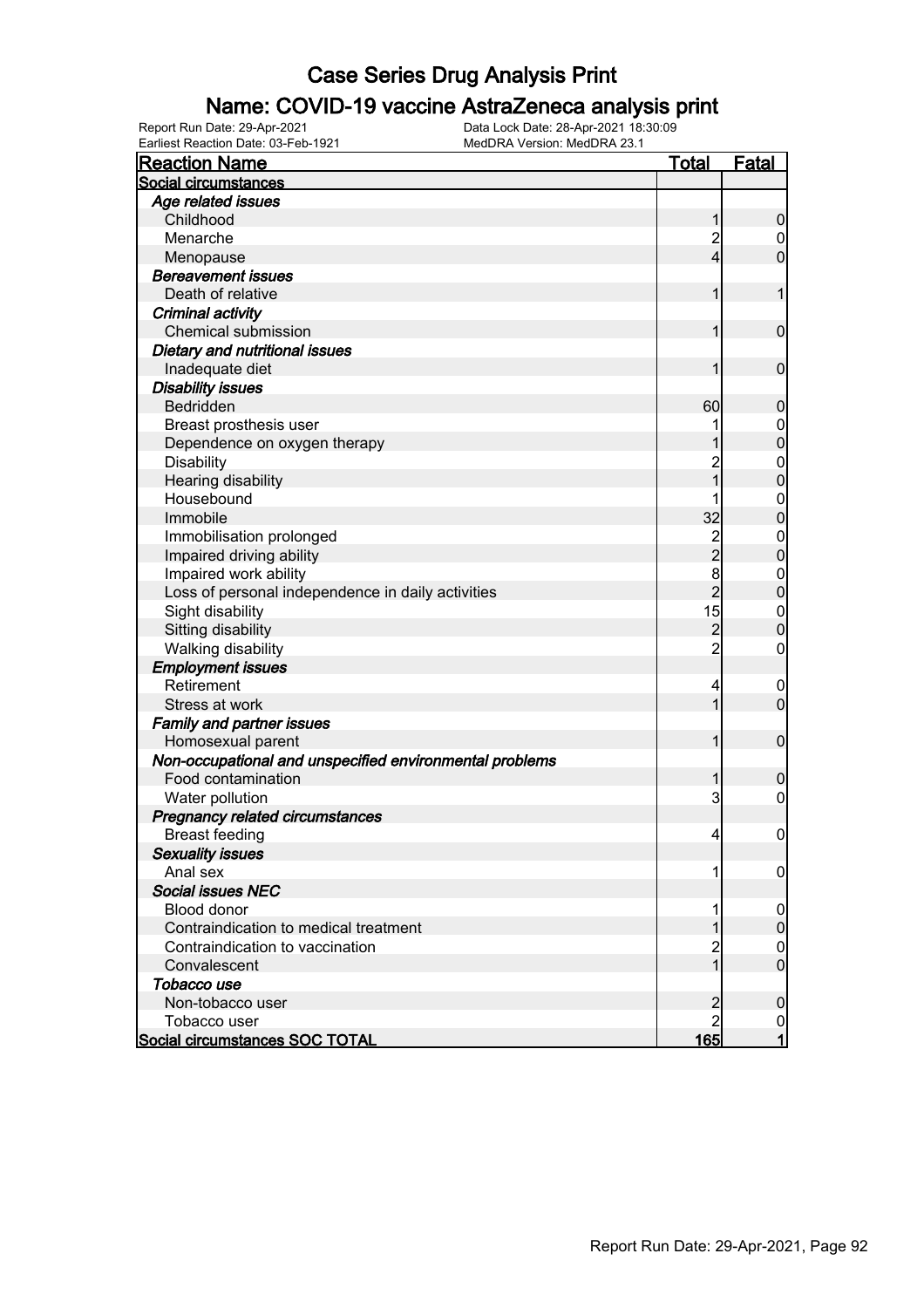### Name: COVID-19 vaccine AstraZeneca analysis print

Earliest Reaction Date: 03-Feb-1921 MedDRA Version: MedDRA 23.1

| <b>Reaction Name</b>                                                    | <u>Total</u>   | <u>Fatal</u>                  |
|-------------------------------------------------------------------------|----------------|-------------------------------|
| Surgical & medical procedures                                           |                |                               |
| Anaesthesia and allied procedures                                       |                |                               |
| Local anaesthesia                                                       | 3              | 0                             |
| Nerve block                                                             | $\overline{2}$ | 0                             |
| Analgesia supportive care                                               |                |                               |
| Analgesic therapy                                                       | 1              | 0                             |
| <b>Antiinfective therapies</b>                                          |                |                               |
| COVID-19 treatment                                                      | 4              | 0                             |
| Arterial therapeutic procedures (excl aortic)                           |                |                               |
| Coronary artery bypass                                                  | 1              | 0                             |
| Autonomic nerve therapeutic procedures                                  |                |                               |
| Vagotomy                                                                | 1              | 0                             |
| <b>Blood and blood product treatment</b>                                |                |                               |
| Photopheresis                                                           | 1              | 0                             |
| <b>Breast therapeutic procedures NEC</b>                                |                |                               |
| Axillary lymphadenectomy                                                | 1              | 0                             |
| Bronchial and pulmonary therapeutic procedures                          |                |                               |
| Airway secretion clearance therapy                                      | 1              | 0                             |
| Cardiac device therapeutic procedures                                   |                |                               |
| Pacemaker generated rhythm                                              | 1              | 0                             |
| Cardiac therapeutic procedures NEC                                      |                |                               |
| Pericardial excision                                                    | 1              | 0                             |
| Contraceptive methods female                                            |                |                               |
| Contraceptive diaphragm                                                 | $\overline{c}$ | 0                             |
| Corneal and scleral therapeutic procedures                              |                |                               |
| Corneal transplant                                                      | 1              | 0                             |
| Dietary and nutritional therapies                                       |                |                               |
| Fluid replacement                                                       | 1              | $\mathbf 0$                   |
| Medical diet                                                            | 3              | 0                             |
| Nothing by mouth order                                                  | 1              | 0                             |
| <b>External ear therapeutic procedures</b>                              |                |                               |
| Cerumen removal                                                         | 1              | $\mathbf 0$                   |
| Eye therapeutic procedures NEC                                          |                |                               |
| Eye irrigation                                                          | 3              | 0                             |
| <b>Facial therapeutic procedures</b><br>Face lift                       |                |                               |
|                                                                         | 2              | $\mathbf 0$                   |
| Fertility and fertilisation interventions female<br>Ovulation induction |                |                               |
|                                                                         | 1              | $\boldsymbol{0}$              |
| Gastrointestinal therapeutic procedures NEC<br>Intestinal resection     | 1              |                               |
| Prophylaxis against gastrointestinal ulcer                              |                | $\overline{0}$<br>$\mathbf 0$ |
| Prophylaxis of nausea and vomiting                                      | 24             | $\mathbf 0$                   |
| Gynaecological therapeutic procedures NEC                               |                |                               |
| Menstrual cycle management                                              | 1              | $\mathbf 0$                   |
| Haematological therapeutic procedures NEC                               |                |                               |
| Anticoagulant therapy                                                   | 1              | $\mathbf 0$                   |
| Haemofiltration                                                         | 1              | $\overline{0}$                |
| Head, neck and oral cavity therapeutic procedures NEC                   |                |                               |
| Neck lift                                                               | 1              | $\mathbf 0$                   |
| Hormonal therapeutic procedures NEC                                     |                |                               |
| Hormone replacement therapy                                             | 3              | $\mathbf 0$                   |
| <b>Immunisations</b>                                                    |                |                               |
| COVID-19 immunisation                                                   | 153            | 1                             |
| Immunisation                                                            | 73             | $\overline{0}$                |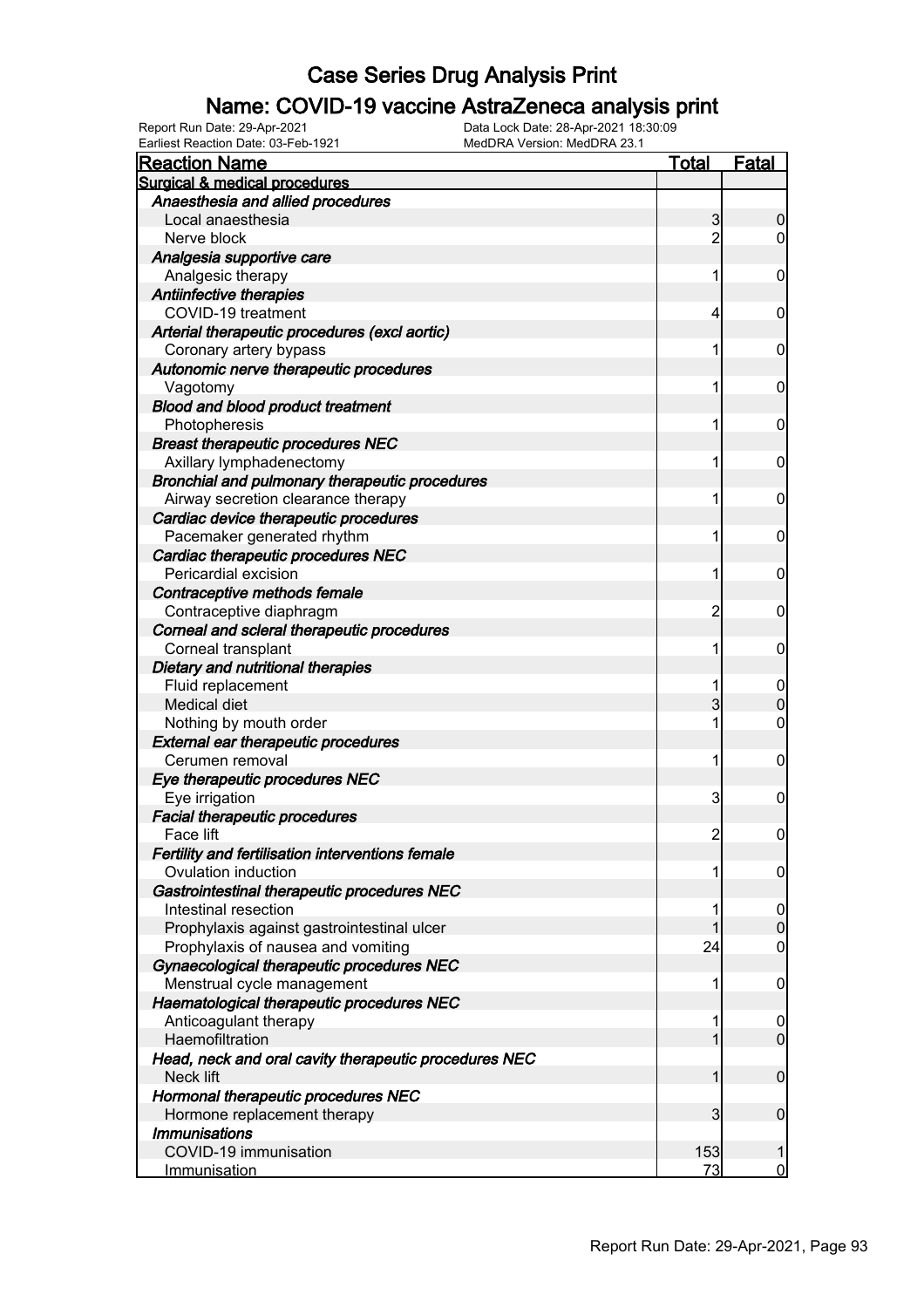### Name: COVID-19 vaccine AstraZeneca analysis print

| <b>Reaction Name</b>                                     | <b>Total</b>   | <b>Fatal</b>     |
|----------------------------------------------------------|----------------|------------------|
| Surgical & medical procedual esmedical procedures cont'd |                |                  |
| Tuberculosis immunisation                                | 1              | $\mathbf 0$      |
| Induced abortions                                        |                |                  |
| Abortion induced                                         |                | $\mathbf 0$      |
| Joint therapeutic procedures                             |                |                  |
| Hip surgery                                              |                | $\boldsymbol{0}$ |
| Joint injection                                          |                | 0                |
| Knee operation                                           |                | $\overline{0}$   |
| Large intestine therapeutic procedures                   |                |                  |
| Appendicectomy                                           | 3              | $\mathbf 0$      |
| Limb therapeutic procedures                              |                |                  |
| Leg amputation                                           | 2              | $\boldsymbol{0}$ |
| Limb immobilisation                                      | 20             | $\mathbf 0$      |
| Limb operation                                           | 5              | $\mathbf 0$      |
| Limb reattachment surgery                                |                | $\mathbf 0$      |
| Toe amputation                                           | 4              | $\overline{0}$   |
| <b>Mastectomies</b>                                      |                |                  |
| Breast conserving surgery                                | 2              | $\mathbf 0$      |
| Muscle therapeutic procedures                            |                |                  |
| Muscle relaxant therapy                                  | 1              | $\mathbf 0$      |
| Nasal therapeutic procedures                             |                |                  |
| Nasal irrigation                                         | 1              | $\mathbf 0$      |
| Nervous system therapeutic procedures NEC                |                |                  |
| Central nervous system stimulation                       | 3              | $\mathbf 0$      |
| Orbit and globe therapeutic procedures                   |                |                  |
| Eye muscle operation                                     | 1              | $\mathbf 0$      |
| <b>Patient positioning</b>                               |                |                  |
| Prone position                                           | 1              | $\mathbf 0$      |
| Prophylactic procedures NEC                              |                |                  |
| Anaphylaxis prophylaxis                                  | 3              | $\mathbf 0$      |
| Skin and subcutaneous tissue therapeutic procedures NEC  |                |                  |
| Dermal filler injection                                  | 1              | $\mathbf 0$      |
| Small intestine therapeutic procedures                   |                |                  |
| lleostomy                                                | $\overline{2}$ | $\mathbf 0$      |
| Spine and spinal cord therapeutic procedures             |                |                  |
| Spinal operation                                         | $\mathbf{1}$   | $\boldsymbol{0}$ |
| Testicular and scrotal therapeutic procedures            |                |                  |
| Testes exploration                                       | 1              | $\mathbf 0$      |
| Therapeutic procedures NEC                               |                |                  |
| Anaphylaxis treatment                                    | 3              | $\mathbf 0$      |
| Antiallergic therapy                                     | 1              | $\overline{0}$   |
| <b>Bed rest</b>                                          | 19             | $\pmb{0}$        |
| Catheter management                                      |                | $\boldsymbol{0}$ |
| Catheter placement                                       |                | $\mathbf 0$      |
| Fatigue management                                       |                | $\boldsymbol{0}$ |
| Heat therapy                                             | 1              | $\mathbf 0$      |
| Hospitalisation                                          | 18             | $\overline{0}$   |
| Injection                                                | 33             | $\pmb{0}$        |
| Localised alternating hot and cold therapy               | 5              | $\overline{0}$   |
| Manipulation                                             | 1              | $\pmb{0}$        |
| Mass excision                                            | 9              | $\boldsymbol{0}$ |
| <b>Medication dilution</b>                               | 1              | $\mathbf 0$      |
| Product used for unknown indication                      |                | $\overline{0}$   |
| Promotion of wound healing                               | 1              | $\overline{0}$   |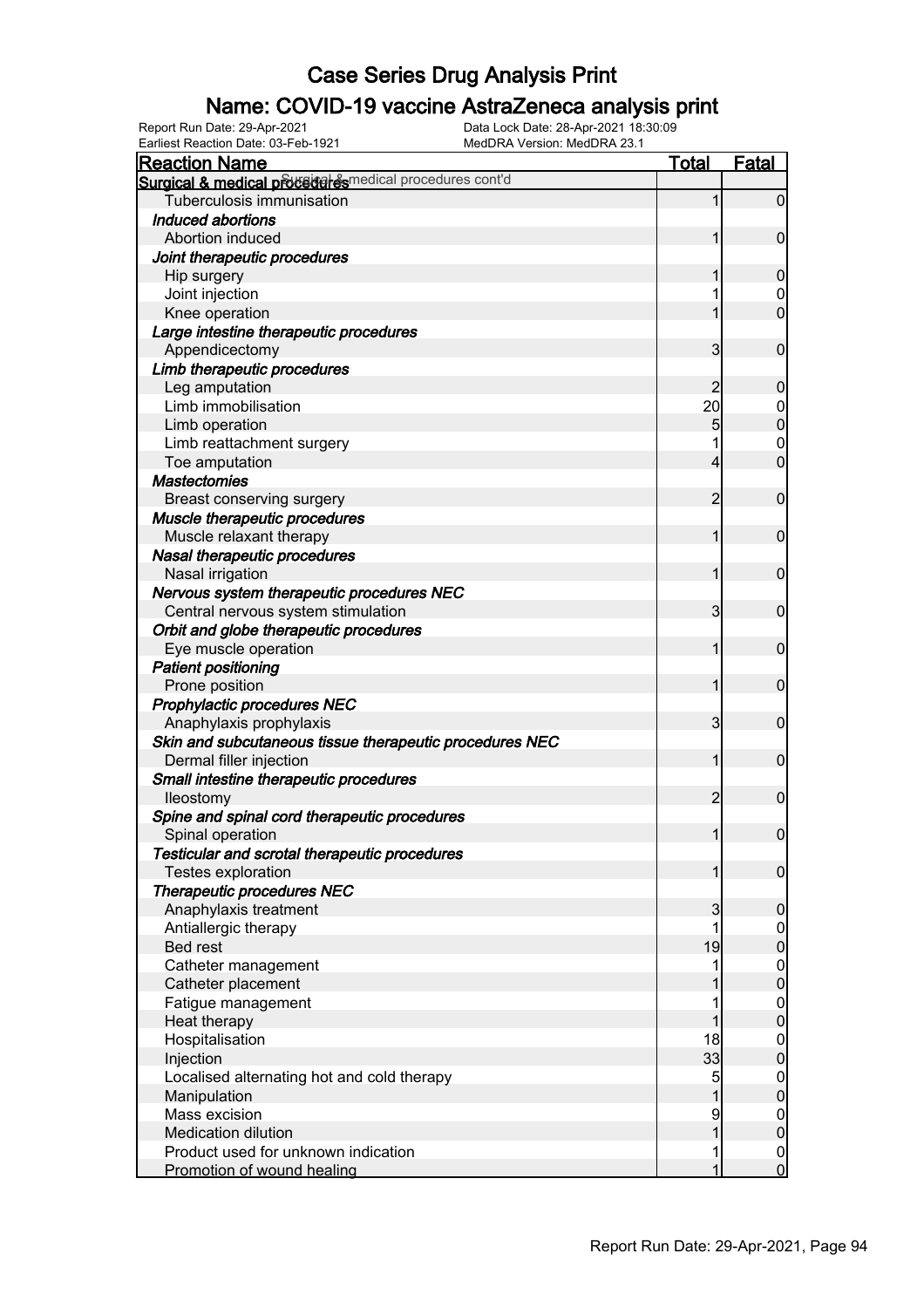### Name: COVID-19 vaccine AstraZeneca analysis print

Earliest Reaction Date: 03-Feb-1921 MedDRA Version: MedDRA 23.1

| <b>Reaction Name</b>                                   | Total | Fata |
|--------------------------------------------------------|-------|------|
| Surgical & medical proceed exercical procedures cont'd |       |      |
| Self-medication                                        |       |      |
| Smoking cessation therapy                              |       |      |
| Specialist consultation                                |       |      |
| Stoma care                                             |       |      |
| Therapeutic hypothermia                                |       |      |
| Therapy change                                         |       |      |
| Transgender operation                                  |       |      |
| Tracheal therapeutic procedures                        |       |      |
| Tracheostomy                                           |       |      |
| Uterine therapeutic procedures                         |       |      |
| <b>Endometrial ablation</b>                            |       |      |
| Vascular therapeutic procedures NEC                    |       |      |
| Thrombectomy                                           | 3     |      |
| Venous therapeutic procedures                          |       |      |
| Phlebotomy                                             |       |      |
| Surgical & medical procedures SOC TOTAL                | 458   |      |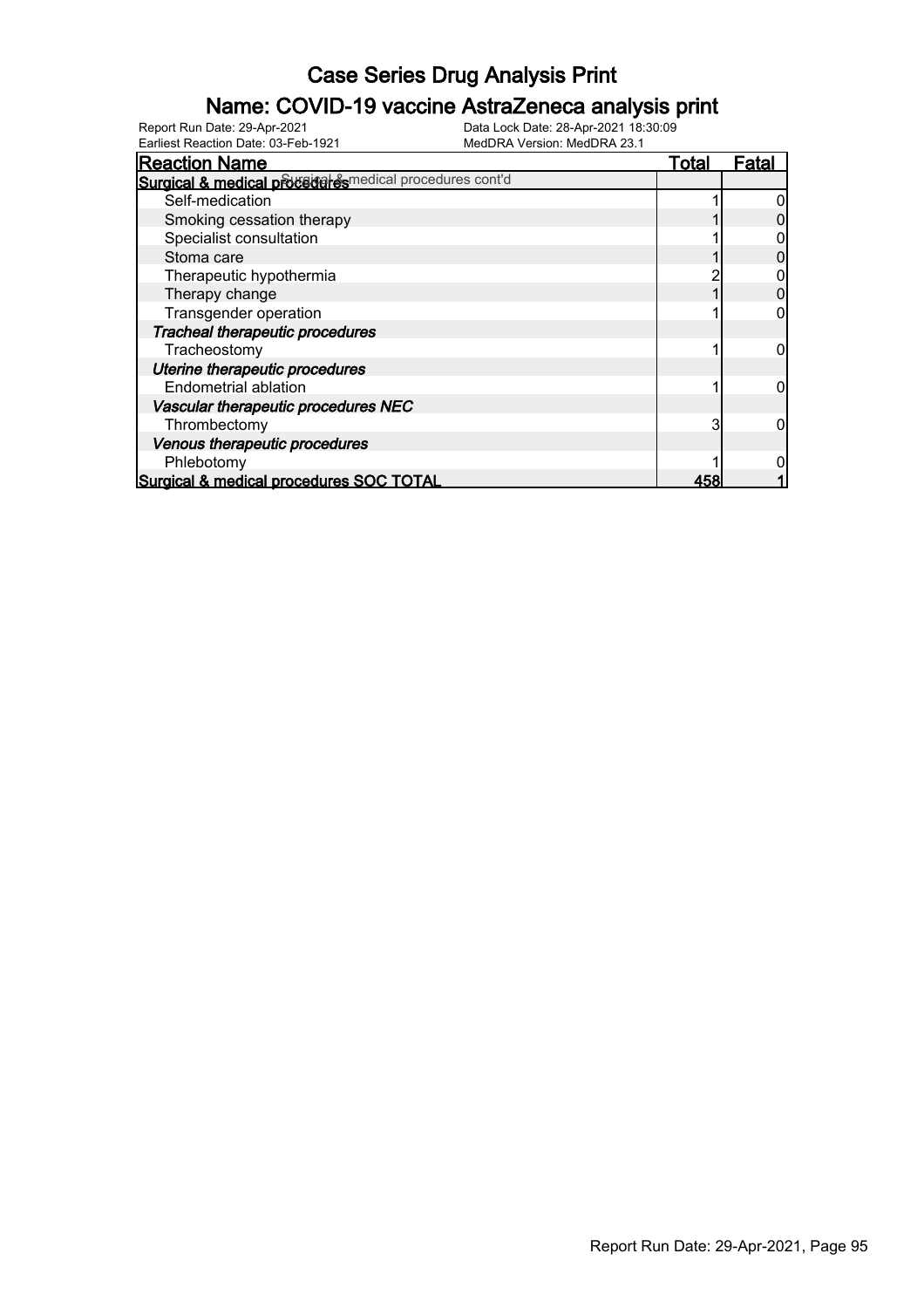#### Name: COVID-19 vaccine AstraZeneca analysis print

| <b>Reaction Name</b>                        | <u>Total</u>   | <b>Fatal</b>     |
|---------------------------------------------|----------------|------------------|
| Vascular disorders                          |                |                  |
| Accelerated and malignant hypertension      |                |                  |
| Accelerated hypertension                    |                | 0                |
| Hypertensive crisis                         |                | 0                |
| Hypertensive emergency                      |                | 0                |
| Hypertensive urgency                        |                | 0                |
| Malignant hypertension                      |                | $\Omega$         |
| Tyramine reaction                           | 1              | 0                |
| Aneurysms and dissections non-site specific |                |                  |
| Aneurysm                                    | 7              |                  |
| Artery dissection                           |                | 2<br>0           |
| Aortic aneurysms and dissections            |                |                  |
| Aortic aneurysm                             | 5              | 0                |
| Aortic dissection                           |                | 0                |
| Aortic intramural haematoma                 |                | 0                |
| Aortic embolism and thrombosis              |                |                  |
| Aortic embolus                              | 15             | 0                |
| Aortic thrombosis                           | 7              |                  |
| Aortic infections and inflammations         |                |                  |
| Aortitis                                    | 2              | 0                |
| Aortic necrosis and vascular insufficiency  |                |                  |
| Aortic stenosis                             | 1              | 0                |
| Arterial infections and inflammations       |                |                  |
| Arteritis                                   |                | 0                |
| Giant cell arteritis                        | 34             | 0                |
| <b>Blood pressure disorders NEC</b>         |                |                  |
| Blood pressure fluctuation                  | 13             | 0                |
| Labile blood pressure                       | 1              | 0                |
| Bruising, ecchymosis and purpura            |                |                  |
| Achenbach syndrome                          | 3              | 0                |
| Circulatory collapse and shock              |                |                  |
| Circulatory collapse                        | 69             |                  |
| Distributive shock                          |                | 0                |
| Hypoperfusion                               |                | $\mathbf 0$      |
| Neurogenic shock                            | 2<br>8         | 0                |
| Peripheral circulatory failure              | 3              | 0                |
| Shock                                       | 37             | U                |
| Shock symptom                               | 5              | $\overline{0}$   |
| <b>Haemorrhages NEC</b>                     |                |                  |
| Bloody discharge                            | 7              | $\boldsymbol{0}$ |
| Haematoma                                   | 65             | $\pmb{0}$        |
| Haemorrhage                                 | 340            | $\frac{2}{0}$    |
| Internal haemorrhage                        | 16             |                  |
| Venous haemorrhage                          | 3              | 0                |
| Lymphoedemas                                |                |                  |
| Lymphoedema                                 | 41             | $\mathbf 0$      |
| Non-site specific embolism and thrombosis   |                |                  |
| Arterial thrombosis                         | 18             |                  |
| Embolism                                    | 221            | $\frac{2}{3}$    |
| Embolism arterial                           | 2              | $\boldsymbol{0}$ |
| Embolism venous                             | 10             | 1                |
| Microembolism                               | $\overline{c}$ | $\boldsymbol{0}$ |
| Paradoxical embolism                        | 1              | $\mathbf 0$      |
| Thrombophlebitis migrans                    | 1              | $\mathbf 0$      |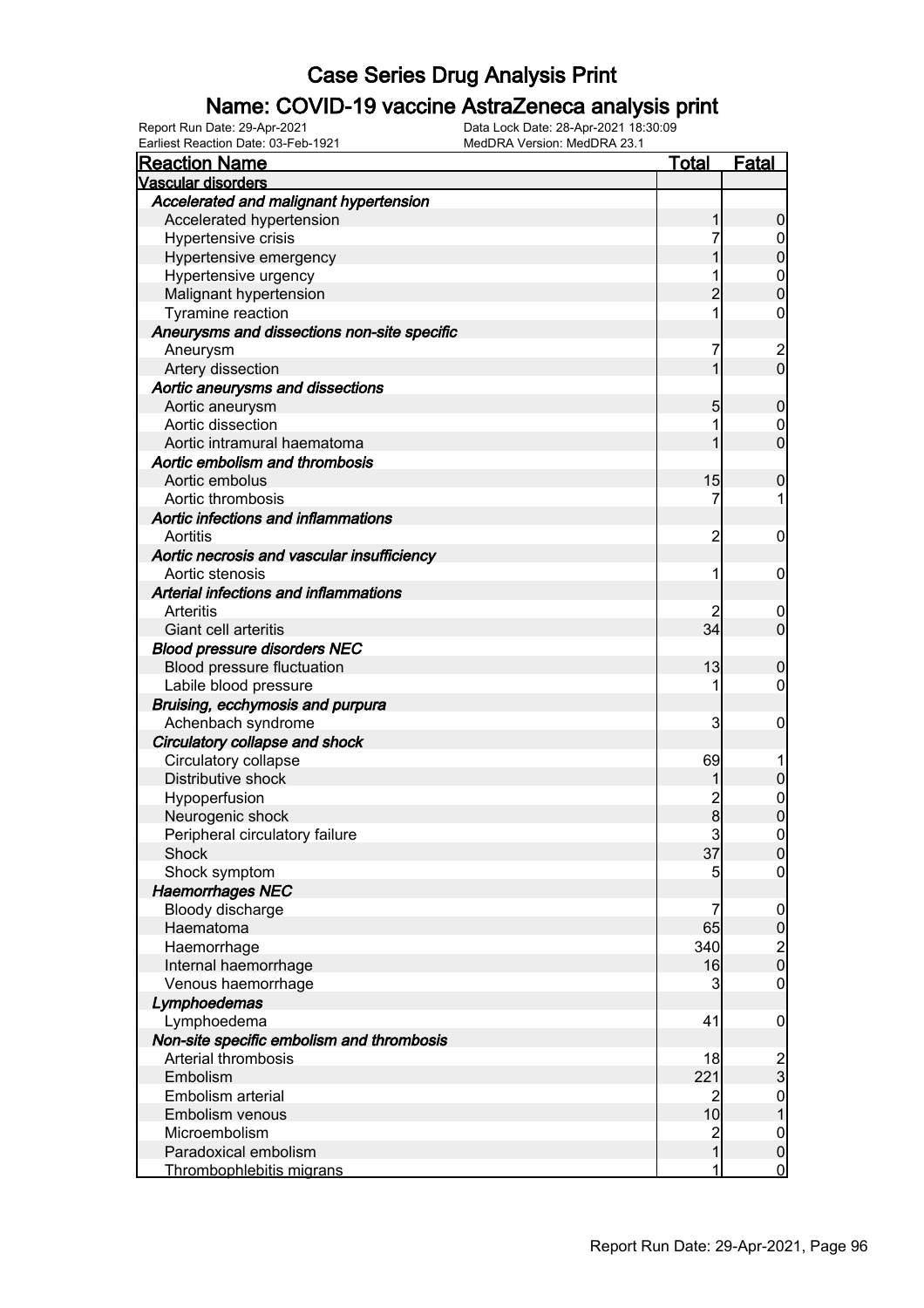### Name: COVID-19 vaccine AstraZeneca analysis print

Earliest Reaction Date: 03-Feb-1921 MedDRA Version: MedDRA 23.1

| <b>Reaction Name</b>                                             | <u>Total</u>            | <b>Fatal</b>                       |
|------------------------------------------------------------------|-------------------------|------------------------------------|
| Vascular disorders cont'd<br>Vascular disorders                  |                         |                                    |
| Thrombosis                                                       | 818                     | 17                                 |
| Venous thrombosis                                                | 24                      | 0                                  |
| Non-site specific necrosis and vascular insufficiency NEC        |                         |                                    |
| Arterial occlusive disease                                       | 5                       | $\boldsymbol{0}$                   |
| Arterial spasm                                                   |                         | 0                                  |
| Arterial stenosis                                                |                         | $\mathbf 0$                        |
| Arteriosclerosis                                                 | $\overline{2}$          | 0                                  |
| Infarction                                                       | 5                       | $\mathbf{0}$                       |
| Ischaemia                                                        | 8                       | 0                                  |
| Peripheral venous disease                                        | 4                       | $\mathbf{0}$                       |
| Vascular compression                                             |                         | 0                                  |
| Vascular occlusion                                               | 1                       | $\mathbf{0}$                       |
| Vasospasm                                                        | 5                       | 0                                  |
| Non-site specific vascular disorders NEC                         |                         |                                    |
| Angiopathy                                                       |                         | 0                                  |
| Capillary fragility                                              | 5                       | $\mathbf 0$                        |
| Haemodynamic instability                                         |                         | 0                                  |
| Hyperaemia                                                       |                         | $\mathbf{0}$                       |
| Neovascularisation                                               |                         | 0                                  |
| Superficial vein prominence                                      | 1                       | $\mathbf{0}$                       |
| Vascular pain                                                    | 65                      | 0                                  |
| Vascular rupture                                                 | 1                       | $\mathbf{0}$                       |
| Vasodilatation                                                   | 67                      | 0                                  |
| Vein collapse                                                    | 1                       | $\mathbf{0}$                       |
| Vein discolouration                                              | 3                       | $\overline{0}$                     |
| Vein disorder                                                    | 7                       | $\mathbf{0}$                       |
| Vein rupture                                                     | 9                       | $\overline{0}$                     |
| Peripheral aneurysms and dissections                             |                         |                                    |
| Peripheral artery aneurysm                                       |                         | $\mathbf 0$                        |
| Peripheral embolism and thrombosis                               |                         |                                    |
| Blue toe syndrome                                                | 16                      | 0                                  |
| Deep vein thrombosis                                             | 614                     | 4                                  |
| Femoral artery embolism                                          |                         | $\overline{0}$                     |
| Iliac artery embolism                                            |                         | $\boldsymbol{0}$                   |
| Jugular vein thrombosis                                          | 11                      | $\overline{0}$                     |
| Pelvic venous thrombosis                                         | 9                       |                                    |
| Peripheral artery thrombosis                                     | 12                      | $\overline{0}$                     |
| Peripheral embolism                                              | 4                       | 0                                  |
| Peripheral vein thrombus extension                               |                         | $\overline{0}$                     |
| Subclavian artery thrombosis                                     | 1                       | $\boldsymbol{0}$<br>$\overline{0}$ |
| Thrombophlebitis                                                 | 69                      |                                    |
| Thrombophlebitis superficial<br>Venous thrombosis limb           | 30                      | $\mathbf 0$<br>$\overline{0}$      |
|                                                                  | 2                       |                                    |
| Peripheral vascular disorders NEC                                |                         |                                    |
| Cyanosis                                                         | 75                      | 0                                  |
| Erythromelalgia                                                  | 2<br>569                | 0<br>$\mathbf 0$                   |
| Flushing<br>Hot flush                                            | 1553                    |                                    |
| Peripheral vascular disorder                                     | 3                       | $\mathbf 0$<br>$\overline{0}$      |
| Peripheral vasoconstriction, necrosis and vascular insufficiency |                         |                                    |
| <b>Extremity necrosis</b>                                        | 1                       | 0                                  |
| Intermittent claudication                                        | $\overline{\mathbf{c}}$ | $\mathbf 0$                        |
| Ischaemic limb pain                                              | 4                       | $\overline{0}$                     |